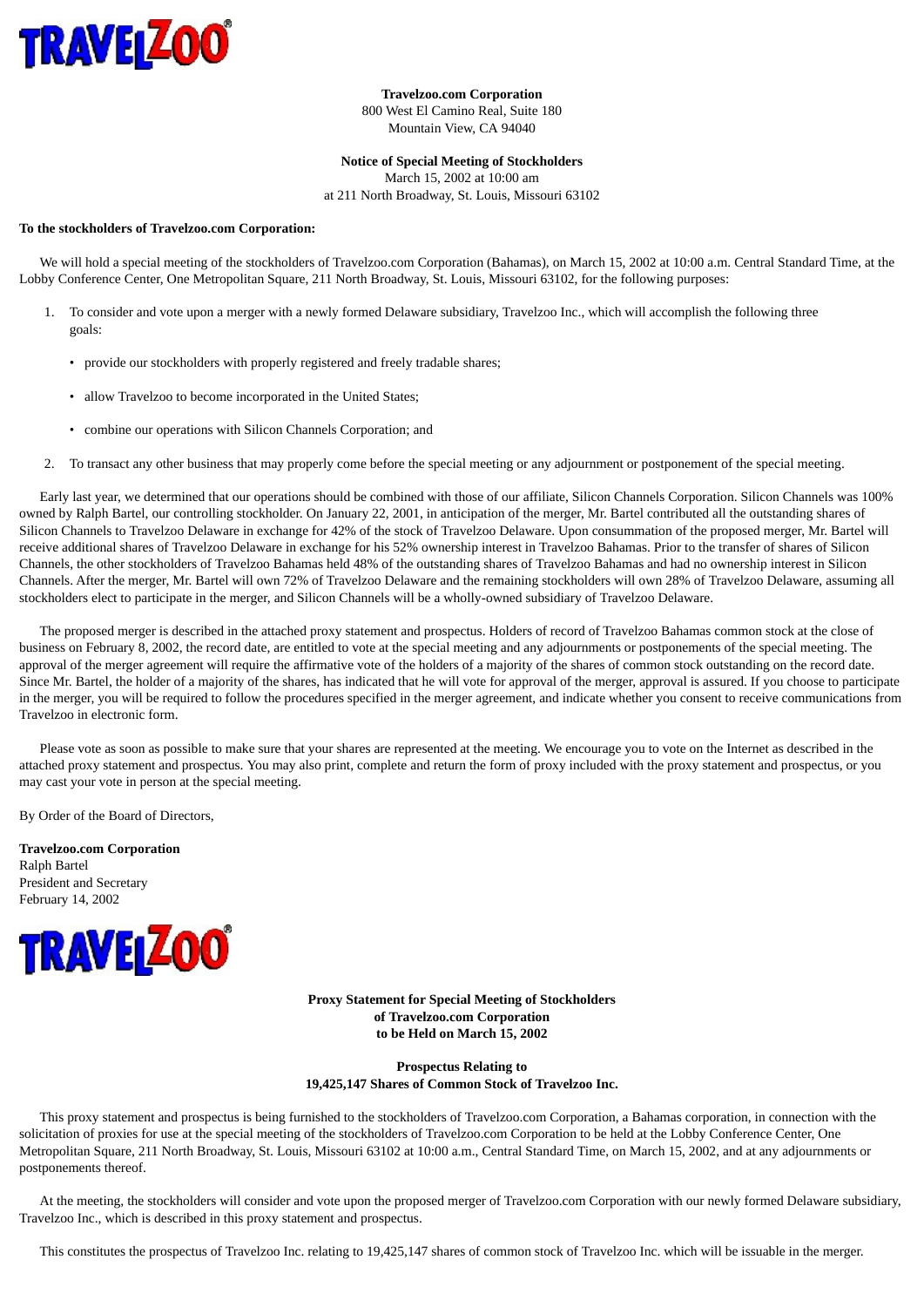**We strongly urge you to read and consider this proxy statement and prospectus in its entirety, including the matters referred to under "Risk Factors," starting on page 8.**

 **There is no established public trading market for the Travelzoo stock offered in the merger. We do not have any immediate plans to list our shares on any stock exchange. Following completion of the merger, we expect that our shares will trade on the over-the-counter market in the United States.**

### **NEITHER THE SECURITIES AND EXCHANGE COMMISSION NOR ANY STATE SECURITIES COMMISSION HAS APPROVED OR DISAPPROVED OF THESE SECURITIES OR PASSED UPON THE ADEQUACY OR ACCURACY OF THIS PROSPECTUS. ANY REPRESENTATION TO THE CONTRARY IS A CRIMINAL OFFENSE.**

 This proxy statement and prospectus is first being sent to the stockholders of Travelzoo.com Corporation by electronic transmission on or about February 14, 2002.

#### **The date of this proxy statement and prospectus is February 14, 2002.**

### **TABLE OF CONTENTS**

| Questions and Answers About the Merger     |    | Voting Securities and Principal Holders    | 47    |
|--------------------------------------------|----|--------------------------------------------|-------|
| Summary                                    | 4  | Management                                 | 48    |
| Selected Combined Historical and Pro Forma |    | Certain Transactions Between Travelzoo and |       |
| <b>Financial Data</b>                      |    | Its Affiliates                             | 51    |
| <b>Risk Factors</b>                        |    | Travelzoo Delaware Charter and By-Laws     | 54    |
| Forward-Looking Statements                 | 16 | Description of Capital Stock               | 54    |
| The Merger                                 | 17 | <b>Book-Entry Share Ownership</b>          | 57    |
| The Merger Agreement                       | 22 | Indemnification of Directors and officers  | 57    |
| The Special Meeting                        | 25 | <b>Comparative Rights of Stockholders</b>  | 58    |
| <b>Rights of Dissenters</b>                | 26 | Where You Can Find Additional Information  | 65    |
| Information About Travelzoo                | 28 | Legal Opinion                              | 65    |
| Legal Proceedings                          | 37 | <b>Experts</b>                             | 66    |
| Market for Our Common Stock                | 37 | Index to Combined Financial Statements     | $F-1$ |
| Management's Discussion and Analysis of    |    |                                            |       |
| Financial Condition and Results of         |    |                                            |       |
| <b>Operations</b>                          | 38 |                                            |       |

#### **QUESTIONS AND ANSWERS ABOUT THE MERGER**

*What is the transaction on which we are voting?* We are asking the stockholders to approve the merger of Travelzoo.com Corporation, the existing Bahamas corporation, which we call Travelzoo Bahamas, into Travelzoo Inc., a new Delaware corporation, which we call Travelzoo Delaware. Following completion of the merger, Travelzoo Bahamas will no longer exist. The current stockholders of Travelzoo Bahamas will, by following the procedures specified in the merger agreement, become stockholders of Travelzoo Delaware.

*Why are you proposing the merger?* The merger will accomplish three goals for Travelzoo:

- provide our stockholders with properly registered and freely tradable shares;
- allow Travelzoo to become incorporated in the United States; and
- combine our operations with Silicon Channels Corporation.

We consider it in the best interests of Travelzoo to be incorporated in the United States, and have decided that Delaware is the most suitable state for incorporation. Delaware is the most common state of incorporation for public companies in the United States. In addition, we believe that the corporation laws of Delaware are well defined and will provide a predictable framework under which Travelzoo will operate. Travelzoo's offices and operations are in the United States and its stockholders are primarily in the United States. Also, we have determined that it would be desirable to combine the operations of our affiliate, Silicon Channels Corporation, with our operations. Upon consummation of the merger, Silicon Channels will be our wholly-owned subsidiary. Consummation of the merger will have no effect on your ability to exercise any remedies available to you under federal or state securities laws resulting from the prior unregistered offering of our shares.

*Are my shares of Travelzoo registered with the SEC?* The original Internet offering of Travelzoo common stock to our "Netsurfer Stockholders" was not registered with the United States Securities and Exchange Commission. Although the SEC has not asserted any violation of law by Travelzoo, the SEC takes the position that the issuance of shares such as our Netsurfer Stockholder program should be registered with the SEC. In connection with the merger, we are registering the shares of Travelzoo Delaware which we are offering under this proxy statement and prospectus. Consummation of the merger and registration of our shares will have no effect on your ability to exercise any remedies which may be available to you under federal or state securities laws resulting from the unregistered offering of our shares.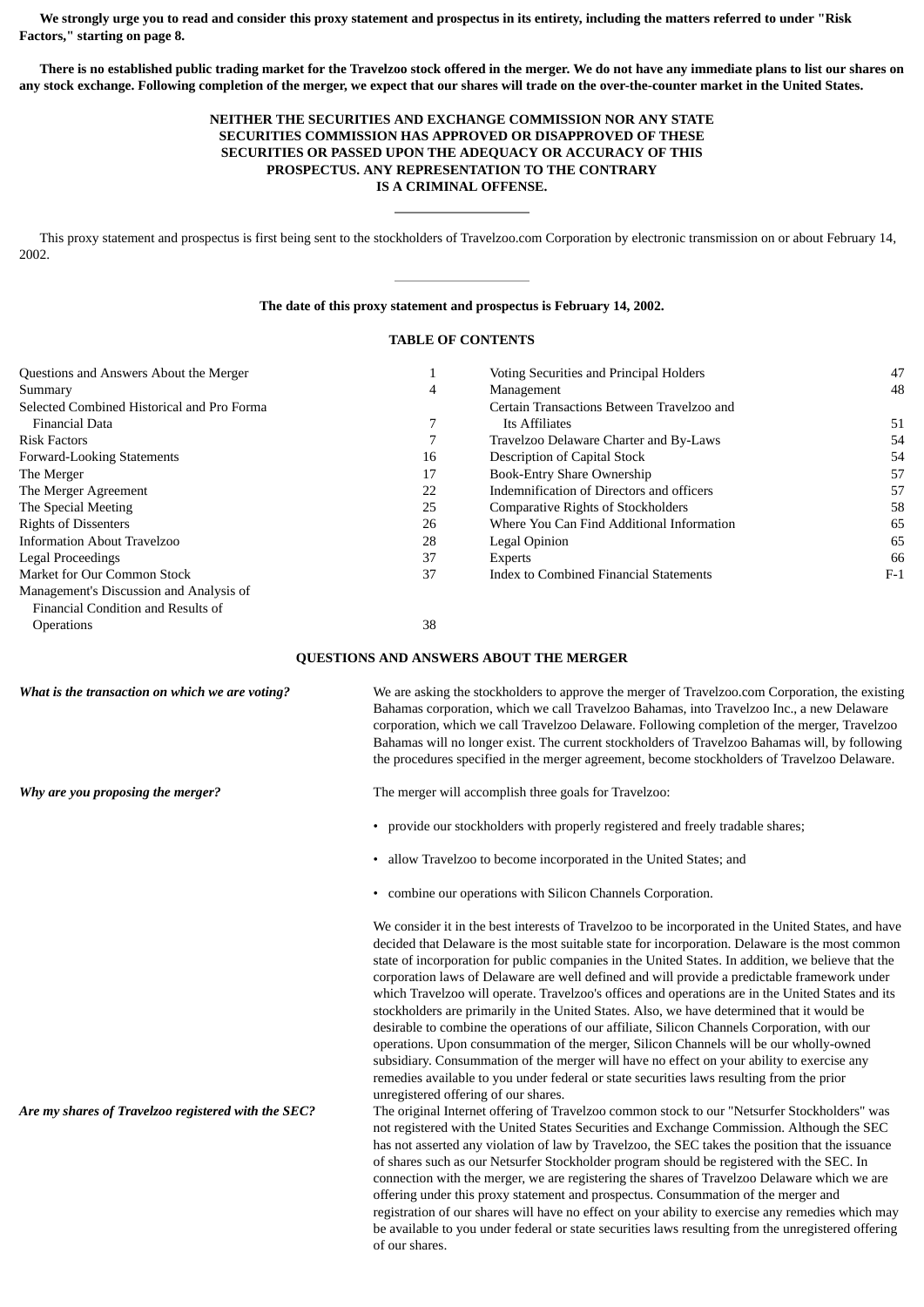*What stockholder vote is required to approve the merger?* The approval by the holders of at least a majority of the outstanding shares of Travelzoo Bahamas is required. Ralph Bartel, the holder of 52% of the outstanding shares, has already indicated that he will vote to approve the merger, and the merger has already been approved by Travelzoo Delaware, which is controlled by Travelzoo Bahamas. As the majority stockholders of both Travelzoo Bahamas and Travelzoo Delaware have either indicated approval or approved the merger, approval of the merger is assured. The approval of the remaining stockholders is not necessary to consummate the merger. *How do I vote for the merger?* You may vote for the merger in several ways: • You may complete a proxy and submit it via the Internet; • You may print and complete the form of proxy which is included with this proxy statement and prospectus and submit it by mail; • You may attend the special meeting and vote in person. *After the merger is effective, how do I receive my shares in Travelzoo Delaware?* Since Delaware law requires us to maintain the names and addresses of our stockholders, you will be required to provide us with your name and address in order to receive your shares, in addition to identifying yourself as a Travelzoo stockholder. In order for us to identify you as a Travelzoo stockholder you must provide us with your name, your e-mail address registered with us, your password and your mailing address. If you no longer have access to the e-mail account for the e-mail address we have on file for you, you will be required to provide either that e-mail address or the serial numbers of your Travelzoo shares, which were provided to you when you received your shares, as well as a copy of your passport or other photo id. You will also be required to provide your name and your mailing address. Share ownership will be maintained on a book-entry basis and you will not receive certificates for your shares unless you specifically request them. We will encourage our stockholders to hold their shares in book-entry form. *What rights do I have if I vote against the merger?* You may still become a stockholder of Travelzoo Delaware if you vote against the merger. To receive your shares in Travelzoo Delaware, you will be required to provide us with your name, your e-mail address registered with us, your password and your mailing address. If you no longer have access to the e-mail account for the e-mail address we have on file for you, you will be required to provide either that e-mail address or the serial numbers of your Travelzoo shares, which were provided to you when you received your shares, as well as a copy of your passport or other photo id. You will also be required to provide your name and your mailing address. In addition, if you vote against the merger and you do not wish to become a stockholder of Travelzoo Delaware, you may exercise your dissenters' rights under Bahamian law as described more fully in this proxy statement and prospectus. 2 *Will I receive dividends on my shares?* We have not paid dividends on the shares of Travelzoo Bahamas and we do not currently intend to pay dividends on the shares of Travelzoo Delaware. *Will my shares of Travelzoo Delaware be listed on a stock exchange?* The shares of Travelzoo Bahamas have not been listed on any stock exchange and we do not have any immediate plans to list the shares of Travelzoo Delaware on any stock exchange. Following completion of the merger, we expect that our shares will trade on the over-the-counter market in the United States. *Can I sell my shares?* Shares of Travelzoo Delaware issued in the merger will be registered with the SEC and may be transferred. Your shares of Travelzoo Bahamas were issued to you without registration under the US securities laws, and the transfer of your shares was accordingly restricted under US securities laws. Shares which you have held for at least two years are now eligible for resale under Rule 144(k) under the Securities Act. However, there has been no active market for the shares of Travelzoo Bahamas. We hope that, following the merger, there will be greater market interest in the shares of Travelzoo Delaware. We cannot assure you, however, that an active market for the shares will develop or be maintained. *How do I know what my shares are worth?* There has been no active market for the shares of Travelzoo Bahamas, and we are unable to predict what the price of the shares of common stock would be if there were such an active market. Financial statements of Travelzoo are included in this proxy statement and prospectus. *What are the tax consequences of the merger to me?* In most cases, the exchange of your shares in Travelzoo Bahamas for shares in Travelzoo Delaware should be tax-free to you for US federal income tax purposes. To review the tax consequences in more detail, see page 19. You should also consult your tax advisor. *Where can I find additional information about the merger?* You can find additional information concerning the merger at *http://www.travelzoo.com/delaware.*

1

*Can I change my vote after I have mailed my signed proxy card?*

Yes. You can change your vote at any time before your proxy is voted at the special meeting in several ways. You can submit a new proxy, on the Internet or by mail, bearing a later date or send a written notice stating that you are revoking your proxy. You must submit your notice of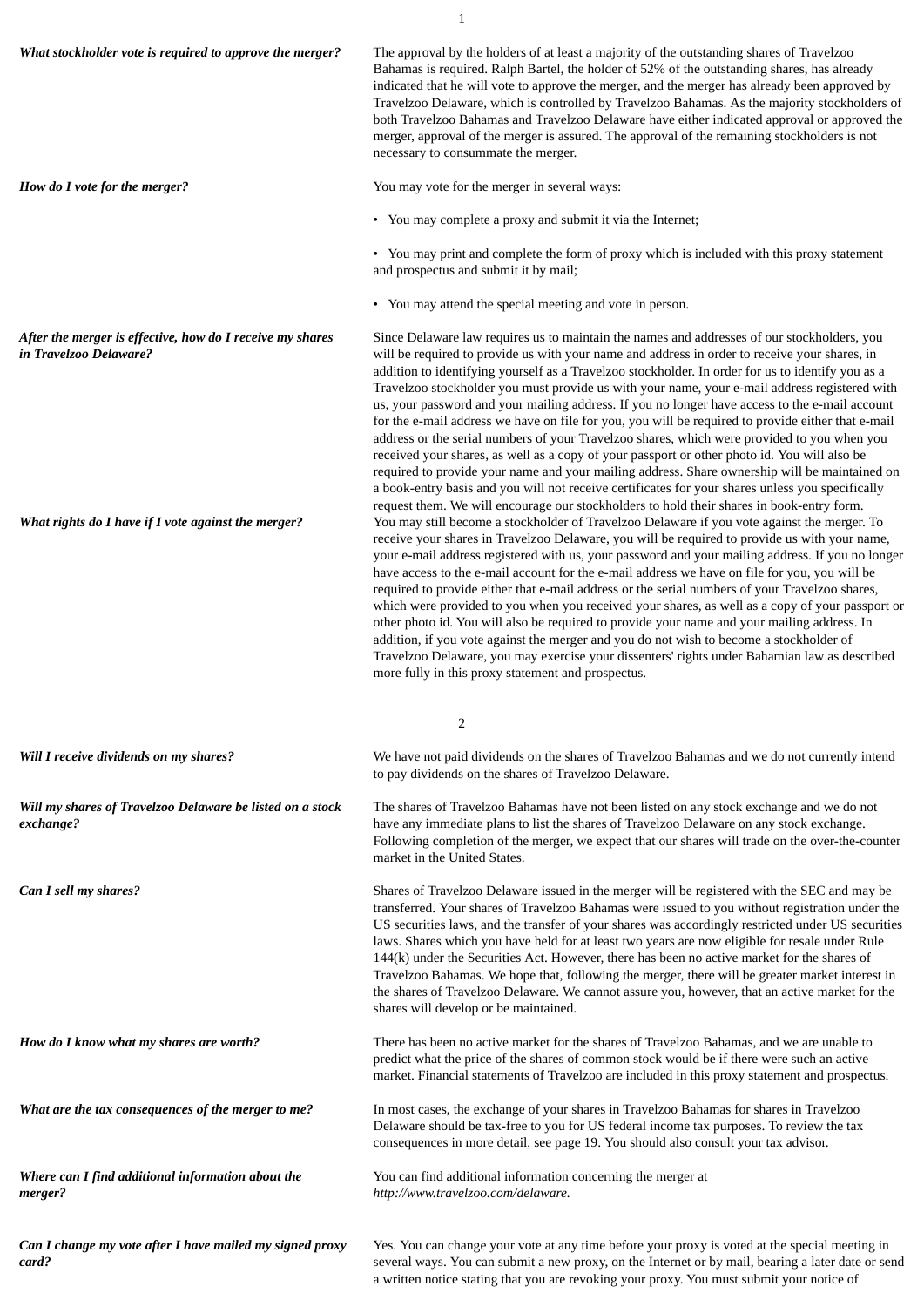revocation or your new proxy (if by mail) to the Secretary of Travelzoo.com Corporation at 800 West El Camino Real, Suite 180, Mountain View, California 94040. You can also revoke a proxy by attending the special meeting and voting in person.

### 3

#### **SUMMARY**

 *This summary highlights information contained elsewhere in this proxy statement and prospectus. This summary may not contain all of the information that is important to you. You should read the entire proxy statement and prospectus and attachments carefully, especially the merger agreement.*

#### **Travelzoo**

 Travelzoo provides online marketing solutions to the travel industry. We believe that travel companies, because of the quickly expiring nature of their inventory, need fast and efficient ways to promote special offers and last-minute sales. Through our website at *www.Travelzoo.com*, our *Travelzoo Top 20* newsletter, and by using our listing management software, travel companies can inform Internet users about their specials in a fast, flexible, and cost-effective manner. More than 150 companies use our services. Some of our larger customers include Alamo Rent-A-Car, America West Vacations, Budget Rent A Car, Delta Air Lines, Expedia, Hilton Hotels, Holiday Inn, Mandalay Resort Group, Park Place Entertainment, Travelocity.com, United Airlines and Virgin Atlantic Vacations. Our offices are located at 800 West El Camino Real, Suite 180, Mountain View, California 94040. Our telephone number is (650) 943-2400.

#### **Revenues and Profitability**

 Our revenues are primarily derived from advertising fees on our website. Revenues have grown from approximately \$84,000 for the period from May 21, 1998 (inception) to December 31, 1998, to approximately \$3.9 million for the year ended December 31, 2000. For the nine months ended September 30, 2001, revenues increased to approximately \$4.4 million from \$2.8 million for the nine months ended September 30, 2000. Our pre-tax income increased from approximately \$35,000 in the period ended December 31, 1998 to approximately \$750,000 for the year ended December 31, 2000. For the nine months ended September 30, 2001, pre-tax income increased to approximately \$802,000 from \$744,000 for the nine months ended September 30, 2000. Our net income increased from approximately \$29,000 for the period ended December 31, 1998 to approximately \$362,000 for the year ended December 31, 2000. For the nine months ended September 30, 2001, net income decreased to approximately \$348,000 from approximately \$437,000 for the nine months ended September 30, 2000. During 2000 and the nine months ended September 30, 2001, Travelzoo incurred nonrecurring merger expenses of approximately \$231,000 and \$304,000, respectively. Excluding nonrecurring merger expenses, our pre-tax income and net income for the year ended December 31, 2000 was approximately \$981,000 and \$593,000, respectively. For the nine months ended September 30, 2001, excluding nonrecurring merger expenses, our pre-tax income and net income was approximately \$1.1 million and \$652,000, respectively.

### **Our Market Opportunity**

We believe that the Internet provides better opportunities for the advertising of travel specials, and that the industry has not yet taken full advantage of these opportunities. We believe we are in a position to become a leading provider of online marketing solutions for the travel industry, primarily because:

- We have established a successful and profitable identity in the market
- We have built a high quality client base which continues to grow
- Our solution allows travel companies to:
	- update their listings at any time
	- remove offers which have sold out
	- have real-time performance tracking so they can optimize their campaigns.

#### 4

### **Our History**

 Travelzoo was founded by Ralph Bartel in 1998 as a Bahamas corporation. Following the organization of Travelzoo in 1998, we created the Netsurfer Stockholder program, in which we issued shares in Travelzoo to approximately 700,000 visitors who registered on our website. After the Netsurfer Stockholder offering, 2,577,937 shares of Travelzoo were owned by approximately 700,000 Netsurfer Stockholders, and 3,070,000 were owned by eight stockholders who obtained their shares through other issuances. In December 2000, the number of shares held by each stockholder doubled in a two-for-one stock split.

 We believe that our offering was the first offering of "free shares" over the Internet. Mr. Bartel, who was a resident of Germany at the time, was not advised by U.S. securities counsel and believed that the offering of the shares could be made without any registration or qualification with the U.S. Securities and Exchange Commission or other regulatory body since no payment was received for the shares. However, the SEC takes the position that programs for issuing shares such as our Netsurfer Stockholder program should be registered with the SEC or qualify for an exemption from such registration. You may be entitled to certain remedies under Federal and state securities laws if you acquired shares in the Netsurfer Stockholder program. In connection with the merger, we are registering the shares to be offered in the merger under the U.S. Securities Act. See "Information About Travelzoo" on page 28 for a more thorough discussion of the Netsurfer Stockholder program and its consequences.

 Silicon Channels Corporation, formerly an affiliate of Travelzoo Bahamas, operates the *Travelzoo.com* website, produces and distributes the *Travelzoo Top 20* newsletter and handles sales and marketing for the Travelzoo business. Until January 22, 2001, Silicon Channels received 50% of the income before taxes generated from the operation of the *Travelzoo.com* website in exchange for providing the services described above. All assets, other than the domain name *Travelzoo.com*, used in the operation of the *Travelzoo.com* website are owned by Silicon Channels. As the Travelzoo business continued to grow, the Board of Directors of Travelzoo Bahamas determined that it would be advisable to combine Silicon Channels with Travelzoo. On January 22, 2001, in anticipation of the merger, pursuant to an agreement between Travelzoo and Silicon Channels, and based on a fairness opinion received from an independent investment banking firm as discussed below under "Certain Transactions Between Travelzoo And Its Affiliates--Silicon Channels Corporation" on page 51, Mr. Bartel contributed the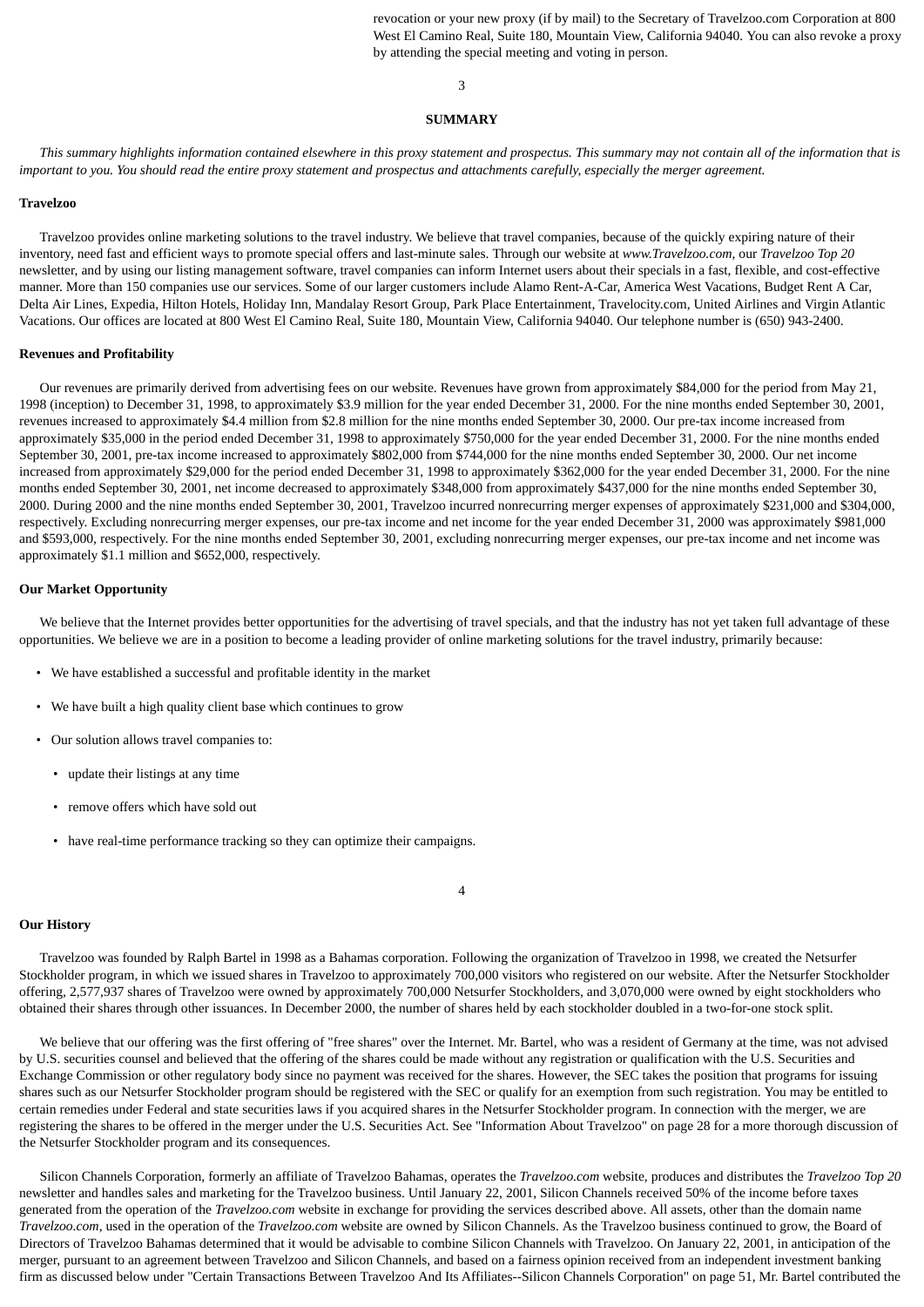shares of Silicon Channels to a newly formed Delaware corporation, Travelzoo Delaware, which was a wholly-owned subsidiary of Travelzoo Bahamas. Silicon Channels continues to conduct its business as a wholly-owned subsidiary of Travelzoo Delaware. Travelzoo Delaware is now owned 58% by Travelzoo Bahamas and owned 42% by Ralph Bartel and will be the surviving corporation in the merger as described below.

#### **The Merger**

 We are asking the stockholders of Travelzoo Bahamas to approve the merger of Travelzoo Bahamas with and into Travelzoo Delaware. Travelzoo Delaware has already approved the merger. In the merger, the stockholders of Travelzoo Bahamas who follow the procedures specified in the merger agreement will receive one share of common stock of Travelzoo Delaware for each share of common stock of Travelzoo Bahamas they hold. The procedures for participation in the merger require you to provide your name, your e-mail address registered with us, your password and your mailing address. If you no longer have access to the email account for the e-mail address we have on file for you, you will be required to provide either that e-mail address or the serial numbers of your Travelzoo shares, which were provided to you when you received your shares, as well as a copy of your passport or other photo id. You will also be required to provide your name and your mailing address. We have provided a two year period following the effective date of the merger to comply with those procedures and receive your stock in Travelzoo Delaware, subject to any rights you may have under applicable Bahamas or Delaware law to receive your stock following expiration of that period. Should you make a mistake in attempting to comply with these procedures, you will be given an opportunity to correct your mistake. You will be required to provide us with a mailing address, because Delaware law requires that we provide certain notices to our stockholders by mail. See "Description of Capital Stock" on page 54.

5

#### **The Special Meeting; Shares Entitled to Vote**

 Our special stockholder meeting will be held at 10:00 a.m., Central Standard Time, on March 15, 2002, at the Lobby Conference Center, One Metropolitan Square, 211 North Broadway, St. Louis, Missouri 63102. The board of directors has fixed February 8, 2002 as the record date for determining the stockholders who are eligible to vote at the meeting. A majority of the outstanding shares of our common stock must be present at the meeting in person or by proxy, and holders of at least a majority of the outstanding shares of our common stock must vote to approve the merger in order for the merger to be completed. Ralph Bartel, who holds approximately 52% of the outstanding shares of our common stock, has indicated that he intends to vote in favor of the merger. See "The Special Meeting" on page 25.

### **Risk Factors**

See "Risk Factors," starting on page 8, to read about factors you should consider with respect to your vote on the merger.

#### **Dissenters' Rights of Appraisal**

 Any of our stockholders who disapprove of the proposed transaction and follow the dissent procedure under Section 82 of the Bahamas International Business Companies Act 2000 may be entitled to receive payment of the fair value of their shares. For a more detailed explanation of these rights, see "Rights of Dissenters" on page 26.

#### **Tax Consequences of the Transaction**

 In most cases, stockholders who exchange their shares in Travelzoo Bahamas for shares in Travelzoo Delaware should not recognize income, gain or loss for United States federal income tax purposes in connection with the exchange. See "Material United States Federal Income Tax Consequences" on page 19.

#### **Accounting Treatment of the Transaction**

 The merger will be accounted for similar to a pooling-of-interests under the "as if pooling" method for combinations of entities under common control. Under this method of accounting, each of Travelzoo Bahamas' and Travelzoo Delaware's historical recorded assets and liabilities will be carried forward to the combined company at their historical cost. In addition, the operating results reported in the combined financial statements of Travelzoo.com Corporation and affiliate presented elsewhere in this proxy statement and prospectus will become the historical results of operations for Travelzoo Delaware. Costs of the merger are charged to operations as incurred.

### 6

### **SELECTED COMBINED HISTORICAL AND PRO FORMA FINANCIAL DATA**

 The following selected financial data presents the combined historical financial data of Travelzoo.com Corporation and its affiliate, Travelzoo Inc. The combined financial data represents the historical financial data of our business conducted by entities founded by the principal stockholder, Ralph Bartel.

 The selected combined financial data as of December 31, 2000, 1999 and 1998, and for each of the years in the two-year period ended December 31, 2000, and the period from May 21, 1998 (inception) to December 31, 1998 are derived from the combined financial statements of Travelzoo.com Corporation and affiliate, which financial statements have been audited by KPMG LLP, independent certified public accountants. The combined financial statements as of December 31, 2000 and 1999 and for the periods ended December 31, 2000, 1999 and 1998, and the auditors' report thereon, appear elsewhere in this proxy statement and prospectus. The selected combined financial data as of September 30, 2001 and for the nine months ended September 30, 2001 and 2000 are derived from the unaudited condensed interim combined financial statements of Travelzoo.com Corporation and affiliate which appear elsewhere in this proxy statement and prospectus and include all adjustments necessary for a fair presentation on the same basis as the annual financial statements. The results of operations for the nine months ended September 30, 2001 are not necessarily indicative of results to be expected for the year ended December 31, 2001. The selected combined financial data should be read in conjunction with the Travelzoo.com Corporation and affiliate combined financial statements and the related notes thereto included elsewhere in this proxy statement and prospectus, and "Management's Discussion and Analysis of Financial Condition and Results of Operations," starting on page 38. The pro forma per share data is unaudited and is calculated on a basis that reflects the effect of the consummation of the proposed merger as described in Note 1(b) to the combined financial statements of Travelzoo.com Corporation and affiliate appearing elsewhere in this proxy statement and prospectus.

**Period from May 21, 1998 (inception) to December 31,**

**Year ended December 31,**

**Year ended December 31,**

**Nine Months ended September 30,**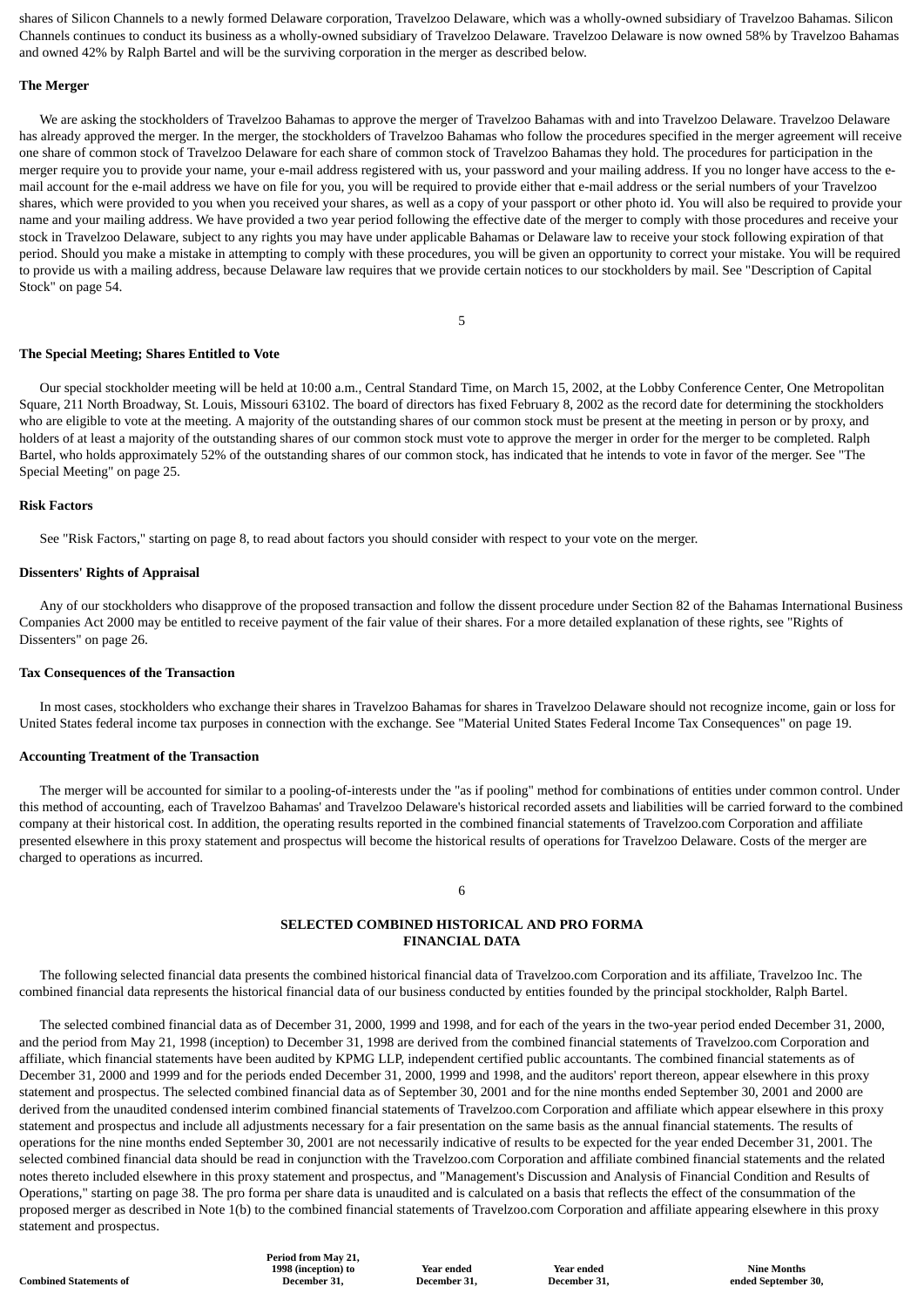| <b>Operations</b>                                                                           | 1998                       | 1999                       | 2000                              | 2000                 | 2001                            |
|---------------------------------------------------------------------------------------------|----------------------------|----------------------------|-----------------------------------|----------------------|---------------------------------|
| Revenues:<br>Advertising<br>Commissions                                                     | \$ 57,327<br>26,774        | 893,244<br>61,015          | 3,852,066<br>97,451               | 2,688,877<br>92,354  | 4,418,705<br>6,455              |
| Total revenues<br>Cost of revenues                                                          | 84,101<br>25,362           | 954,259<br>132,803         | 3,949,517<br>282,195              | 2,781,231<br>226,262 | 4,425,160<br>225,188            |
| Gross profit                                                                                | 58,739                     | 821,456                    | 3,667,322                         | 2,554,969            | 4,199,972                       |
| Operating expenses:<br>Sales and marketing<br>General and administrative<br>Merger expenses | 1,595<br>22,046            | 350,720<br>326,686<br>--   | 1,484,495<br>1,201,982<br>231,303 | 1,141,113<br>669,845 | 2,160,339<br>935,688<br>303,669 |
| Total operating expenses                                                                    | 23,641                     | 677,406                    | 2,917,780                         | 1,810,958            | 3,399,696                       |
| Income from operations<br><b>Interest Income</b>                                            | 35,098<br>$\sim$           | 144,050<br>$\overline{a}$  | 749,542<br>Ξ.                     | 744,011<br>$\sim$    | 800,276<br>1,714                |
| Income before income taxes<br>Income taxes                                                  | 35,098<br>6,213            | 144,050<br>38,646          | 749,542<br>387,856                | 744,011<br>307,494   | 801,990<br>453,646              |
| Net income                                                                                  | \$28,885                   | 105,404                    | 361,686                           | 436,517              | 348,344                         |
| Pro forma per share data:<br>Pro forma basic and diluted net<br>income per share            | \$<br>$\mathbf{u}$         | .01                        | .02                               | .02                  | .02                             |
| Shares used in computing pro<br>forma basic net income per share                            | 9,431,741                  | 19,323,064                 | 19,372,791                        | 19,355,147           | 19,425,147                      |
| Shares used in computing pro<br>forma diluted net income per<br>share                       | 9,431,741                  | 19,355,147                 | 19,466,810                        | 19,480,505           | 19,425,147                      |
| <b>Combined Balance Sheet Data:</b>                                                         | As of December 31,<br>1998 | As of December 31,<br>1999 | As of December 31,<br>2000        |                      | As of September 30,<br>2001     |
| Working capital<br><b>Total Assets</b>                                                      | \$78,172<br>107,051        | 171,282<br>404,796         | 185,734<br>1,555,506              |                      | 607,966<br>1,917,529            |
| Long-term debt<br>Stockholders' equity                                                      | 88,885                     | 194,289                    | 574,148                           |                      | 922,492                         |
|                                                                                             |                            | 7                          |                                   |                      |                                 |

### **RISK FACTORS**

 *You should carefully consider the risk factors listed below and the other information contained in this proxy statement and prospectus before deciding to vote for the merger. Investing in our common stock involves a high degree of risk. Any or all of the risks listed below could have a material adverse effect on our business, our quarterly and annual operating results or financial condition, which could cause the market price of our stock to decline or cause substantial volatility in our stock price, in which event the value of your common stock could decline. You should also keep these risk factors in mind when you read forwardlooking statements. We have identified all of the material risks which we believe may affect our business and the principal ways in which we anticipate that they may affect our business or financial condition.*

### *Risks Related to Our Financial Condition and Business Model*

#### **Our limited operating history makes our business difficult to evaluate.**

 We were incorporated and began generating revenues in May 1998. Accordingly, we have only a limited operating history for you to consider in evaluating our business. As a new company, we face risks and uncertainties relating to our ability to successfully implement our business plan. You must consider the risks, expenses and uncertainties which can materially affect the business of an early stage company like ours. These risks include uncertainty whether we will be able to:

- increase awareness of the Travelzoo brand;
- attract and retain additional travel companies to list their special offers with us;
- attract additional Internet users to *www.Travelzoo.com*;  $\bullet$
- increase the functionality of our products and services;
- maintain our current, and develop new, business relationships;  $\bullet$
- respond effectively to competitive pressures; and  $\bullet$
- continue to develop and upgrade our technology.

#### **We cannot assure you that we will sustain profitability.**

 Although we have been profitable for nine consecutive quarters, there is no assurance that we will continue to be profitable. We forecast our future expense levels based on our operating plans and our estimates of future revenues. We may find it necessary to accelerate expenditures relating to our sales and marketing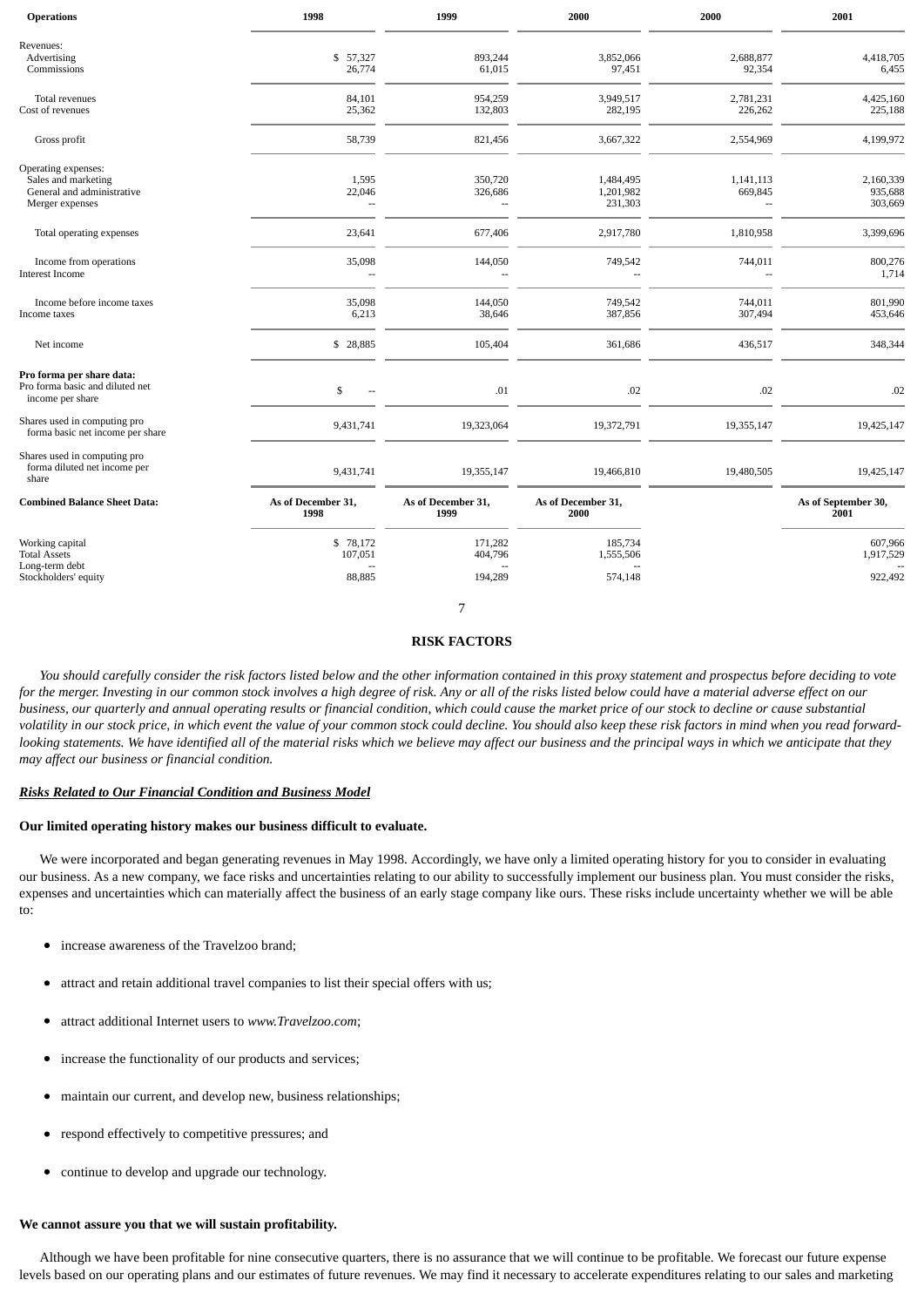efforts or otherwise increase our financial commitment to creating and maintaining brand awareness among travel companies and Internet users. If our revenues grow at a slower rate than we anticipate, or if our spending levels exceed our expectations or cannot be adjusted to reflect slower revenue growth, we may not generate sufficient revenues to sustain profitability. In this case, the value of your shares could be reduced.

#### **Fluctuations in our operating results may negatively impact our stock price.**

 Our quarterly operating results may fluctuate significantly in the future due to a variety of factors that could affect our revenues or our expenses in any particular quarter. You should not rely on quarter-to-quarter comparisons of our results of operations as an indication of future performance. Factors that may affect our quarterly results include:

mismatches between resource allocation and customer demand due to difficulties in predicting customer demand in a new market;

8

- changes in general economic conditions that could affect marketing efforts generally and online marketing efforts in particular;
- the magnitude and timing of marketing initiatives;
- the maintenance and development of our strategic relationships;
- the introduction, development, timing, competitive pricing and market acceptance of our products and services and those of our competitors;
- our ability to attract and retain key personnel;
- our ability to manage our anticipated growth and expansion;
- our ability to attract traffic to our website; and
- $\bullet$ technical difficulties or system downtime affecting the Internet generally or the operation of our products and services specifically.

 In addition, we plan to significantly increase our operating expenses to expand our sales and marketing, administration, maintenance and technical support and research and development groups. If revenues fall below our expectations in any quarter and we are unable to quickly reduce our spending in response, our operating results would be lower than expected and our stock price may fall.

#### **Our business model is unproven and may not be adaptable to a changing market.**

 Our current revenue model depends on listing fees from travel companies using our website. Our revenue model and profit potential are unproven. If current customers decide not to continue listing their special offers with us and we are unable to replace them with new customers, our business may be adversely affected. To be successful, we must provide online marketing solutions that achieve broad market acceptance by travel companies. In addition, we must attract sufficient Internet users with attractive demographic characteristics to our website. It is possible that we will be required to further adapt our business model in response to additional changes in the online advertising market or if our current business model is not successful. If we are not able to anticipate changes in the online advertising market or if our business model is not successful, our business could be materially adversely affected, which could reduce the value of your shares.

We may not be able to obtain sufficient funds to grow our business and any additional financing may be on terms adverse to your interests.

 We intend to continue to grow our business, and intend to fund our current operations, our anticipated growth and the costs of the proposed merger from the cash flow generated from our operations and our retained earnings. However, these sources may not be sufficient to meet our needs. We may not be able to obtain additional financing on commercially reasonable terms, or at all.

 If additional financing is not available when required or is not available on acceptable terms, we may be unable to fund our expansion, successfully promote our brand name, develop or enhance our products and services, take advantage of business opportunities or respond to competitive pressures, any of which could have a material adverse effect on our business and the value of your shares.

 If we choose to raise additional funds through the issuance of equity securities, you may experience significant dilution of your ownership interest, and holders of the additional equity securities may have rights senior to those of the holders of our common stock. If we obtain additional financing by issuing debt securities, the terms of these securities could restrict or prevent us from paying dividends and could limit our flexibility in making business decisions.

9

#### **Our business may be sensitive to recessions.**

 The demand for online marketing solutions may be linked to the level of economic activity and employment in the U.S. and abroad. Specifically, our business is dependent on the amount of travel by consumers and the spending of travel companies. A recession could decrease consumer travel and cause travel companies to reduce or postpone their marketing spending generally, and their online marketing spending in particular. If the current economic downturn continues or worsens in the U.S. or abroad, our business and the value of your shares could be materially adversely affected.

#### **Our business may be sensitive to events affecting the travel industry in general.**

 The recent terrorist attacks on the United States have had a short-term negative impact on the travel industry. We are not in a position to evaluate the net effect of these circumstances on the business of Travelzoo. In the longer term, our business might be negatively affected by financial pressures on its customer industry.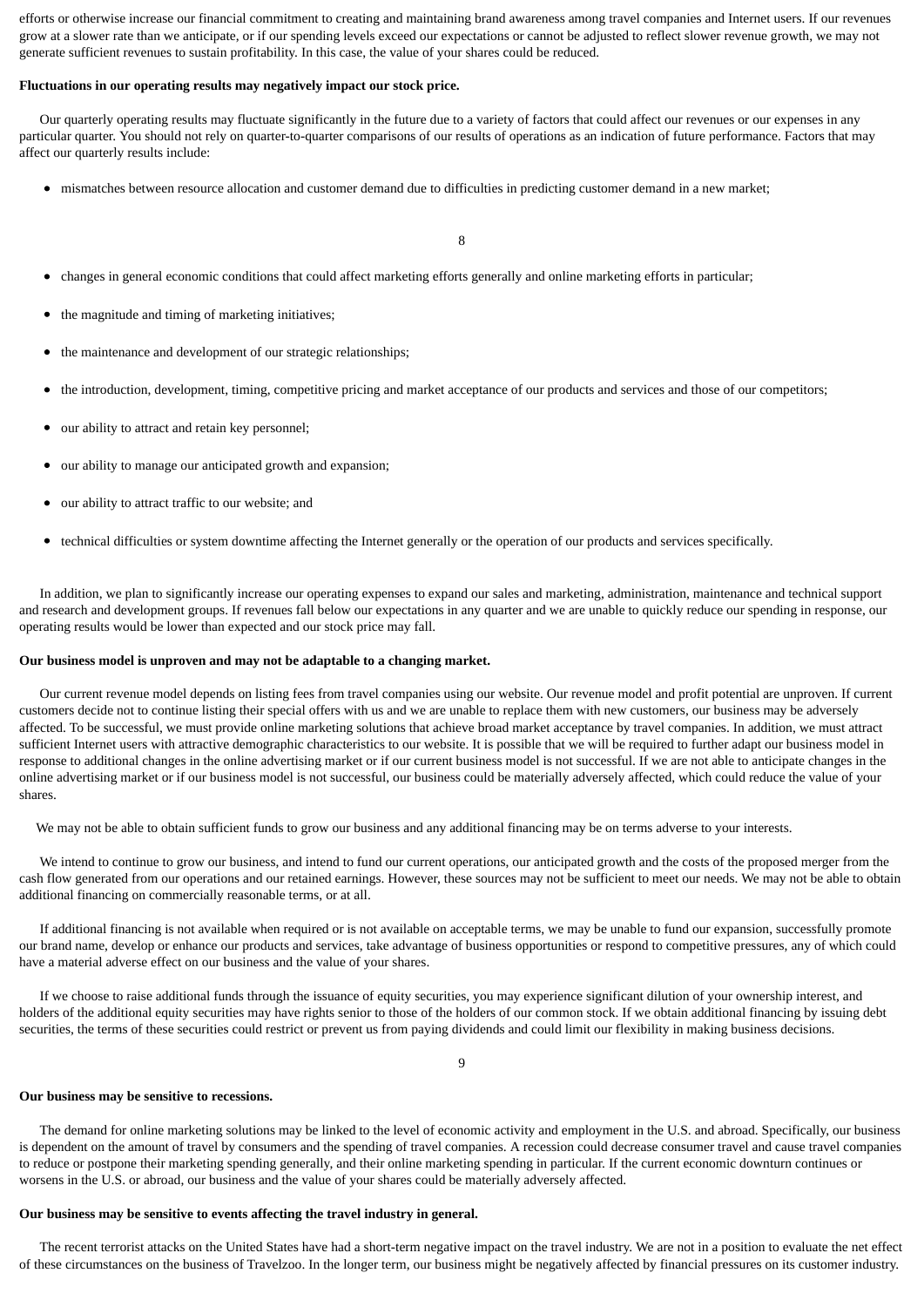However, our business may also benefit if travel providers increase their efforts to promote special offers or other marketing programs through our website. If the events result in a long-term negative impact on the travel industry, such impact could have a material adverse effect on our business and the value of your shares.

#### **There has been no active market for our shares.**

 Since our shares have not been registered with the U.S. Securities and Exchange Commission or listed on any stock exchange, there has been no active market for our shares. We cannot assure you that an active market for the shares of Travelzoo Delaware will develop following completion of the merger. If no market develops, stockholders will not be able to readily sell their shares. In addition, if there is an absence of an active market, the large number of Travelzoo stockholders and shares outstanding that will likely exist following the merger may also affect the ability of a stockholder to sell shares of Travelzoo and the price of the shares.

#### **We are controlled by a principal stockholder.**

 Ralph Bartel, who founded Travelzoo and who is our Chairman of the Board, Chief Executive Officer, President and Secretary, is our largest stockholder, holding approximately 52% of our outstanding shares prior to the merger. Mr. Bartel will hold approximately 72% of our outstanding shares upon consummation of the merger with options to increase his percentage ownership to 75% on a fully-diluted basis, assuming all outstanding shares of Travelzoo Bahamas are exchanged for shares of Travelzoo Delaware. Through his share ownership, he will be in a position to control Travelzoo and to elect our entire board of directors.

#### **Investors may face significant restrictions on the resale of our stock due to federal penny stock regulations.**

 Because there has been no active market for our shares, we cannot predict the prices at which our shares may trade. If our shares trade at less than five dollars per share, since the shares will not initially be listed on a recognized national exchange or on NASDAQ, our common stock may be deemed to be a "penny stock" under Rule 3a51-1 under the Securities Exchange Act of 1934. Compliance with the requirements governing penny stocks may make it more difficult for investors in our common stock to resell their shares to third parties or to otherwise dispose of them.

 Section 15(g) of the Exchange Act, and Rule 15g-2 under the Exchange Act, require broker-dealers dealing in penny stocks to provide potential investors with a document disclosing the risks of penny stocks and to obtain a manually signed and dated written receipt of the document before effecting any transaction in a penny stock for the investor's account. Moreover, Rule 15g-9 promulgated under the Securities Exchange Act of 1934 requires broker-dealers in penny stocks to approve the account of any investor for transactions in such stocks before selling any penny stock to that investor. These requirements significantly increase the time necessary for a broker-dealer to sell a stock and limit the available purchasers for a stock.

#### 10

#### **We may face significant costs with respect to the delivery of paper copies of reports to our stockholders.**

 The Securities Exchange Act of 1934 requires us to provide paper copies of certain reports to our stockholders. If a significant number of our stockholders do not consent to electronic delivery of stockholder communications or revoke such consent, we may face significant costs related to the printing and mailing of such reports. These costs may drain our resources and may have a material adverse effect on our business and the value of our shares.

#### *Risks Related to Our Markets and Strategy*

#### **The Internet is not a proven marketing medium.**

 The future of our business is dependent on the ongoing acceptance by travel companies of the Internet as an effective marketing tool, and on the ongoing acceptance by consumers of the Internet as a source for valuable information on offers from travel companies. The online advertising market is new and rapidly evolving, and we do not yet know how effective online advertising is compared to traditional advertising methods. The adoption of online marketing by travel companies, particularly among those that have historically relied upon traditional advertising methods, requires the acceptance of a new way of conducting business, marketing and advertising. Many of our potential customers have little or no experience using the Internet as a marketing tool, and not all Internet users have experience using the Internet to look for travel offers. As a result, we cannot be sure that we will be able to effectively compete with traditional advertising methods. If we are unable to compete with traditional advertising methods, our business and results of operations and the value of your shares could be materially adversely affected.

#### **We will only be able to execute our business model if use of the Internet grows.**

 If Internet usage does not continue to grow, our business could be adversely affected. Our business model anticipates continued growth in Internet usage. If Internet usage does not continue to grow, we may not be able to meet our business objectives, which could decrease the value of your shares. Internet usage may be inhibited by any of the following factors:

- the Internet infrastructure may not be able to support the demands placed on it, or its performance and reliability may decline as usage grows;
- $\bullet$ websites may not be able to provide adequate security and authentication of confidential information contained in transmissions over the Internet; and
- the Internet industry may not be able to adequately respond to privacy concerns of potential users.

#### **We may experience reduced visitor traffic, reduced revenue and harm to our reputation in the event of unexpected network interruptions caused by system failures.**

 Our servers and software must be able to accommodate a high volume of traffic. Any substantial increase in demands on our servers will require us to expand and adapt our network infrastructure. If we are unable to add additional software and hardware to accommodate increased demand, we could experience unanticipated system disruptions and slower response times. Any catastrophic failure at our co-location facility could prevent us from serving our web traffic for up to several days, and any failure of our Internet service provider may adversely affect our network's performance. Our clients may become dissatisfied by any system failure that interrupts our ability to provide our products and services to them or results in slower response times. We do not maintain business interruption insurance. Any system failure, including network, software or hardware failure, that causes an interruption in the delivery of our products and services or a decrease in responsiveness of our services could result in reduced revenue and could materially adversely affect our reputation and brand.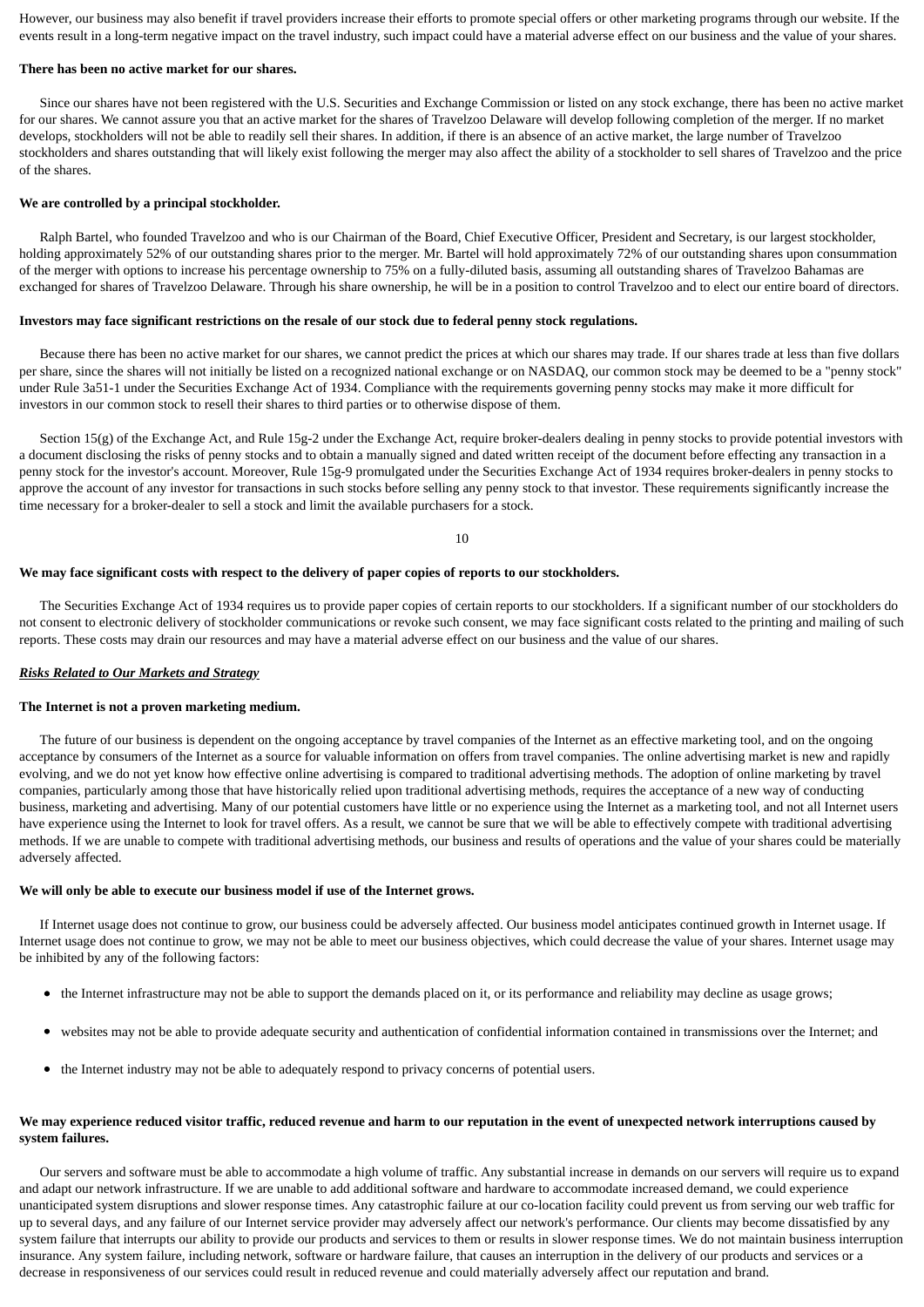#### **We may not be able to develop awareness of our brand name.**

 We believe that continuing to build awareness of the Travelzoo brand name is critical to achieving widespread acceptance of our business. Brand recognition is a key differentiating factor among providers of online marketing solutions, and we believe it could become more important as competition in the online advertising industry increases. In order to maintain and build brand awareness, we must succeed in our marketing efforts, provide high quality services and increase the number of Internet users with favorable demographics using Travelzoo. If we fail to successfully promote and maintain our brand, incur significant expenses in promoting our brand and fail to generate a corresponding increase in revenue as a result of our branding efforts, or encounter legal obstacles which prevent our continued use of our brand name, our business and the value of your shares could be materially adversely affected.

#### **We may not be able to successfully introduce new products and services.**

 We expect to introduce new and enhanced products and services in order to generate additional revenues, attract and retain more travel companies as customers, attract more Internet users to our website and respond to competition. We plan to launch a service for online marketing of movies and local events. While we have experience with online marketing, our previous experience has been tailored to the travel industry. We have no previous experience with products in the entertainment industry. We must develop this expertise in order to successfully integrate this new product into our business. Any new product or service we introduce that is not favorably received could damage our reputation and the perception of our brand name. The failure of our new products and services to achieve market acceptance and generate revenue could result in a material adverse effect on our business and the value of your shares.

### **We will not be able to attract travel companies or Internet users if we do not continually enhance and develop the content and features of our products and services.**

 To remain competitive, we must continually improve the responsiveness, functionality and features of our products and services. We may not succeed in developing features, functions, products or services that travel companies and Internet users find attractive. This could reduce the number of travel companies and Internet users using *www.Travelzoo.com* and materially adversely affect our business and the value of your shares.

### **We may lose business if we fail to keep pace with rapidly changing technologies and customer needs.**

 Our success is dependent on our ability to develop new and enhanced software, services and related products to meet rapidly evolving technological requirements for online marketing solutions. Our current technology may not meet the future technical requirements of travel companies. Trends that could have a critical impact on our success include:

- rapidly changing technology in online marketing;
- evolving industry standards, including both formal and de facto standards relating to online marketing;
- developments and changes relating to the Internet;
- competing products and services that offer increased functionality; and
- changes in travel company and Internet user requirements.  $\bullet$

12

 If we are unable to timely and successfully develop and introduce new products and enhancements to existing products in response to our industry's changing technological requirements, our business and the value of your shares could be materially adversely affected.

#### **Our business and growth will suffer if we are unable to hire and retain highly skilled personnel.**

 Our future success depends on our ability to attract, train, motivate and retain highly skilled employees. Competition for highly skilled employees is intense, particularly in the Internet industry. We may be unable to retain our skilled employees or attract, assimilate and retain other highly skilled employees in the future. We have from time to time in the past experienced, and we expect to continue to experience in the future, difficulty in hiring and retaining highly skilled employees with appropriate qualifications. If we are unable to hire and retain skilled personnel, our growth may be restricted, the quality of our products and services reduced and the value of your shares reduced.

#### **We may not be able to effectively manage our expanding operations.**

We have recently experienced a period of rapid growth. In order to execute our business plan, we must continue to grow significantly. As of December 31, 2001, we had 19 employees. We expect that the number of our employees will continue to increase for the foreseeable future. This growth has placed, and our anticipated future growth combined with the requirements we face as a public company will continue to place, a significant strain on our management, systems and resources. We expect that we will need to continue to improve our financial and managerial controls and reporting systems and procedures. We will also need to continue to expand and maintain close coordination among our technical, accounting, finance and sales and marketing organizations. We may not succeed in these efforts. Our inability to expand our operations in an efficient manner could cause our expenses to grow disproportionately to revenues, our revenues to decline or grow more slowly than expected and otherwise have a material adverse effect on our business and the value of your shares.

#### **Intense competition may adversely affect our ability to achieve or maintain market share and operate profitably.**

 We compete with large Internet portal sites, such as About.com, America Online, Lycos, MSN and Yahoo!, that offer listings or other advertising opportunities for travel companies These companies have significantly greater financial, technical, marketing and other resources and larger client bases than we do. We also compete with smaller sites that specialize in listing last-minute offers or list deals for free, such as Lastminutetravel.com and Smarterliving.com. In addition, we compete with newspapers, magazines and other traditional media companies that provide online advertising. We expect to face additional competition as other established and emerging companies, including print media companies, enter the online advertising market.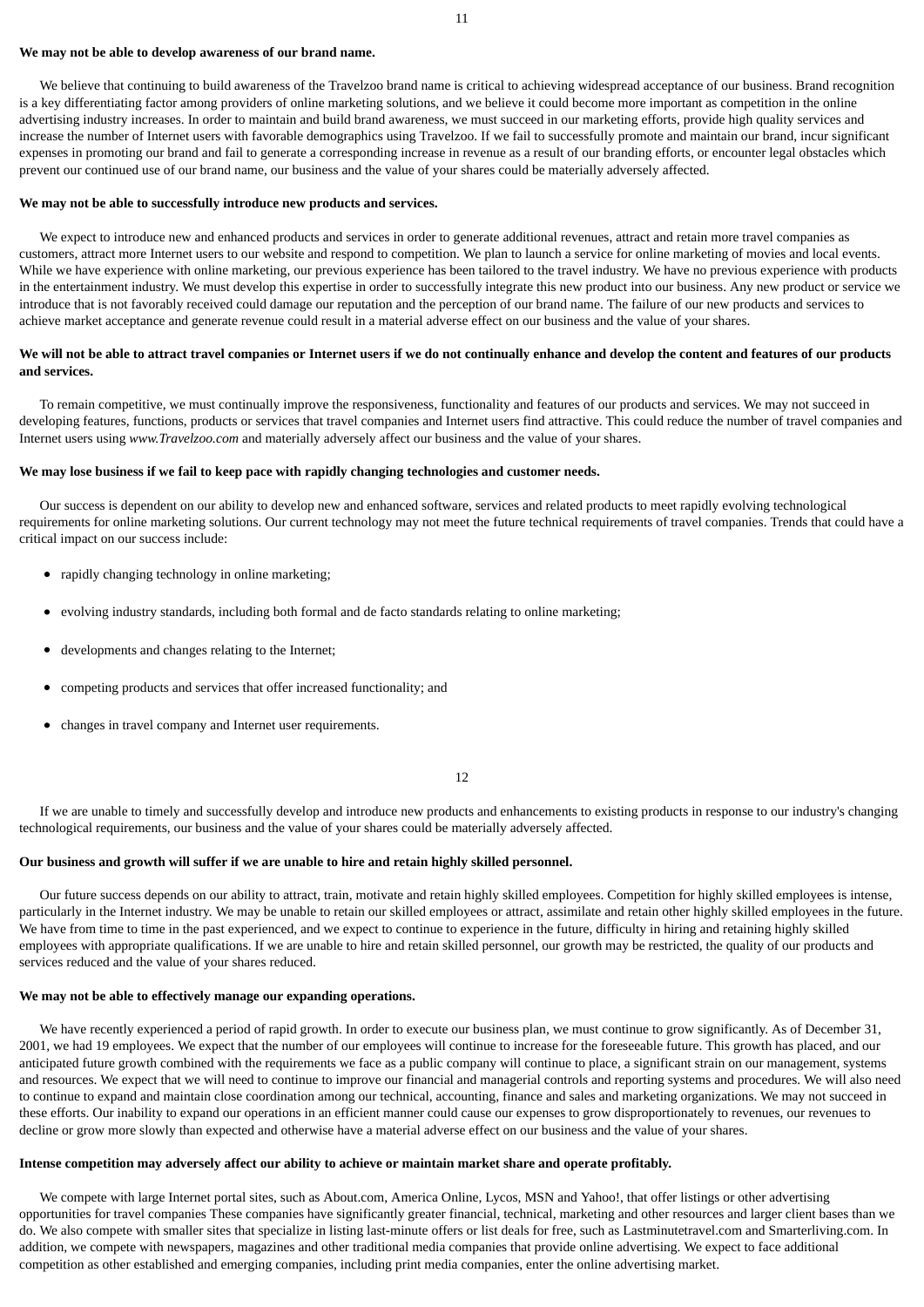We believe that there will be rapid business consolidation in the online advertising industry. Accordingly, new competitors may emerge and rapidly acquire significant market share. The development of competing technologies by market participants or the emergence of new industry standards may also adversely affect our competitive position. Competition could result in reduced margins on our services, loss of market share or less use of Travelzoo by travel companies and consumers. If we are not able to compete effectively with current or future competitors as a result of these and other factors, our business could be materially adversely affected.

#### **Loss of any of our key management personnel could negatively impact our business.**

 Our future success depends to a significant extent on the continued service and coordination of our management team, particularly Ralph Bartel, our Chairman, President, Chief Executive Officer and Secretary. The loss or departure of any of our officers or key employees could materially adversely affect our ability to implement our business plan. We do not maintain key person life insurance for any member of our management team. In addition, we expect new members to join our management team in the future. These individuals will not previously have worked together and will be required to become integrated into our management team. If our key management personnel are not able to work together effectively or successfully, our business could be materially adversely affected.

13

#### **We may not be able to access third party technology upon which we depend.**

 We use technology and software products from third parties including Microsoft. In light of the rapidly evolving nature of Internet technology, we may increasingly need to rely on technology from other vendors. Technology from our current or other vendors may not continue to be available to us on commercially reasonable terms, or at all. Our business will suffer if we are unable to access this technology, to gain access to additional products or to integrate new technology with our existing systems. This could cause delays in our development and introduction of new services and related products or enhancements of existing products until equivalent or replacement technology can be accessed, if available, or developed internally, if feasible. If we experience these delays, our business and the value of your shares could be materially adversely affected.

#### *Risks Related to Legal Uncertainty*

#### **We may face liability as a result of the unregistered and non-exempt Netsurfer Stockholder offering.**

 We may be sued by some of the Netsurfer Stockholders as a result of the Netsurfer Stockholder offering. The SEC takes the position that programs for issuing shares such as our Netsurfer Stockholder program should be registered with the SEC or qualify for an exemption from such registration. Federal and state securities laws provide certain remedies for persons who acquire securities in an offering that was not registered with the SEC and which did not qualify for any exemption from registration. We could be liable for an amount equal to the cost of the shares held by the Netsurfer Stockholders, as well as court costs and attorneys' fees. See "Information About Travelzoo" on page 28 for a more complete discussion of the Netsurfer Stockholder program and its consequences. If we are sued and found liable by some of the Netsurfer Stockholders, our business and the value of your shares could be materially adversely affected.

#### **We may become subject to burdensome government regulations and legal uncertainties affecting the Internet which could adversely affect our business.**

 To date, governmental regulations have not materially restricted use of the Internet in our markets. However, the legal and regulatory environment that pertains to the Internet is uncertain and may change. Uncertainty and new regulations could increase our costs of doing business, prevent us from delivering our products and services over the Internet or slow the growth of the Internet. In addition to new laws and regulations being adopted, existing laws may be applied to the Internet. New and existing laws may cover issues which include:

- user privacy;
- consumer protection;
- copyright, trademark and patent infringement;
- pricing controls;
- characteristics and quality of products and services;
- sales and other taxes; and
- other claims based on the nature and content of Internet materials.

14

### **We may be unable to protect our registered trademark or other proprietary intellectual property rights.**

 Our success depends to a significant degree upon the protection of the Travelzoo brand name. We rely upon a combination of copyright, trade secret and trademark laws and non-disclosure and other contractual arrangements to protect our intellectual property rights. The steps we have taken to protect our proprietary rights, however, may not be adequate to deter misappropriation of proprietary information.

 The U.S. Patent and Trademark Office registered the trademark for "Travelzoo" on January 23, 2001. If we are unable to protect our rights in the mark, a key element of our strategy of promoting Travelzoo as a brand could be disrupted and our business could be adversely affected. See "Business--Intellectual Property." We may not be able to detect unauthorized use of our proprietary information or take appropriate steps to enforce our intellectual property rights. In addition, the validity, enforceability and scope of protection of intellectual property in Internet-related industries is uncertain and still evolving. The laws of other countries in which we may market our services in the future are uncertain and may afford little or no effective protection of our intellectual property. The unauthorized reproduction or other misappropriation of our proprietary technology could enable third parties to benefit from our technology and brand name without paying us for them. If this were to occur, our business could be materially adversely affected.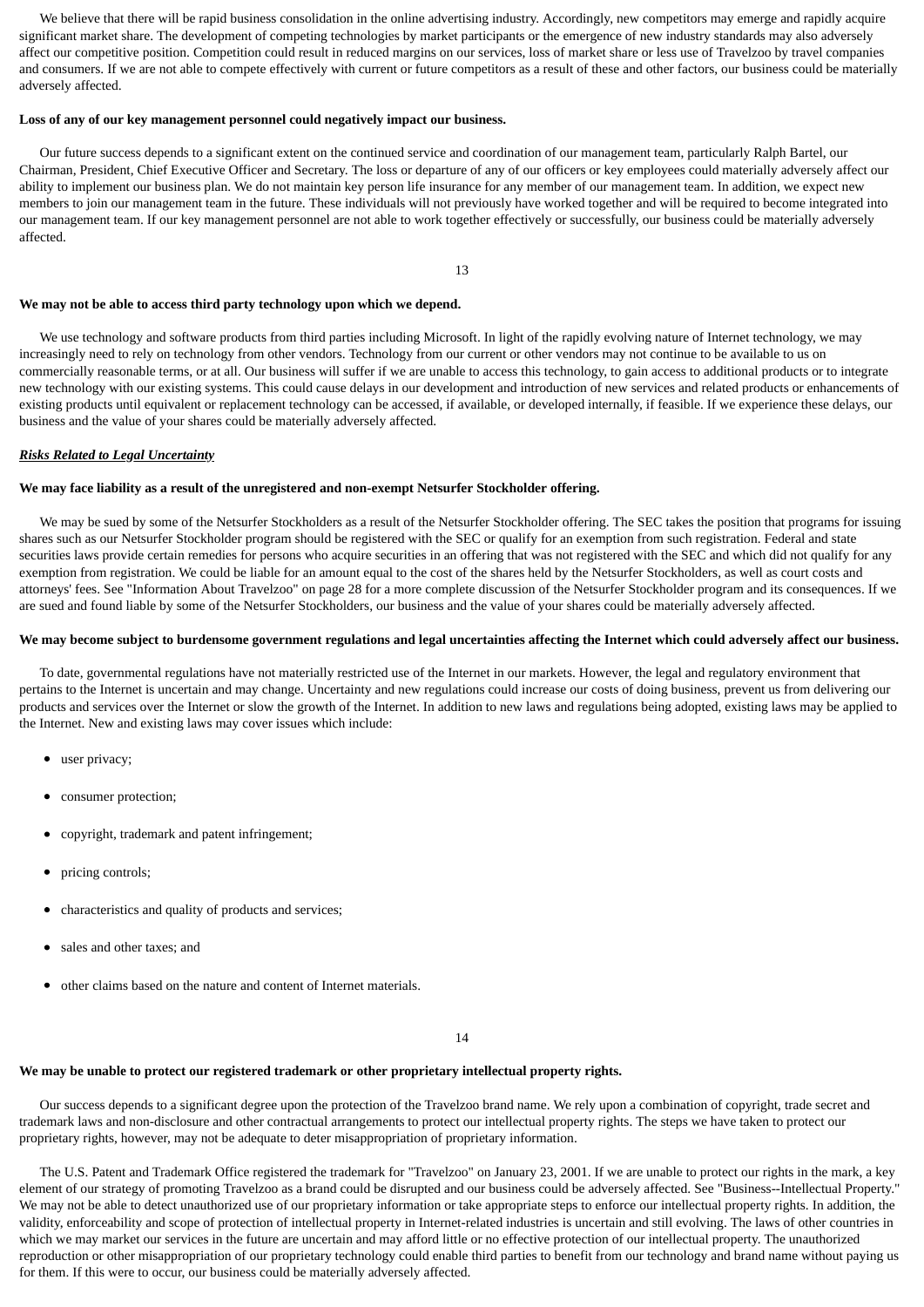### **We may face liability from intellectual property litigation that could be costly to prosecute or defend and distract management's attention with no assurance of success.**

 We cannot be certain that our products, content and brand names do not or will not infringe valid patents, copyrights or other intellectual property rights held by third parties. While we have a trademark for "Travelzoo," many companies in the industry have similar names including the word "travel". We expect that infringement claims in our markets will increase in number as more participants enter the markets. We may be subject to legal proceedings and claims from time to time relating to the intellectual property of others in the ordinary course of our business. We may incur substantial expenses in defending against these third party infringement claims, regardless of their merit, and such claims could result in a significant diversion of the efforts of our management personnel. Successful infringement claims against us may result in monetary liability or a material disruption in the conduct of our business.

#### **We may be liable as a result of information retrieved from or transmitted over the Internet.**

 We may be sued for defamation, negligence, copyright or trademark infringement or other legal claims relating to information that is published or made available on *www.Travelzoo.com*, the *Travelzoo Top 20* newsletter and the other sites linked to our website. These types of claims have been brought, sometimes successfully, against online services in the past. The fact that we distribute our *Travelzoo Top 20* newsletter and other information via e-mail may subject us to potential risks, such as liabilities or claims resulting from unsolicited e-mail or spamming, lost or misdirected messages, security breaches, illegal or fraudulent use of e-mail or interruptions or delays in e-mail service. In addition, we could incur significant costs in investigating and defending such claims, even if we ultimately are not liable. If any of these events occur, our business and the value of your shares could be materially adversely affected.

### 15

### **FORWARD-LOOKING STATEMENTS**

 Certain statements under the captions "Summary," "Risk Factors," "Management's Discussion and Analysis of Financial Condition and Results of Operations" and "Information About Travelzoo" and elsewhere in this proxy statement and prospectus are forward-looking statements. These forward-looking statements include, but are not limited to, statements about our plans, objectives, expectations, prospects and intentions, markets in which we participate and other statements contained in this proxy statement and prospectus that are not historical facts. When used in this proxy statement and prospectus, the words "expect," "project," "anticipate," "believe," "estimate," "intend," "plan," "seek" and similar expressions are generally intended to identify forward-looking statements. Because these forward-looking statements involve risks and uncertainties, there are important factors that could cause actual results to differ materially from those expressed or implied by these forward-looking statements, including changes in our plans, objectives, expectations, prospects and intentions and other factors discussed under "Risk Factors" and elsewhere in this proxy statement and prospectus. We cannot guarantee any future levels of activity, performance or achievements. We will update these forward-looking statements, to the extent required by law, to reflect material changes in the information previously disclosed.

#### 16

### **THE MERGER**

#### **Background**

 Travelzoo.com Corporation was incorporated on May 21, 1998 in the Commonwealth of The Bahamas under The International Business Companies Act of 1989. Ralph Bartel, our Chairman of the Board and President, was initially our sole stockholder. In 1998 we offered shares in Travelzoo to visitors who registered on our website, resulting in approximately 700,000 "Netsurfer Stockholders," owning an aggregate of 2,577,937 shares. During the first week of the Netsurfer Stockholder program, we credited 10 shares to the account of every new stockholder who participated in the program. For the remainder of the program, three shares were credited to each account of every new Netsurfer Stockholder who participated in the program. In addition, following the first week of the program, one share was credited to the account of an existing Netsurfer Stockholder if, at the time of registration, a new Netsurfer Stockholder accurately provided the registered e-mail address of such existing Netsurfer Stockholder. No more than 10 shares were credited to any one Netsurfer Stockholder. The Netsurfer Stockholder program began on April 12, 1998 and ended on July 30, 1998. We ended the program when we reached 700,000 Netsurfer Stockholders. Throughout the Netsurfer Stockholder program, we stated on the Travelzoo website that the Netsurfer Stockholder program was limited to 700,000 Netsurfer Stockholders. The number of shares held by each Netsurfer Stockholder has been doubled as a result of a two-for-one stock split which we effected in December 2000. Currently, 5,155,874 shares of Travelzoo are owned by approximately 700,000 Netsurfer Stockholders and 6,140,000 are owned by eight stockholders who obtained their shares through other issuances.

 The grant of the shares to the Netsurfer Stockholders was made without any registration or qualification with the U.S. Securities and Exchange Commission or other regulatory body. We understand that the SEC takes the position that programs for issuing shares such as our Netsurfer Stockholder program should be registered with the SEC. We are registering the shares to be offered in the merger under the U.S. Securities Act. This proxy statement and prospectus is a part of that registration statement.

 Silicon Channels Corporation, an affiliate of Travelzoo Bahamas and wholly-owned by Ralph Bartel, did business under the name "Travelzoo.com Sales, Inc." Pursuant to an agreement dated January 2, 1999, Silicon Channels agreed to perform all operation services with respect to the *Travelzoo.com* website in return for 50% of the income before taxes generated from the operation of the *Travelzoo.com* website. All assets, other than the domain name *Travelzoo.com*, used in the operation of the *Travelzoo.com* website were owned by Silicon Channels.

 In November 1999, as the business of Travelzoo became established, and following election of a Board of Directors consisting primarily of independent directors, the Board of Directors discussed the advisability of reorganizing the business so that all of the operations previously conducted through Travelzoo Bahamas and Silicon Channels would be conducted through a single company, which would be organized as a corporation in the United States. At the same time, the board also considered the advisability of effecting a registration with the United States Securities and Exchange Commission of its outstanding shares, including the shares which had been issued to the Netsurfer Stockholders. Before structuring the combination of Travelzoo Bahamas and Silicon Channels, in July 2000, the Board of Directors of Travelzoo Bahamas determined that it would be advisable to obtain an opinion regarding the fairness of the combination to the Travelzoo Bahamas stockholders. The board also decided to form an independent committee in order to consider and approve the combination. After evaluating the proposals of various investment banking firms, the Travelzoo Bahamas Board of Directors selected The Mentor Group to deliver the fairness opinion.

 The independent committee of the Board of Directors of Travelzoo Bahamas considered various structures for the combination. After receiving an oral report from The Mentor Group with respect to the valuation of Silicon Channels and Travelzoo Bahamas, it was determined that a combination of the two entities would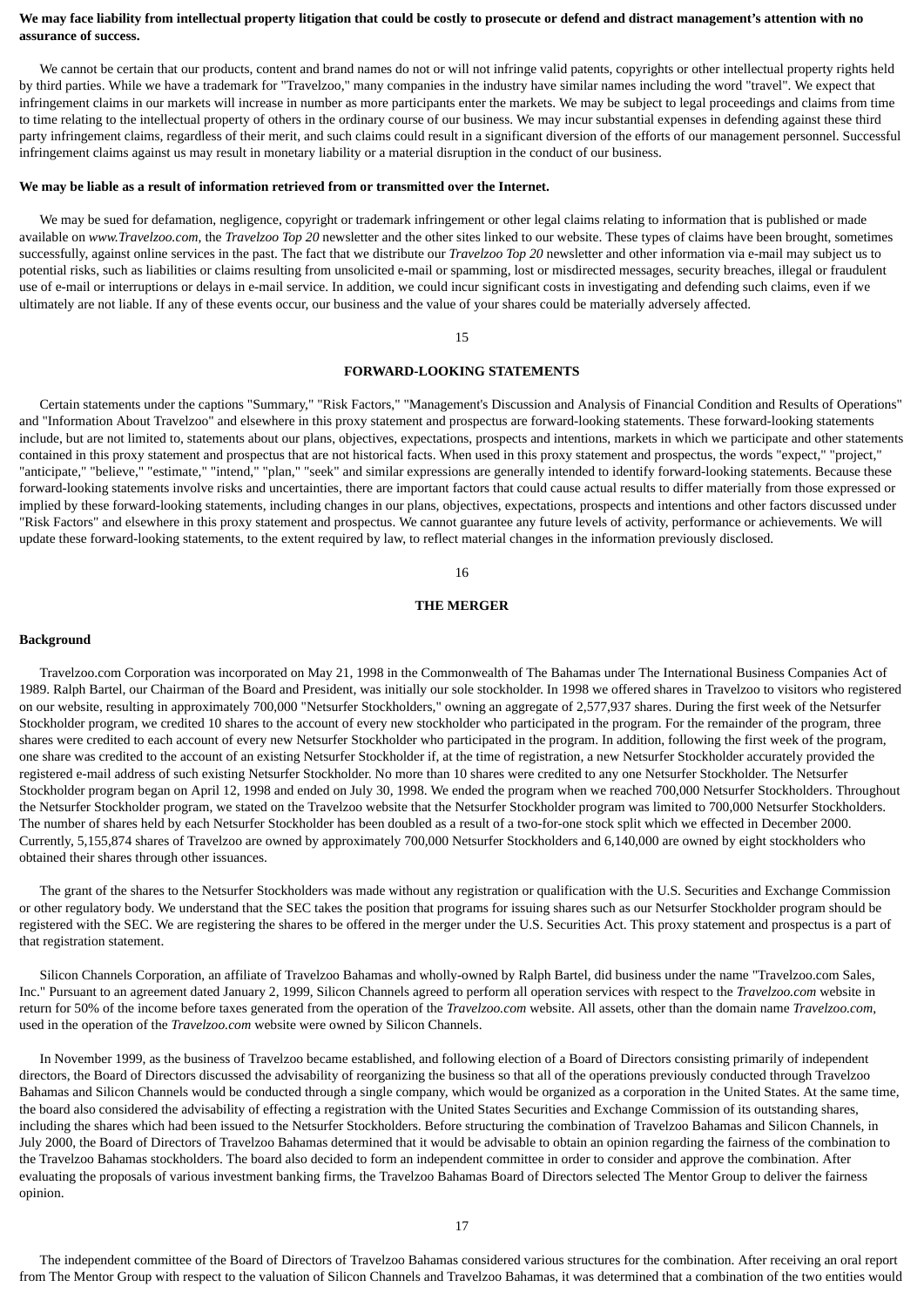result in Ralph Bartel owning approximately 75% of the combined operations. In order to achieve the suggested 75% ownership interest for Mr. Bartel, in November 2000, the independent committee made the decision to offer Mr. Bartel a combination of stock and options in Travelzoo Bahamas in exchange for his shares of Silicon Channels. The independent committee felt the combination of stock and options would be a motivational tool for Mr. Bartel to continue the growth of Travelzoo. Silicon Channels would then be operated as a wholly-owned subsidiary of Travelzoo Bahamas and merged into Travelzoo Bahamas upon our domestication and registration of our shares with the SEC. Over the course of several weeks during November, 2000, the independent committee and Mr. Bartel reached an agreement that Mr. Bartel would contribute all the issued and outstanding stock of Silicon Channels to Travelzoo Bahamas in exchange for 7,769,274 shares of Travelzoo Bahamas' common stock and an option to acquire 2,118,348 shares of Travelzoo Bahamas' common stock at an exercise price of \$1.00 per share.

 However, in December 2000, upon the advice of tax counsel, the initial agreement between the independent committee and Mr. Bartel was modified to reflect that Mr. Bartel's stock would be contributed to a newly formed subsidiary of Travelzoo Bahamas, Travelzoo Delaware, in exchange for stock in Travelzoo Delaware. Mr. Bartel was to contribute all of the issued and outstanding stock of Silicon Channels in exchange for 8,129,273 shares of Travelzoo Delaware and the option to purchase 2,158,349 shares of Travelzoo Delaware at an exercise price of \$1.00 per share. Upon completion of this contribution transaction, Silicon Channels would be operated as a wholly-owned subsidiary of Travelzoo Delaware. Then, upon consummation of the merger of Travelzoo Bahamas and Travelzoo Delaware, Silicon Channels would remain a wholly-owned subsidiary of the domesticated surviving entity. The number of shares of Travelzoo Delaware issued to Mr. Bartel was determined so that Mr. Bartel would own approximately 75% of the surviving entity on a fully-diluted basis.

 On January 18, 2001, The Mentor Group issued its fairness opinion on the revised structure. On June 30, 2001, The Mentor Group issued an updated fairness opinion that includes additional information concerning the transaction analysis. A copy of the updated opinion is attached as Annex F hereto. After considering the opinion provided by The Mentor Group as discussed under "Exchange of Shares of Silicon Channels" on page 51, the board approved the acquisition of Silicon Channels by Travelzoo Delaware in exchange for shares of common stock of Travelzoo Delaware and options to purchase shares of common stock of Travelzoo Delaware. This transaction occurred on January 22, 2001. The board also approved the transactions described in this proxy statement and prospectus, including the merger of Travelzoo Bahamas into Travelzoo Delaware.

#### **Merger with Travelzoo Delaware**

 We are now proposing that Travelzoo Bahamas be merged into Travelzoo Delaware. We believe that it is in the best interests of our company and our stockholders that Travelzoo be incorporated in the United States, and have decided that Delaware is the most suitable state for incorporation. Delaware is the most common state of incorporation for public companies in the United States. In addition, we feel the laws of Delaware with respect to corporations which will govern Travelzoo are well defined and will provide a predictable framework under which Travelzoo may operate. The merger will also accomplish the combination of our operations with those of Silicon Channels.

 In connection with the merger, we have filed a registration statement with the SEC relating to the shares of Travelzoo Delaware which will be issued in the merger. As discussed more fully in "Information About Travelzoo" on page 28, this registration is being effected to allow our stockholders to have freely tradable and properly registered shares.

18

 Travelzoo Bahamas and Travelzoo Delaware have entered into an Agreement and Plan of Merger, dated January 19, 2001, as amended, a copy of which appears as Annex A to this proxy statement and prospectus and is incorporated herein by reference. Information concerning the merger agreement is set forth under "The Merger Agreement" on page 22.

#### **Effects of the Merger**

 On completion of the merger, Travelzoo Bahamas will be merged into Travelzoo Delaware, Travelzoo Bahamas will cease to exist as a separate company, and all the stockholders of Travelzoo Bahamas who comply with the applicable provisions of the merger agreement will receive one share of common stock of Travelzoo Delaware in exchange for each share of common stock of Travelzoo Bahamas they now hold. You will have two years following the effective date of the merger to comply with those procedures and receive your stock in Travelzoo Delaware, subject to any rights you may have under applicable Bahamas or Delaware law to receive your stock following that period. If Travelzoo receives a response from a stockholder and determines that the stockholder has not followed the proper procedures, it intends to advise the stockholder of the error and provide an opportunity for the stockholder to submit corrected information.

 The business which has been conducted by Travelzoo Bahamas and its affiliate, Silicon Channels, will be continued by Travelzoo Delaware and its subsidiary, Silicon Channels, and all of the shares held by Travelzoo Delaware stockholders, other than persons considered affiliates under the Securities Act, will be registered and freely tradable. The current officers and members of the board of directors of Travelzoo Bahamas will become the officers and directors of Travelzoo Delaware. The transaction diagram on the following page outlines the structure of the Travelzoo business before and after the merger.

### **Material United States Federal Income Tax Consequences**

#### **General.**

 The following is a description of the material U.S. federal income tax consequences of the merger to holders of Travelzoo Bahamas securities, including the receipt of securities of Travelzoo Delaware in exchange for their Travelzoo Bahamas securities. The following also sets forth the material U.S. federal income tax consequences of the merger at the corporate level to Travelzoo.

 The description is based upon current law and is subject to the qualifications contained therein. The description assumes that the holders hold their Travelzoo Bahamas securities as capital assets within the meaning of Section 1221 the U.S. Internal Revenue Code.

 This description does not purport to discuss all aspects of U.S. federal income taxation that may be relevant to a particular holder of Travelzoo Bahamas stock. In particular, it does not apply to holders entitled to special treatment under U.S. federal income tax law (including, without limitation, dealers in securities, taxexempt organizations, banks or other financial institutions, trusts, insurance companies, persons that hold Travelzoo Bahamas stock as part of a straddle, a hedge against currency risk or as a constructive sale or conversion transaction, persons that have a functional currency other than the United States dollar, investors in pass-through entities and foreign persons, including foreign individuals, partnerships and corporations). This description also does not address tax consequences arising out of the tax laws of any state, local or foreign jurisdiction.

 Further, this description does not purport to address the U.S. federal income taxation of holders of Travelzoo Bahamas stock who acquired such securities or stock pursuant to the exercise or cancellation of employee stock options or otherwise as compensation.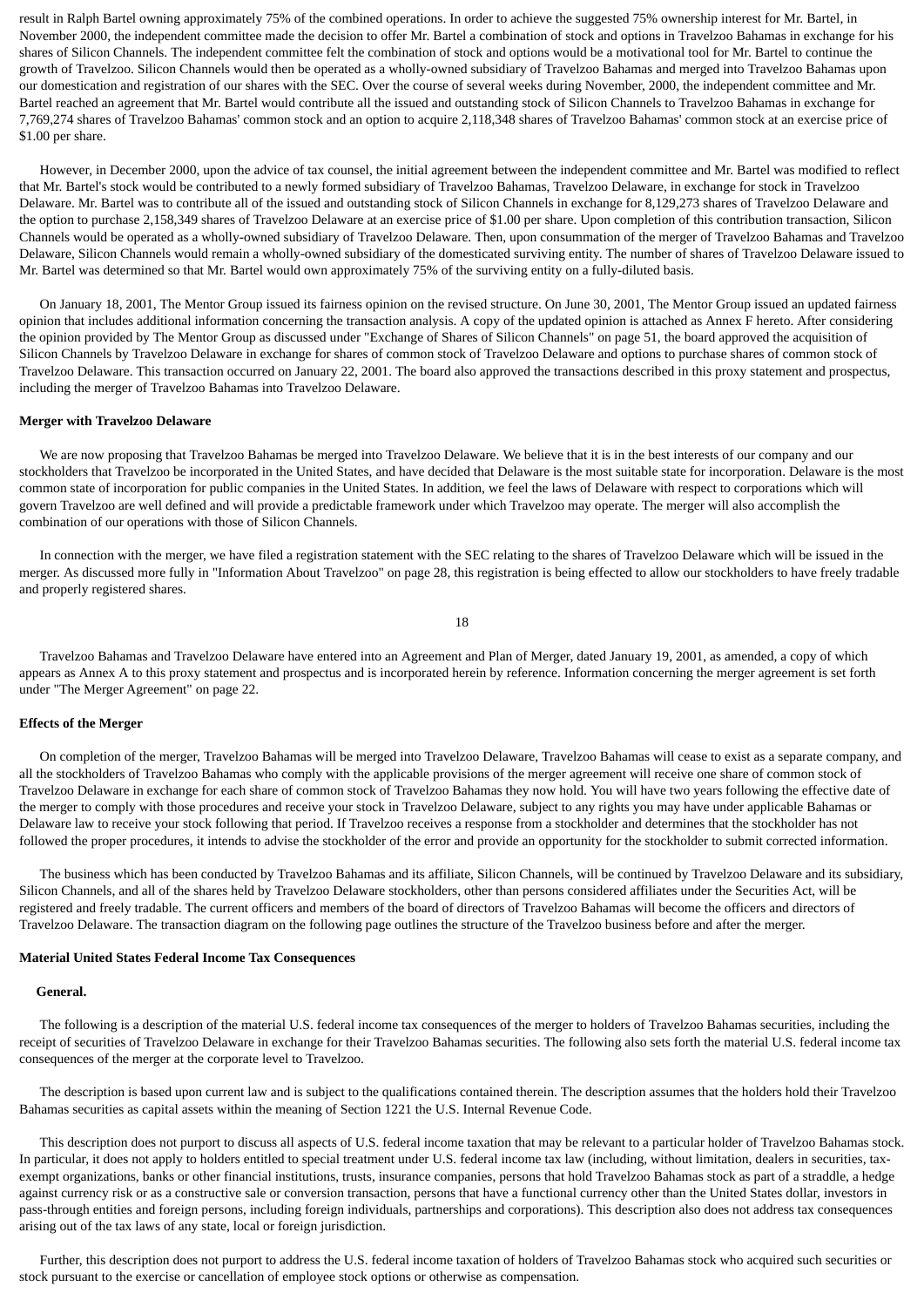You are urged to consult your tax advisor as to specific tax considerations of the merger, including your receipt of stock of Travelzoo Delaware and the application and effect of federal, state, local and foreign tax laws in your particular circumstances.



20

#### **Consequences of the Initial Receipt of the Travelzoo Bahamas Stock.**

 In the opinion of Bryan Cave llp, our counsel, under current law, the initial receipt of common stock by our Netsurfer Stockholders was taxable to them upon receipt in an amount equal to the fair market value of the stock at the time of receipt. Each holder's aggregate tax basis in the common stock received will equal the fair market value of the stock at the time of receipt. The holding period of the common stock received began on the day after receipt.

#### **Consequences of the Merger.**

In the opinion of Bryan Cave llp, our counsel, under current law: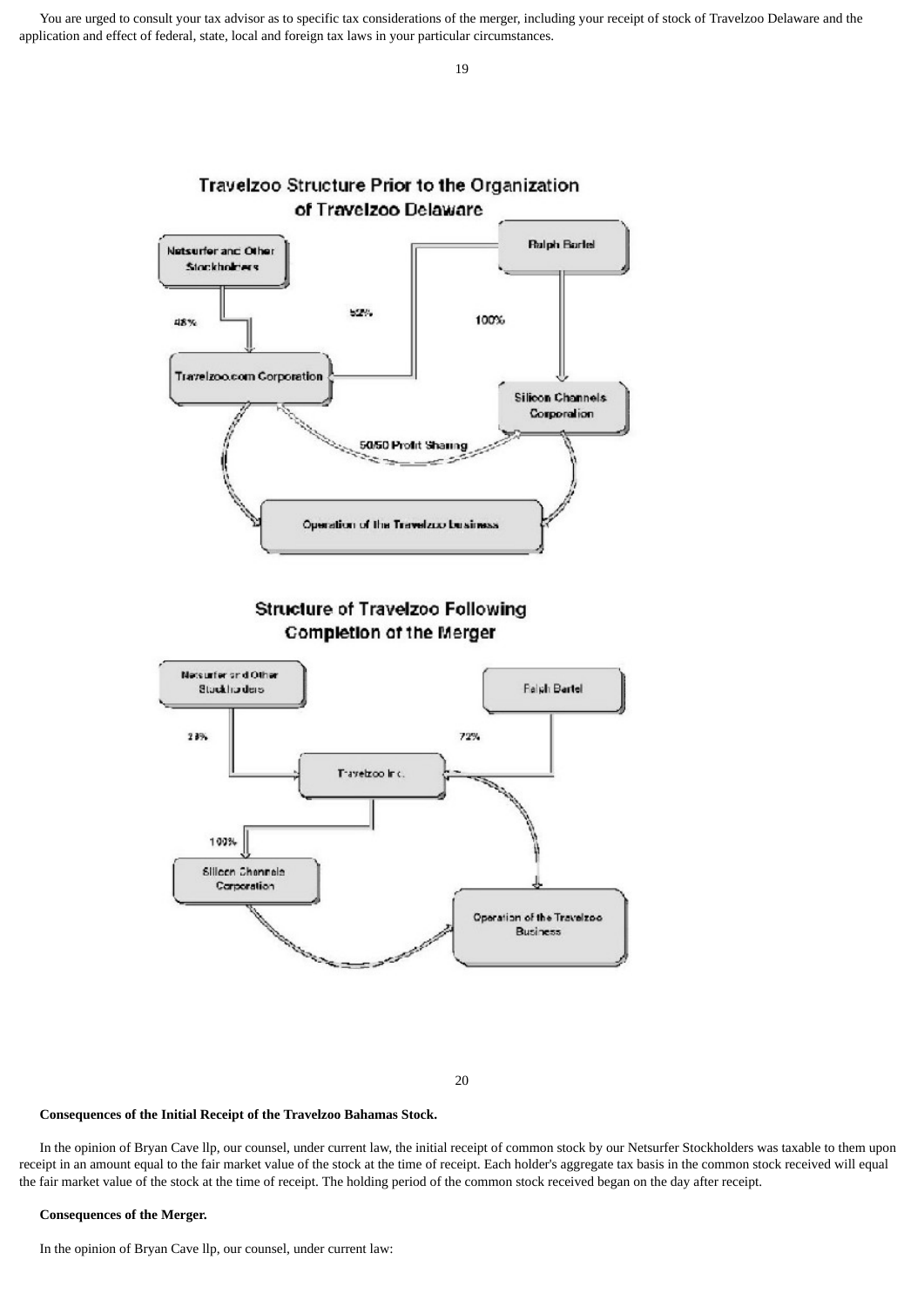- the merger will qualify as a "reorganization" within the meaning of Section 368(a) of the Code,
- Travelzoo Bahamas and Travelzoo Delaware will each be a "party to a reorganization" within the meaning of Section 368(b) of the Code, and
- except as more fully described below, no income, gain or loss will be recognized by Travelzoo Bahamas or Travelzoo Delaware as a result of the merger.

 This opinion is subject to qualifications set forth herein and assumes that the merger is consummated in accordance with the terms of the merger agreement and as described in this proxy statement and prospectus. It also assumes the accuracy of the representations and assumptions set forth in certificates delivered to our counsel. The opinion is based on the Code, Treasury regulations promulgated thereunder and in effect as of the date hereof, current administrative rulings and practice and judicial precedent, all of which are subject to change, possibly with retroactive effect. Any change in law or failure of the factual representations and assumptions to be true could alter the tax consequences discussed herein.

 The merger is not conditioned upon a ruling from the Internal Revenue Service as to any of the U.S. federal income tax consequences of the merger or the distribution of the stock of Travelzoo Delaware. As a result, there can be no assurance that the Internal Revenue Service will not disagree with or challenge any of the conclusions set forth in this discussion.

#### **Consequences to Holders of Travelzoo Stock.**

 This section sets forth the opinion of Bryan Cave llp, our counsel, as to the material U.S. federal income tax consequences of the merger to holders of Travelzoo Bahamas stock.

 *Exchange of Travelzoo Bahamas Common Stock.* Holders of Travelzoo Bahamas common stock who do not own 10 percent or more of the total combined voting power of our common stock and who exchange their common stock for Travelzoo Delaware common stock in the merger will not recognize gain or loss, assuming the individual holders' Travelzoo Bahamas common stock has a fair market value of less than \$50,000 on the date of the exchange. Each holder's aggregate tax basis in the Travelzoo Delaware common stock received in the merger will be the same as his or her aggregate tax basis in the Travelzoo Bahamas common stock surrendered in the merger. The holding period of the Travelzoo Delaware common stock received in the merger will include the holding period of the Travelzoo Bahamas common stock surrendered in the merger.

### **Additional Consequences to Holders of Travelzoo Bahamas Securities.**

 This section sets forth the opinion of Bryan Cave llp, our counsel, as to additional U.S. federal income tax consequences of the merger to holders of Travelzoo Bahamas Securities.

 *Dissenter's Rights.* Holders of Travelzoo Bahamas common stock who receive cash as a result of the exercise of the right to dissent from the merger (assuming thereafter that, directly or indirectly, such holder owns no Travelzoo Delaware capital stock) will recognize gain or loss equal to the difference between the amount of cash received and the holder's allocable tax basis in stock exchanged therefor. That gain or loss generally will constitute capital gain or loss. It will constitute long-term gain or loss if the holder has held the Travelzoo Bahamas common stock for more than 12 months.

21

 *Backup withholding.* Certain noncorporate holders of Travelzoo Bahamas common stock may be subject to backup withholding at a rate of 30.5% on cash payments received upon exercise of dissenter's rights of Travelzoo Bahamas common stock unless such holder:

- furnishes a correct taxpayer identification number and certifies under penalty of perjury that he or she is not subject to backup withholding on the substitute Form W-9 (or successor form) which will be provided to holders of Travelzoo Delaware common stock following consummation of the merger,
- provides a certification of foreign status on the appropriate Form W-8 (or successor form), or
- $\bullet$ is otherwise exempt from backup withholding.

Any amount withheld under these rules will be credited against the holder's U.S. federal income tax liability.

 **Because of the complexity of the tax laws, and because the tax consequences to any particular holder of Travelzoo Bahamas common stock may be affected by matters not discussed herein, each holder of Travelzoo Bahamas common stock is urged to consult his or her personal tax advisor concerning the applicability to him or her of the foregoing discussion, as well as of any other tax consequences of the merger.**

#### **THE MERGER AGREEMENT**

 The following is a summary of the merger agreement, and is qualified by reference to the complete text of the merger agreement, which is attached as Annex A to this proxy statement and prospectus. We urge you to read the full text of the merger agreement.

#### **Structure of the Merger**

 On the effectiveness of the merger, Travelzoo Bahamas will merge into Travelzoo Delaware, and Travelzoo Delaware will be the surviving corporation. Travelzoo Bahamas will cease to exist and Travelzoo Delaware will succeed to all of the rights, powers, properties and assets of Travelzoo Bahamas, and will continue to operate the business which has been conducted by Travelzoo Bahamas and will continue to own all outstanding shares of Silicon Channels.

#### **Exchange of Shares**

 The merger agreement provides that, on the effectiveness of the merger, each outstanding share of common stock of Travelzoo Bahamas which you hold will be converted into the right to receive one share of common stock of Travelzoo Delaware if you comply with the requirements below. The shares of Travelzoo Delaware which are now held by Travelzoo Bahamas will be canceled. The shares of Travelzoo Delaware which are now held by Ralph Bartel will remain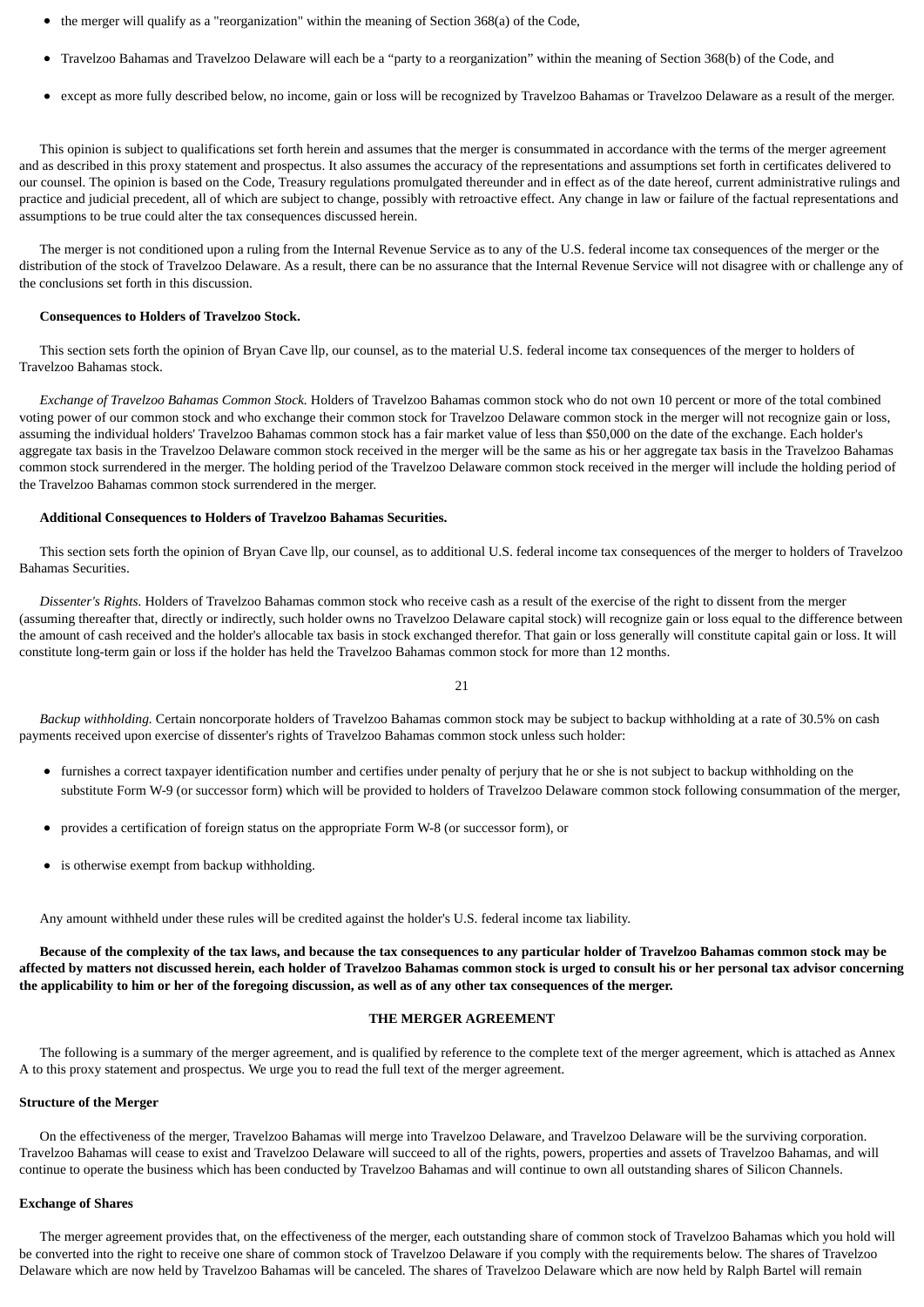outstanding, and his shares of Travelzoo Bahamas will be exchanged for additional shares of Travelzoo Delaware. Following the merger, Mr. Bartel will hold approximately 72% of the outstanding shares.

In order to receive shares of common stock of Travelzoo Delaware, you will be required to:

- Identify yourself as a stockholder of Travelzoo Bahamas by providing us with your name, the e-mail address you have registered with us and your password. If you do not remember your password, you can use a form available on the Travelzoo website to request that your password be e-mailed to your registered e-mail address. If you no longer have access to your e-mail account for the e-mail address we have on file for you, you will be required to update your registered e-mail address by giving us a written request which includes your name, a copy of your passport or other photo id, as well as *either* the e-mail address we have on file for you *or* the serial numbers of your Travelzoo shares which were assigned to you at the time you received your shares.
	- 22

• Provide us with your mailing address.

Although we have not previously required our Netsurfer Stockholders to provide us with a mailing address, we will require a mailing address for all stockholders of Travelzoo Delaware. Even though we hope most of our stockholders will consent to the use of electronic delivery of stockholder communications so that we may use this method whenever possible, the Delaware General Corporation Law and the rules and regulations of the SEC require us, under certain circumstances, to provide notices to our stockholders by mail. At the time you elect to exchange your shares of Travelzoo Bahamas for shares of Travelzoo Delaware, if you have not given such consent at the time of submitting your proxy, you will be asked whether you consent to electronic delivery of any notices to be given by Travelzoo Delaware to its stockholders in accordance with Section 323 of the Delaware General Corporation Law and any annual reports and other information to be provided to you in accordance with the requirements of the U.S. Securities and Exchange Commission.

 You may provide us with the information described above over the Internet at *http://www.travelzoo.com/delaware*, and we encourage you to use this method of communication. You may also use the form which is attached to this proxy statement and prospectus as Annex D, which you may fax to us or mail to us following the instructions on the form. If you attend the meeting in person you may also deliver the form to us at the meeting.

#### **Book-Entry**

 The share register of Travelzoo Bahamas has been maintained electronically, and share certificates have not been issued. Ownership of the shares of Travelzoo Delaware will also be on a book-entry basis initially, and we will encourage our stockholders to continue holding their shares in book-entry form. See "Book-Entry Share Ownership" on page 57.

#### **Conditions to the Merger**

 The obligations of Travelzoo Bahajmas and Travelzoo Delaware to complete the merger are subject to the satisfaction or waiver of specified conditions, including the following:

- the approval of the merger agreement by the affirmative vote of:
	- the holders of a majority of the outstanding shares of Travelzoo Bahamas common stock; and
	- the holder of the outstanding shares of Travelzoo Delaware common stock (which has already taken place);
- the absence of any law, order or injunction prohibiting the consummation of the merger;
- the receipt of all approvals and the completion of filings or notices necessary for completion of the merger;
- $\bullet$ the declaration of effectiveness of the registration statement on form S-4, of which this proxy statement and prospectus forms a part, by the SEC, and the absence of any stop order or threatened or pending proceedings seeking a stop order.

#### **Termination**

 The merger agreement may be terminated at any time prior to the completion of the merger, whether before or after the stockholder approvals have been obtained:

23

- by mutual consent of Travelzoo Bahamas and Travelzoo Delaware;
- by either Travelzoo Bahamas or Travelzoo Delaware if any decree, permanent injunction, judgment, order or other action by any court of competent jurisdiction, any arbitrator or any governmental authority preventing or prohibiting consummation of the merger shall have become final and nonappealable;
- $\bullet$ by either Travelzoo Bahamas or Travelzoo Delaware if the merger shall not have been consummated before March 1, 2002 unless the failure of the effective time to occur by such date shall be due to the failure of the party seeking to terminate the merger agreement in performing its covenants and agreements in the merger agreement;
- $\bullet$ by either Travelzoo Bahamas or Travelzoo Delaware if the transactions contemplated by the merger agreement shall fail to receive the requisite vote for approval by the stockholders of Travelzoo Bahamas;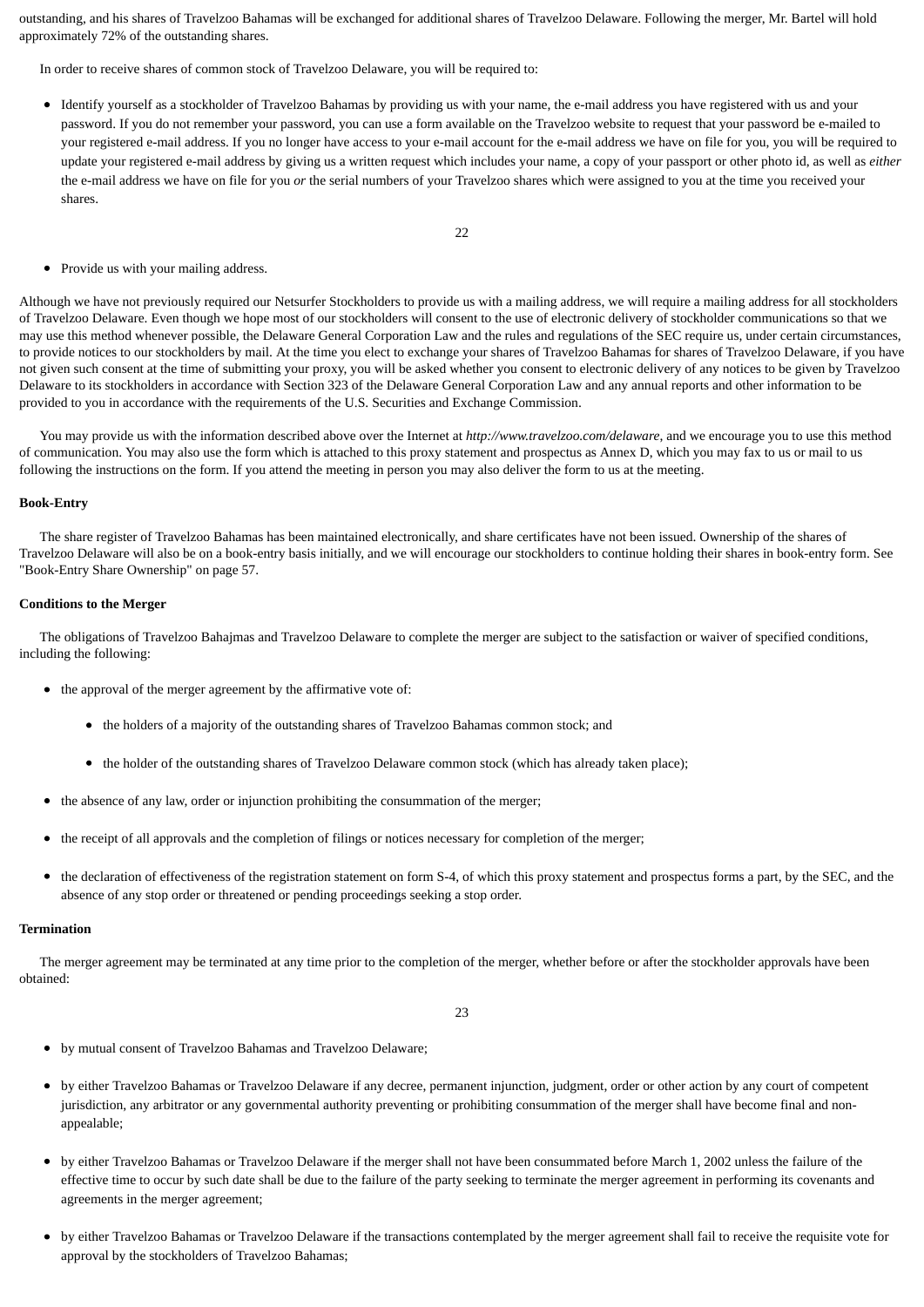- by Travelzoo Bahamas if its board of directors shall have withdrawn its approval or recommendation of the merger in connection with the exercise of its  $\bullet$ fiduciary duties; or
- by either Travelzoo Bahamas or Travelzoo Delaware if the board of directors of either company determines that the number of stockholders requesting paper delivery (as opposed or in addition to electronic delivery) of this proxy statement and prospectus makes it inadvisable to proceed with the merger.

#### **Representations and Warranties**

The merger agreement contains representations and warranties of Travelzoo Bahamas and Travelzoo Delaware relating to, among other things:

- corporate organization and good standing;
- capitalization; and
- authorization.

#### **Completion and Effectiveness of the Merger**

 The merger will become effective when a certificate of merger is filed in the State of Delaware in accordance with Sections 252 and 103 of the Delaware General Corporation Law. We anticipate that we will file the certificate of merger promptly following the stockholder meeting to approve the merger.

 $24$ 

#### **THE SPECIAL MEETING**

#### **General**

 This proxy statement and prospectus is being furnished to holders of Travelzoo Bahamas common stock in connection with the special meeting of stockholders to be held at the Lobby Conference Center, One Metropolitan Square, 211 North Broadway, St. Louis, Missouri 63102 at 10:00 a.m., Central Standard Time, on March 15, 2002, and any adjournment or postponement thereof. This proxy statement and prospectus and the accompanying form of proxy are first being sent to stockholders of Travelzoo Bahamas on or about February 14, 2002.

#### **Matters to be Considered**

 At the Special meeting, the stockholders of Travelzoo Bahamas will be asked to consider and vote upon a proposal to approve and adopt the merger agreement.

#### **Board of Directors' Recommendation**

 THE TRAVELZOO BOARD OF DIRECTORS HAS UNANIMOUSLY APPROVED AND ADOPTED THE MERGER AGREEMENT AND RECOMMENDS THAT THE STOCKHOLDERS OF TRAVELZOO VOTE FOR APPROVAL AND ADOPTION OF THE MERGER AGREEMENT.

#### **Record Date; Voting Rights**

 Our board of directors has fixed the close of business on February 8, 2002 as the record date for determining holders entitled to notice of and to vote at the special meeting.

 As of the record date, there were outstanding and entitled to vote 11,295,874 shares of Travelzoo Bahamas common stock held by 699,960 stockholders of record. Each share of Travelzoo Bahamas common stock is entitled to one vote on each matter to be voted upon at the special meeting, which vote may be cast either in person or by properly executed proxy.

#### **Quorum**

 The presence in person or by properly executed proxy of holders of a majority of the issued and outstanding shares of Travelzoo Bahamas common stock is necessary to constitute a quorum at the special meeting.

#### **Required Vote**

The approval and adoption of the merger agreement requires the affirmative vote of the holders of a majority of the outstanding shares of our common stock.

 Mr. Bartel holds an aggregate of 5,910,000 shares of our common stock, representing approximately 52% of the outstanding shares. He has indicated that he intends to vote in favor of the approval and adoption of the merger agreement.

 The approval of the merger also requires the affirmative vote of a majority of the outstanding shares of common stock of Travelzoo Delaware. Travelzoo Bahamas and Mr. Bartel, who together hold all of the outstanding shares of Travelzoo Delaware, have already given that approval.

#### **Proxies**

 The proxy statement and prospectus is being furnished to Travelzoo stockholders in connection with the solicitation of proxies by and on behalf of the Travelzoo board of directors for use at the special meeting, and is accompanied by a form of proxy.

In order for your shares of Travelzoo common stock to be included in the vote, you must vote your shares by one of the following means: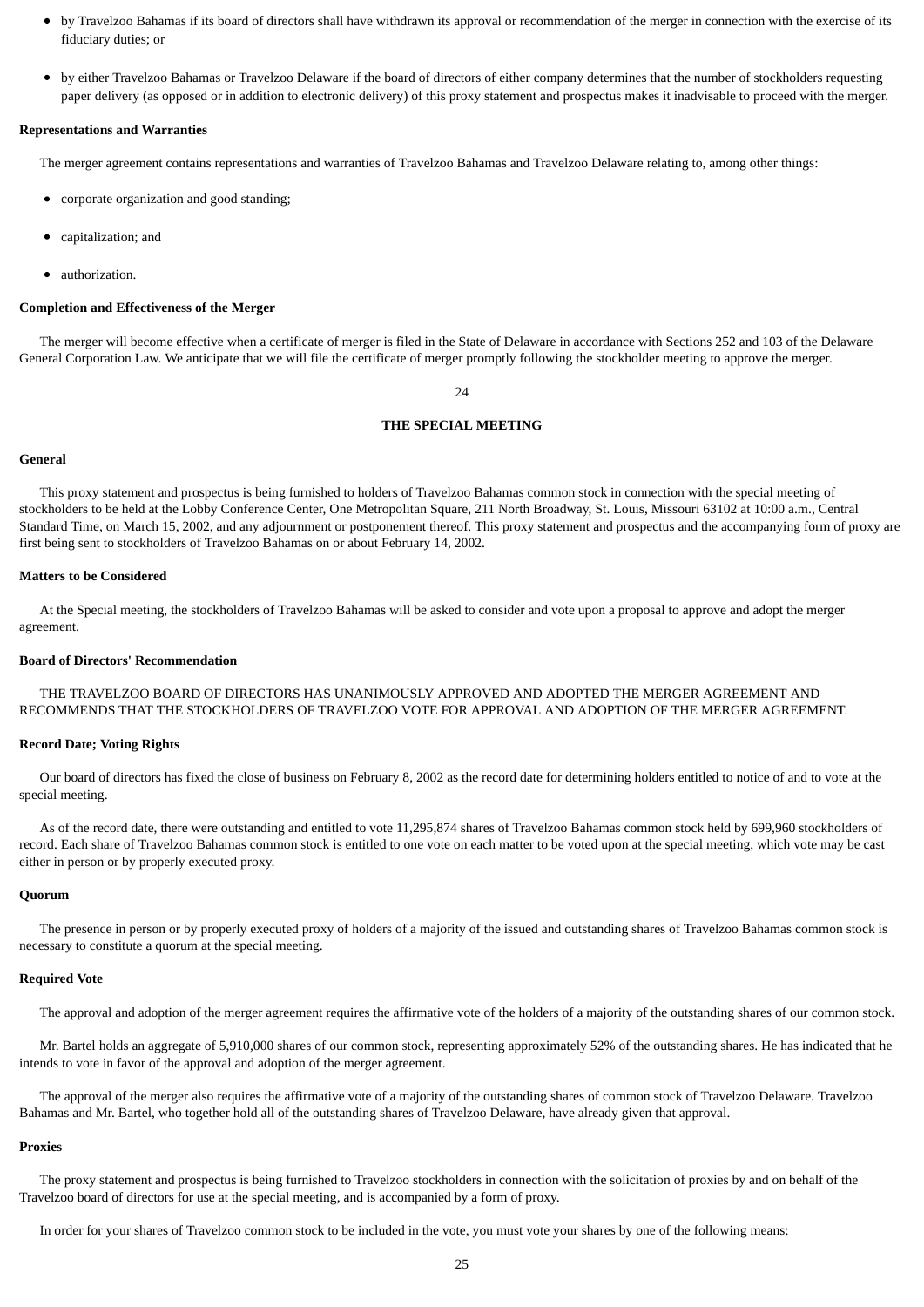- by proxy by completing the proxy and following the instructions for return located on the Internet at *http://www.travelzoo.com/proxy*.
- by proxy by printing or copying, completing, signing and dating the proxy in the form attached hereto and mailing it to the address shown thereon
- in person at the special meeting

If you cannot attend the special meeting in person, you are encouraged to vote by proxy over the Internet.

 All shares of Travelzoo common stock represented by properly executed proxies will, unless such proxies have been previously revoked, be voted in accordance with the instructions indicated on such proxies. **If no instructions are indicated, such shares of Travelzoo common stock will be voted for approval and adoption of the merger agreement and, in the discretion of the proxies, with respect to such other business as may properly come before the special meeting or any adjournment or postponement thereof.**

 Travelzoo does not know of any matters other than the merger that are to come before the special meeting. If any other matters are properly presented for action at the special meeting, the persons named in the enclosed form of proxy and acting thereunder will have the discretion to vote on such matters in accordance with their best judgment, unless such authorization is withheld.

 Mailing the enclosed proxy card or voting through the Internet does not preclude you from voting in person at the special meeting. You may revoke a proxy at any time prior to the vote by:

- notifying the Secretary of Travelzoo in writing of the revocation of the proxy;
- $\bullet$ submitting, via the Internet or through the U.S. mail, a duly executed proxy to the Secretary of Travelzoo bearing a later date; or
- appearing at the special meeting and voting in person.

 Simply attending the special meeting, without voting at the meeting, will not constitute revocation of a proxy. Any written notice of revocation or subsequent proxy should be completed at *http://www.travelzoo.com/proxy*, sent to Travelzoo.com Corporation, 800 West El Camino Real, Suite 180, Mountain View, California 94040, Attention: Secretary, or hand delivered to the Secretary of Travelzoo at or before the taking of the vote at the special meeting.

### **RIGHTS OF DISSENTERS**

 Under Bahamian law, as a result of the merger proposal, you are entitled to demand appraisal and, upon consummation of the merger, obtain payment of the fair value of your shares. To exercise the right to dissent, you must give written notice to Travelzoo Bahamas at or before the stockholders' meeting described above under "The Special Meeting" on page 25. Such written notice must include a statement that you propose to demand payment for your shares if the merger is approved.

 Within 20 days after the date of the special meeting, Travelzoo Bahamas will give written notice of the authorization of the merger to you if you have given written objection. Within 20 days after the date on which the copy of the plan of merger or an outline thereof was given to you, you must give written notice to Travelzoo Bahamas of your decision to elect to dissent, provided that you must dissent with respect to all shares that you hold in Travelzoo Bahamas. Such notice must state:

- your name and address;
- the number and classes or series of shares in respect of which you dissent; and
- $\bullet$ a demand for payment of the fair value of your shares.

26

 Upon giving notice of election to dissent, you will no longer have any of the rights of a stockholder of Travelzoo Bahamas except the right to be paid the fair value of your shares. Within seven days immediately following the date of the expiration of the period within which you may give your notice of election to dissent, or within seven days immediately following the date on which the proposed merger becomes effective, whichever is later, Travelzoo Delaware will make a written offer to you to purchase your shares at a specified price that Travelzoo Delaware determines to be their fair value. If, within 30 days immediately following the date on which the offer is made, you and Travelzoo Delaware agree upon the price to be paid for your shares, Travelzoo Delaware will pay you that amount in cash upon your signing and delivering to Travelzoo Delaware a document satisfactory to Travelzoo Delaware in which you acknowledge surrender and cancellation of your shares.

 If you and Travelzoo Delaware fail within such 30 day period to agree on the price to be paid for your shares, within 20 days immediately following the date on which the 30 day period expires, the following shall apply:

- you and Travelzoo Delaware will each designate an appraiser;
- $\bullet$ the two designated appraisers together will designate a third appraiser;
- the three appraisers will fix the fair value of your shares as of the close of business on the day prior to the date of the stockholders' meeting, and that value  $\bullet$ is binding on you and Travelzoo Delaware for all purposes; and
- $\bullet$ Travelzoo will send to you, by check mailed to the address you provide to us, the amount of the fair value of the shares.

A copy of the statute governing these dissenters' rights appears as Annex E to this proxy statement and prospectus and is incorporated herein by reference.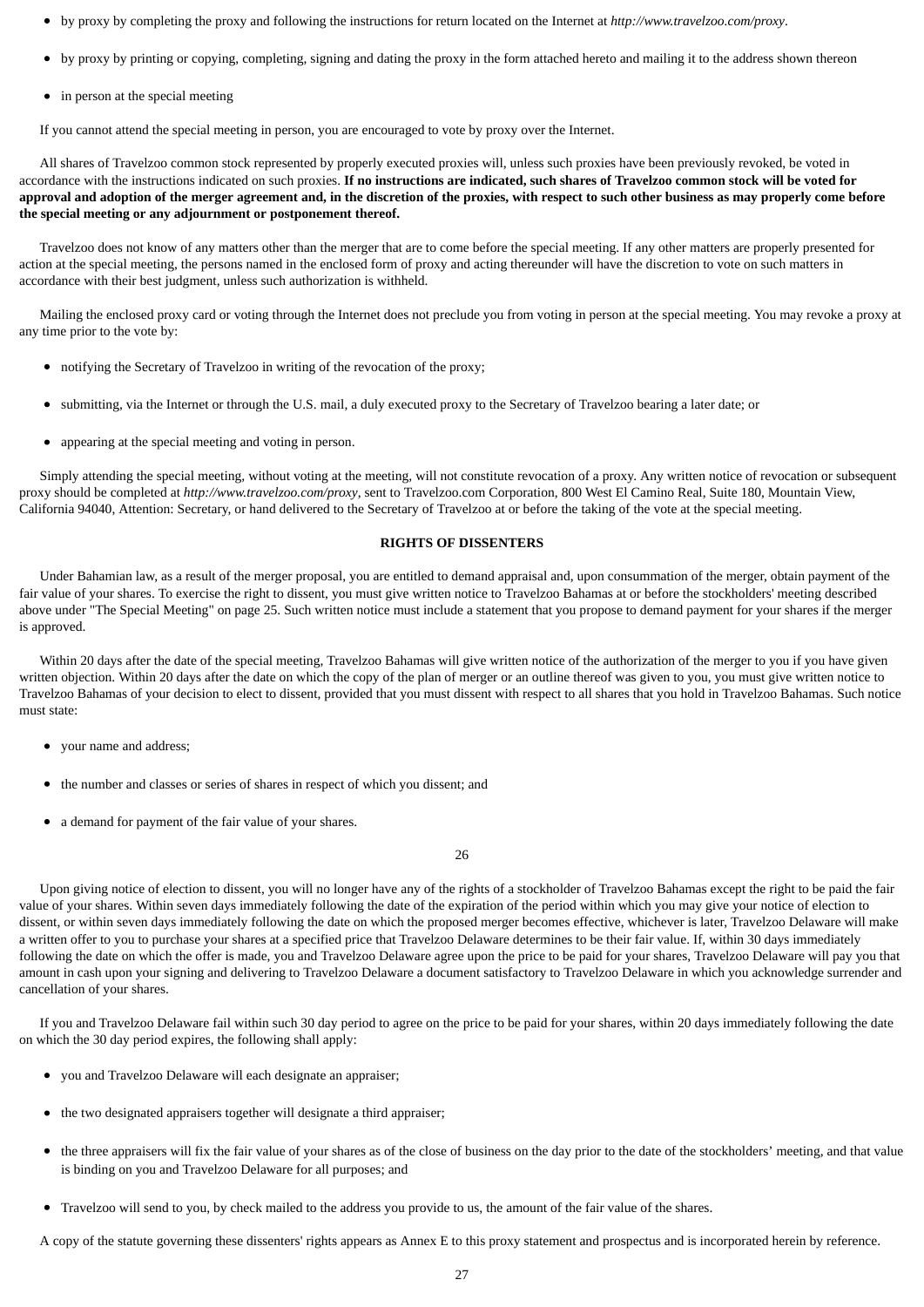### **INFORMATION ABOUT TRAVELZOO**

#### **Our History**

#### **Travelzoo Bahamas**

 Travelzoo.com Corporation was incorporated on May 21, 1998 in the Commonwealth of The Bahamas under The International Business Companies Act of 1989. Ralph Bartel, our Chairman of the Board and President, was initially our sole stockholder.

Our principal business office is located at 800 West El Camino Real, Suite 180, Mountain View, California 94040.

#### **Internet Stock Offering**

 Following the organization of Travelzoo Bahamas in 1998, we offered shares in Travelzoo to visitors who registered on our website. We limited the offer to approximately 700,000 "Netsurfer Stockholders," owning an aggregate of 2,577,937 shares. During the first week of the Netsurfer Stockholder program, we credited 10 shares to the account of every new stockholder who participated in the program. For the remainder of the program, three shares were credited to the account of every new Netsurfer Stockholder who participated in the program. In addition, one share was credited to the account of an existing Netsurfer Stockholder if, at the time of registration, a new Netsurfer Stockholder accurately provided the registered e-mail address of that existing Netsurfer Stockholder. The initial distributions resulted in the issuance of 2,100,217 shares and the additional distributions resulted in the issuance of 477,720 shares. The maximum number of shares distributed to any one Netsurfer Stockholder was 10. The offering ended on July 31, 1998 when we obtained approximately 700,000 new stockholders. After the Netsurfer Stockholder offering and subsequent two-for-one stock split, 5,155,874 shares of Travelzoo were owned by approximately 700,000 Netsurfer Stockholders and 6,140,000 are owned by eight stockholders who obtained their shares through other issuances.

 To register, registrants in the Netsurfer Stockholder program provided us with their e-mail addresses, first names and countries of residence. Upon receipt of this information, we e-mailed a personal identification number to the e-mail address each registrant had provided. Once the registrants received their personal identification numbers, in order to receive their stock, they were asked to provide us with their first and last names, e-mail addresses, countries of residence and personal identification numbers, and to represent that they were at least 18 years old and residents of the United States or Canada. No cash payments were required or received for any of the stock issued pursuant to the Netsurfer Stockholder offering. The only item received from the Netsurfer Stockholders was the information they provided in the registration process. The only benefit we anticipated receiving from the offering was an increase in our website traffic.

 We believe that our offering was the first offering of "free shares" over the Internet. Mr. Bartel, who was a resident of Germany at the time, was not advised by U.S. securities counsel, and believed that the grant of the shares could be made without any registration or qualification with the U.S. Securities and Exchange Commission or other regulatory body since no payment was received for the shares. Although Mr. Bartel received an inquiry from the SEC about the issuance of shares to the Netsurfer Stockholders, the SEC has not asserted any violation of law by Travelzoo. However, we understand that the SEC takes the position that programs for issuing shares such as our Netsurfer Stockholder program should be registered with the SEC or qualify for an exemption from such registration. We are registering the shares to be offered in the merger under the U.S. Securities Act.

 Federal and state securities laws provide certain remedies for persons who acquire securities in an offering that was not registered with the SEC and which did not qualify for any exemption from registration. Under Sections 12(a)(1) and (2) of the Securities Act of 1933, such persons are entitled to rescission, which means that the stockholders would return the securities to the seller and the seller would be required to return the purchase price paid for such securities, less any amount of income the purchaser received from the securities. If a purchaser no longer holds the securities, the purchaser would be entitled to damages equal to the difference between the price paid for the stock and the price at which the stockholder sold the stock. However, any action based upon Section 12(a)(1) must be brought within one year of the violation, but not more than 3 years after the security was offered to the public. Any such action based upon Section 12(a)(2) must be brought within one year from the date the violation was discovered or should have been discovered with reasonable diligence, but not more than three years from the date of sale. In addition, Travelzoo believes that, even if such remedies would be available, Travelzoo would have no financial liability because no cash was paid for the shares issued to the Netsurfer Stockholders.

28

The remedies available to purchasers of unregistered securities under state law vary by state, but most states have a remedy similar to the rescission and damages remedies described above with respect to federal law. Most states hold an entity which sells or offers to sell an unregistered or non-exempt security liable to the person purchasing the security, and the holder may generally bring an action to recover the consideration paid for the security, together with interest from the date of payment, court costs and attorneys' fees, less the amount of any income received on the security. If a holder no longer holds securities received in an unregistered and non-exempt offering, the holder may be entitled to receive damages equal to the difference between the price paid for the security and the price at which the holder sold the security, plus interest. Moreover, most state laws expressly provide that the rights and remedies provided by the securities laws are in addition to any other rights and remedies that may exist. However, some state laws limit the applicable remedy to rescission and other state laws limit the applicable remedy to damages.

 Actions under state securities laws are subject to statutes of limitations, which require a purchaser of unregistered securities to bring an action within a stated period of time from either the date of the sale, the date of the violation, the date when the violation should have been detected, or some combination thereof. The majority of state securities laws provide for limitations periods of 2-3 years from the date of sale. The minority of states typically provide for limitations periods which begin to run on the date the stockholder discovered or should have discovered the violation. These limitations periods range from 6 months to 5 years. Of these minority states, many place an additional limit in the form of a maximum time period of 4 to 6 years from the date of violation or date of sale. Additionally, the securities laws of most states bar an action for rescission or damages for an unregistered or non-exempt offering if the offeree knew of the securities law violations at the time he or she received the securities.

 In those states in which the applicable statute of limitations may not have expired, Travelzoo may be subject to liability for rescission or other remedies. However, we do not have any information as to the states of residence of the Netsurfer Stockholders. As noted above, since no cash was paid for the shares issued to the Netsurfer Stockholders, we believe that, even if such remedies would be available, Travelzoo would have no financial liability.

#### **Silicon Channels Corporation**

 Silicon Channels Corporation, formerly an affiliate of Travelzoo Bahamas, was incorporated in California on September 28, 1998 with Ralph Bartel as the sole stockholder. Silicon Channels did business under the name "Travelzoo.com Sales, Inc." On October 10, 1998, Travelzoo.com Corporation and Silicon Channels Corporation entered into a letter agreement whereby Silicon Channels agreed to manage the technical platform, marketing, customer support and billing for the classified publishing business of the *Travelzoo.com* website in return for a 5% commission on the quarterly net income from such business. The October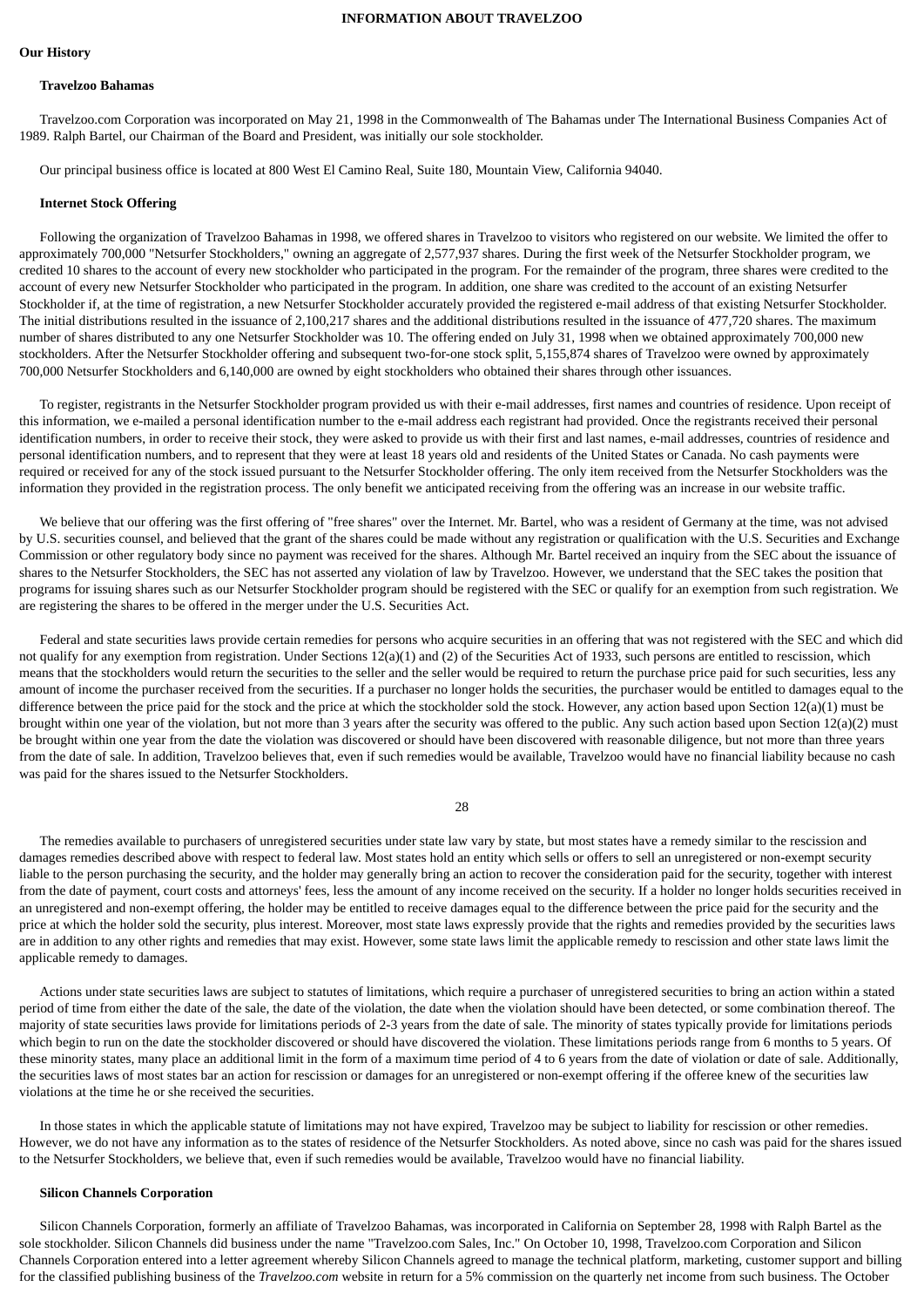10, 1998 agreement was subsequently replaced by a Service Agreement dated January 2, 1999. In the January 2, 1999 agreement, Silicon Channels agreed to perform all operation services with respect to the *Travelzoo.com* website in return for 50% of the net income before taxes generated from the operation of the *Travelzoo.com* website. All assets, other than the domain name *Travelzoo.com*, used in the operation of the *Travelzoo.com* website were owned by Silicon Channels. On January 22, 2001 Silicon Channels became a subsidiary of Travelzoo Delaware, a newly-formed subsidiary of Travelzoo Bahamas, as described under "Certain Transactions between Travelzoo and Its Affiliates" on page 51. The service agreement between Silicon Channels and Travelzoo Bahamas was terminated in connection with that transaction.

#### **Merger with Travelzoo Delaware**

 Travelzoo Inc. was incorporated as a Delaware corporation on January 18, 2001. The initial stockholder of Travelzoo Delaware was Travelzoo Bahamas. Following the contribution of the shares of Silicon Channels Corporation to Travelzoo Delaware, Travelzoo Bahamas owns 58% of the outstanding shares of Travelzoo Delaware and Ralph Bartel owns 42% of the outstanding shares. On completion of the merger described in this proxy statement and prospectus, Travelzoo Bahamas will be merged into Travelzoo Delaware, Travelzoo Bahamas will cease to exist as a separate company, and all the stockholders of Travelzoo Bahamas who comply with the applicable provisions of the merger agreement will receive one share of common stock of Travelzoo Delaware in exchange for each share of common stock of Travelzoo Bahamas they now hold.

#### **Our Business**

 Travelzoo provides online marketing solutions to the travel industry. We believe that travel companies, because of the quickly expiring nature of their inventory, need fast and efficient ways to promote special offers and last-minute sales. Through our website at *www.Travelzoo.com*, our *Travelzoo Top 20* newsletter, and by using our listing management software, travel companies can inform Internet users about their specials in a fast, flexible, and cost-effective manner. Our real-time performance tracking software allows travel companies to optimize their campaigns. We believe that our solutions overcome many of the limitations that exist with traditional newspaper advertising.

 More than 150 companies use our services. Our customers include Alamo Rent-A-Car, America West Vacations, Budget Rent A Car, Delta Air Lines, Expedia, Hilton Hotels, Holiday Inn, Mandalay Resort Group, Park Place Entertainment, Travelocity.com, United Airlines and Virgin Atlantic Vacations. We received at least \$10,000 from each of these customers in 2001.

 While our website at *www.Travelzoo.com* is an ongoing listing of travel specials, our *Travelzoo Top 20* newsletter is sent by e-mail to subscribers weekly and highlights twenty individual travel specials offered by our customers and other travel suppliers.

 Our listing management software allows travel companies to add, update, and delete special offer listings on a real-time basis. Our software also provides travel companies with real-time performance tracking, enabling them to optimize their marketing campaigns.

 Our advertising revenues are primarily derived from listing fees on our website, *www.Travelzoo.com*. Revenue from our listing service has grown rapidly since we began operations in 1998, primarily driven by an increasing number of travel companies listing their special offers on *www.Travelzoo.com*. Our revenues increased from approximately \$84,000 for the period from May 21, 1998 (inception) to December 31, 1998, to approximately \$3.9 million for the year ended December 31, 2000. For the nine months ended September 30, 2001, revenues were approximately \$4.4 million.

30

#### **Industry Background**

#### **Market for Advertising Special Offers**

 According to the Newspaper Association of America, travel companies spent \$1.4 billion in 2000 on national advertising in newspapers (source: Market and Business Analysis, NAA, March 2001). Based on its understanding of the industry, our management believes that newspapers are currently the main medium for advertising special travel offers.

We believe that several factors are causing and will continue to cause an increase in spending on advertising special offers:

- $\bullet$ *Online Advertising Opportunities.* The Internet allows travel companies to advertise their special offers in a fast, flexible, and cost-effective manner that has not been possible before. We believe this will lead to greater expenditures by travel companies on advertising special offers.
- $\bullet$ *Suppliers Selling Directly.* We believe that many travel suppliers prefer to sell their travel services directly to consumers, as an alternative to more costly distribution through travel agents. Through online advertising of special offers that attract consumers to supplier's websites, travel suppliers can sell directly to consumers.

#### **Problems Travel Companies Face and Limitations of Newspaper Advertising**

 Our management believes that travel companies often face the problem of being able to effectively market and sell excess inventory (i.e. airline seats, hotel rooms, or cruise cabins that are likely to be unfilled). The success of marketing excess inventory can have a substantial impact on a travel company's net income. Almost all costs of travel services are fixed. That is, the costs do not vary with sales. A relatively small amount of unsold inventory can have a significant impact on the profitability of a travel company.

 Further, our management believes that travel companies need a fast, flexible, and cost-effective solution for marketing excess inventory. The solution must be fast, because travel services are a quickly expiring commodity. The period between the time when a company realizes that there is excess inventory and the time when the value of the travel service has become worthless is very short. The solution must be flexible, because the travel industry is dynamic and the demand for excess inventory is difficult to forecast. It is difficult for travel companies to price excess inventory. It is difficult for travel companies to forecast the marketing effort needed to sell excess inventory. The marketing must be cost-effective because excess inventory is often sold at highly discounted prices, which lowers the margin. Travel companies need cost-effective solutions for marketing excess inventory.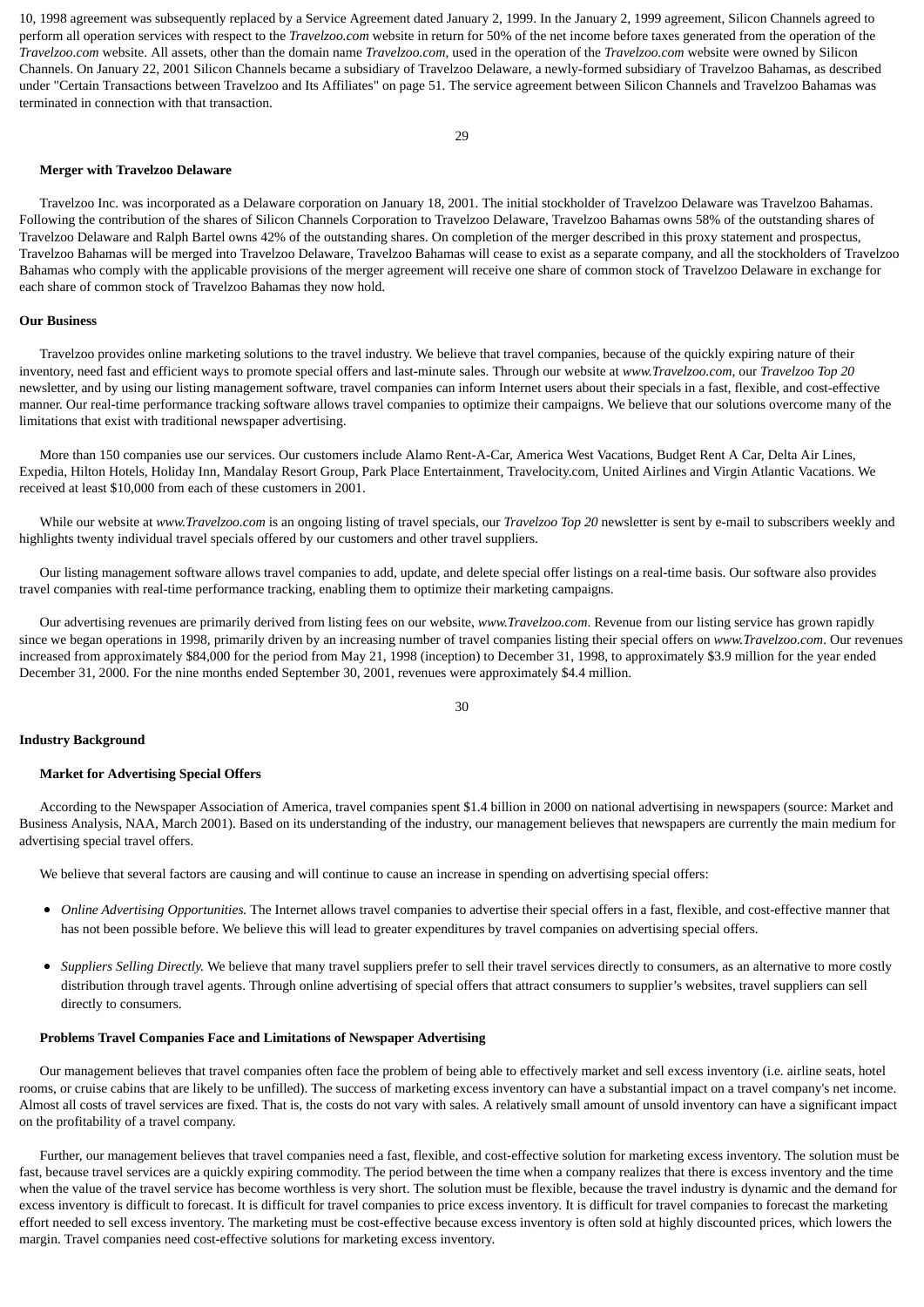Our management believes that newspaper advertising, with respect to advertising excess inventory, suffers from a number of limitations which do not apply to the Internet:

- typically ads must be submitted 2 to 5 days prior to the publication date, which makes it difficult to advertise last-minute inventory;
- once an ad is published, it cannot be update or deleted when an offer is sold out;
- once an ad is published, the travel company cannot change a price;
- in many markets, the small number of newspapers and other print media reduces competition, resulting in high rates for newspaper advertising; and
- the medium does not allow for the detailed tracking of readers and actual response to a particular advertisement.

31

#### **Market Opportunity**

We believe that the opportunities created by the Internet and the desire of many travel suppliers to sell directly to consumers will cause an increasing percentage of these expenditures to be directed to Internet advertising of special offers.

 We believe that the advantages offered by Internet technology have not yet been fully realized and applied to the marketing of special travel offers, and that Travelzoo has an opportunity to become a leading provider of online marketing solutions for the travel industry.

#### **The Travelzoo Solution**

 We offer travel companies a fast, flexible, and cost-effective solution for promoting their special offers to consumers. Our solutions include listings on our website, *www.Travelzoo.com*, and listings in our *Travelzoo Top 20* newsletter. As travel companies increasingly utilize the Internet to promote their special offers, we believe that our solution will enable customers to leverage the lower cost and real-time communication enabled by the Internet while retaining many of the positive attributes of traditional advertising methods.

#### **Benefits to Travel Companies**

Key features of our solution for travel companies include:

- *Real-Time Listings of Special Offers.* Our technology allows travel companies to list new special offers on a real-time basis.
- *Real-Time Updates.* Our technology allows travel companies to update their listings on a real-time basis.
- *Real-Time Performance Reports.* We provide travel companies with real-time tracking of the performance of their listings. Our solution enables travel companies to optimize their promotion campaigns by removing or updating unsuccessful listings and further promote successful listings.
- *Access to a Large Number of Travel Shoppers.* Through our website, *www.Travelzoo.com*, we offer travel companies access to more than 1.5 million unique visitors per month, as reported by Media Metrix, Inc. for the month of April 2001. Media Metrix is a leading company in Internet and digital media measurement. In addition, our *Travelzoo Top 20* newsletter reaches 1.2 million subscribers, which are not measured in audience ratings.
- *National Reach.* Through our website, *www.Travelzoo.com*, and our newsletter, we offer travel companies access to travel shoppers across the U.S.

#### **Benefits to Consumers**

 Our website, *www.Travelzoo.com*, and our *Travelzoo Top 20* newsletter provide consumers information on current special offers at no cost to the consumer. Key features of our solution for consumers include:

- *Offers From More Than One Hundred Companies Aggregated.* Our *www.Travelzoo.com* site offers consumers aggregated information on current special offers from more than one hundred travel companies. This saves time.
- $\bullet$ *Current Information.* Compared to newspaper ads, we provide consumers more current information, since our technology enables travel companies to update their listings on a real-time basis.

32

*Search tools.* We provide consumers with the ability to search for specific special offers. Additionally, each listing includes a date stamp, giving the  $\bullet$ consumer information about the age of a particular listing.

### **The Travelzoo Strategy**

Our objective is to become the leading provider of solutions for online promotion of special offers for travel companies. Key elements of our strategy include:

*Build Brand Awareness.* We believe that it is essential to establish a strong brand. We utilize a marketing program, including advertising on other websites. In addition, we believe that we build brand awareness by product excellence that is promoted by word-of-mouth. We intend to expand our public relations and other marketing programs.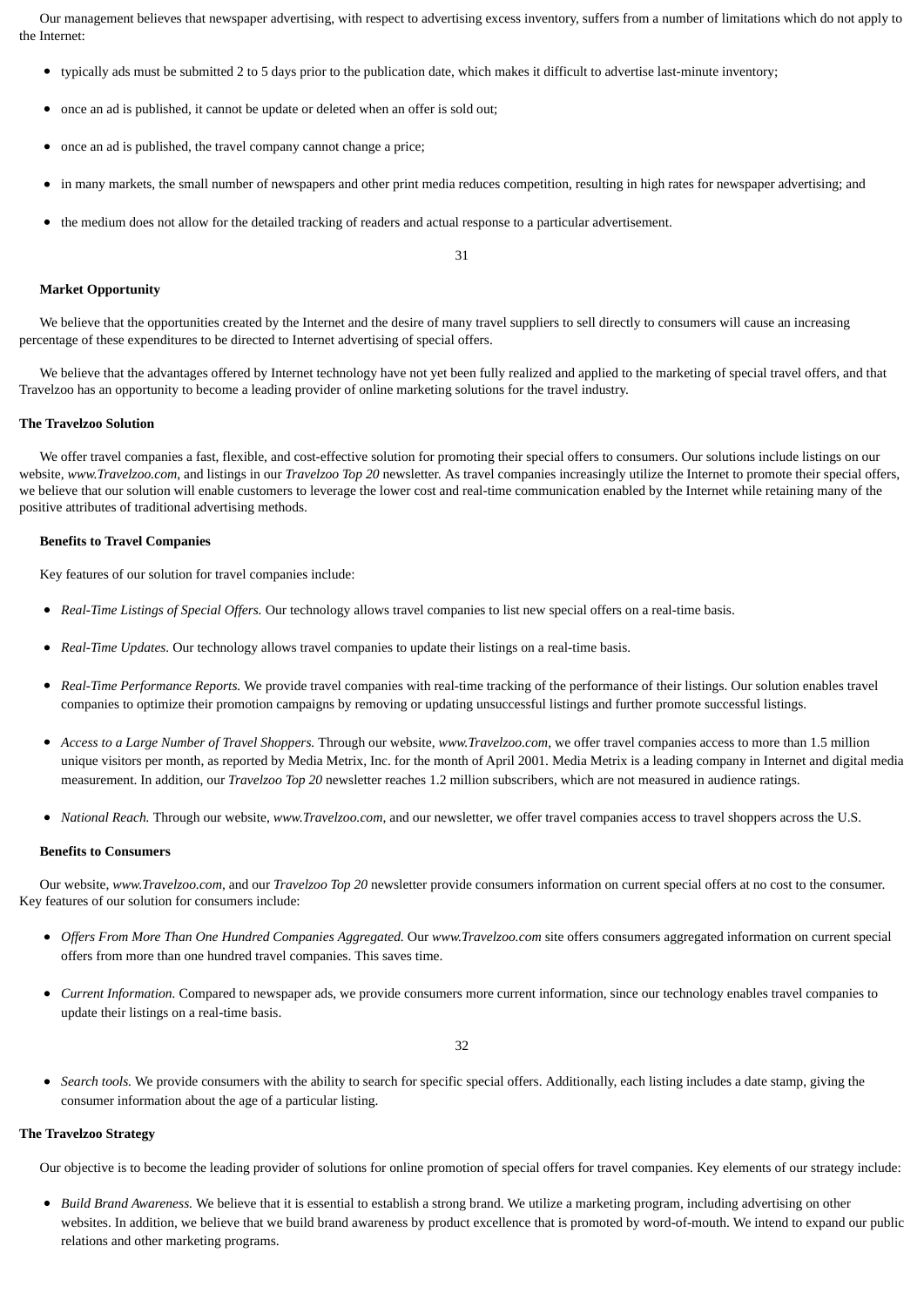- *Increase Number of Travel Companies Listing their Special Offers on www.Travelzoo.com.* We intend to accelerate the growth of our customer base by expanding the size of our sales force. See "--Sales and Marketing."
- *Increase Number of Consumers Using the www.Travelzoo.com Website.* In order to attract more users to our website, we intend to expand our advertising  $\bullet$ on other websites. We believe that we also can attract more users by product excellence that is promoted by word-of-mouth.
- *Continue to Enhance Our Technology.* We intend to provide the best available tools to travel companies to more effectively manage their promotion campaigns. We intend to dedicate a significant amount of engineering time to continue enhancements of our technology.
- *Expand Our Services Into Other Areas.* We intend to expand our services in other areas. We plan to accomplish this by developing new products and services within our company and by evaluating acquisition and investment opportunities. We intend to launch a service for online marketing of movies and local events in the near future.

#### **Customers**

 As of December 31, 2001, our customer base included over 150 travel companies, including travel suppliers, consolidators, and travel agents. Some of our customers are:

| Alamo Rent-a-Car       | <b>Mandalay Resort Group</b>  |
|------------------------|-------------------------------|
| America West Vacations | Northwest Airlines Vacations  |
| Budget Rent A Car      | Norwegian Cruise Line         |
| Cheap Tickets, Inc.    | Park Place Entertainment      |
| Delta Air Lines        | Starwood Hotels & Resorts     |
| Expedia                | Tollman Hundley               |
| Hilton Hotels          | Travel Services International |
| Holiday Inn            | Travelocity.com               |
| JetBlue Airways        | Uniglobe.com                  |
| Lowestfare.com         | <b>United Airlines</b>        |
| Lufthansa              | Virgin Atlantic Vacations     |

We received at least \$10,000 of revenue from each of these customers in 2001.

 For the year ended December 31, 1999, our three largest customers accounted for 23%, 10% and 10% of our revenues, respectively. For the year ended December 31, 2000, our two largest customers accounted for 22% and 11% of our revenues, respectively. For the nine months ended September 30, 2001, two customers accounted for 15% and 13% of our revenues, respectively. No other customers accounted for 10% or more of revenues in 1999, 2000 or the nine months ended September 30, 2001.

33

#### **Sales and Marketing**

As of December 31, 2001, our direct sales force consisted of a Vice President of Advertising Sales and three advertising sales managers.

 We utilize a marketing program involving online advertising to promote *www.Travelzoo.com* as a leading site for special travel offers. In addition, we believe that we build brand awareness by product excellence that is promoted by word-of-mouth. We plan to continue to use industry conferences, coupled with public relations efforts, to promote awareness of the Travelzoo brand.

 We have entered into an outsourcing agreement for banner advertising sales and ad serving with DoubleClick, Inc., a leading online advertising network. DoubleClick sells banner advertising, serves the banners on *www.Travelzoo.com*, provides customers with reporting, and bills the customer and remits a percentage of the proceeds to Travelzoo which is reported as net revenue. Our latest agreement with DoubleClick has been in effect since June 23, 2000, and may be terminated by either party on three months' notice.

#### **Technology**

We have designed our technology to serve a large volume of web traffic in an efficient, scaleable and fault-tolerant manner.

 We co-locate our production servers with Exodus Communications, Inc., a major co-location and Internet service provider. Exodus' facility includes features such as power redundancy, multiple egress and peering to other ISPs, fire suppression and access to our own separate physical space. We believe our arrangements with Exodus will allow us to grow without being limited by our own physical and technological capacity, and will also provide us with sufficient bandwidth for our anticipated needs. Because of the design of our website, our users are not required to download or upload large files from or to our website, which allows us to continue increasing the number of our visitors and page views without adversely affecting our performance or requiring us to make significant additional capital expenditures.

 Our software is written using open standards, such as Visual Basic Script, and HTML, and interfaces with products from Microsoft. We have standardized our hardware platform on Compaq servers and Cisco switches.

#### **Plans for New Products and Services**

 We intend to launch a service for online marketing of movies and local events in the near future. In December 2000, we purchased the Internet domain name "Weekend.com" for this purpose. In October 2001, we also purchased the Internet domain name "Weekends.com."

#### **Competition**

 We compete with large Internet portal sites, such as About.com, America Online, Lycos, MSN and Yahoo!, that offer listings or other advertising opportunities for travel companies. We also compete with smaller sites that specialize in listing last-minute offers or list deals for free, such as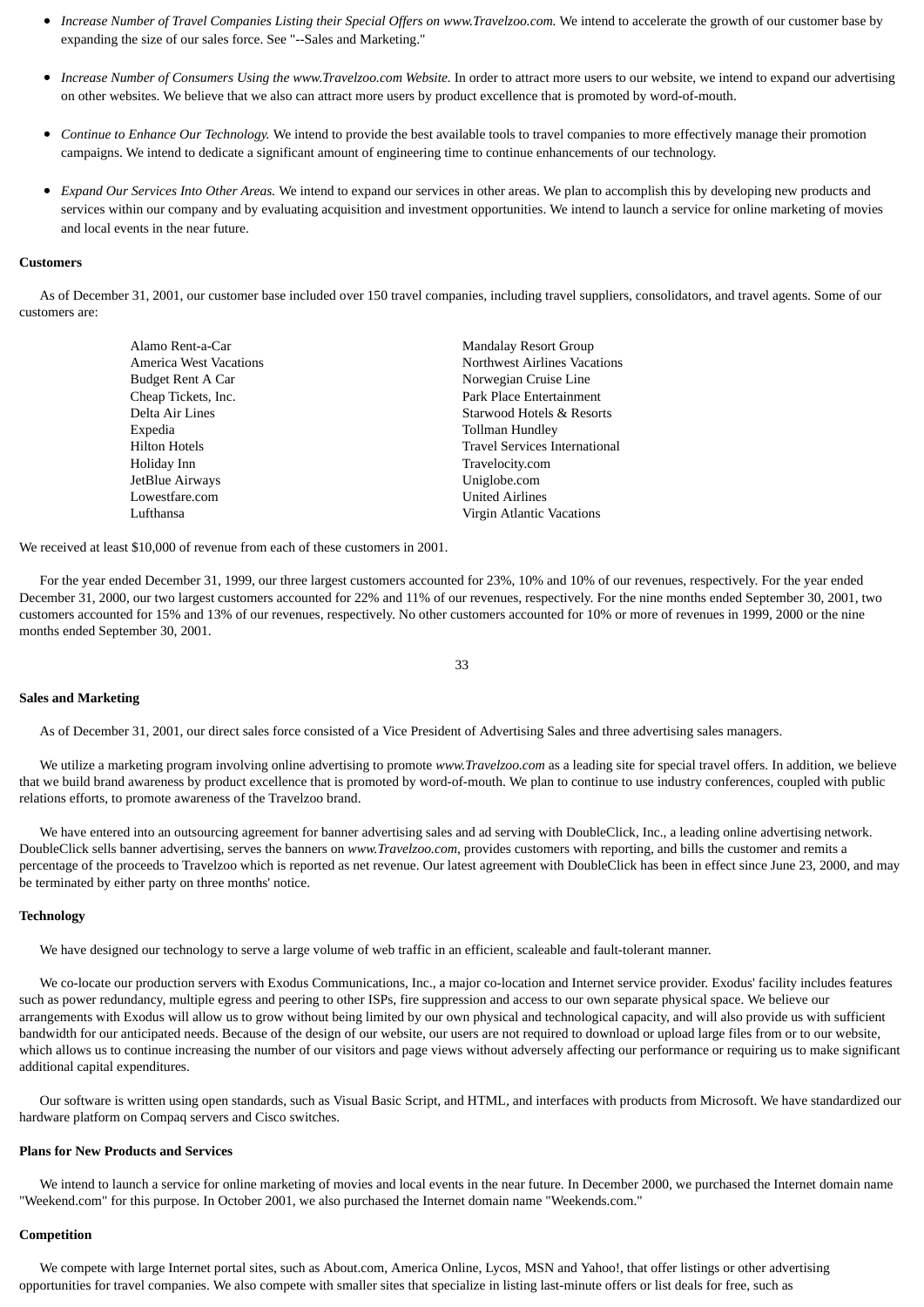Lastminutetravel.com and Smarterliving.com. In addition, we compete with newspapers, magazines and other traditional media companies that provide online advertising. We expect to face additional competition as other established and emerging companies, including print media companies, enter the online advertising market.

 Many of our current and potential competitors have longer operating histories, significantly greater financial, technical, marketing and other resources and larger client bases than we do. In addition, current and potential competitors may make strategic acquisitions or establish cooperative relationships to expand their businesses or to offer more comprehensive solutions.

34

 We believe that there will be rapid business consolidation in the online advertising industry. Accordingly, new competitors may emerge and rapidly acquire significant market share. In addition, new technologies will likely increase the competitive pressures that we face. The development of competing technologies by market participants or the emergence of new industry standards may adversely affect our competitive position. Competition could result in reduced margins on our services, loss of market share or less use of *www.Travelzoo.com* by travel companies and consumers. If we are not able to compete effectively with current or future competitors as a result of these and other factors, our business could be materially adversely affected.

#### **Government Regulation and Legal Uncertainties**

 There are increasing numbers of laws and regulations pertaining to the Internet, including laws or regulations relating to user privacy, liability for information retrieved from or transmitted over the Internet, online content regulation, user privacy and domain name registration. Moreover, the applicability to the Internet of existing laws governing issues such as intellectual property ownership and infringement, copyright, patent, trademark, trade secret, obscenity, libel and personal privacy is uncertain and developing.

 *Privacy Concerns.* Government agencies are considering adopting regulations regarding the collection and use of personal identifying information obtained from individuals when accessing web sites. While we have implemented and intend to implement additional programs designed to enhance the protection of the privacy of our users, these programs may not conform to any regulations adopted which may be adopted by these agencies. In addition, these regulatory and enforcement efforts may adversely affect our ability to collect demographic and personal information from users, which could have an adverse effect on our ability to provide advertisers with demographic information. The European Union (the "EU") has adopted a directive that imposes restrictions on the collection and use of personal data. The directive could impose restrictions that are more stringent than current Internet privacy standards in the United States. The directive may adversely affect our activities to the extent that we may seek to collect data from users in EU member countries.

 *Domain Names.* Domain names are the user's Internet "addresses." The current system for registering, allocating and managing domain names has been the subject of litigation and of proposed regulatory reform. We own the *Travelzoo.com* domain name, and have registered "Travelzoo" as a trademark. Because of these protections, it is unlikely, yet possible, that third parties may bring claims for infringement against us for the use of our domain name and trademark. In the event such claims are successful, we could lose the ability to use the *Travelzoo.com* domain name. There can be no assurance that our domain name will not lose its value, or that we will not have to obtain entirely new domain names in addition to or in lieu of our current domain name if changes in overall Internet domain name rules result in a restructuring in the current system of using domain names which include ".com," ".net," ".gov," ".edu" and other extensions.

 *Jurisdictions.* Due to the global nature of the Internet, it is possible that, although our transmissions over the Internet originate primarily in California, the governments of other states and foreign countries might attempt to regulate our business activities. In addition, because our service is available over the Internet in multiple states and foreign countries, these jurisdictions may require us to qualify to do business as a foreign corporation in each of these states or foreign countries, which could subject us to taxes and other regulations.

#### **Intellectual Property**

 Our success depends to a significant degree upon the protection of the Travelzoo brand name. If we were unable to protect the Travelzoo brand name, our business could be materially adversely affected. We rely upon a combination of copyright, trade secret and trademark laws to protect our intellectual property rights. The steps we have taken to protect our proprietary rights, however, may not be adequate to deter misappropriation of proprietary information.

35

 We may not be able to detect unauthorized use of our proprietary information or take appropriate steps to enforce our intellectual property rights. In addition, the validity, enforceability and scope of protection of intellectual property in Internet-related industries is uncertain and still evolving. The laws of other countries in which we may market our services in the future are uncertain and may afford little or no effective protection of our intellectual property.

 On June 21, 1999, Mr. Bartel, our founder, filed with the United States Patent and Trademark office to register the trademark "Travelzoo" for "providing information and news in the field of travel via an on-line global communications network and travel agency services, namely making reservations and booking for transportation," "providing information and news in the field of travel via an on-line global communications network and travel agency services, namely making reservations and booking for temporary lodging," and "promoting the goods and services of others through the offer of travel goods and services and shopping club services, namely providing information on travel goods and services to members." The PTO published that mark for opposition on October 31, 2000. On January 22, 2001, Mr. Bartel, who filed the trademark application as an individual, transferred the ownership of the pending trademark "Travelzoo" to Travelzoo Delaware. The mark was registered by the PTO on January 23, 2001.

### **Employees**

 As of December 31, 2001, we had 19 employees, of whom 13 worked in sales, marketing, client services, and business development, 1 in network operations and 6 were involved in finance, administration, and corporate operations. None of our employees is represented under collective bargaining agreements. We consider our relations with our employees to be good. Because of our anticipated further growth combined with the requirements we face as a public company, we expect that the number of our employees will continue to increase for the foreseeable future.

#### **Reports to Security Holders**

 We have not in the past filed reports with the SEC, although we have made certain financial information available to our stockholders through our website. This information includes income statements and other statements of revenues and expenses as well as narratives on our financial condition from management. Following completion of the merger, we will be required to file annual, quarterly and other financial reports with the SEC in accordance with the requirements of the U.S. Securities Exchange Act of 1934, as amended, and we will be required to provide an annual report and proxy statement to our stockholders. We expect to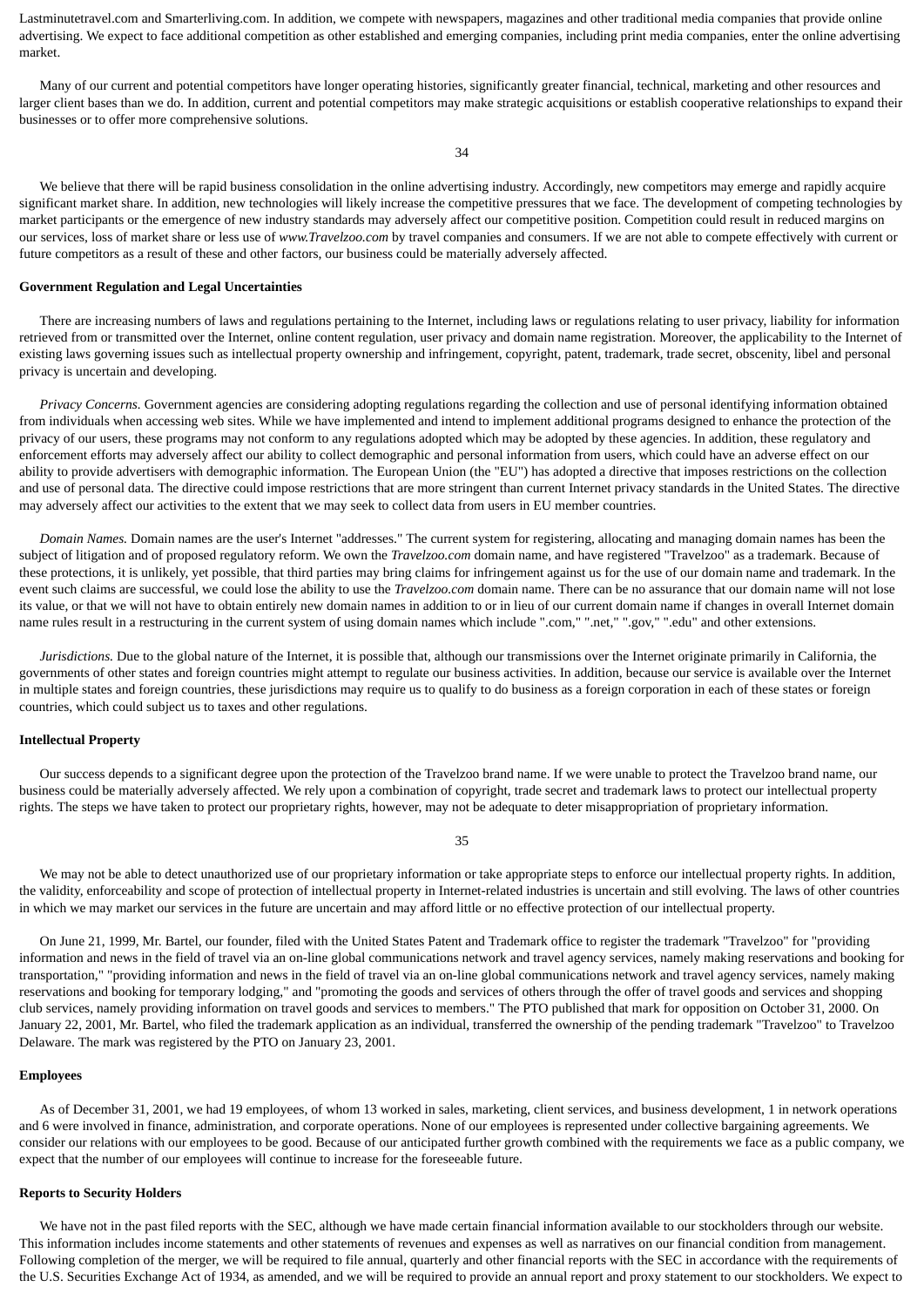provide such reports to our stockholders, and to otherwise communicate with our stockholders, using e-mail or other electronic communications to the extent permitted by the rules and regulations of the SEC and by the Delaware General Corporation Law and to the extent our stockholders consent to such electronic communication. A stockholder who does not consent to electronic delivery will receive paper copies of such communications. Also, any other stockholder may receive a paper copy of any stockholder communication by submitting a written request to the Secretary of Travelzoo at the address set forth in this proxy statement and prospectus. However, if the cost of delivery of printed stockholder communications is not economically feasible, we will take necessary steps to avoid excessive financial burden to us and our stockholders. Among the options available to us to avoid the financial burden of paper copy deliveries are effecting a reverse stock split to reduce the number of outstanding shares and, accordingly, the number of stockholders, or sponsoring an odd-lot tender offer which would reduce the number of holders with a small number of shares. Although we do not have any current intention to do so, if we effected such a reverse stock split or odd-lot tender offer which reduced the number of holders of record of our common stock to less than 300, our obligation to provide periodic reports to our stockholders would automatically be suspended pursuant to Section 15(d) of the Exchange Act.

36

 You may read and copy any materials we file with the SEC at the SEC's Public Reference Room at 450 Fifth Street, N.W., Washington, D.C. 20549. You may obtain information on the operation of the Public Reference Room by calling the Securities and Exchange Commission at 1-800-SEC-0330. The Securities and Exchange Commission also maintains an Internet site that contains reports, proxy and information statements, and other information regarding issuers that file electronically with the Securities and Exchange Commission. The address of that site is *http://www.sec.gov.*

#### **Use of Stockholder Information**

 In 1998, we offered shares in Travelzoo to visitors who registered on our website. The offering ended on July 31, 1998 when we obtained 700,000 Netsurfer Stockholders. To register, the Netsurfer Stockholders provided us with their e-mail addresses, first names and countries of residence. Upon receipt of this information, we e-mailed a personal identification number to the e-mail address each Netsurfer Stockholders had provided. Once the Netsurfer Stockholders received their personal identification numbers, in order to receive their stock, they were asked to provide us with their first and last names, e-mail addresses, countries of residence and personal identification numbers, and to represent that they were at least 18 years old and residents of the United States or Canada. We use this information solely for communication of financial and other relevant information about Travelzoo, including new features on our site, to our Netsurfer Stockholders.

#### **Facilities**

 Our offices are currently located in approximately 3,000 square feet of office space in Mountain View, California under an operating lease with HQ Global Workplaces, Inc. that expires on May 31, 2002. In addition, we rent approximately 250 square feet of office space in New York, New York under an operating lease with HQ Global Workplaces, Inc. that expires on May 31, 2002. We believe that our leased facilities are adequate to meet our current needs; however, we intend to expand our sales operations and therefore may require additional facilities in the future. We believe that such additional facilities are available.

### **LEGAL PROCEEDINGS**

There are no material legal proceedings pending or, to our knowledge, threatened against us.

### **MARKET FOR OUR COMMON STOCK**

 Our shares have not previously been registered, and our shares are not listed on any stock exchange or included in any over-the-counter market. As described above under "Information About Travelzoo -- Our History" on page 28, we have approximately 700,000 Netsurfer Stockholders who hold an aggregate of 5,155,874 shares of our common stock, or an average of approximately 7.4 shares per Netsurfer Stockholder. Our stockholder register has been kept electronically, and no share certificates have been issued. We cannot estimate what the trading price of our common stock might have been if there had been a market for the shares.

 Following completion of the merger, and the registration with the SEC of the shares of Travelzoo Delaware, our stockholders will be permitted to sell their shares and a market in our shares may develop. However, we cannot assure you that a significant market for the shares will develop or be maintained.

 We have no immediate plans to apply for a listing of our common stock on any stock exchange. We hope to apply to have our shares quoted on NASDAQ at such time, if any, as we determine that we are in a position to meet the listing requirements. In order to meet the NASDAQ listing requirements, Travelzoo Delaware would have to achieve the following:

- stockholders' equity of \$5,000,000, market capitalization of \$50,000,000 or net income in the latest fiscal year or two of the three last fiscal years of  $\bullet$ \$750,000;
- public float of 1,000,000 shares with a market value of \$5,000,000;
- a minimum per share bid price of \$4;
- have three market makers; and
- at least 300 round lot (holding 100 shares or more) stockholders.

Following completion of the merger, and prior to any listing of our shares, we expect that our shares will trade on the over-the-counter market in the United States.

 EquiTrade Securities Corporation, of Lake Forest, California, has indicated that it intends to attempt to make a market in our securities. EquiTrade has no obligation to make a market in our securities and, if it is able to do so, there are no assurances that a market will be maintained.

At the date of this proxy statement and prospectus, there are 11,295,874 shares of our common stock outstanding.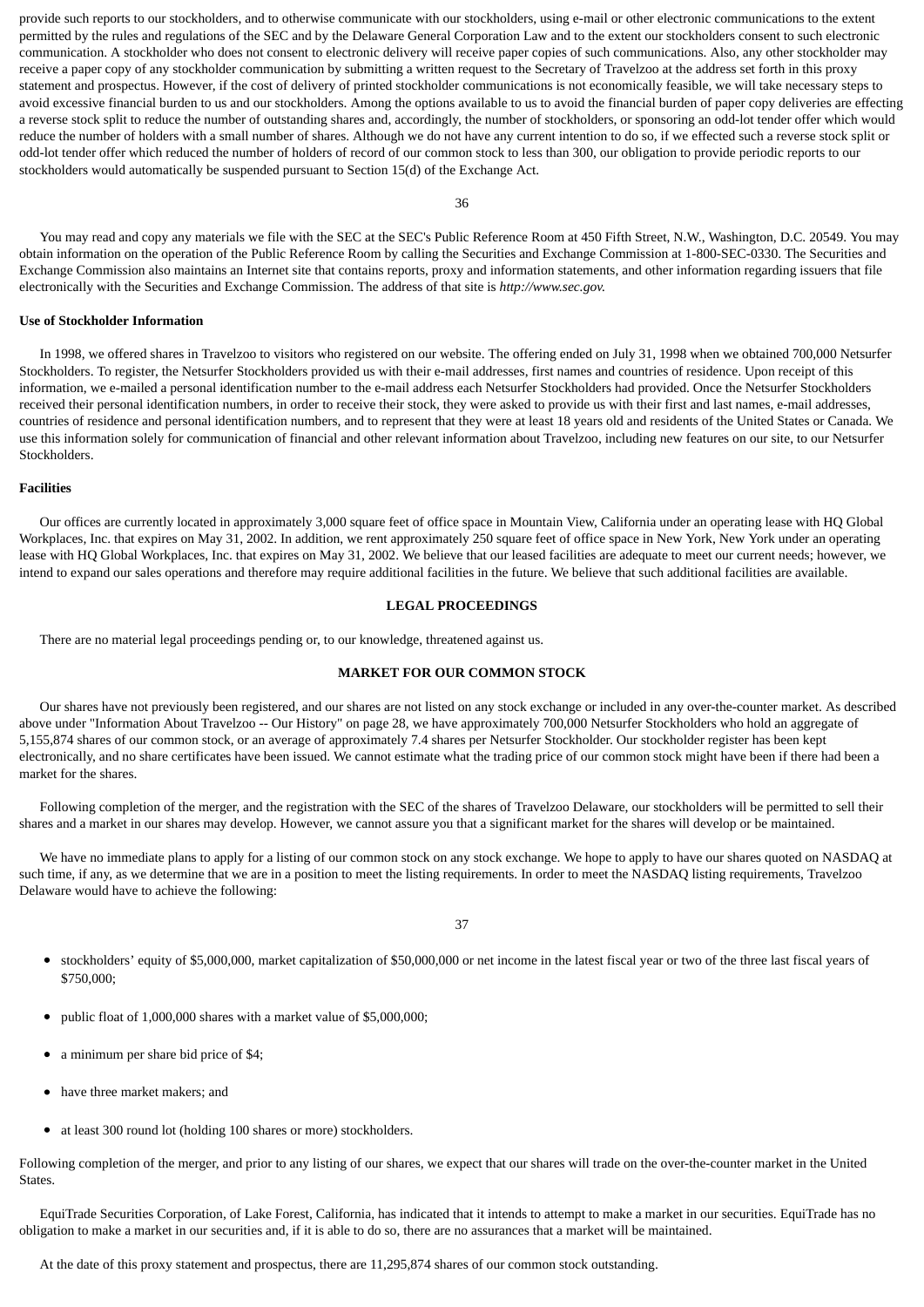We have not paid any dividends on our common stock in the past and do not expect to pay dividends in the foreseeable future.

### **MANAGEMENT'S DISCUSSION AND ANALYSIS OF FINANCIAL CONDITION AND RESULTS OF OPERATIONS**

 The following discussion and analysis of our financial condition and results of operations should be read in conjunction with, and is qualified in its entirety by reference to, the combined financial statements of Travelzoo.com Corporation and affiliate and the notes thereto appearing elsewhere in this proxy statement and prospectus. This discussion and analysis contains forward-looking statements that involve risks and uncertainties. Our actual results could differ materially from those anticipated in the forward-looking statements as a result of factors including, but not limited to, those discussed in "Risk Factors" and elsewhere in this proxy statement and prospectus.

#### **Overview**

 Travelzoo provides online marketing solutions to the travel industry. We believe that travel companies, because of the quickly expiring nature of their inventory, need fast and efficient ways to promote special offers and last-minute sales. Through our website at *www.Travelzoo.com*, our *Travelzoo Top 20* newsletter, and by using our listing management software, travel companies can inform Internet users about their specials in a fast, flexible, and cost-effective manner. Our revenues are primarily derived from advertising placed on our website, *www.Travelzoo.com.*

 Travelzoo.com Corporation was incorporated in May 1998. Until September 1998, Ralph Bartel, our founder, operated the website as an individual. In September 1998, Ralph Bartel incorporated Silicon Channels Corporation d.b.a. Travelzoo.com Sales, Inc. At that time Travelzoo.com Corporation entered into an outsourcing agreement with Silicon Channels. In January 1999, Silicon Channels hired its first two employees. Ralph Bartel was the first employee. Our early operating activities related primarily to the development of the necessary technological infrastructure for the operation of our website. In November 1999, we launched our *Travelzoo Top 20* newsletter. During 2000, Silicon Channels hired additional sales personnel and continued to grow our advertising revenue and customer base. In January 2001, Travelzoo Inc. was incorporated as a wholly-owned subsidiary of Travelzoo.com Corporation and Silicon Channels Corporation became a wholly-owned subsidiary of Travelzoo Inc. following the transaction described in note 1(a) to the combined financial statements. As of December 31, 2001, Travelzoo Inc. operated with 19 employees.

38

 The following discussion is based on the combined financial statements of Travelzoo.com Corporation and affiliate (Travelzoo Inc.), which represent the historical financial statements of the Travelzoo business founded by our principal stockholder.

We classify our revenues as follows:

- Advertising revenues, consisting of listing fees paid by travel companies to list their special offers on *www.Travelzoo.com* and banner advertising sales through DoubleClick, Inc. Listing fees are based on placement, number of listings, number of impressions, or number of clickthroughs. Banner advertising rates are based on CPM rates (cost per thousand impressions). Smaller advertising agreements—typically \$2,000 or less per month—typically renew automatically each month if they are not terminated by the customer. Larger agreements are typically related to advertising campaigns and are not automatically renewed.
- Commissions revenue, consisting of commissions paid by customers for generating sales through *www.Travelzoo.com.*

We recognize revenue as follows:

- *Advertising Revenues.* We recognize advertising revenues in the period in which the advertisement is displayed, provided that evidence of an arrangement exists, the fees are fixed and determinable, no significant obligations remain at the end of the period, and collection of the resulting receivable is reasonably assured. If advertising is displayed within one month, revenues are recognized at the end of the display period. If advertising is displayed over two or more months, revenues are recognized ratably over the period. To the extent that the minimum guaranteed impressions are not met during the contract period, we defer recognition of the corresponding revenues until the guaranteed impressions are achieved. Fees for banner advertising are recognized based on the number of impressions displayed or clickthroughs delivered during the period. We recognize revenues from barter transactions in the period during which the advertisements are displayed on *www.Travelzoo.com.* Expenses from barter transactions are recognized in the period during which the advertisements are displayed on the barter partner's website. Barter transactions are recorded at the fair value of the advertising provided based on cash received by us for similar types of advertising within six months. These transactions involve the receipt by us of advertising services on other websites in exchange for advertising services on *www.Travelzoo.com.* Our last barter arrangement expired on April 21, 2000.
- $\bullet$ *Commissions.* We record commissions as the net amount received. We recognize the revenue in the period that the commissions earned are reported to Travelzoo by the e-commerce partner. Typically, it takes e-commerce partners between two weeks and three months to report commissions to us.

We classify our cost of revenue and operating expenses as follows:

- *Cost of Revenues.* Cost of revenues consists of network expenses, including fees we pay for co-location services, depreciation of network equipment and salary expenses associated with network operations staff.
- $\bullet$ *Sales and Marketing.* Sales and marketing expenses consist primarily of advertising and promotional expenses, public relations expenses, conference expenses, printing fees, sales and marketing compensation, including base salary and sales commissions, and telemarketing communications expenses. Sales commissions have remained relatively constant as a percentage of revenues, and we expect this to continue.

*General and Administrative.* General and administrative expenses consist primarily of compensation for administrative and executive staff, fees for professional services, rent, bad debt expense, amortization of intangible assets and general office expense.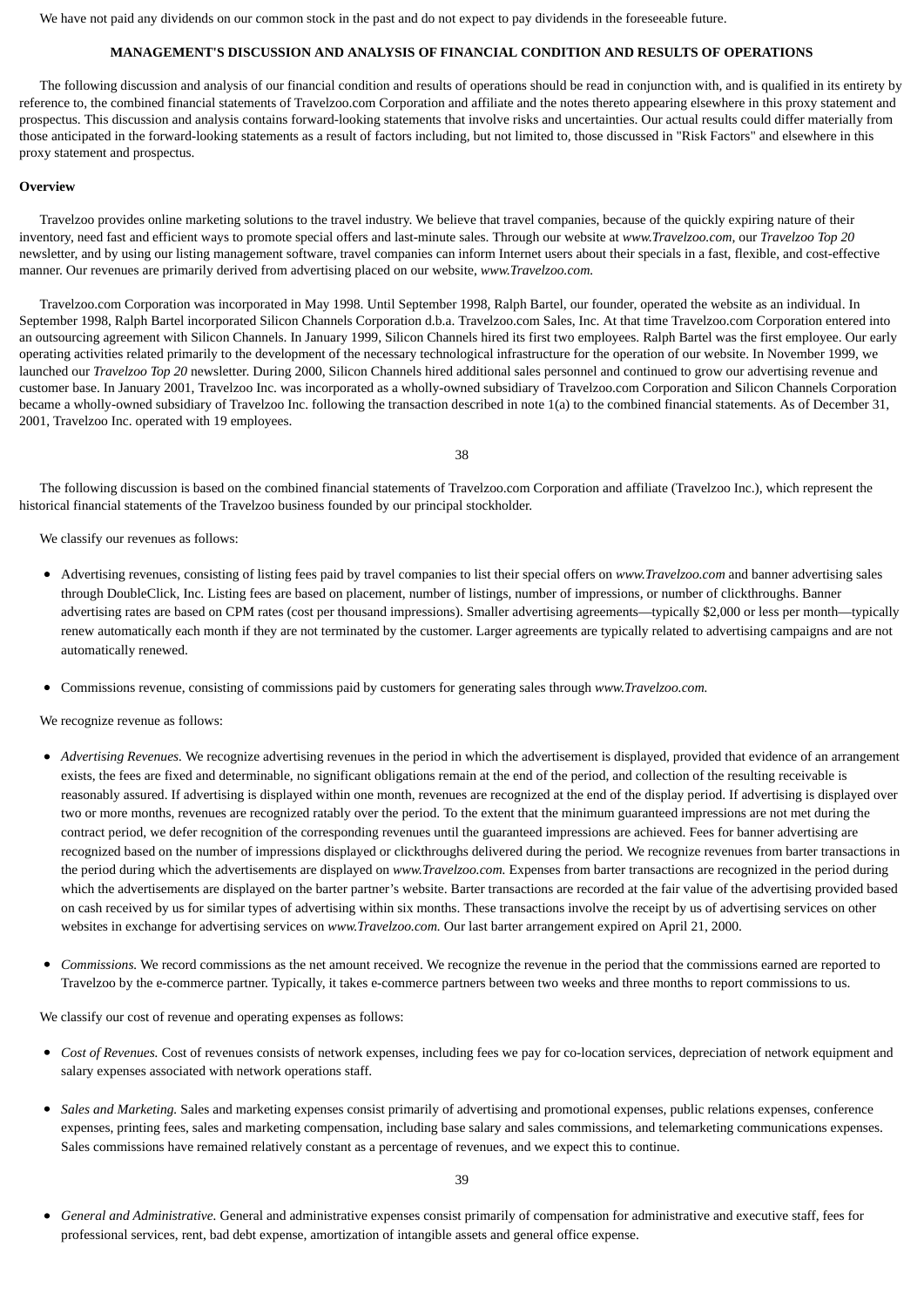*Merger Expenses.* Merger expenses consist of expenses relating to the registration statement and proxy statement being filed with the SEC relating to the merger of Travelzoo Bahamas into Travelzoo Delaware.

 For the year ended December 31, 1999, we reported pre-tax income of approximately \$144,000. For the year ended December 31, 2000, we reported pre-tax income of approximately \$750,000. For the nine months ended September 30, 2000, we reported pre-tax income of approximately \$744,000. For the nine months ended September 30, 2001, we reported pre-tax income of approximately \$802,000. As of December 31, 1999, and December 31, 2000, we had retained earnings of approximately \$134,000 and \$496,000, respectively. As September 30, 2001, we had retained earnings of approximately \$844,000.

We intend to devote significant resources to advertising and brand marketing programs designed to attract more site traffic and more travel companies listing their special offers on *www.Travelzoo.com*. We expect growth in the number of travel companies listing their special offers on *www.Travelzoo.com* to result in substantial growth in advertising revenues, both in terms of dollar amounts and as a percentage of total revenue. Our strategy anticipates that revenue from advertising will likely be the single largest source of revenue for us in the immediate future.

 As a result of our expansion plans and our expectation that operating expenses will increase significantly in the next several years, especially in the areas of sales and marketing and brand promotion, we cannot be sure that we will sustain profitability.

### **Results of Operations:**

The following table sets forth, as a percentage of total revenues, the results of our operations for the periods indicated:

|                                                                                             | <b>Period from May</b><br>21, 1998<br>(Inception) to<br>December 31, | <b>Year ended</b><br>December 31,    | <b>Year ended</b><br>December 31,          | <b>Nine Months</b><br>ended<br>September 30, | <b>Nine Months</b><br>ended<br>September 30, |
|---------------------------------------------------------------------------------------------|----------------------------------------------------------------------|--------------------------------------|--------------------------------------------|----------------------------------------------|----------------------------------------------|
|                                                                                             | 1998                                                                 | 1999                                 | 2000                                       | 2000                                         | 2001                                         |
| Revenues:<br>Advertising                                                                    | 68%                                                                  | 94%                                  | (As a Percentage of Total Revenues)<br>98% | 97%                                          | 100%                                         |
| Commissions                                                                                 | 32                                                                   | 6                                    | 2                                          | 3                                            | $\sim$                                       |
| Total revenues<br>Cost of revenues                                                          | 100<br>30                                                            | 100<br>14                            | 100                                        | 100<br>8                                     | 100<br>5                                     |
| Gross profit                                                                                | 70                                                                   | 86                                   | 93                                         | 92                                           | 95                                           |
| Operating expenses:<br>Sales and marketing<br>General and administrative<br>Merger expenses | $\overline{2}$<br>27<br>--                                           | 37<br>34<br>$\overline{\phantom{a}}$ | 38<br>30<br>6                              | 41<br>24<br>$\overline{\phantom{a}}$         | 49<br>21<br>$\overline{7}$                   |
| Total operating expenses                                                                    | 29                                                                   | 71                                   | 74                                         | 65                                           | 77                                           |
| Income from Operations                                                                      | 41                                                                   | 15                                   | 19                                         | 27                                           | 18                                           |
| <b>Interest Income</b>                                                                      | --                                                                   | --                                   |                                            |                                              |                                              |
| Income before income taxes<br>Income taxes                                                  | 41                                                                   | 15<br>$\boldsymbol{\Delta}$          | 19<br>10                                   | 27<br>11                                     | 18<br>10                                     |
| Net income                                                                                  | 34%                                                                  | 11%                                  | 9%                                         | 16%                                          | 8%                                           |
|                                                                                             |                                                                      |                                      |                                            |                                              |                                              |

40

#### **Nine Months Ended September 30, 2001 Compared to Nine Months Ended September 30, 2000**

#### **Revenues**

 Our total revenues increased to \$4.4 million for the nine months ended September 30, 2001 from \$2.8 million for the nine months ended September 30, 2000. The increase in our total revenues was due to an increase in advertising revenues.

- *Advertising.* Advertising revenue increased to \$4.4 million for the nine months ended September 30, 2001, from \$2.7 million for the nine months ended September 30, 2000. The increase resulted primarily from an increase in the number of travel companies advertising on *www.Travelzoo.com.*
- $\bullet$ *Commissions.* Commissions revenue decreased to \$6,000 for the nine months ended September 30, 2001, from \$92,000 for the nine months ended September 30, 2000. The decrease resulted primarily from replacement of commission-based agreements with advertising agreements.

### **Cost of Revenues**

 Our cost of revenues decreased to \$225,000 for the nine months ended September 30, 2001, from \$226,000 for the nine months ended September 30, 2000. As a percentage of revenue, cost of revenues decreased to 5% for the nine months ended September 30, 2001, from 8% for the nine months ended September 30, 2000. The decrease resulted primarily from an increase in revenues that was not offset by an increase in our network operations costs.

#### **Operating Expenses**

*Sales and Marketing.* Sales and marketing expenses increased to \$2.2 million for the nine months ended September 30, 2001, from \$1.1 million for the nine months ended September 30, 2000. The increase in sales and marketing expenses was due to the decision by Travelzoo management to hire more experienced sales personnel and more campaign managers (account managers for clients), open a sales office in New York and spend more cash on advertising to market the Travelzoo brand. In the nine months ended September 30, 2000, advertising expenses accounted for 79.5% of marketing and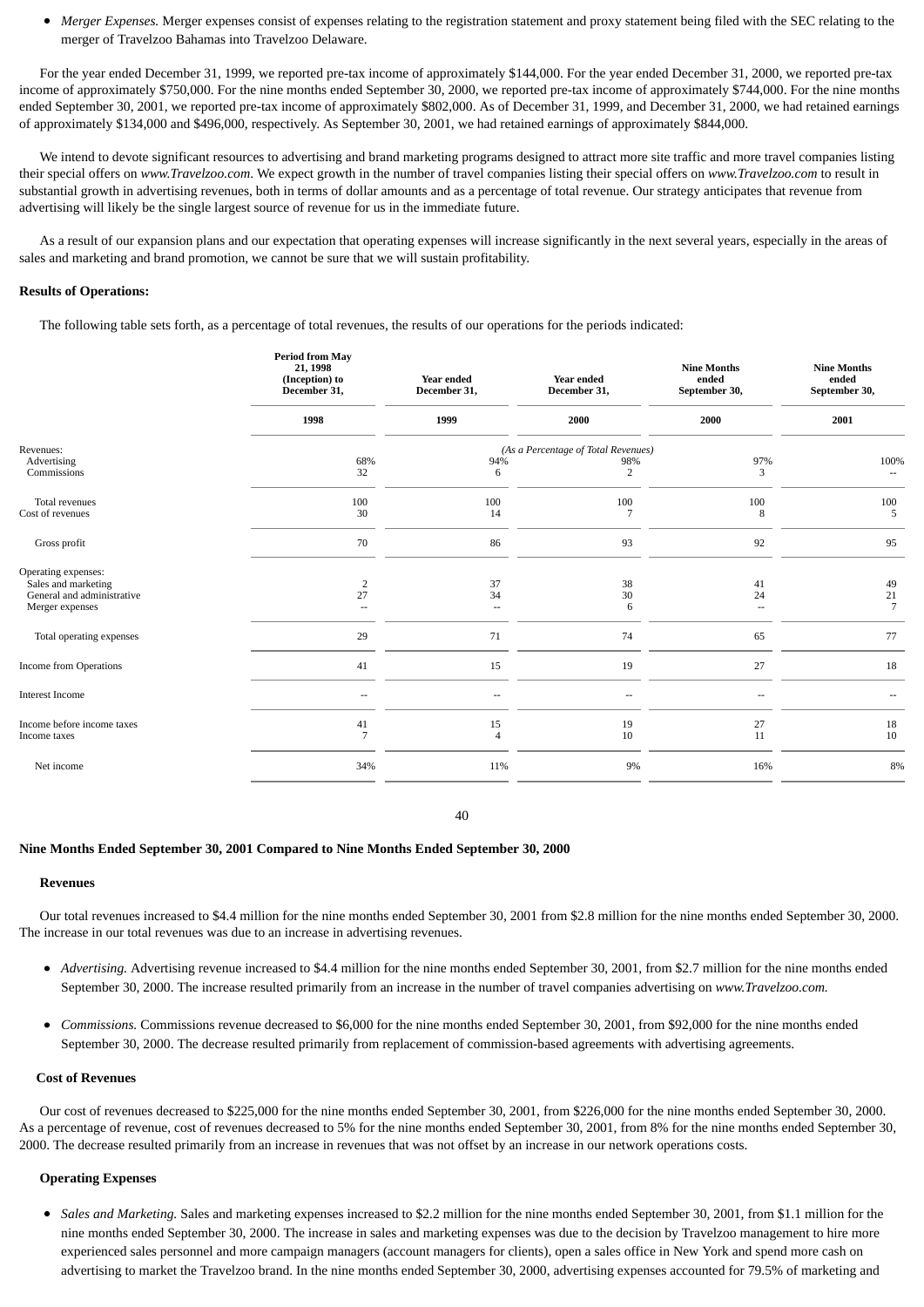sales expenses. In the nine months ended September 30, 2001, advertising expenses accounted for 67.3% of marketing and sales expenses. Advertising activities during the two periods were of the same type (*i.e.*, online advertising).

- *General and Administrative.* General and administrative expenses increased to \$936,000 for the nine months ended September 30, 2001, from \$670,000  $\bullet$ for the nine months ended September 30, 2000. General and administrative expenses increased primarily due to an increase in expenses for office space. General and administrative expenses for the nine months ended September 30, 2001 includes a credit of \$128,000 for a reduction to the bad debt reserve principally due to the collection of a doubtful account.
- *Merger Expenses.* In the nine months ended September 30, 2001, we incurred \$304,000 in merger expenses related to the preparation of the registration  $\bullet$ statement and proxy statement being filed with the SEC relating to the merger of Travelzoo Bahamas into Travelzoo Delaware. The expenses consist mostly of fees for professional services, primarily legal and accounting.

#### **Income Taxes**

 For the nine months ended September 30, 2001, we recorded an income tax provision of \$454,000. For the nine months ended September 30, 2000, we recorded an income tax provision of \$307,000. Our income is generally taxed in the U.S. and our income tax provision reflects federal and state statutory rates applicable to our levels of income and the effect of non-deductible merger expenses in 2001.

#### 41

#### **Year Ended December 31, 2000 Compared to Year Ended December 31, 1999**

#### **Revenues**

 Our total revenues increased to \$3.9 million for the year ended December 31, 2000, from \$954,000 for the year ended December 31, 1999. The increase in our total revenues was primarily due to an increase in advertising revenues.

- *Advertising.* Advertising revenue increased to \$3.9 million for the year ended December 31, 2000, from \$893,000 for the year ended December 31, 1999. This increase resulted primarily from an increase in the number of travel companies advertising on *www.Travelzoo.com.*
- *Commissions.* Commissions revenue increased to \$97,000 for the year ended December 31, 2000, from \$61,000 for the year ended December 31, 1999. This increase was primarily due to an increase of the number of site visitors to *www.Travelzoo.com.*

### **Cost of Revenues**

 Our cost of revenues increased to \$282,000 for the year ended December 31, 2000, from \$133,000 for the year ended December 31, 1999. As a percentage of revenue, cost of revenues decreased to 7% for the year ended December 31, 2000, from 14% for the year ended December 31, 1999. This decrease resulted primarily from an increase in revenues that was not offset by an increase in our network operations costs.

### **Operating Expenses**

- *Sales and Marketing.* Sales and marketing expenses increased to \$1.5 million for the year ended December 31, 2000, from \$351,000 for the year ended December 31, 1999, and increased as a percentage of revenue to 38% for the year ended December 31, 2000 from 37% for the year ended December 31, 1999. The increase in sales and marketing expenses was primarily due to an increase in advertising expenses for marketing the Travelzoo brand.
- *General and Administrative.* General and administrative expenses increased to \$1.2 million for the year ended December 31, 2000, from \$327,000 for the year ended December 31, 1999. General and administrative expenses increased primarily due to increased salaries and related expenses associated with hiring additional administrative personnel.
- *Merger Expenses.* In the fourth quarter ended December 31, 2000, we incurred \$231,000 in merger expenses related to the preparation of the registration statement and proxy statement being filed with the SEC relating to the merger of Travelzoo Bahamas into Travelzoo Delaware. The expenses consist mostly of fees for professional services, primarily legal and accounting.

#### **Income Taxes**

 For the year ended December 31, 2000, we recorded an income tax provision of \$388,000. For the year ended December 31, 1999, we recorded an income tax provision of \$39,000. Our income is generally taxed in the U.S. and our income tax provision principally reflects federal and state statutory rates applicable to our levels of income and the effect of non-deductible merger expenses in 2000.

 $42$ 

#### **Year Ended December 31, 1999 Compared to the Period from May 21 (inception) to December 31, 1998**

### **Revenues**

 Our total revenues increased to \$954,000 for the year ended December 31, 1999, from \$84,000 for the period ended December 31, 1998. The increase in our total revenues was primarily due to an increase in advertising revenues.

*Advertising.* Advertising revenue increased to \$893,000 for the year ended December 31, 1999, from \$57,000 for the period ended December 31, 1998. This increase resulted primarily from an increase in the number of travel companies advertising on *www.Travelzoo.com.*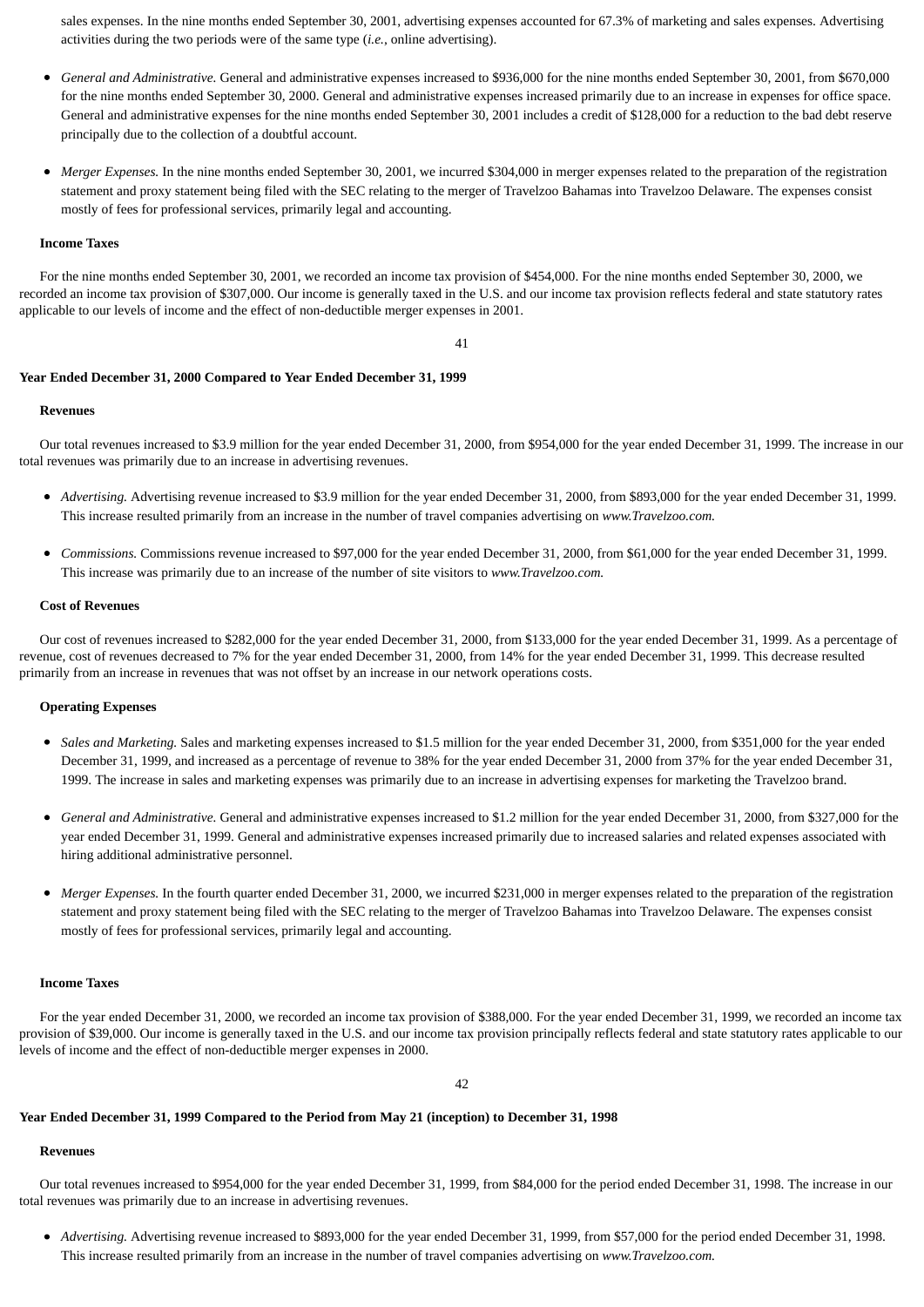*Commissions.* Commissions revenue increased to \$61,000 for the year ended December 31, 1999, from \$27,000 for the period ended December 31, 1998.  $\bullet$ This increase was primarily due to an increase of the number of site visitors of *www.Travelzoo.com.*

#### **Cost of Revenues**

 Our cost of revenues increased to \$133,000 for the year ended December 31, 1999, from \$25,000 for the period ended December 31, 1998. As a percentage of revenue, cost of revenues decreased to 14% for the year ended December 31, 1999, from 30% for the period ended December 31, 1998. This decrease resulted primarily from an increase in revenues that was not offset by an increase in our network operations costs.

### **Operating Expenses**

- *Sales and Marketing.* Sales and marketing expenses increased to \$351,000 for the year ended December 31, 1999, from \$2,000 for the period ended December 31, 1998, and increased as a percentage of revenue to 37% for the year ended December 31, 1999 from 2% for the period ended December 31, 1998. The increase in sales and marketing expenses was primarily due to an increase in the number of our sales and marketing personnel.
- $\bullet$ *General and Administrative.* General and administrative expenses increased to \$327,000 for the year ended December 31, 1999, from \$22,000 for the period ended December 31, 1998. General and administrative expenses increased primarily due to an increase in the number of administrative personnel.

#### **Income Taxes**

 For the year ended December 31, 1999, we recorded an income tax provision of \$39,000. For the period ended December 31, 1998, we recorded an income tax provision of \$6,000. Our income is generally taxed in the U.S. and our income tax provision principally reflects federal and state rates applicable to our levels of income.

#### **Quarterly Results of Operations**

 The following table sets forth a summary of our unaudited combined quarterly results for the last 10 quarters. This information was derived from unaudited combined interim financial statements that, in the opinion of management, have been prepared on a basis consistent with the financial statements contained elsewhere in this proxy statement and prospectus and include all adjustments, consisting of only normal recurring adjustments, necessary for their fair presentation when read in conjunction with the combined financial statements and notes thereto. The results of operations for any quarter are not necessarily indicative of the results of operations for any future period.

|                                                                       | <b>Quarter Ended</b>    |                     |                                        |                                        |                         |                      |                   |                      |                         |                   |
|-----------------------------------------------------------------------|-------------------------|---------------------|----------------------------------------|----------------------------------------|-------------------------|----------------------|-------------------|----------------------|-------------------------|-------------------|
|                                                                       | <b>June 30,</b><br>1999 | Sept 30,<br>1999    | Dec 31,<br>1999                        | Mar 31,<br>2000                        | <b>June 30,</b><br>2000 | Sept 30,<br>2000     | Dec 31,<br>2000   | Mar 31,<br>2001      | <b>June 30,</b><br>2001 | Sept 30,<br>2001  |
|                                                                       |                         |                     |                                        |                                        | (In Thousands)          |                      |                   |                      |                         |                   |
| Revenues:<br>Advertising<br>Commissions                               | \$138<br>15             | \$ 212<br>17        | \$488<br>11                            | \$728<br>19                            | \$ 873<br>21            | \$1,088<br>52        | \$1,163<br>5      | \$1,308<br>3         | \$1,537<br>3            | \$1,574           |
| <b>Total revenues</b><br>Cost of revenues                             | 153<br>25               | 229<br>25           | 499<br>58                              | 747<br>55                              | 894<br>74               | 1,140<br>97          | 1,168<br>56       | 1,311<br>77          | 1,540<br>75             | 1,575<br>74       |
| Gross profit<br>Operating expenses:                                   | 128                     | 204                 | 441                                    | 692                                    | 820                     | 1,043                | 1,112             | 1,234                | 1,465                   | 1,501             |
| Sales and marketing<br>General and administrative<br>Merger expenses  | 59<br>66<br>--          | 84<br>112<br>$-$    | 195<br>115<br>--                       | 309<br>147<br>$\overline{\phantom{a}}$ | 388<br>283<br>--        | 444<br>240<br>--     | 343<br>532<br>231 | 450<br>197<br>128    | 790<br>366<br>113       | 920<br>373<br>62  |
| Total operating expenses<br>Income from operations<br>Interest income | 125<br>3<br>$-$         | 196<br>8<br>$\sim$  | 310<br>131<br>$\overline{\phantom{a}}$ | 456<br>236<br>--                       | 671<br>149<br>$\sim$    | 684<br>359<br>$\sim$ | 1,106<br>6<br>--  | 775<br>459<br>$\sim$ | 1,269<br>196            | 1,355<br>146<br>1 |
| Income before income taxes<br>Income taxes                            | 3                       | 8<br>$\overline{2}$ | 131<br>35                              | 236<br>98                              | 149<br>63               | 359<br>146           | 6<br>81           | 459<br>241           | 197<br>127              | 147<br>86         |
| Net income                                                            | $\mathbb{S}$<br>2       | \$<br>6             | \$<br>96                               | \$<br>138                              | \$<br>86                | \$<br>213            | \$<br>(75)        | \$<br>218            | \$<br>70                | \$61              |
| Net income, before merger expenses                                    | $\mathbb{S}$<br>2       | \$<br>6             | \$<br>96                               | \$<br>138                              | \$<br>86                | \$<br>213            | 156<br>\$         | \$<br>346            | 183<br>\$               | \$<br>123         |

 Excluding the effect of the merger expenses, income before income taxes in the fourth quarter of 2000, the first quarter of 2001, the second quarter of 2001 and the third quarter of 2001 was \$237,000, \$587,000, \$310,000 and \$209,000, respectively.

 The following table sets forth, as a percentage of revenues, our results of operations for the quarters indicated, excluding merger expenses in the fourth quarter of 2000 and all quarters in 2001.

|                                         | <b>Quarter Ended</b>    |                  |                 |                        |                         |                  |                 |                                  |                                  |                         |
|-----------------------------------------|-------------------------|------------------|-----------------|------------------------|-------------------------|------------------|-----------------|----------------------------------|----------------------------------|-------------------------|
|                                         | <b>June 30,</b><br>1999 | Sept 30,<br>1999 | Dec 31,<br>1999 | <b>Mar 31,</b><br>2000 | <b>June 30,</b><br>2000 | Sept 30,<br>2000 | Dec 31,<br>2000 | Mar 31,<br>2001                  | <b>June 30,</b><br>2001          | <b>Sept 30,</b><br>2001 |
|                                         | (In Thousands)          |                  |                 |                        |                         |                  |                 |                                  |                                  |                         |
| Revenues:<br>Advertising<br>Commissions | 90%<br>10               | 92%<br>8         | 98%<br>2        | 98%<br>$\overline{2}$  | 98%<br>2                | 95%<br>5         | 100%<br>$- -$   | 100%<br>$\overline{\phantom{a}}$ | 100%<br>$\overline{\phantom{a}}$ | 100%<br>$- -$           |
| Total revenues<br>Cost of revenues      | 100<br>16               | 100<br>11        | 100<br>12       | 100<br>٠               | 100<br>8                | 100<br>8         | 100<br>5        | 100<br>6                         | 100<br>5                         | 100                     |

43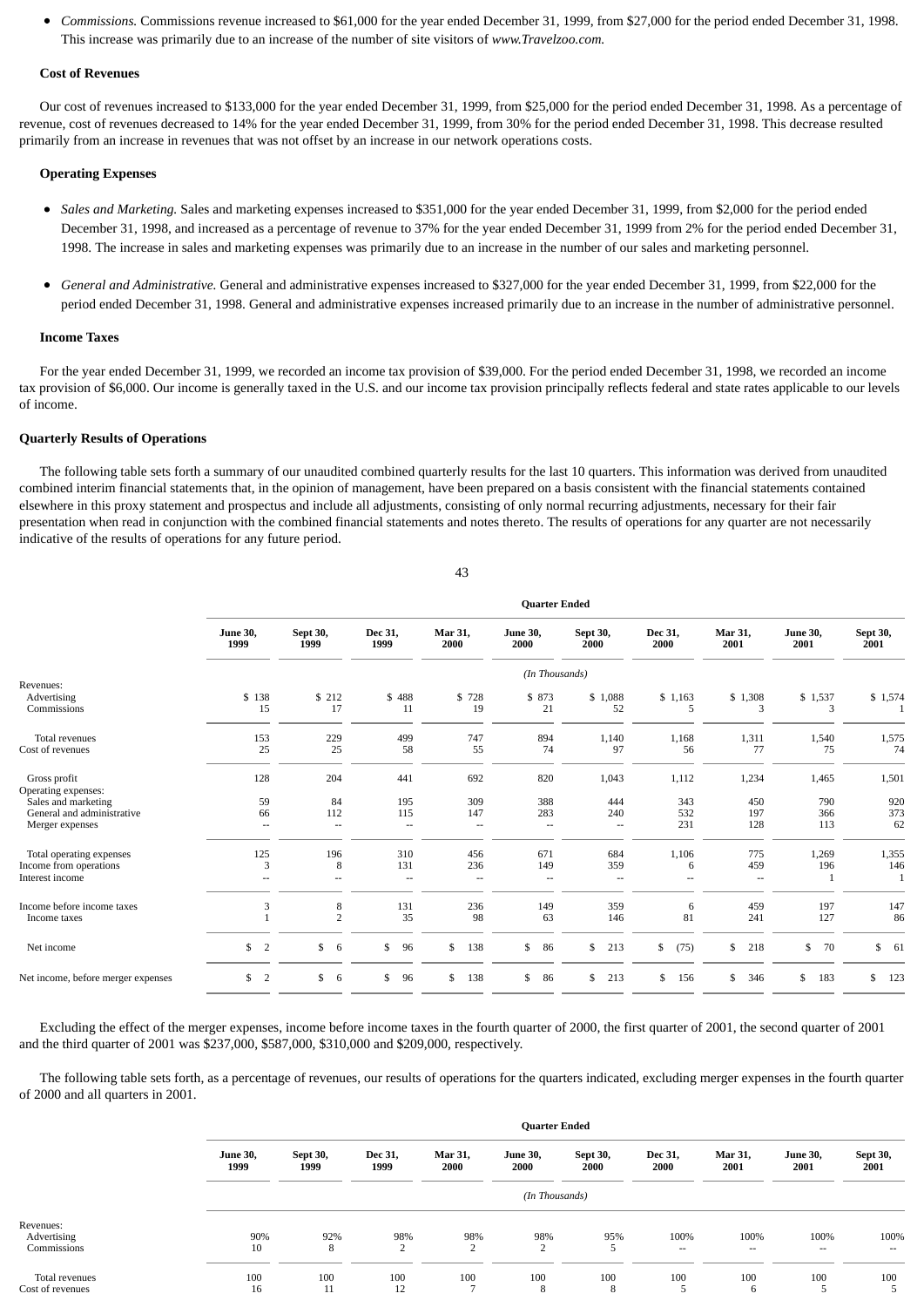| Gross profit               | 84             | 89             | 88     | 93    | 92     | 92     | 95     | 94     | 95     | 95     |
|----------------------------|----------------|----------------|--------|-------|--------|--------|--------|--------|--------|--------|
| Operating expenses:        |                |                |        |       |        |        |        |        |        |        |
| Sales and marketing        | 39             | 36             | 39     | 41    | 43     | 39     | 29     | 34     | 51     | 58     |
| General and administrative | 43             | 49             | 23     | 20    | 32     | 21     | 46     | 15     | 24     | 24     |
| Total operating expenses   | 82             | 85             | 62     | 61    | 75     | 60     | 75     | 49     | 75     | 82     |
| Income from operations     | $\overline{2}$ | $\overline{4}$ | 26     | 32    | 17     | 32     | 20     | 44     | 20     | 13     |
| Interest income            | $\sim$         | $\sim$         | $\sim$ | $- -$ | $\sim$ | $\sim$ | $\sim$ | $\sim$ | $\sim$ | $\sim$ |
| Income before income taxes |                |                | 26     | 32    | 17     | 32     | 20     | 44     | 20     | 13     |
| Income taxes               |                |                |        | 14    |        | 13     |        | 18     | 8      |        |
| Net income                 | 1%             | 3%             | 19%    | 18%   | 10%    | 19%    | 13%    | 26%    | 12%    | 8%     |

 In light of the evolving nature of our business and limited operating history, we believe that period to period comparisons of our historical operating results may not be meaningful and should not be relied upon as indications of future performance. Although our revenue has increased in each consecutive quarter as a result of increased market acceptance of our services, our historical revenue growth rates are not necessarily indicative of future revenue growth rates.

44

#### **Liquidity and Capital Resources**

 As of September 30, 2001, we had \$270,000 in cash. Cash increased from \$46,000 on December 31, 2000 primarily as a result of net income offset by a net use of cash for working capital items, capital expenditures and repayment of a loan from Ralph Bartel. Cash increased to \$46,000 on December 31, 2000 from \$11,000 on December 31, 1999 primarily as a result of net income and increases in income tax payable and payable to employee offset by increases in accounts receivable and capital expenditures made during the period. As of December 31, 1998, we had \$12,000 in cash. We expect that cash flows generated from operations will continue to be sufficient to provide for working capital needs in the near future.

 Since inception, we financed our activities primarily through cash flows generated from operations. In addition, we sold common stock to Ralph Bartel, our founder and Chief Executive Officer, for \$60,000 in cash and received a non-interest bearing loan of \$50,000 from Ralph Bartel. The loan from Mr. Bartel was repaid on March 31, 2001. See "Certain Transactions Between Travelzoo and Its Affiliates" on page 51.

Net cash generated from operating activities was \$4,000 during 1999, \$409,000 during 2000 and \$296,000 in the nine months ended September 30, 2001. In the nine months ended September 30, 2001, net cash generated from operating activities resulted primarily from our net income, adjusted for certain non-cash items, and a decrease in prepaid expenses offset by increases in accounts receivable and deposits and a decrease of accounts payable. Accounts receivable increased because of higher sales and slower collections. Despite the increase in accounts receivable, the allowance for doubtful accounts decreased significantly due to the collection of \$101,333 from an account Travelzoo had previously considered doubtful. Deposits increased as a result of an advance payment of \$125,000 made in September in anticipation of the acquisition of a domain name. In 1999 and 2000, net cash generated from operating activities resulted primarily from our net income, adjusted for certain non-cash items, and increases in accounts payable, income taxes payable and accrued expenses, partly offset by a higher level of accounts receivable due to increased sales. In 1998, net cash used in operating activities was \$24,000, principally due to our net income being exceeded by the increase in our accounts receivable.

 Net cash used in investing activities was \$24,000 during 1998, \$6,000 during 1999, \$428,000 during 2000, and \$22,000 during the nine months ended September 30, 2001. In 1998, net cash was used in investing activities for purchases of equipment and a loan provided to Ralph Bartel. See "Certain Transactions Between Travelzoo and Its Affiliates" on page 51. In 1999, net cash was used in investing activities for purchases of equipment, partly offset by the repayment of the loan by Ralph Bartel. In 2000, net cash was used in investing activities for equipment purchases and the purchase of an Internet domain name. In the nine months ended September 30, 2001, net cash was used in investing activities for equipment purchases.

 Net cash provided by financing activities was \$60,000 during 1998, \$0 during 1999 and \$54,000 during 2000. Net cash used in financing activities in the nine months ended September 30, 2001 was \$50,000. In 1998, we generated net cash from financing activities from the sale of common stock to Mr. Bartel described above. During 2000, we generated net cash from financing activities by a non-interest-bearing loan received from Mr. Ralph Bartel and exercise of stock options by an employee. In the nine months ended September 30, 2001, net cash was used in financing activities for repayment of the loan by Ralph Bartel.

45

 Our capital requirements will depend on a number of factors, including market acceptance of our products and services, the amount of our resources we devote to *www.Travelzoo.com* and expansion of our operations and the amount of our resources we devote to promoting awareness of the Travelzoo brand. Consistent with our growth, we have experienced a substantial increase in our sales and marketing expenses and capital expenditures since inception, and we anticipate that these increases will continue for the foreseeable future. In addition, we expect significant expenses to occur in the fourth quarter of 2001 related to the consummation of the merger described herein and the related registration of our shares with the SEC. Our cash requirements will also depend on the number of stockholders, following the merger, who fail to consent to electronic communications from Travelzoo or revoke such consent. These revocations will lead to costs relating to the production and delivery of paper copies of stockholder communications to such revoking stockholder. We believe cash on hand and generated during those periods will be sufficient to pay such costs. In addition, we will continue to evaluate possible investments in businesses, products and technologies, the consummation of any of which would increase our capital requirements.

 Although we currently believe that we have sufficient capital resources to meet our anticipated working capital and capital expenditure requirements beyond the next 12 months, unanticipated events and opportunities may require us to sell additional equity or debt securities or establish new credit facilities to raise capital in order to meet our capital requirements. If we sell additional equity or convertible debt securities, the sale could dilute the ownership of our existing stockholders. If we issue debt securities or establish a new credit facility, our fixed obligations could increase and result in operating covenants that would restrict our operations. We cannot be sure that any such financing will be available in amounts or on terms acceptable to us.

#### **Recent Accounting Pronouncements**

 In June 1998, the Financial Accounting Standards Board (FASB) issued SFAS No. 133, *Accounting for Derivative Instruments and Hedging Activities*. SFAS No. 133, as amended by SFAS No. 137, *Deferral of the Effective Date of FASB Statement No. 133*, and SFAS No. 138, *Accounting for Certain Derivative Instruments and Certain Hedging Activities, an Amendment of FASB Statement No. 133*, established accounting and reporting standards for derivative instruments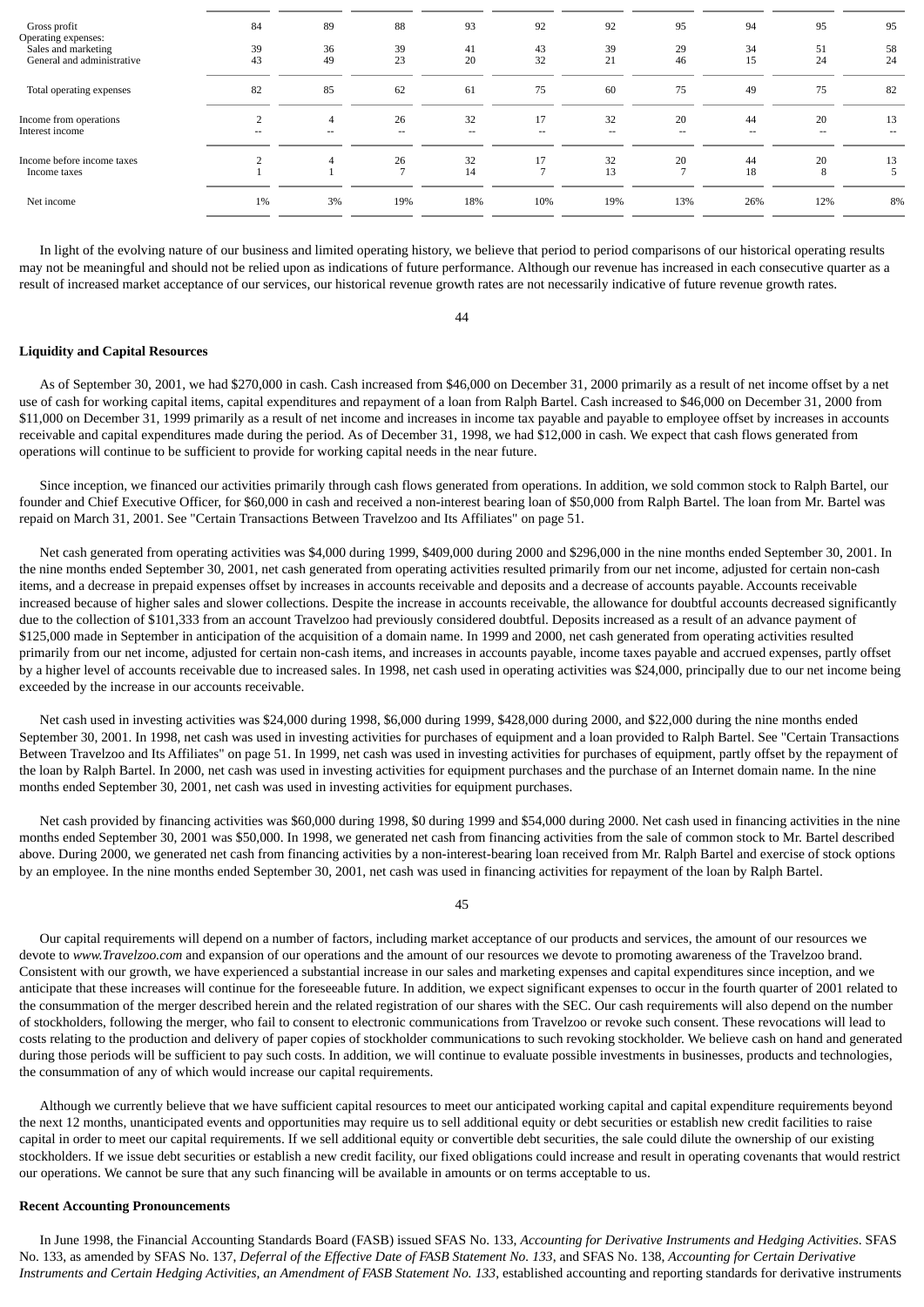and requires recognition of all derivatives as assets or liabilities in the statement of financial position and measurement of those instruments at fair value. SFAS No. 133 is effective for all fiscal quarters of fiscal years beginning after June 15, 2000. We adopted SFAS No. 133 on January 1, 2001. The adoption did not have an impact on our combined financial statements.

 In July 2001, the Financial Accounting Standards Board issued SFAS No. 141, "Business Combinations" and SFAS No. 142, "Goodwill and Other Intangible Assets." SFAS No. 141 provides guidance on the accounting for a business combination at the date a business combination is completed. The statement requires the use of the purchase method of accounting for all business combinations initiated after June 30, 2001, thereby eliminating use of the pooling-of-interests method. SFAS No. 142 provides guidance on how to account for goodwill and intangible assets after an acquisition is completed. The most substantive change is that goodwill will no longer be amortized but instead will be tested for impairment periodically. This statement will apply to existing goodwill and intangible assets, beginning with fiscal years starting after December 15, 2001. We are adopting this statement as of the beginning of fiscal 2002 and the effect of adoption will not have a material impact on our financial statements since we have no recorded goodwill.

 In October 2001, the Financial Accounting Standards Board issued SFAS No. 144, "Impairment of Long-Lived Assets." SFAS No. 144 supersedes SFAS No. 121, "Accounting for the Impairment of Long-Lived Assets and for Long-Lived Assets to be Disposed of." SFAS No. 144 retains the requirements of SFAS No. 121 to (a) recognize an impairment loss only if the carrying amount of a long-lived asset is not recoverable from its undiscounted cash flows and (b) measure an impairment loss as the difference between the carrying amount and the fair value of the asset. SFAS No. 144 removes goodwill from its scope. SFAS No. 144 is applicable to our financial statements beginning in 2002. We do not expect the effect of adoption to have a material impact on our combined financial statements.

#### 46

### **VOTING SECURITIES AND PRINCIPAL HOLDERS**

 The following table shows, as of December 31, 2001, information about record and beneficial ownership of our shares by our directors and executive officers and by any persons known to us to be the beneficial owner of more than 5% of our common stock:

| <b>Title of Class</b> | <b>Name and Address of</b><br><b>Beneficial Owner</b>                         | <b>Amount and Nature of</b><br><b>Beneficial Owner</b> | <b>Percent of Class</b> |
|-----------------------|-------------------------------------------------------------------------------|--------------------------------------------------------|-------------------------|
| Common Stock          | Ralph Bartel<br>800 West El Camino Real, Suite 180<br>Mountain View, CA 94040 | 5,910,000 shares (1)                                   | 52%                     |
| Common Stock          | David J. Ehrlich<br>290 Beacon Street<br>San Francisco, CA 94131              | 10,000 shares $(1)$                                    | $\ast$                  |
| Common Stock          | Suzanne L. Kavert<br>59 Alvarado Street<br>San Francisco, CA 94110            | 10,000 shares $(1)$                                    | $*$                     |
| Common Stock          | Suzanna Mak<br>1709 Sapphire Court<br>Davis, CA 95616                         | 10,000 shares $(1)$                                    | $*$                     |
| <b>Common Stock</b>   | Donovan Neale-May<br>409 Sherman Avenue<br>Palo Alto, CA 94301                | 110,000 shares (1)                                     | $1*$                    |
| <b>Common Stock</b>   | Carol J. S. Roth<br>1643 Johnson Drive, #418<br>Buffalo Grove, IL 60089       | 10,000 shares $(1)$                                    | $\ast$                  |
| <b>Common Stock</b>   | Kelly M. Urso<br>38 Brookwood Drive<br>Newton, CT 06470                       | 10,000 shares $(1)$                                    | $*$                     |
| <b>Common Stock</b>   | All directors and officers as a group                                         | 6,070,000 shares $(1)$                                 | 54%                     |

Less than one percent.

(1) Record and beneficial ownership.

#### 47

#### **MANAGEMENT**

The following table sets forth, as of December 31, 2001, the name, age and position within Travelzoo of each of our directors and executive officers.

| Name              | Age | <b>Position</b>                                                                       |
|-------------------|-----|---------------------------------------------------------------------------------------|
| Ralph Bartel      | 35  | President, Chief Executive Officer, Secretary, and Chairman of the Board of Directors |
| Lisa Su           | 26  | Controller                                                                            |
| David J. Ehrlich  | 39  | Director                                                                              |
| Suzanne L. Kavert | 34  | Director                                                                              |
| Suzanna Mak       | 33  | Director                                                                              |
| Donovan Neale-May | 49  | Director                                                                              |
|                   |     |                                                                                       |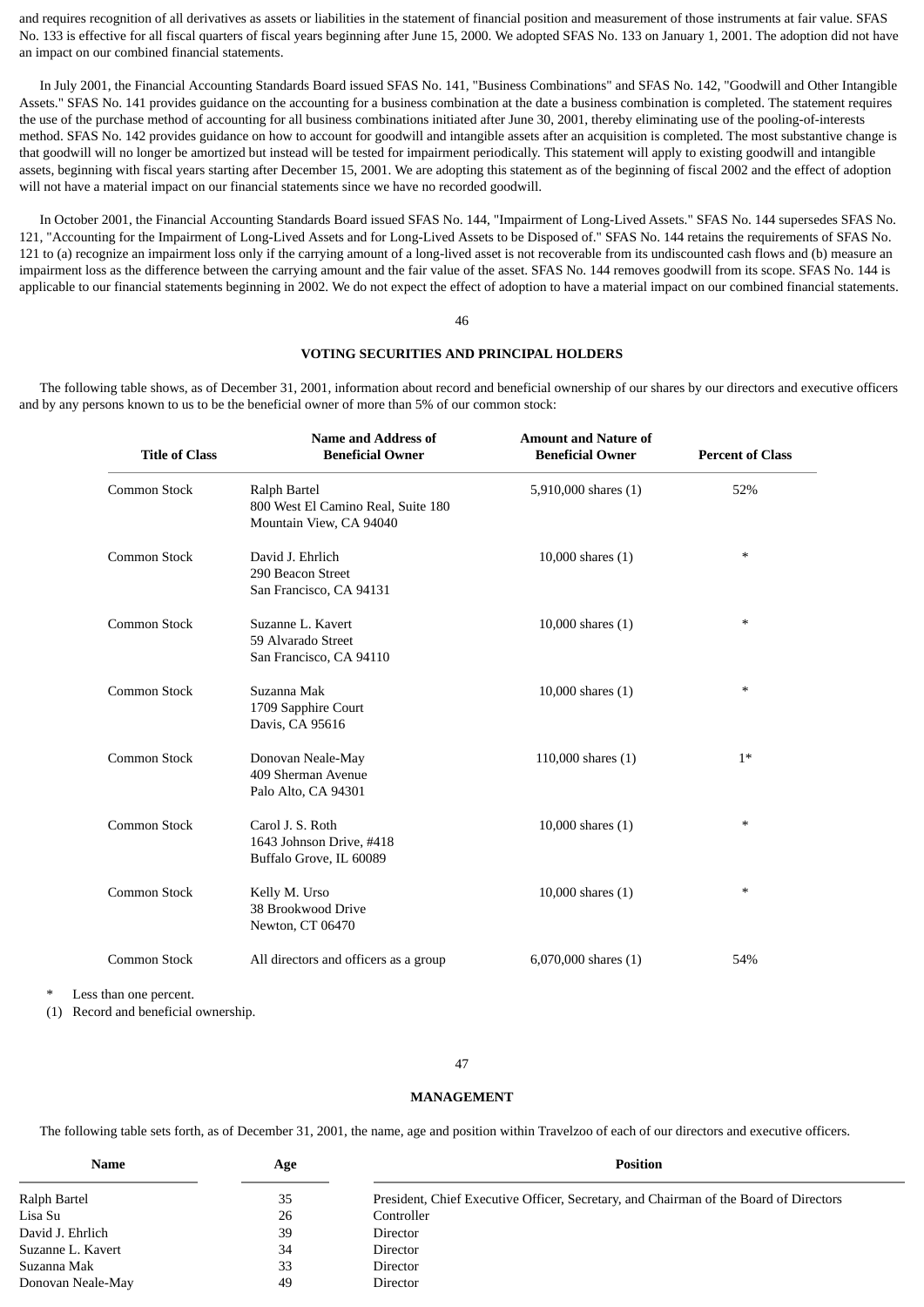| Carol J. S. Roth | 28 | Director |
|------------------|----|----------|
| Kelly M. Urso    | 36 | Director |

 **Ralph Bartel** founded Travelzoo in May 1998 and has served as our President, Chief Executive Officer and Chairman of the Board of Directors since inception. Prior to his founding of Travelzoo, from 1996 to 1997, Mr. Bartel served as Managing Assistant at Gruner + Jahr AG, the magazine division of Bertelsmann AG. Mr. Bartel holds a Ph.D. in Communications from the University of Mainz, Germany, an MBA in Finance and Accounting from University of St. Gallen, Switzerland, and a Master's degree in Journalism from University of Eichstaett, Germany.

 **Lisa Su** joined Travelzoo on October 1, 2000. From April 1999 to September 2000, Ms. Su was a Treasury Accountant for Webvan Group, Inc. Ms. Su holds a bachelor's degree in economics/accounting from Claremont McKenna College.

 **David J. Ehrlich** has served as a director since February 1999. Since 1998, Mr. Ehrlich has been employed by Visual Networks, Inc., where he currently holds the position of Vice President, Product Management and Strategic Partnering. Mr. Ehrlich holds a bachelor's degree in Sociology and a master's degree in Industrial Engineering from Stanford University and an MBA from Harvard Business School.

 **Suzanne L. Kavert** has served as a director since February 1999. From 1996 to 1999, Ms. Kavert served as a Corporate Sales Manager for Budget Rent-A-Car. From 1990 to 1996, Ms. Kavert worked as a Marketing Director for a regional charter airline. Ms. Kavert holds a bachelor's degree in communications from Southern Connecticut State University.

 **Suzanna Mak** has served as a director since February 1999. Since March 2000, she has been employed as a Deputy District Attorney for Yolo County. From 1998 to 1999, Ms. Mak served as a Judicial Officer at Stanford University. Ms. Mak received her bachelor's degree from Stanford University and her Juris Doctor degree from Santa Clara University.

 **Donovan Neale-May** has served as a director since February 1999. Since 1987, Mr. Neale-May has been President of Neale-May & Partners, a strategic marketing and public relations firm with 80 full-time communications professionals headquartered in Palo Alto, California.

 **Carol J. S. Roth** has served as a director since February 1999. From 1995 to July 2000, Ms. Roth was an investment banker at Bank of America Securities LLC. In July 2000, Ms. Roth co-founded Roth Advisors, an investment bank focusing on start-ups and early-stage growth companies. Ms. Roth received her bachelor's degree from The Wharton School of Business at the University of Pennsylvania.

48

 **Kelly M. Urso** has served as a director since February 1999. Since September 2001, Ms. Urso has been employed by Reynolds & Rowella LLP. From 1997 to 2001, Ms. Urso served as the leader of the expatriate tax group at General Electric International, Inc. Ms. Urso holds a bachelor's degree in business administration from the University of Cincinnati and a Juris Doctor degree from the Thomas M. Cooley Law School in Lansing, Michigan.

#### **Election of Directors**

 The current members of our board of directors, other than Ralph Bartel, were initially elected on November 20, 1998, at an online meeting of stockholders. They had been nominated in response to a request sent by Travelzoo to its stockholders requesting nominations to serve on the board.

### **Director Compensation**

 In October 2001 we granted each director 30,000 options to purchase shares of our common stock as compensation for their services as a director (10,000 options for their services in 2000 and 20,000 options for their services in 2001). In 1999, each director was granted 5,000 shares (10,000 after the two-for-one split) of our common stock in compensation for their services as a director. We reimburse directors for their reasonable travel expenses incurred in connection with attending board meetings.

### **Employment Agreements**

 Ralph Bartel has entered into an employment agreement with us. His current employment agreement became effective on October 1, 2000, and provides for an annual salary of \$192,000. We may terminate the agreement with or without cause by delivering two weeks' advance written notice to Mr. Bartel. He may terminate his employment agreement with or without cause by delivering two weeks' advance written notice to us.

 Mr. Bartel has agreed not to compete with us, solicit our suppliers or employees or reveal our confidential information during the term of his employment agreement and for one year thereafter. In addition, Mr. Bartel is bound by a proprietary inventions agreement which prohibits him from, among other things, disseminating or using confidential information about our business or clients in any way that would be adverse to us.

#### **Executive Compensation**

 The following table sets forth summary information concerning all compensation we paid our Chief Executive officer during the years ended December 31, 2000 and 2001. We did not pay any other executive officer over \$100,000 in 2000 or 2001.

## **Summary Compensation Table Fiscal Year Annual Compensation Long-Term Compensation Name and Principal Position Salary (\$)(1) Bonus (\$) Shares Underlying Options (#) All Other Compensation** Ralph Bartel President, Chief Executive Officer, Secretary  $2001$  \$ 192,000  $-$  - 30,000 Ralph Bartel President, Chief Executive Officer, Secretary 2000 \$178,000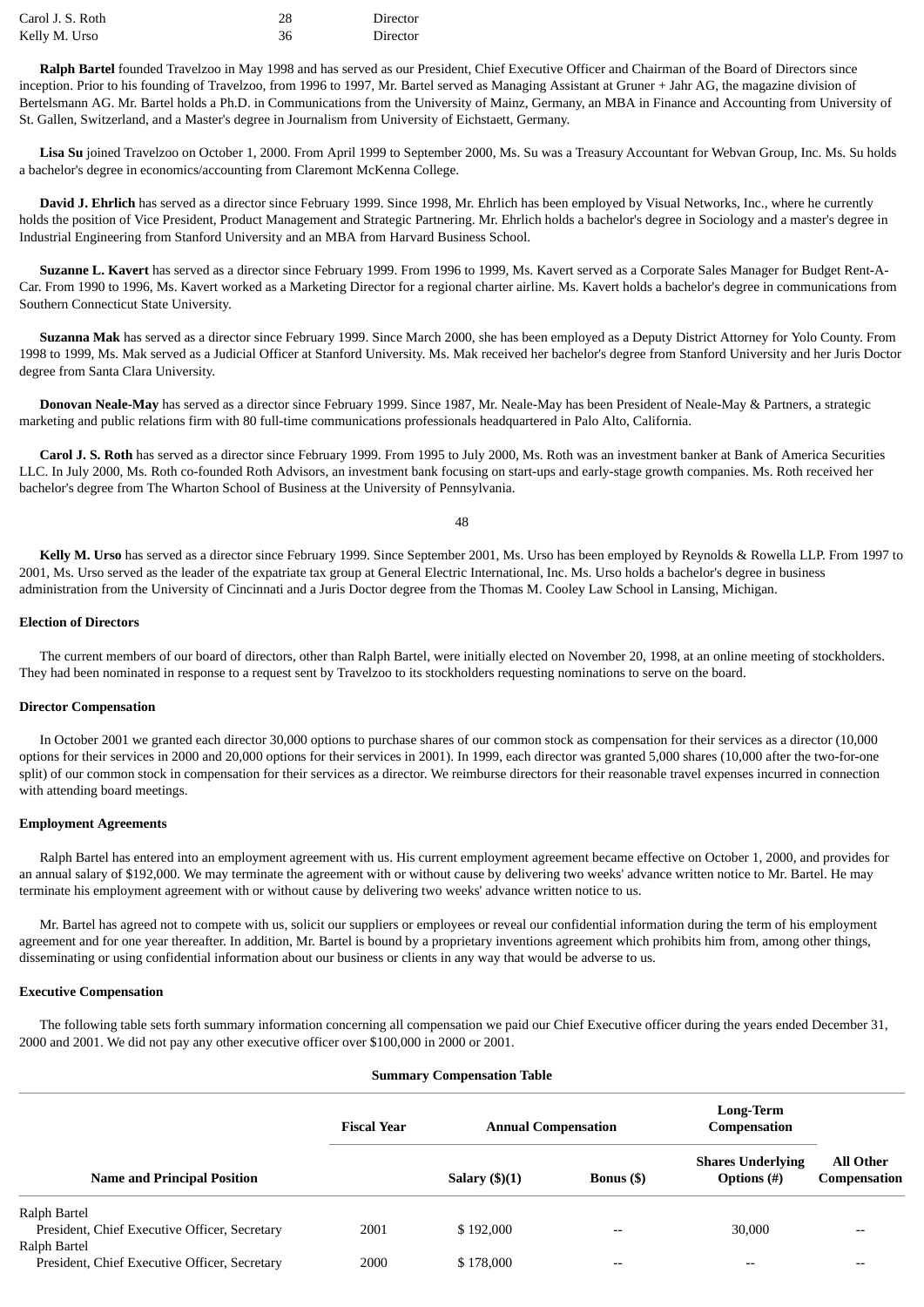49

#### **Option Grants in Last Fiscal Year**

The following table contains information concerning options granted to our executive officers during 2001:

|              |                                                               | <b>Option Grants In Last Fiscal Year</b><br><b>Individual Grants</b>     |        |                        |                                                |  |  |  |
|--------------|---------------------------------------------------------------|--------------------------------------------------------------------------|--------|------------------------|------------------------------------------------|--|--|--|
| Name         | <b>Number of Securities</b> % of Total Options<br>Granted (#) | <b>Underlying Options</b> Granted to Employees Exercise Price<br>in 2001 | (S/Sh) | <b>Expiration Date</b> | <b>Grant Date Present</b><br>Value $(1)$ $($ ) |  |  |  |
| Ralph Bartel | 30,000                                                        | 100%                                                                     | \$2.00 | October 10, 2011       | \$8,026                                        |  |  |  |

(1) The value of the options was derived using the Black-Scholes option pricing model in accordance with rules and regulations of the Securities Exchange Commission and is not intended to forecast the market value or future appreciation of our common share price. The Black-Scholes model was used with the following assumptions: dividend yield of 0%; expected volatility of 85%; risk-free interest rate of 4.5%; expected life of 10 years; and an underlying value of the common stock at the date of grant of \$0.39. Such share value was calculated using assumptions approved by our management, which were based on our estimated earnings for 2001 before merger expenses, various assumed multiples of price to earnings per share with different probabilities assigned to each, and also taking into account our estimated book value per share.

### **Option Exercises and Year-End Values**

 The following table contains information concerning options exercised by our executive officers during 2001 and unexercised options held on December 31, 2001:

| Name         | <b>Shares Acquired on Exercise</b> | Value Realized (\$)      | <b>Number of Securities</b><br><b>Underlying Unexercised</b><br>Options/SARs at FY-end (#) | Value of Unexercised in-the-<br>money Options/SARs at FY<br>end $($ \$) $(1)$ |
|--------------|------------------------------------|--------------------------|--------------------------------------------------------------------------------------------|-------------------------------------------------------------------------------|
| Ralph Bartel | $\overline{\phantom{0}}$           | $\overline{\phantom{0}}$ | 30,000                                                                                     | $\overline{\phantom{0}}$                                                      |

(1) The options are considered not to be in the money because the exercise price of \$2.00 per share was considered by management to be substantially greater than the assumed value per share of common stock as of December 31, 2001, based on the assumed value of \$0.39 per share as of October 2001 which is reflected in the preceding table.

### **Stock Option Plan**

 We do not currently have any stock option plan or other equity based compensation plans in effect. Management anticipates that an employee stock option plan may be implemented in the future.

#### 50

### **CERTAIN TRANSACTIONS BETWEEN TRAVELZOO AND ITS AFFILIATES**

#### **Silicon Channels Corporation**

 Silicon Channels Corporation, formerly an affiliate of Travelzoo Bahamas, was incorporated in California on September 28, 1998 with Ralph Bartel as the sole stockholder. Silicon Channels did business under the name "Travelzoo.com Sales, Inc." On October 10, 1998, Travelzoo.com Corporation and Silicon Channels Corporation entered into a letter agreement under which Silicon Channels agreed to manage the technical platform, marketing, customer support and billing for the classified publishing business of the *Travelzoo.com* website in return for a 5% commission on the quarterly net income from such business. The October 10, 1998 agreement was subsequently replaced by a Service Agreement dated January 2, 1999. In the January 2, 1999 Agreement, Silicon Channels agreed to perform all operational services with respect to the *Travelzoo.com* website in return for 50% of the net income before taxes generated from the operation of the *Travelzoo.com* website. On January 22, 2001, the service agreement was terminated in connection with the contribution of all the outstanding shares of Silicon Channels to Travelzoo Delaware as described below. All assets, other than the domain name *Travelzoo.com*, used in the operation of the *Travelzoo.com* website were owned by Silicon Channels.

### **Exchange of Shares of Silicon Channels**

 On January 22, 2001, Mr. Bartel, formerly the sole stockholder of Silicon Channels, and Travelzoo Delaware entered into an agreement and completed a transaction in which:

- Mr. Bartel contributed all of the outstanding shares of Silicon Channels to Travelzoo Delaware, a newly-formed subsidiary of Travelzoo Bahamas;
- Travelzoo Delaware issued an aggregate of 8,129,273 shares of common stock to Mr. Bartel, representing 42% of the outstanding shares; and
- Travelzoo Delaware issued to Mr. Bartel options to acquire 2,158,349 shares of common stock of Travelzoo Delaware at an exercise price of \$1.00 per share, exercisable at any time during the ten-year period following the date of issuance.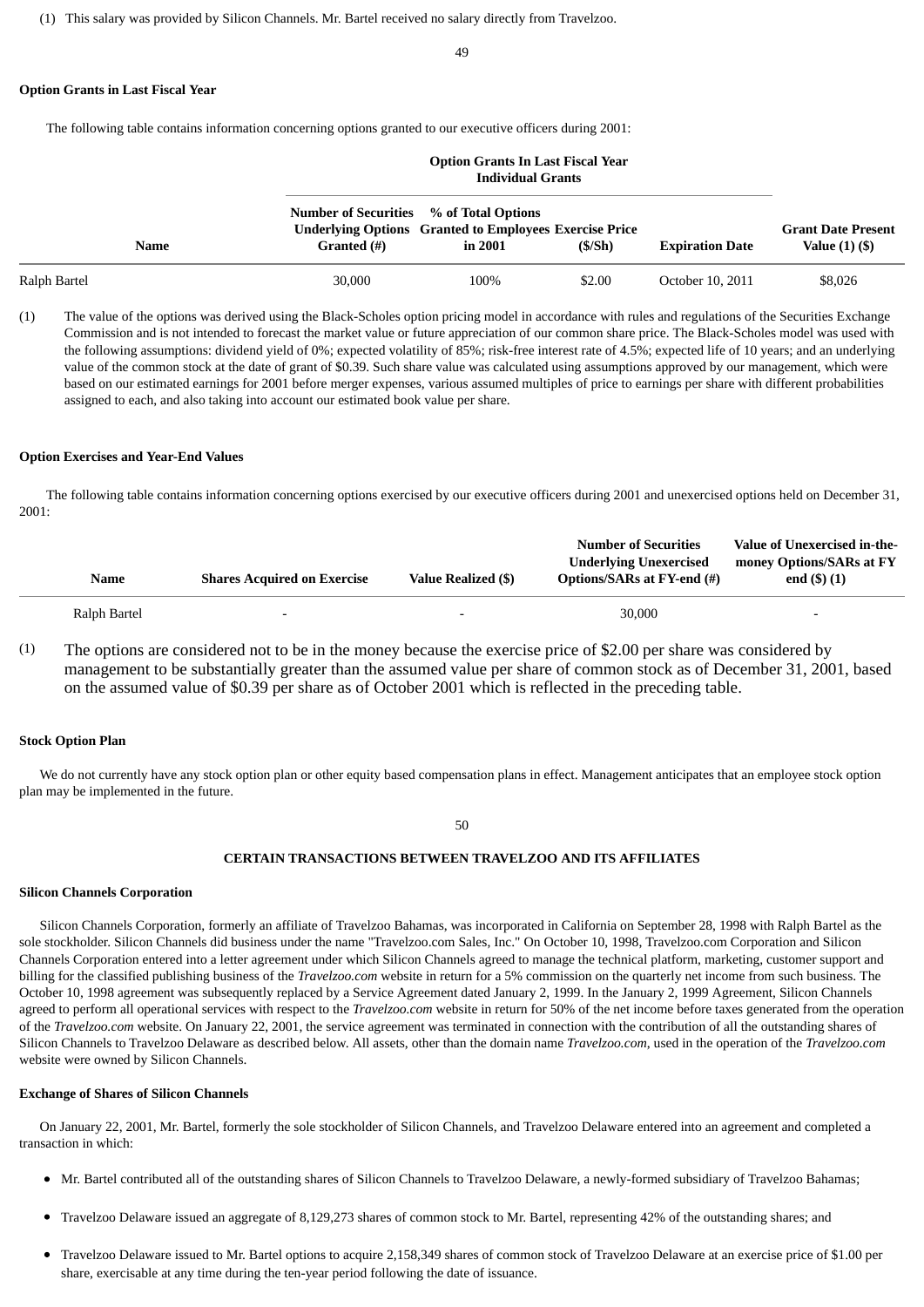This transaction is described in more detail in "The Merger" on page 17. The fairness opinion issued by The Mentor Group in connection with the transaction is more fully described below under "Opinion of Travelzoo Financial Advisor" below. The shares of Travelzoo Delaware which are now held by Travelzoo Bahamas will be canceled as a result of the merger, as described under "The Merger" on page 18. Silicon Channels is now a wholly-owned subsidiary of Travelzoo Delaware. Travelzoo Bahamas now owns 58% of the outstanding shares of Travelzoo Delaware and Mr. Bartel owns 42% of the outstanding shares. Travelzoo Delaware will be the surviving corporation of the merger described in this proxy statement and prospectus.

 On June 21, 1999, Mr. Bartel filed with the U.S. Patent and Trademark Office to register the trademark "Travelzoo," and it was registered with the PTO on January 23, 2001. On January 22, 2001, Mr. Bartel transferred the ownership of the pending trademark "Travelzoo" to Travelzoo Delaware.

 In 2000, Mr. Bartel loaned Silicon Channels \$50,000 on an unsecured basis. The loan did not bear interest and was repayable on or before December 31, 2000. On December 31, 2000, Mr. Bartel agreed to extend the loan until March 31, 2001. The loan was repaid on March 31, 2001.

51

#### **Opinion of Travelzoo Financial Advisor**

 The independent committee of the Travelzoo Bahamas' Board of Directors retained The Mentor Group to provide a fairness opinion in connection with the combination of the business operations of Travelzoo Delaware (a wholly-owned subsidiary of Travelzoo Bahamas) and Silicon Channels. The opinion was to be issued with respect to the fairness, from a financial point of view, to Travelzoo Bahamas and Travelzoo Delaware of the contribution of all the issued and outstanding stock of Silicon Channels (owned by Ralph Bartel, majority stockholder of Travelzoo Bahamas) to Travelzoo Delaware, in anticipation of the merger of Travelzoo Bahamas into Travelzoo Delaware. Additional information about the contribution transaction is under "The Merger" on page 17.

 On November 4, 2000, the independent committee of the Board of Directors of Travelzoo Bahamas received an oral report from The Mentor Group with respect to the valuation of Silicon Channels and Travelzoo Bahamas. Based on the information provided by The Mentor Group, their own judgment, and armslength negotiations with Ralph Bartel, the independent committee decided to offer Mr. Bartel a combination of shares and stock options in Travelzoo Delaware resulting in Mr. Bartel's ownership of 75% of Travelzoo Delaware on a fully diluted basis. Mr. Bartel accepted the independent committee's offer. On January 18, 2001, The Mentor Group issued a written opinion to the independent committee to the effect that, as of the date of the opinion and based upon and subject to various assumptions and limitations set forth in the opinion, the contribution transaction was fair to Travelzoo Bahamas and Travelzoo Delaware from a financial point of view, in light of the pending merger of Travelzoo Bahamas and Travelzoo Delaware. Travelzoo does not intend to request an update of the opinion of The Mentor Group. Although The Mentor Group provided advice to Travelzoo Bahamas from time to time during the course of the negotiations and the independent committee took the opinion of The Mentor Group into consideration, among other factors, in making its determination to approve the contribution transaction, the independent committee did not base its determination regarding the amount and form of the consideration for the contribution transaction on any recommendation of The Mentor Group. The Mentor Group was engaged solely as advisor to Travelzoo Bahamas and did not act as advisor to or agent of any other person.

 The full text of The Mentor Group's opinion which sets forth, among other things, the procedures followed, assumptions made, matters considered and limits on the review undertaken by The Mentor Group in rendering its opinion is attached as Annex F to this proxy statement and prospectus and is incorporated by this reference. References to The Mentor Group's opinion in this proxy statement and prospectus and the summary of The Mentor Group's opinion in this section are qualified in their entirety by reference to Annex F. Stockholders of Travelzoo Bahamas are urged to, and should, read The Mentor Group opinion carefully and in its entirety. The Mentor Group opinion was for the benefit of the independent committee of the Board of Directors of Travelzoo Bahamas in its consideration of the contribution transaction and the pending merger of Travelzoo Bahamas and Travelzoo Delaware. The Mentor Group's opinion addressed only the fairness, from a financial point of view, to the stockholders of Travelzoo Bahamas and Travelzoo Delaware of the contribution transaction in anticipation of the pending merger. The Mentor Group did not express any view on any other aspect of the contribution transaction or any other terms of the anticipated merger. Specifically, the opinion did not address Travelzoo Bahamas' underlying business decision to enter into or to effect the contribution transaction or the merger. The Mentor Group's opinion does not constitute a recommendation to any stockholder of Travelzoo Bahamas as to how such stockholder should vote with respect to the merger, or otherwise act in respect of the merger, and stockholders should not rely upon it as such.

In arriving at its opinion, The Mentor Group reviewed:

- financial statements of Travelzoo Bahamas;  $\bullet$
- financial statements of Silicon Channels;

52

- a draft of the Contribution Agreement between Travelzoo Delaware and Ralph Bartel; and
- $\bullet$ internal information, including financial forecasts and other information and data regarding Travelzoo Bahamas and Silicon Channels, provided to or otherwise discussed with The Mentor Group by the management of Travelzoo Bahamas and Silicon Channels.

 In rendering its opinion, The Mentor Group relied upon and assumed, without independent verification or assumption of responsibility, that the financial information provided to The Mentor Group had been reasonably prepared and reflected the best currently available estimates of the financial results and conditions of Travelzoo Bahamas and Silicon Channels. Further, The Mentor Group assumed, based on management's representation to The Mentor Group, that there had been no material changes in the assets, financial condition, business or prospects of Travelzoo Bahamas and Silicon Channels since the date of the most recent financial statements made available to The Mentor Group.

 The Mentor Group did not make any physical inspection or independent appraisal of any of the properties or assets of Travelzoo Bahamas or Silicon Channels. The Mentor Group's opinion is necessarily based on business, economic, market, and other conditions as they existed and could be evaluated by The Mentor Group at the date of the fairness opinion.

 The opinion of The Mentor Group does not constitute a recommendation to any stockholder or board member as to how the stockholder or board member should vote on the proposed transaction. The Mentor Group did not express an opinion as to the prices at which any security of Travelzoo Bahamas, Travelzoo Delaware or Silicon Channels might trade in the future. The Mentor Group opinion is subject to further assumptions and limiting conditions as set forth in the opinion as attached as Annex F hereto.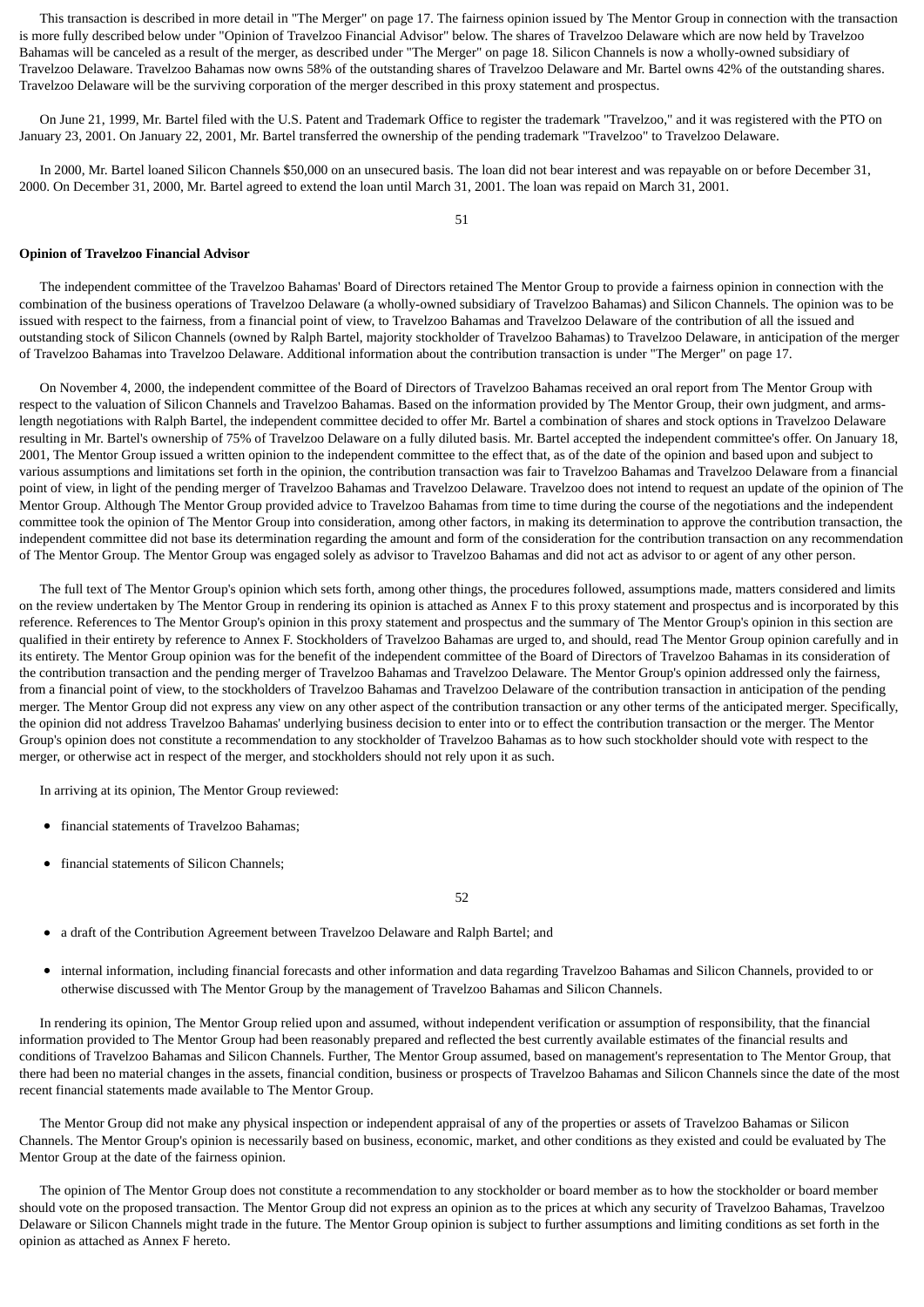In arriving at its opinion, The Mentor Group performed quantitative analyses and considered a number of factors. The preparation of opinions as to the fairness of a transaction from a financial point of view involves various determinations as to the most appropriate and relevant methods of financial and comparative analyses and the applications of those methods to the particular circumstances. In arriving at its opinion, The Mentor Group did not attribute any relative weight to any analysis or factor considered but rather made qualitative judgments as to the significance of each analysis and factor.

 The following is a summary of the material financial analyses performed by The Mentor Group in connection with providing its opinion to the independent committee of the Travelzoo Bahamas Board of Directors.

#### **Comparable Companies Trading Analysis**

 The Mentor Group reviewed the stock market trading multiples and certain other financial characteristics for selected companies that The Mentor Group deemed comparable to Travelzoo Bahamas and Silicon Channels, as the case may be, because of factors such as the businesses in which the companies are engaged and the companies' market capitalization.

#### **Discounted Cash Flow Analysis**

 The Mentor Group also used a discounted cash flow analysis to determine the value of Travelzoo Bahamas and Silicon Channels. The Mentor Group's discounted cash flow methodology forecasts the cash flows to invested capital that a typical buyer of Travelzoo Bahamas or Silicon Channels, as the case may be, would anticipate receiving through continued operations of each company over a four year period. Cash flows to invested capital are defined as earnings before interest and taxes, less corporate income tax obligations, plus non-cash expenses, plus or minus changes in working capital, less capital expenditures. These invested capital cash flows are discounted to their present value and are then added to the residual value of the fourth year projected invested capital cash flow. The residual value of the fourth year is calculated by capitalizing the invested capital cash flow projected in the fifth year and discounting that value to present value using the discount rate. The capitalization rate is calculated by subtracting the projected long-term growth rate from the discount rate. The discount rate is the required rate of return for all invested capital. In calculating the discount rate, The Mentor Group considered the weighted average cost of capital. The weighted average cost of capital is based upon Travelzoo Bahamas' and Silicon Channels', as the case may be, invested capital structure, with a weighting on equity and interest-bearing debt. This analysis results in the fair market value of each enterprise. The fair market value of the equity would be calculated by subtracting the interest bearing debt from the fair market value of the invested capital. The Mentor Group's discounted cash flow methodology was based upon discussions with management and the projections that management created. Factors of significance to the future earnings of Travelzoo Bahamas and Silicon Channels were current management's experience and their ability to successfully meet the demands of the industry to achieve their projections.

53

#### **Transaction Analysis**

 Based on the analysis described above, the estimated value of Travelzoo Bahamas was \$2.52 million, and the combined estimated value of Travelzoo Bahamas and Silicon Channels was \$5.21 million. Before the contribution transaction, Mr. Bartel held 100% of the outstanding shares of Silicon Channels and 52.2% of the shares of the outstanding shares of Travelzoo Bahamas. The estimated value of these holdings was \$4.005 million, which is calculated by adding the estimated value of Silicon Channels (\$2.69 million) to the estimated value of Mr. Bartel's 52.2% interest in Travelzoo Bahamas (\$1.315 million). After the merger described in this prospectus and proxy statement, Mr. Bartel will hold approximately 72.2% of the combined entity. The estimated value of this ownership, on the basis of the same values specified above, will be approximately \$3.76 million. The estimated value of his options to purchase 2,158,349 shares of Travelzoo Delaware common stock is \$240,000. The total estimated value of his holdings following the merger will be approximately \$4.000 million, compared to an estimated total value of \$4.005 million prior to the transactions described herein.

### **General Information**

 The Mentor Group is an investment banking and advisory firm and, as part of its investment banking activities, is regularly engaged in the valuation of businesses and their securities. The board of directors of Travelzoo Bahamas selected The Mentor Group based on an analysis of its experience and qualifications, and also taking into account the fees proposed by The Mentor Group. Neither Travelzoo Bahamas, Travelzoo Delaware nor any of their affiliates have had any prior relationship with The Mentor Group. As compensation for its services in connection with the contribution transaction, Travelzoo Bahamas paid The Mentor Group fees of approximately \$46,000 for providing financial advisory services in connection with the contribution transaction, including providing the opinion described above. No portion of these fees is contingent on consummation of the merger. In addition, Travelzoo Bahamas has agreed, among other things, to reimburse The Mentor Group for the expenses reasonably incurred in connection with its engagement (including counsel fees and expenses) and to indemnify The Mentor Group and certain related parties from certain liabilities that may arise out of its engagement by Travelzoo Bahamas, which may include certain liabilities under federal securities laws.

### **TRAVELZOO DELAWARE CHARTER AND BY-LAWS**

 Upon completion of the merger, the articles of incorporation of Travelzoo Delaware will be in substantially the form set forth in Annex B and the by-laws of Travelzoo Delaware will be in substantially in the form set forth on Annex C. For a summary of the material provisions of the articles of incorporation and bylaws of, and the rights of stockholders under these articles of incorporation and by-laws, see "Description of Capital Stock" and "Comparative Rights of Stockholders."

54

#### **DESCRIPTION OF CAPITAL STOCK**

#### **General**

 We are authorized to issue 40,000,000 shares of our common stock, \$.01 par value, and 5,000,000 shares of undesignated preferred stock, \$.01 par value. The following description of our capital stock is subject to and qualified by our certificate of incorporation and by-laws, which are included as Annexes to this proxy statement and prospectus, and by the provisions of applicable Delaware law.

#### **Common Stock**

 The holders of our common stock are entitled to one vote per share on all matters to be voted upon by our stockholders. Subject to preferences that may be applicable to any outstanding preferred stock, the holders of our common stock are entitled to receive such dividends, if any, as may be declared from time to time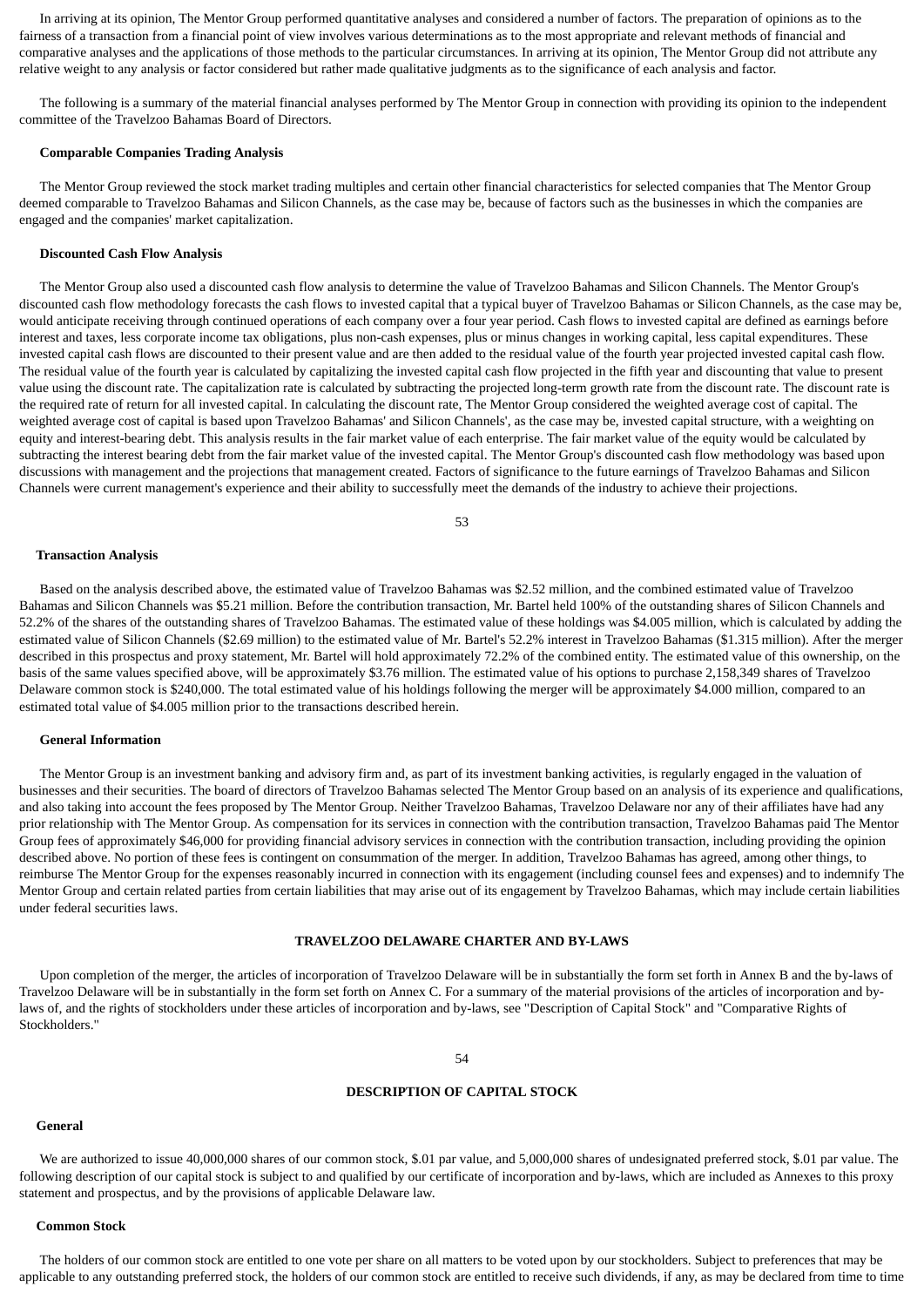by our board of directors out of funds legally available for that purpose. In the event of our liquidation, dissolution or winding up, the holders of our common stock are entitled to share ratably in all assets remaining after payment of liabilities, subject to prior distribution rights of our preferred stock, if any, then outstanding. The holders of our common stock have no preemptive or conversion rights or other subscription rights.

#### **Preferred Stock**

 Our board of directors has the authority, without action by the stockholders, to designate and issue our preferred stock in one or more series and to designate the rights, preferences and privileges of each series, which may be greater than the rights of our common stock. It is not possible to state the actual effect of the issuance of any shares of our preferred stock upon the rights of holders of our common stock until the board of directors determines the specific rights of the holders of our preferred stock. However, the effects might include:

- restricting dividends on our common stock;
- diluting the voting power of our common stock;
- impairing the liquidation rights of our common stock; or
- delaying or preventing a change of control of us without further action by our stockholders.

At the completion of the merger, no shares of our preferred stock will be outstanding, and we have no present plans to issue any shares of our preferred stock.

#### **Anti-Takeover Effects of Our Certificate of Incorporation and By-laws and Delaware Law**

Some provisions of Delaware law and our certificate of incorporation and by-laws could make the following more difficult:

- acquisition of us by means of a tender offer;
- acquisition of us by means of a proxy contest or otherwise; or
- removal of our incumbent officers and directors.

 These provisions are intended to discourage coercive takeover practices and inadequate takeover bids. These provisions also are designed to encourage persons seeking to acquire control of us to first negotiate with our board of directors. We believe that the benefits of increased protection give us the potential ability to negotiate with the proponent of an unfriendly or unsolicited proposal to acquire or restructure us and outweigh the disadvantages of discouraging such proposals because negotiation of such proposals could result in an improvement of their terms.

55

#### **Stockholder Meetings**

Under our by-laws, only our Chairman of the Board, our President or our board of directors may call special meetings of our stockholders.

#### **Requirements for Advance Notification of Stockholder Nominations and Proposals**

 Our by-laws establish advance notice procedures with respect to stockholder proposals and nomination of candidates for election as directors, other than nominations made by or at the direction of our board of directors.

#### **Delaware Anti-Takeover Law**

 Section 203 of the Delaware General Corporation Law generally prohibits a publicly held Delaware corporation from engaging in a "business combination" with an "interested stockholder" for a period of three years following the date the person became an interested stockholder, unless the "business combination" or the transaction in which the person became an interested stockholder is approved in a prescribed manner. A "business combination" includes a merger, asset or stock sale, or other transaction resulting in a financial benefit to the interested stockholder. An "interested stockholder" is a person who, together with affiliates and associates, owns or, within three years prior to the determination of interested stockholder status, did own, 15% or more of a corporation's voting stock. Section 203 may have an anti-takeover effect with respect to transactions not approved in advance by our board of directors, and may discourage attempts that might result in a premium over the market price for the shares of common stock held by stockholders.

#### **No Cumulative Voting**

Our certificate of incorporation and by-laws do not provide for cumulative voting in the election of directors.

#### **Undesignated Preferred Stock**

 The authorization of undesignated preferred stock makes it possible for our board of directors to issue our preferred stock with voting or other rights or preferences that could impede the success of any attempt to change control of us. These and other provisions may have the effect of deferring hostile takeovers or delaying changes of control of our management.

### **BOOK-ENTRY SHARE OWNERSHIP**

 The share register of Travelzoo Bahamas has been maintained electronically, and share certificates have not been issued. Ownership of the shares of Travelzoo Delaware will also be on a book-entry basis initially, and we will encourage our stockholders to continue holding their shares in book-entry form, and effecting any purchases or sales of their shares on a book-entry basis. On exchange of your shares of common stock of Travelzoo Bahamas for shares of common stock of Travelzoo Delaware, your ownership interest will be credited to an account maintained in your name by us. To the extent we act as named transfer agent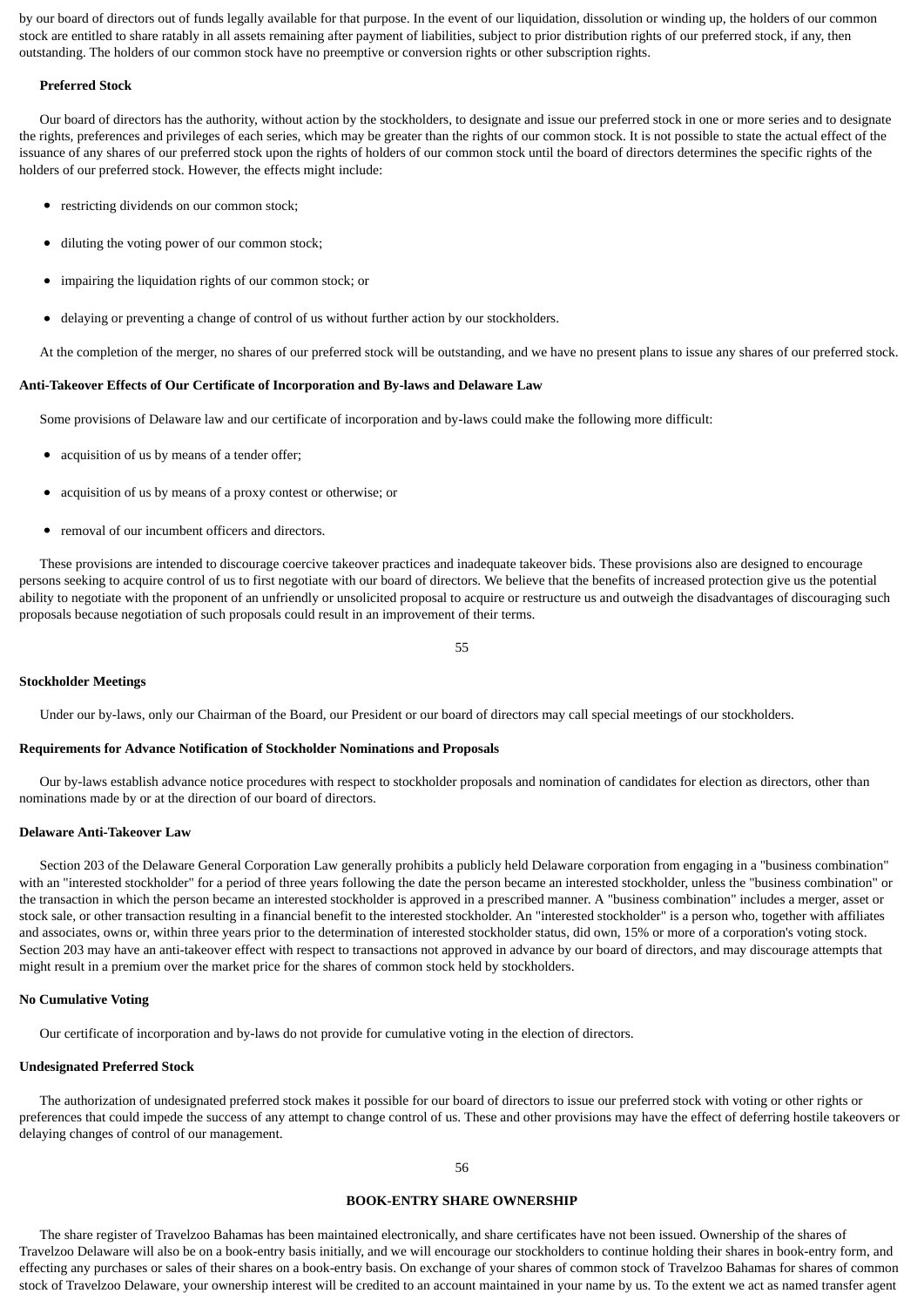for your shares, we will be required to comply with the applicable rules under the Exchange Act relating to transfer agent activities, including the recordkeeping and reporting requirements of Rules 17Ad-6, 17Ad-10 and 17Ad-11, and we will do so. Pursuant to those requirements, we will maintain a master file containing the account data for all our stockholders. Stockholders will have the right to request that share certificates be issued to them, but we expect to charge a fee for such issuance. We intend to designate a firm as our co-transfer agent for the purpose of issuing share certificates, but we will serve as the named transfer agent. Any co-transfer agent we designate will be registered under the Exchange Act and will be required to comply with all rules relating to recordkeeping and reporting by transfer agents under the Exchange Act.

### **INDEMNIFICATION OF DIRECTORS AND OFFICERS**

 The Delaware General Corporation Law permits the indemnification by a Delaware corporation of its directors, officers, employees and other agents against expenses (including attorneys' fees), judgments, fines and amounts paid in settlement in connection with specified actions, suits or proceedings, whether civil, criminal, administrative or investigative (other than derivative actions which are by or in the right of the corporation) if they acted in good faith and in a manner they reasonably believed to be in or not opposed to the best interests of the corporation, and, with respect to any criminal action or proceeding, had no reasonable cause to believe their conduct was unlawful. A similar standard of care is applicable in the case of derivative actions, except that indemnification only extends to expenses (including attorneys' fees) incurred in connection with defense or settlement of such an action and requires court approval before there can be any indemnification where the person seeking indemnification has been found liable to the corporation.

 As permitted by Delaware law, the certificate of incorporation of Travelzoo Delaware provides that no director will be personally liable to Travelzoo Delaware or its stockholders for monetary damages for breach of fiduciary duty as a director, except for liability (a) for any breach of duty of loyalty to Travelzoo or to its stockholders, (b) for acts or omissions not in good faith or that involve intentional misconduct or a knowing violation of law, (c) under Section 174 of the Delaware General Corporation Law, or (d) for any transaction from which the director derived an improper personal benefit.

 The certificate of incorporation of Travelzoo Delaware further provides that we must indemnify our directors and executive officers and may indemnify our other officers and employees and agents to the fullest extent permitted by Delaware law. We believe that indemnification under our certificate of incorporation covers negligence and gross negligence on the part of indemnified parties.

 Travelzoo Delaware has entered into indemnification agreements with each of its directors and officers. These agreements, among other things, require us to indemnify such directors and officers for certain expenses (including attorneys' fees), judgments, fines and settlement amounts incurred by any such person in any action or proceeding, including any action by or in the right of Travelzoo, arising out of such person's services as a director or officer of Travelzoo, any subsidiary of Travelzoo or any other company or enterprise to which the person provides services at our request.

57

 Insofar as indemnification for liabilities arising under the Securities Act of 1933 may be permitted to our directors, officers and controlling persons pursuant to the foregoing provisions, or otherwise, we have been advised that in the opinion of the Securities and Exchange Commission such indemnification is against public policy as expressed in the Act and is, therefore, unenforceable.

#### **COMPARATIVE RIGHTS OF STOCKHOLDERS**

 As a result of the merger, the stockholders of Travelzoo Bahamas, whose rights are currently governed by the Bahamas International Business Companies Act 2000, and the memorandum and articles of association of Travelzoo, will become stockholders of Travelzoo Delaware, whose rights will be governed by Delaware law, the Travelzoo Delaware certificate of incorporation and the Travelzoo Delaware by-laws. The following discussion identifies the material differences between the rights of corporate stockholders under Bahamian law and Delaware law generally and specifically with respect to stockholders of Travelzoo Bahamas and stockholders of Travelzoo Delaware pursuant to their respective charters and by-laws. The discussion does not constitute a complete comparison of the differences between the rights of such holders or the applicable provisions of the BIBC, the DGCL, the Travelzoo Bahamas memorandum and articles and the Travelzoo Delaware certificate and by-laws.

### **Election of Directors**

 Under Delaware law, directors, unless their terms are staggered, are elected at each annual stockholder meeting. Vacancies on the board of directors may be filled by the stockholders or directors, unless the certificate of incorporation or a by-law provides otherwise. The certificate of incorporation may authorize the election of certain directors by one or more classes or series of shares, and the certificate of incorporation, an initial by-law or a by-law adopted by a vote of the stockholders may provide for staggered terms for the directors. The certificate of incorporation or the by-laws also may allow the stockholders or the board of directors to fix or change the number of directors, but a corporation must have at least one director.

 The Travelzoo Delaware board of directors, which will consist of seven members following completion of the merger, will not have staggered terms for directors and will not be divided into classes. Subject to certain restrictions, nominations to the Travelzoo Delaware board of directors may be made by either the board or stockholders. Each share of Travelzoo Delaware common stock is entitled to one vote per share with respect to the election of directors (and each other matter coming before any meeting of the stockholders). Under Delaware law, stockholders do not have cumulative voting rights unless the certificate of incorporation so provides. The Travelzoo Delaware certificate does not provide for cumulative voting, so stockholders holding more than 50% of the outstanding shares entitled to vote may be able to elect all members of the board of directors. Ralph Bartel will hold more than 50% of the outstanding shares.

 Under Bahamian law, directors are elected by stockholders for such term as the stockholders may prescribe. The articles of a company may authorize the stockholders to elect directors for such term as they prescribe. Currently, the Travelzoo Bahamas articles of association provide that the number of members of the Travelzoo Bahamas board of directors shall be at least two, but not more than seven. The Travelzoo Bahamas memorandum of association and the Travelzoo Bahamas articles of association do not provide for a staggered board of directors. Under Bahamian law, all shares vote as one class and each whole share has one vote unless the memorandum or articles state otherwise. The Travelzoo Bahamas memorandum and articles do not provide for cumulative voting.

#### **Removal of Directors**

 Under Delaware law, non-classified directors or the entire board may be removed, with or without cause, by the holders of a majority of the shares then entitled to vote at an election of the directors.

 Under Bahamian law, a director remains in office until his or her successor takes office, or until his or her death, resignation or removal. If the director is a company then it remains in office until the making of an order for winding up or dissolution or in the event the company becomes defunct. A director can be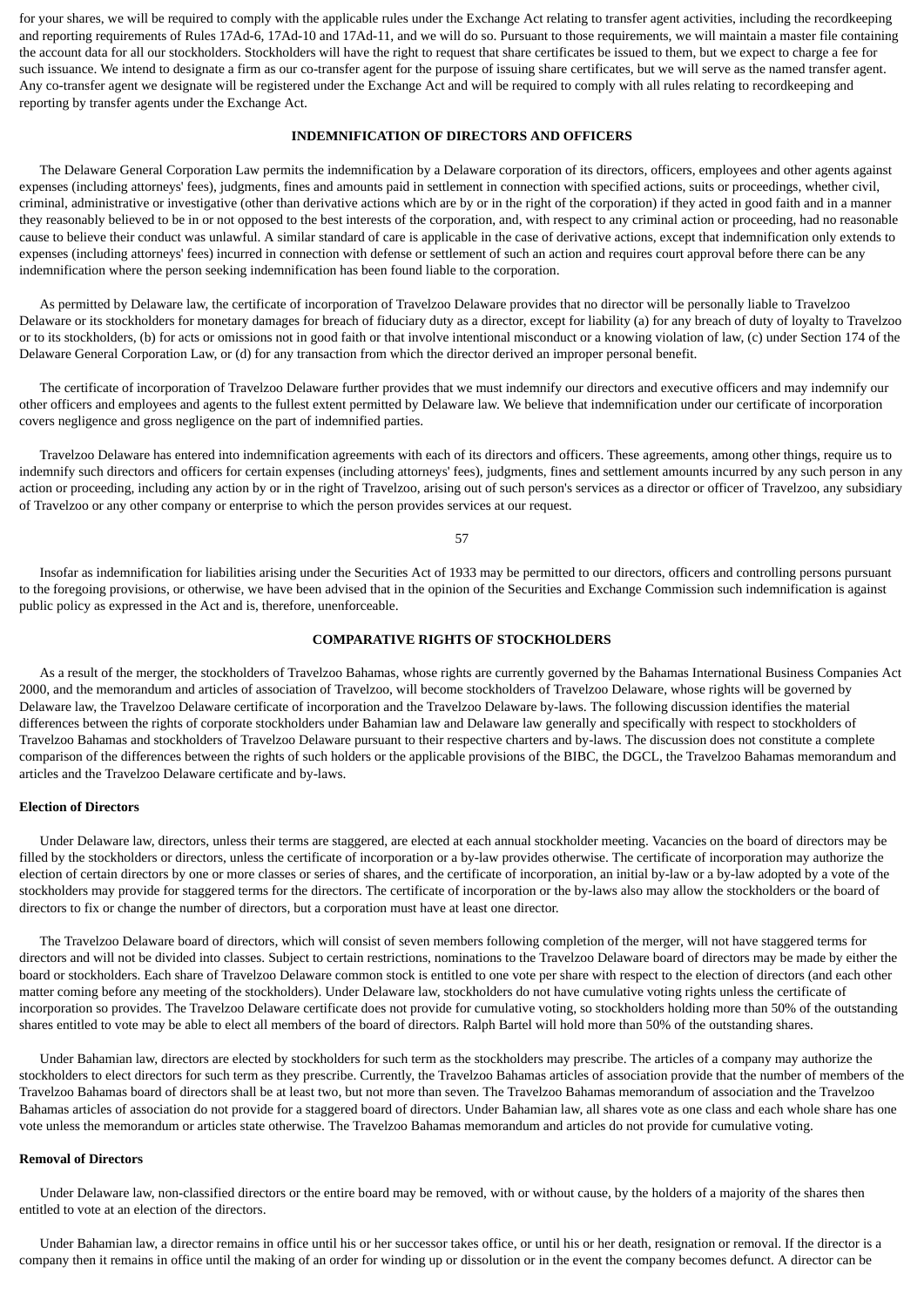removed if not less than three directors request his or her resignation in writing unless the memorandum or articles or any unanimous agreement of the stockholders limit this right. A director may resign by giving written notice to the company expressing the intent to resign.

58

#### **Action by Written Consent**

 Delaware law provides that, unless limited by the certificate of incorporation, any action that could be taken by stockholders at a meeting may be taken without a meeting if a consent (or consents) in writing, setting forth the action so taken, is signed by the holders of record of outstanding stock having not less than the minimum number of votes that would be necessary to authorize or take such action at a meeting at which all shares entitled to vote thereon were present and voted. The Travelzoo Delaware certificate of incorporation does not limit such action by written consent.

 Bahamian law provides that, unless limited by the memorandum, articles or any unanimous stockholder agreement, any action that may be taken by the directors or a committee of directors at a meeting may also be taken by a resolution of directors or a committee of directors consented to in writing, telex, telefax, telegram, cable or other written electronic communication. Bahamian law does not require notice under this provision. Also, unless limited by the memorandum or articles, stockholders may take any action that may be taken by members at a meeting by resolution of all members consented to in writing, telex, telefax, cable or other written electronic communication. As with consents of directors, no notice is required under this provision. The Travelzoo Bahamas memorandum and articles do not limit or prohibit taking action by written consent.

#### **Amendments to Charter**

 Under Delaware law, unless a higher vote is required in the certificate of incorporation, an amendment to the certificate of incorporation of a corporation may be approved by a majority of the outstanding shares entitled to vote upon the proposed amendment. The Travelzoo Delaware certificate of incorporation does not require a higher vote to amend its terms and provisions.

 Under Bahamian law, unless the memorandum or articles limit amendment, the memorandum may be amended by resolution of the directors or stockholders. A copy of any resolution authorizing the amendment to the memorandum shall be submitted to the Registrar with proper authentication. The amendment will take effect from the time it is registered with the Registrar. Companies and directors that willfully and knowingly do not permit the amendment to be submitted to the Registrar are subject to monetary penalties. The Travelzoo Bahamas memorandum of association provides that the memorandum may be amended by the directors or the stockholders.

#### **Amendments to By-laws**

 Delaware law provides that a corporation's by-laws may be amended by that corporation's stockholders, or, if so provided in the corporation's certificate of incorporation, the power to amend the corporation's by-laws also may be conferred on the corporation's directors. The Travelzoo Delaware by-laws provide that the board of directors may amend, repeal or alter the by-laws, but the stockholders may make additional by-laws and may alter or repeal any by-law whether or not adopted by the directors.

 Under Bahamian law, unless the memorandum or articles limit amendment, the articles may be amended by resolution of the directors or stockholders. A copy of any resolution authorizing the amendment to the articles shall be submitted to the Registrar with proper authentication. The amendment will take effect from the time it is registered with the Registrar. Companies and directors that willfully and knowingly do not permit the amendment to be submitted to the Registrar are subject to monetary penalties. The Travelzoo Bahamas articles of association provide that they may be amended by the directors or the stockholders.

#### **Special Meetings of Stockholders**

 Delaware law provides that special meetings of the stockholders of a corporation may be called by the corporation's board of directors or by such other persons as may be authorized in the corporation's certificate of incorporation or by-laws. The Travelzoo Delaware by-laws provide that special meetings may only be called by the Travelzoo Delaware board of directors, the Chairman of the Travelzoo Delaware board or the President of Travelzoo Delaware.

 Bahamian law provides that meetings of the stockholders may be called by the directors of the company, unless the memorandum, articles or a unanimous stockholder agreement provide otherwise. In addition, subject to any provision in the memorandum, articles or a unanimous stockholder agreement, stockholders comprising more than 50% of the votes of outstanding shares may, by written request, compel the directors to convene a meeting of the stockholders. The Travelzoo Bahamas articles provide that a special meeting may be called by the Travelzoo Bahamas board of directors or two or more stockholders.

### **Vote on Extraordinary Corporate Transactions**

 Delaware law provides that, unless otherwise specified in a corporation's certificate of incorporation or unless the provisions of Delaware law relating to "business combinations" discussed below are applicable, a sale or other disposition of all or substantially all of the corporation's assets, a merger or consolidation of the corporation with another corporation or a dissolution of the corporation requires the affirmative vote of the board of directors (except in certain limited circumstances) plus, with certain exceptions, the affirmative vote of a the holders of a majority of the outstanding stock entitled to vote thereon. The foregoing provisions apply to Travelzoo Delaware and its stockholders.

 Bahamian law provides that any sale, transfer, lease, exchange or other disposition of more than 50%, by value, of the company must first be approved by the directors. Second, the directors must submit the proposal to the stockholders for authorization by a resolution of the stockholders. If a stockholders meeting is to be called, the company must provide stockholders notice of the meeting with an outline of the transaction, whether or not they are entitled to vote. If it is proposed to obtain written consent, then an outline of the transaction must be given to every stockholder whether or not such stockholder is entitled to vote on the transaction.

#### **Rights of Inspection**

 Delaware law allows any stockholder of a Delaware corporation, upon written demand under oath stating the purpose thereof, to have the right during the usual hours for business to inspect for any proper purpose the corporation's stock ledger, a list of its stockholders, and its other books and records, and to make copies or extracts therefrom. A proper purpose means a purpose reasonably related to such person's interest as a stockholder.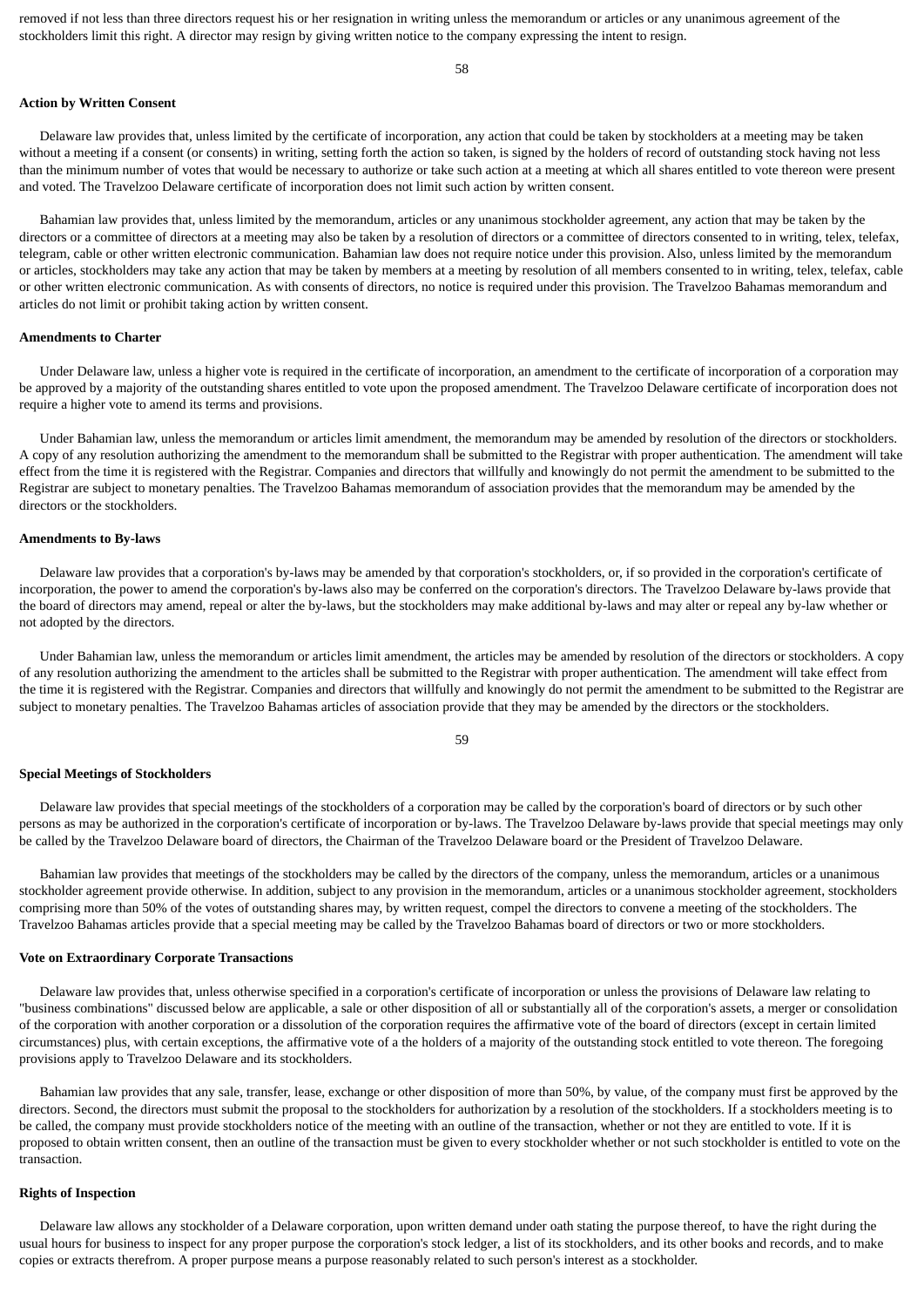Bahamian law allows any stockholder, or his or her representative, of a Bahamas corporation, upon written request specifying a proper purpose, the right to inspect the books, records, minutes and consents kept by the company and to make copies or extracts thereof. The purpose must be reasonably related to the stockholder's interest. If, by resolution of the directors, the company determines that the request is not in the best interest of the company, it may deny the request. A stockholder has the right to pursue a judicial remedy within 90 days of receiving notice of a company's refusal to provide access to the records.

#### **Dividends**

 Subject to any restrictions contained in a corporation's certificate of incorporation, Delaware law generally provides that a corporation may declare and pay dividends out of a surplus (defined as the excess, if any, of net assets over capital) or, when no surplus exists, out of net profits for the fiscal year in which the dividend is declared and/or the preceding fiscal year. Dividends may not be paid out of net profits if the capital of the corporation is less than the amount of capital represented by the issued and outstanding stock of all classes having a preference upon the distribution of assets. The Travelzoo Delaware certificate of incorporation contains no additional restrictions on the declaration or payment of dividends.

60

 Under Bahamian law, subject to any limitations in the memorandum or articles of a company incorporated under Bahamian law, directors may declare and pay dividends in money, shares or property. The declaration will be made by a resolution of the directors. The directors may only make the declaration if immediately after paying the dividend the company will be able to meet all of its liabilities in the ordinary course of business and the realizable value of its assets will be equal to or greater than its total liabilities (excluding deferred taxes) and its issued and outstanding share capital. The realizable value of the assets as determined by the directors is conclusive unless a question of law is involved. The Travelzoo Bahamas articles contain substantially similar provisions as the BIBC, and also provide that dividends may be paid to one class of stockholder to the exclusion of other classes or paid in unequal amounts.

#### **Indemnification and Limitation of Liability of Directors and Officers**

 Delaware law permits a corporation to adopt a provision in its certificate of incorporation eliminating or limiting the personal liability of a director to the corporation or its stockholders for monetary damages for breach of fiduciary duty as a director, except that such provision shall not limit the liability of a director for: (i) any breach of the director's duty of loyalty to the corporation or its stockholders, (ii) acts or omissions not in good faith or which involve intentional misconduct or a knowing violation of law, (iii) liability under Section 174 of the DGCL for unlawful payment of dividends or stock purchases or redemptions, or (iv) any transaction from which the director derived an improper personal benefit. The Travelzoo Delaware certificate of incorporation limits the personal liability of Travelzoo Delaware's directors for monetary damages to the fullest extent permissible under applicable law.

 Under Delaware law, a corporation may indemnify any person made a party or threatened to be made a party to any type of proceeding (other than an action by or in the right of the corporation) because such person is or was an officer, director, employee or agent of the corporation, or was serving at the request of the corporation as a director, officer, employee or agent of another corporation or entity, against expenses, judgments, fines and amounts paid in settlement actually and reasonably incurred in connection with such proceeding: (1) if such person acted in good faith and in a manner he or she reasonably believed to be in or not opposed to the best interests of the corporation; or (2) in the case of a criminal proceeding, such person had no reasonable cause to believe that his or her conduct was unlawful. A corporation may indemnify any person made a party or threatened to be made a party to any threatened, pending or completed action or suit brought by or in the right of the corporation because such person was an officer, director, employee or agent of the corporation, or is or was serving at the request of the corporation as a director, officer, employee or agent of another corporation or other entity, against expenses actually and reasonably incurred in connection with such action or suit if he or she acted in good faith and in a manner reasonably believed to be in or not opposed to the best interests of the corporation, except that there may be no such indemnification if the person is found liable to the corporation unless, in such a case, the court determines the person is entitled thereto. A corporation must indemnify a director, officer, employee or agent against expenses actually and reasonably incurred by him or her who successfully defends a proceeding to which such person was a party because he or she was a director, officer, employee or agent of the corporation. Expenses incurred by an officer or director (or other employees or agents as deemed appropriate by the board of directors) in defending a civil or criminal proceeding may be paid by the corporation in advance of the final disposition of such proceeding upon receipt of an undertaking by or on behalf of such director or officer to repay such amount if it shall ultimately be determined that he or she is not entitled to be indemnified by the corporation. The Delaware law indemnification and expense advancement provisions are not exclusive of any other rights which may be granted by the by-laws, a vote of stockholders or disinterested directors, agreement or otherwise. As described under "Indemnification of Directors and Officers" on page 57, the Travelzoo Delaware by-laws provide for indemnification to the fullest extent not prohibited by law.

61

 Under Bahamian law, subject to any limitations in the memorandum, articles or in any unanimous stockholder agreement, a company incorporated in the Bahamas may indemnify certain parties against all expenses, judgments, fines and amounts paid in settlement and reasonably incurred in connection with legal, administrative or investigative proceedings in certain situations. Specifically, any person who is or was a party, or is threatened to be made a party, to a threatened, pending, or completed civil, criminal, administrative or investigative proceeding by reason of the fact that such person is or was a director, officer or liquidator may be indemnified. Also any person who serves or was serving as a director, officer or liquidator of another company at the request of the indemnifying company may be indemnified. Persons will only be indemnified if they acted honestly and in good faith with a view to the best interest of the company, and with respect to criminal proceedings, they had no reasonable cause to believe that the conduct was unlawful. Absent fraud, the decision of the directors as to the nature of the conduct of the party seeking indemnification is conclusive unless a question of law is involved. The termination of any proceedings by any judgment, order, settlement, conviction or the refusal of the plaintiff or prosecutor to continue the case will not, by itself, preclude indemnification. The successful defense of any proceedings necessarily lead to the company's indemnification of all reasonable expenses associated with the judgment, fines, and amounts paid in settlement in connection with the proceedings. The Travelzoo Bahamas articles authorize indemnification of its officers and directors to the fullest extent permitted by Bahamian law.

### **Appraisal Rights of Dissenting Stockholders**

 Under Delaware law, a stockholder of a Delaware corporation is generally entitled to demand appraisal and obtain payment of the fair value of his or her shares in the event of any plan of merger or consolidation to which the corporation, the shares of which he or she holds, is a party. The corporation must notify its stockholders at least 20 days prior to the stockholders meeting at which the merger will be voted upon that such appraisal rights are available. In order to exercise the stockholder's right to dissent, the stockholder must provide the company with a written demand for appraisal before the vote on the merger.

 Within 10 days after the effective date of the merger, the surviving corporation shall notify each dissenting stockholder who did not vote in favor of the merger. Within 20 days after the mailing of such notice any stockholder entitled to appraisal rights may make a written demand to the surviving corporation for appraisal.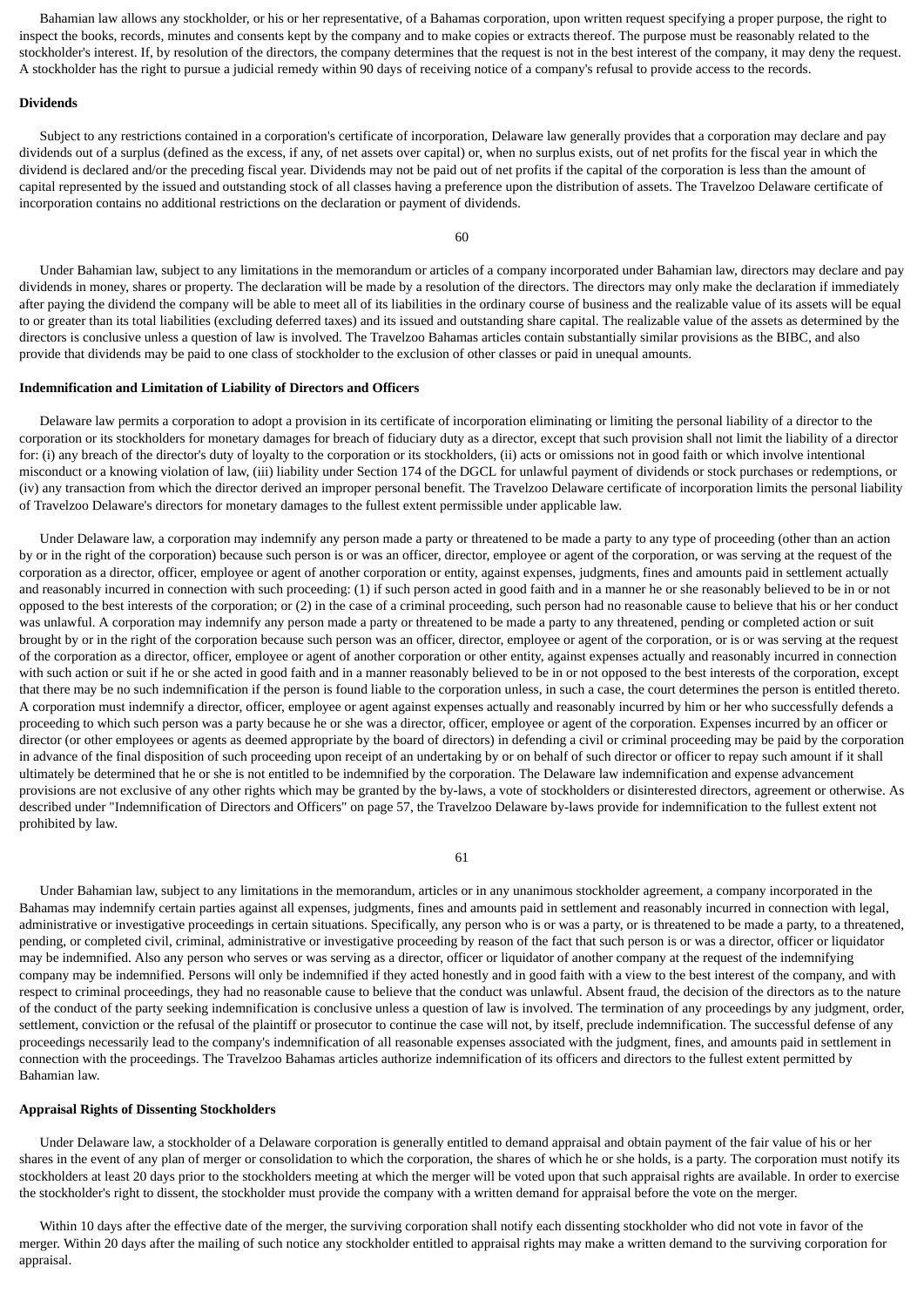Within 120 days after the effective date of the merger, the surviving corporation or any stockholder entitled to appraisal rights may file a petition in the Delaware Court of Chancery demanding a determination of the value of the stock of such stockholder. Also within 120 days after the effective date of the merger, any stockholder entitled to appraisal rights is entitled to a statement from the surviving corporation of the aggregate number of shares not voted in favor of the merger and with respect to which demands for appraisal have been received and the aggregate number of holders of such shares.

 At a hearing on any petition filed with the court, the court will determine which stockholders have complied with the appraisal rights process and are entitled to appraisal rights. After determining the stockholders entitled to appraisal, the court will appraise the shares and determine their fair value and the surviving company shall pay such fair value immediately for those stockholders without certificates and upon surrender of the certificates for those stockholders with certificates.

62

 Under Bahamian law, a stockholder of a Bahamian corporation is generally entitled to demand appraisal and obtain payment of the fair value of his or her shares in the event of any plan of merger or consolidation to which the corporation or the shares of which he or she holds is a party. In addition, under Bahamian law, with permission of the court, stockholders have the right to dissent in the event of a sale, transfer, lease, exchange or other disposition of more than 50% of the assets of the company, certain redemptions of minority stockholders and certain reorganizations. In order to exercise the stockholder's right to dissent, the stockholder must give written notice to the company at or before the stockholders meeting at which the merger will be voted upon. Such written notice shall include a statement that the stockholder proposes to demand payment for his shares if the action is taken.

 Within 20 days after the date on which the vote of stockholders authorizing the merger is taken, the company shall give written notice of the authorization or consent to each stockholder who has given written objection. Within 20 days after the date on which the copy of the plan of merger or an outline thereof was given to the stockholder, a dissenting stockholder must give written notice to the company of his or her decision to elect to dissent, provided that a stockholder who dissents must dissent with respect to all shares that he or she holds in the company. Such notice must state:

- the stockholder's name and address;
- the number and classes or series of shares in respect of which he or she dissents; and
- $\bullet$ a demand for payment of the fair value of the shares.

 Upon the giving of a notice of election to dissent, the stockholder who gave the notice will no longer have any of the rights of a stockholder of the company except the right to be paid the fair value of his or her shares. Within seven days immediately following the date of the expiration of the period within which stockholders may give their notices of election to dissent, or within seven days immediately following the date on which the proposed merger becomes effective, whichever is later, the surviving company of the merger shall make a written offer to each dissenting stockholder to purchase his or her shares at a specified price that the company determines to be their fair value. Unlike under Delaware law, the parties may mutually agree on the value of the shares. If, within 30 days immediately following the date on which the offer is made, the company making the offer and the dissenting stockholder agree upon the price to be paid for his or her shares, the company shall pay to the stockholder the amount in money upon the surrender of the certificates representing such shares.

 If the company and a dissenting stockholder fail within such 30 day period to agree on the price to be paid for the shares owned by the stockholder, within 20 days immediately following the date on which the 30 day period expires, the following shall apply:

- the company and the dissenting stockholder shall each designate an appraiser;
- the two designated appraisers together shall designate a third appraiser;
- the three appraisers shall fix the fair value of the shares owned by the dissenting stockholder as of the close of business on the day prior to the date on which the vote of stockholders authorizing the merger was taken, and that value is binding on the company and the dissenting stockholder for all purposes; and
- the company shall pay to the stockholder the amount in money upon the surrender by him or her of the certificates representing the shares.

### **Preemptive Rights**

 Neither Delaware nor Bahamian law provides for preemptive rights to acquire a corporation's unissued stock. However, such right may be expressly granted to the stockholders in a corporation's certificate of incorporation or articles of association. Neither the Travelzoo Delaware certificate of incorporation nor the Travelzoo Bahamas articles of association provide for preemptive rights.

63

#### **Stockholder Suits**

 Under Delaware law, a stockholder may institute a lawsuit against one or more directors, either on his or her own behalf, or derivatively on behalf of the corporation. An individual stockholder may also commence a lawsuit on behalf of himself or herself and other similarly situated stockholders when the requirements for maintaining a class action under Delaware law have been met. As noted above, Section 102(b)(7) of the DGCL enables a corporation in its certificate of incorporation to eliminate or limit, and the Travelzoo Delaware certificate of incorporation eliminates, the personal liability of a director to the corporation and its stockholders for monetary damages for violations of the director's fiduciary duty, except (i) for any breach of a director's duty of loyalty to the corporation or its stockholders, (ii) for acts or omissions not in good faith or which involve intentional misconduct or a knowing violation of law, (iii) for liability pursuant to Section 174 of the DGCL (providing for liability of directors for unlawful payment of dividends or unlawful stock purchases or redemptions) or (iv) for any transaction from which a director derived an improper personal benefit.

Bahamian law does not provide for stockholder suit causes of actions or methods of commencing suit.

#### **Business Combination Restrictions**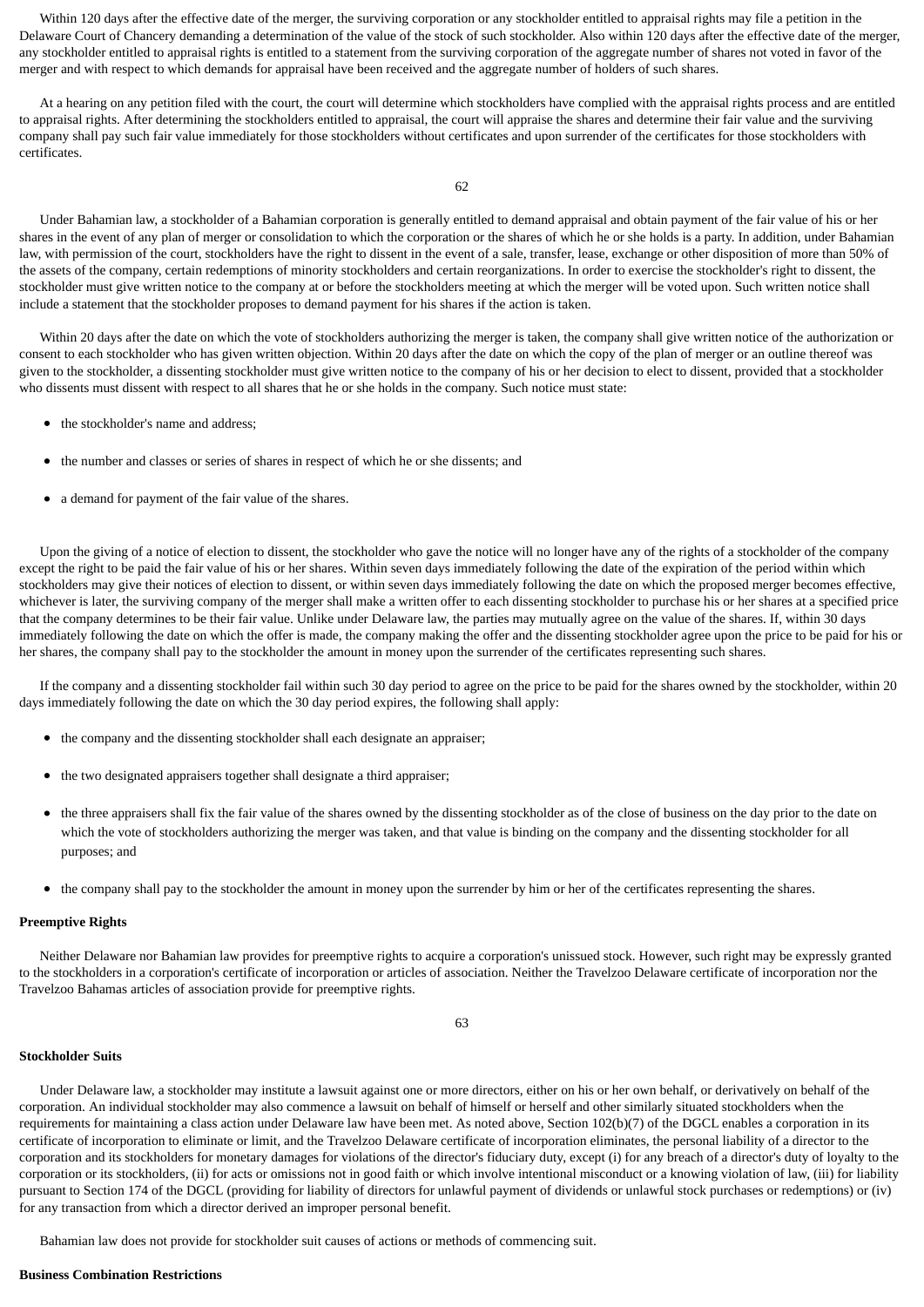In general, Delaware law prevents an "interested stockholder" (defined generally as a person with 15% or more of a corporation's outstanding voting stock, with the exception of any person who owned and has continued to own shares in excess of the 15% limitation since December 23, 1987) from engaging in a "business combination" with a Delaware corporation for three years following the date such person became an interested stockholder. The term "business combination" includes mergers or consolidations with an interested stockholder and certain other transactions with an interested stockholder, including, without limitation: (i) any sale, lease, exchange, mortgage, pledge, transfer or other disposition (except proportionately as a stockholder of such corporation) to or with the interested stockholder of assets (except proportionately as a stockholder of the corporation) having an aggregate market value equal to 10% or more of the aggregate market value of all assets of the corporation or of certain subsidiaries thereof determined on a consolidated basis or the aggregate market value of all the outstanding stock of the corporation; (ii) any transaction which results in the issuance or transfer by the corporation or by certain subsidiaries thereof of stock of the corporation or such subsidiary to the interested stockholder, except pursuant to certain transfers in a conversion or exchange or a pro rata distribution to all stockholders of the corporation or certain other transactions, none of which increases the interested stockholder's proportionate ownership of any class or series of the corporation's or such subsidiary's stock; (iii) any transaction involving the corporation or certain subsidiaries thereof which has the effect, directly or indirectly, of increasing the proportionate share of the stock of any class or series, or securities convertible into stock of the corporation or any subsidiary, which is owned by the interested stockholder (except as a result of immaterial changes due to fractional share adjustments or as a result of any purchase or redemption of any shares of stock not caused directly or indirectly by the interested stockholder); or (iv) any receipt by the interested stockholder of the benefit (except proportionately as a stockholder of such corporation) of any loans, advances, guarantees, pledges, or other financial benefits provided by or through the corporation or certain subsidiaries.

64

 The three-year moratorium may be avoided if: (i) before such person became an interested stockholder, the board of directors of the corporation approved either the business combination or the transaction in which the interested stockholder became an interested stockholder; or (ii) upon consummation of the transaction which resulted in the stockholder becoming an interested stockholder, the stockholder owned at least 85% of the voting stock of the corporation outstanding at the time the transaction commenced (excluding shares held by directors who are also officers of the corporation and by employee stock ownership plans that do not provide employees with the right to determine confidentially whether shares held subject to the plan will be tendered in a tender or exchange offer); or (iii) on or following the date on which such person became an interested stockholder, the business combination is approved by the board of directors of the corporation and authorized at an annual or special meeting of stockholders (not by written consent) by the affirmative vote of the stockholders of at least 66 2/3% of the outstanding voting stock of the corporation not owned by the interested stockholder.

 The business combination restrictions described above do not apply if, among other things: (i) the corporation's original certificate of incorporation contains a provision expressly electing not to be governed by the statute; (ii) the corporation by action by the holders of a majority of the voting stock of the corporation approves an amendment to its certificate of incorporation or by-laws expressly electing not to be governed by the statute (effective twelve (12) months after the amendment's adoption), which amendment shall not be applicable to any business combination with a person who was an interested stockholder at or prior to the time of the amendment; or (iii) the corporation does not have a class of voting stock that is (a) listed on a national securities exchange, (b) authorized for quotation on NASDAQ or a similar quotation system; or (c) held of record by more than 2,000 stockholders. The statute also does not apply to certain business combinations with an interested stockholder when such combination is proposed after the public announcement of, and before the consummation or abandonment of, a merger or consolidation, a sale of 50% or more of the aggregate market value of the assets of the corporation on a consolidated basis or the aggregate market value of all outstanding shares of the corporation, or a tender offer for 50% or more of the outstanding voting shares of the corporation, if the triggering transaction is with or by a person who either was not an interested stockholder during the previous three years or who became an interested stockholder with board approval, and if the transaction is approved or not opposed by a majority of the current directors who were also directors prior to any person becoming an interested stockholder during the previous three years. Travelzoo Delaware is subject to the business combination restrictions described above.

 Under Bahamian law there are no restrictions on business combinations of International Business Companies other than as described above under "Vote on Extraordinary Corporate Transactions."

#### **WHERE YOU CAN FIND ADDITIONAL INFORMATION**

 We have filed with the SEC a registration statement on form S-4 to register the shares of common stock of Travelzoo Delaware which will be issued in the merger. This proxy statement and prospectus is a part of that registration statement. As allowed by the SEC rules, this proxy statement and prospectus does not contain all the information you can find in the registration statement or the exhibits to that registration statement. For further information with respect to us, reference is made to the registration statement and the exhibits to that registration statement. Statements in this proxy statement and prospectus concerning the contents of any contract or any other document are not necessarily complete. If a contract or document has been filed as an exhibit to the registration statement, we refer you to that exhibit. Each statement in this proxy statement and prospectus relating to a contract or document filed as an exhibit to the registration statement is qualified by the filed exhibits. You can obtain a copy of the registration statement and the exhibits through the SEC, at the SEC's public reference room at 450 Fifth Street, N.W., Washington, D.C., 20549, or the SEC's website at http://www.sec.gov. Please call the SEC at 1-800-SEC-0330 for more information on the public reference rooms and applicable copy charges.

### **LEGAL OPINION**

 Bryan Cave LLP, St. Louis, Missouri, as our counsel, has issued an opinion as to the legality of the common stock of Travelzoo Delaware to be issued in the merger.

#### 65

### **EXPERTS**

 The combined balance sheets of Travelzoo.com Corporation and affiliate as of December 31, 1999 and 2000, and the related combined statements of operations, stockholders' equity, and cash flows for the period from May 21, 1998 (inception) to December 31, 1998 and for each of the years in the two-year period ended December 31, 2000 have been included herein and in the registration statement in reliance upon the report of KPMG LLP, independent certified public accountants, appearing elsewhere herein, and upon the authority of that firm as experts in accounting and auditing.

### **TRAVELZOO.COM CORPORATION AND AFFILIATE**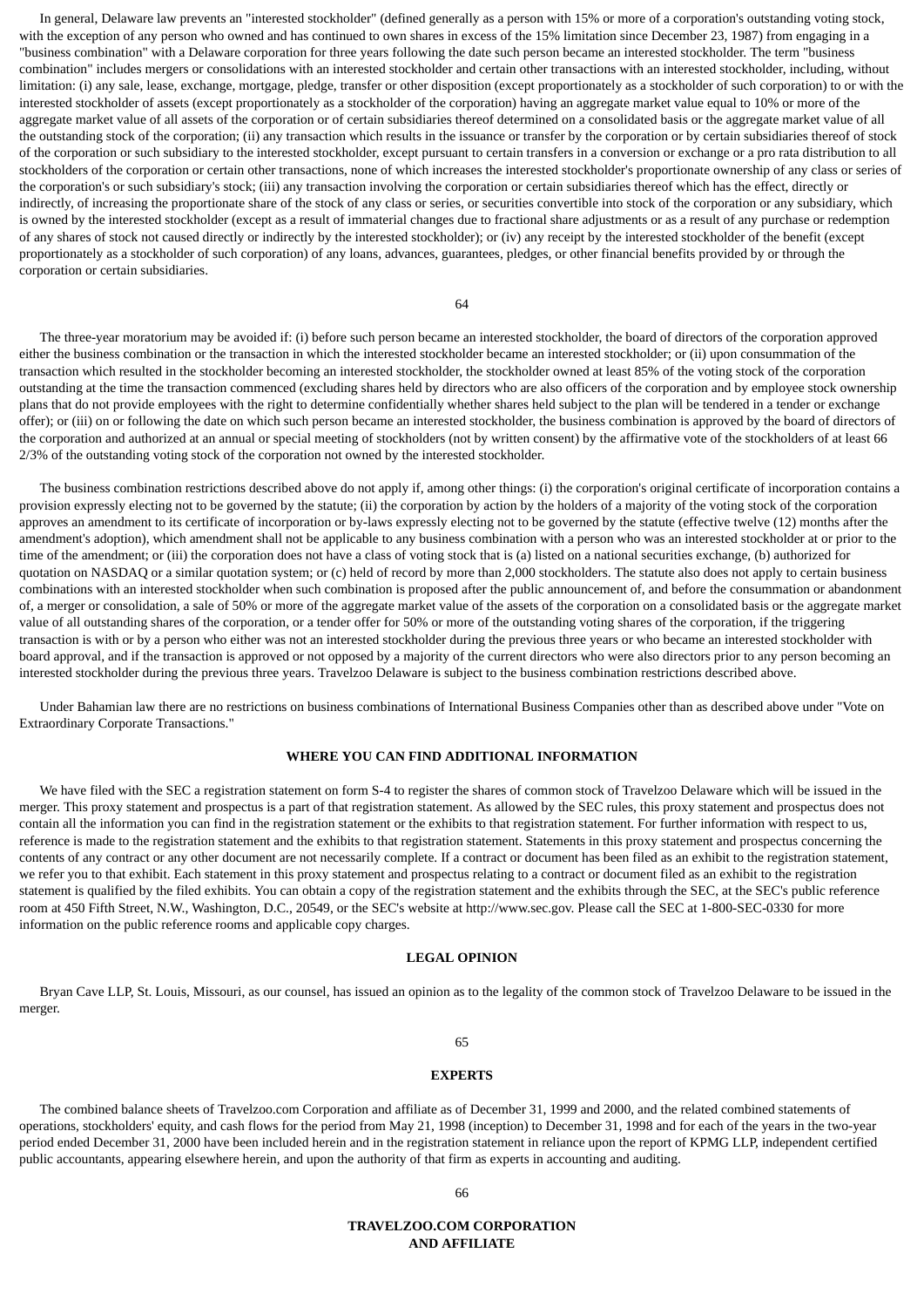### **INDEX TO COMBINED FINANCIAL STATEMENTS**

Page

| Independent Auditors' Report                | $F-2$ |
|---------------------------------------------|-------|
| Combined Balance Sheets                     | $F-3$ |
| Combined Statements of Operations           | $F-4$ |
| Combined Statements of Stockholders' Equity | $F-5$ |
| Combined Statements of Cash Flows           | F-6   |
| Notes to Combined Financial Statements      | $F-7$ |
|                                             |       |

F-1

#### **Independent Auditors' Report**

The Board of Directors and Stockholders Travelzoo.com Corporation:

We have audited the accompanying combined balance sheets of Travelzoo.com Corporation and affiliate (collectively, the Companies) as of December 31, 1999 and 2000, and the related combined statements of operations, stockholders' equity, and cash flows for the period from May 21, 1998 (inception) to December 31, 1998 and for each of the years in the two-year period ended December 31, 2000. These combined financial statements are the responsibility of the Companies' management. Our responsibility is to express an opinion on these combined financial statements based on our audits.

We conducted our audits in accordance with auditing standards generally accepted in the United States of America. Those standards require that we plan and perform the audit to obtain reasonable assurance about whether the financial statements are free of material misstatement. An audit includes examining, on a test basis, evidence supporting the amounts and disclosures in the financial statements. An audit also includes assessing the accounting principles used and significant estimates made by management, as well as evaluating the overall financial statement presentation. We believe that our audits provide a reasonable basis for our opinion.

The accompanying combined financial statements include the accounts of Travelzoo.com Corporation and affiliate, as defined in Note 1(a). The combined financial statements present the combined accounts of entities majority-owned by a principal stockholder engaged in the operation of the www.Travelzoo.com website.

In our opinion, the combined financial statements referred to above present fairly, in all material respects, the combined financial position of Travelzoo.com Corporation and affiliate as of December 31, 1999 and 2000, and the results of their operations and their cash flows for the period from May 21, 1998 (inception) to December 31, 1998 and for each of the years in the two-year period ended December 31, 2000, in conformity with accounting principles generally accepted in the United States of America.

### /s/ KPMG LLP

Mountain View, California March 22, 2001

F-2

### **TRAVELZOO.COM CORPORATION AND AFFILIATE**

### **Combined Balance Sheets**

|                                                           | December 31, |         |         | September 30, |
|-----------------------------------------------------------|--------------|---------|---------|---------------|
| <b>Assets</b>                                             | 1999         |         | 2000    | 2001          |
|                                                           |              |         |         | (unaudited)   |
| Current assets:                                           |              |         |         |               |
| Cash                                                      | S.           | 11,130  | 45,586  | 270,397       |
| Accounts receivable, less allowance for doubtful accounts |              | 327,542 | 783,960 | 1,041,392     |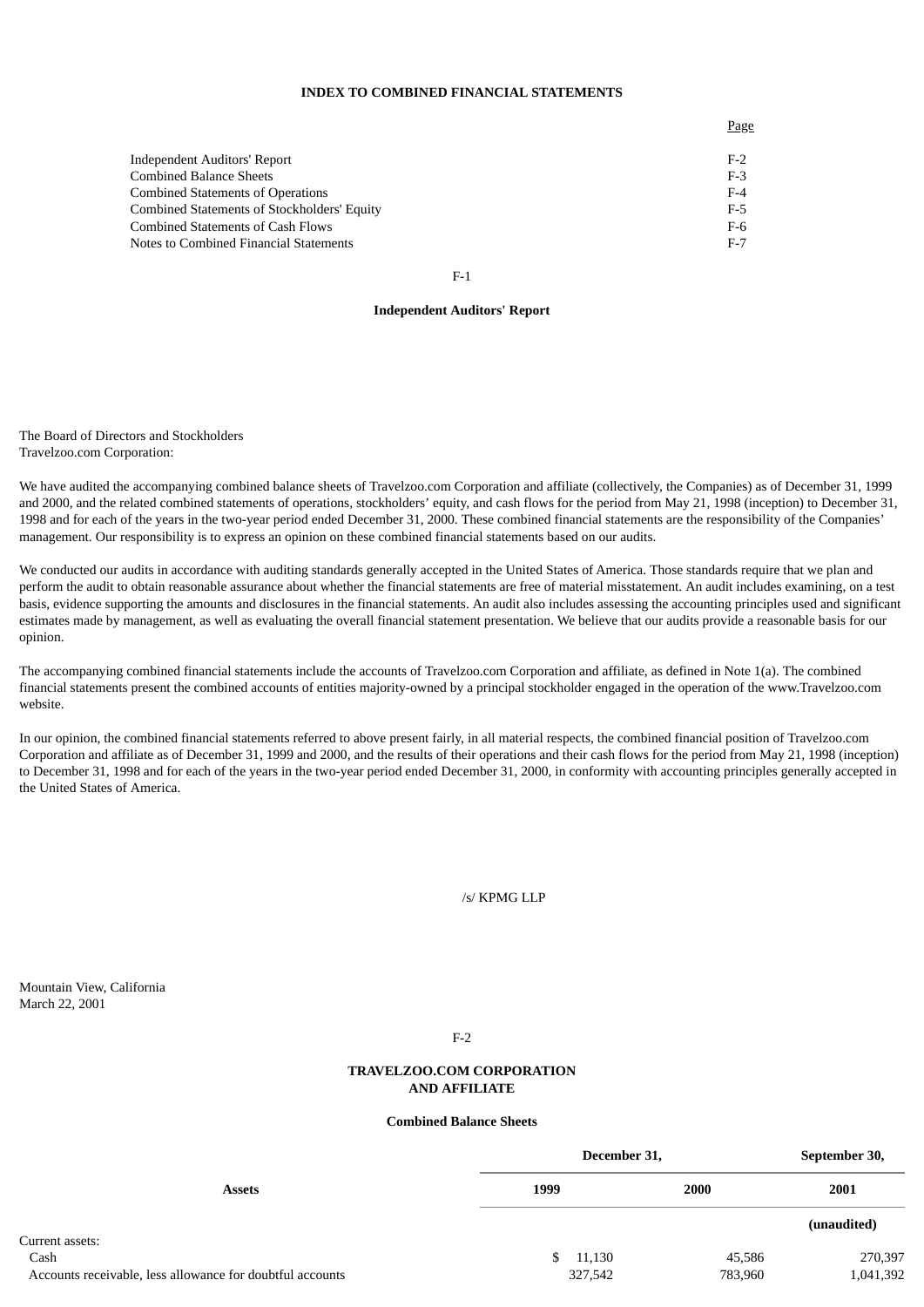#### of \$10,000, \$145,144 and \$34,149 as of December 31, 1999, December 31, 2000 and September 30, 2001, respectively

| December 31, 2000 and september 30, 2001, respectively |               |           |           |
|--------------------------------------------------------|---------------|-----------|-----------|
| Deposits                                               | 8,186         | 110,752   | 157,508   |
| Prepaid expenses and other current assets              | 18,233        | 110,998   | 17,910    |
| Deferred income taxes                                  | 14,676        | 111,113   | 111,113   |
| Total current assets                                   | 379,767       | 1,162,409 | 1,598,320 |
| Deferred income taxes                                  | 2,510         | 2,115     | 2,115     |
| Property and equipment, net                            | 22,519        | 194,315   | 150,427   |
| Intangible asset, net                                  |               | 196,667   | 166,667   |
| <b>Total assets</b>                                    | \$<br>404,796 | 1,555,506 | 1,917,529 |
| <b>Liabilities and Stockholders' Equity</b>            |               |           |           |
| Current liabilities:                                   |               |           |           |
| Accounts payable                                       | \$<br>63,806  | 176,892   | 74,196    |
| Accrued expenses                                       | 22,700        | 166,653   | 248,742   |
| Deferred revenue                                       | 5,800         | 2,500     | 58,507    |
| Income tax payable                                     | 43,923        | 523,804   | 591,109   |
| Payroll taxes payable                                  | 54,709        | 47,210    | 17,468    |
| Payable to employees                                   | 16,500        | 9,400     | 332       |
| Payable to principal stockholder                       | 1,047         | 50,216    |           |
| Total current liabilities                              | 208,485       | 976,675   | 990,354   |
| Deferred income taxes                                  | 2,022         | 4,683     | 4,683     |
| <b>Total liabilities</b>                               | 210,507       | 981,358   | 995,037   |
| Commitments and contingency                            |               |           |           |
| Stockholders' equity:                                  |               |           |           |
| Common stock                                           | 60,000        | 78,173    | 78,173    |
| Retained earnings                                      | 134,289       | 495,975   | 844,319   |
| Total stockholders' equity                             | 194,289       | 574,148   | 922,492   |
| Total liabilities and stockholders' equity             | \$404,796     | 1,555,506 | 1,917,529 |

See accompanying notes to combined financial statements

F-3

### **TRAVELZOO.COM CORPORATION AND AFFILIATE**

### **Combined Statements of Operations**

|                                                                                                               | <b>Period from</b><br>May 21, 1998<br>(inception) to<br>December 31, | <b>Years ended</b><br>December 31,   |                                   | <b>Nine Months</b><br>ended September 30, |                                 |
|---------------------------------------------------------------------------------------------------------------|----------------------------------------------------------------------|--------------------------------------|-----------------------------------|-------------------------------------------|---------------------------------|
|                                                                                                               | 1998                                                                 | 1999                                 | 2000                              | 2000                                      | 2001                            |
|                                                                                                               |                                                                      |                                      |                                   | (Unaudited)                               |                                 |
| Revenues:<br>Advertising<br>Commissions                                                                       | \$ 57,327<br>26,774                                                  | 893,244<br>61,015                    | 3,852,066<br>97,451               | 2,688,877<br>92,354                       | 4,418,705<br>6,455              |
| Total revenues<br>Cost of revenues                                                                            | 84,101<br>25,362                                                     | 954,259<br>132,803                   | 3,949,517<br>282,195              | 2,781,231<br>226,262                      | 4,425,160<br>225,188            |
| Gross profit                                                                                                  | 58,739                                                               | 821,456                              | 3,667,322                         | 2,554,969                                 | 4,199,972                       |
| Operating expenses:<br>Sales and marketing<br>General and administrative<br>Merger expenses                   | 1,595<br>22,046<br>$\sim$                                            | 350,720<br>326,686<br>$\overline{a}$ | 1,484,495<br>1,201,982<br>231,303 | 1,141,113<br>669,845<br>$\overline{a}$    | 2,160,339<br>935,688<br>303,669 |
| Total operating expenses                                                                                      | 23,641                                                               | 677,406                              | 2,917,780                         | 1,810,958                                 | 3,399,696                       |
| Income from operations<br><b>Interest Income</b>                                                              | 35,098                                                               | 144,050                              | 749,542                           | 744,011                                   | 800,276<br>1,714                |
| Income before income taxes<br>Income taxes                                                                    | 35,098<br>6,213                                                      | 144,050<br>38,646                    | 749,542<br>387,856                | 744,011<br>307,494                        | 801,990<br>453,646              |
| Net income                                                                                                    | \$28,885                                                             | 105,404                              | 361,686                           | 436,517                                   | 348,344                         |
| Pro forma net income per share (Note 1(b))(unaudited):<br>Pro forma basic and diluted net income<br>per share | \$                                                                   | .01                                  | .02                               | .02                                       | .02                             |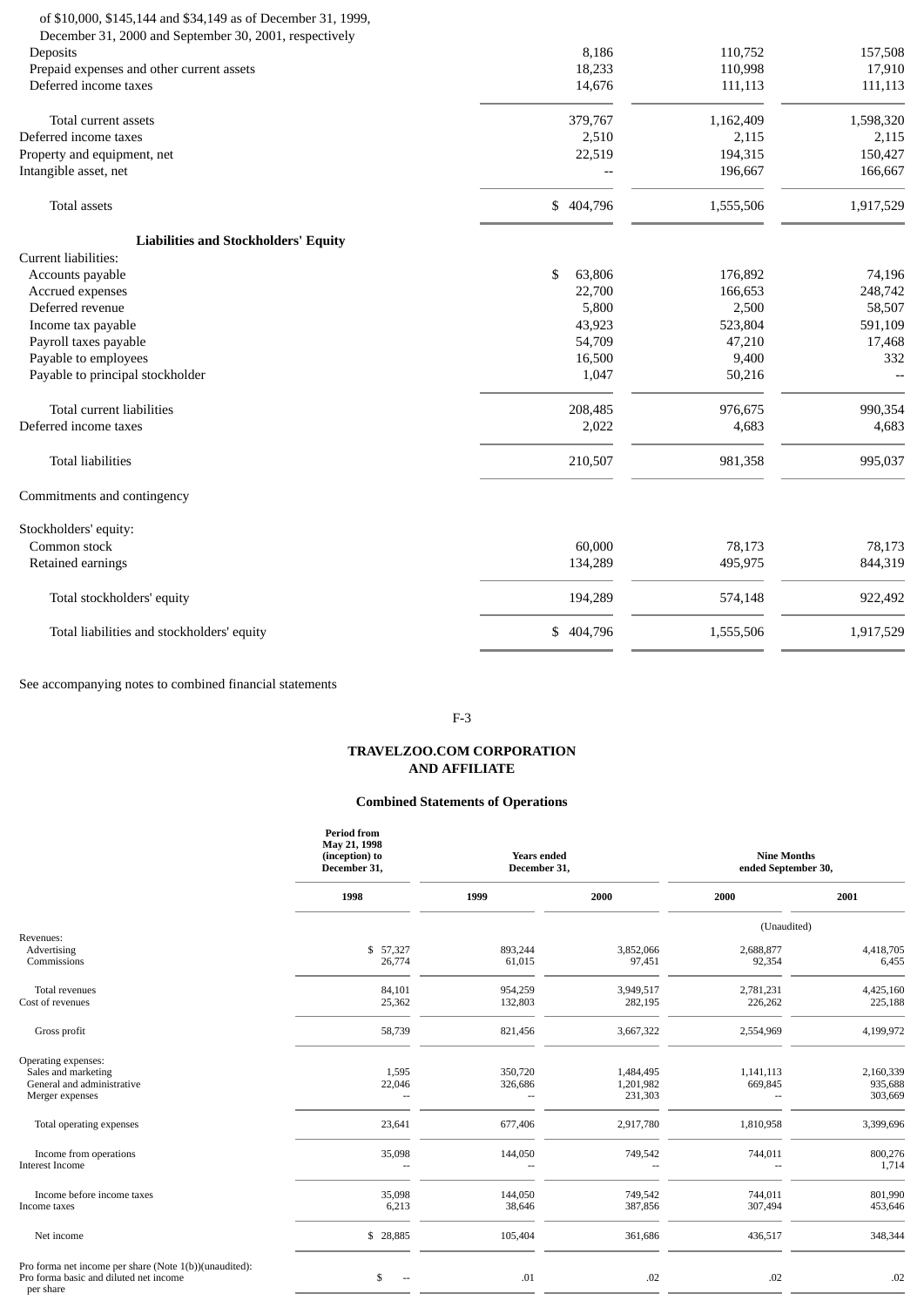| Shares used in computing pro forma<br>basic net income per share      | 9,431,741 | 19.323.064 | 19.372.791 | 19.355.147 | 19,425,147 |
|-----------------------------------------------------------------------|-----------|------------|------------|------------|------------|
| Shares used in computing pro forma<br>diluted net income per<br>share | 9,431,741 | 19.355.147 | 19,466,810 | 19,480,505 | 19.425.147 |

See accompanying notes to combined financial statements

## F-4

### **TRAVELZOO.COM CORPORATION AND AFFILIATE**

### **Combined Statements of Stockholders' Equity Period from May 21, 1998 (inception) to September 30, 2001**

|                                                                                         | Travelzoo.com<br>Corporation |                      | Travelzoo Inc. |               | <b>Retained</b>   | <b>Total</b><br>stockholders' |
|-----------------------------------------------------------------------------------------|------------------------------|----------------------|----------------|---------------|-------------------|-------------------------------|
|                                                                                         | <b>Shares</b>                | <b>Amount</b>        | <b>Shares</b>  | <b>Amount</b> | earnings          | equity                        |
| Issuance of common stock<br>Net income                                                  | 11,155,874                   | \$10,000             | 8,129,273      | \$50,000      | 28,885            | 60,000<br>28,885              |
| Balances, December 31, 1998<br>Net income                                               | 11,155,874                   | 10,000               | 8,129,273      | 50,000        | 28,885<br>105,404 | 88,885<br>105,404             |
| Balances, December 31, 1999<br>Issuance of common stock upon<br>exercise of options     | 11,155,874<br>70,000         | 10,000<br>3,500      | 8,129,273      | 50,000        | 134,289<br>--     | 194,289<br>3,500              |
| Stock-based compensation expense<br>Issuance of common stock to directors<br>Net income | 70,000                       | 9,221<br>5,452<br>-- |                |               | 361,686           | 9,221<br>5,452<br>361,686     |
| Balances, December 31, 2000<br>Issuance of common stock to<br>Travelzoo.com Corporation | 11,295,874                   | 28,173               | 8,129,273      | 50,000        | 495,975           | 574,148                       |
| (unaudited)<br>Net income (unaudited)                                                   | ٠.                           | --                   | 11,295,874     | --            | 348,344           | 348,344                       |
| Balances, September 30, 2001(unaudited)                                                 | 11,295,874                   | 28,173               | 19,425,147     | \$50,000      | \$844,319         | 922,492                       |

See accompanying notes to combined financial statements

### F-5

### **TRAVELZOO.COM CORPORATION AND AFFILIATE**

### **Combined Statements of Cash Flows**

|                                                                                                   | <b>Period from</b><br>May 21, 1998<br>(inception) to<br>December 31, | <b>Years ended December 31,</b> |            | <b>Nine Months ended</b><br>September 30, |            |
|---------------------------------------------------------------------------------------------------|----------------------------------------------------------------------|---------------------------------|------------|-------------------------------------------|------------|
|                                                                                                   | 1998                                                                 | 1999                            | 2000       | 2000                                      | 2001       |
| Cash flows from operating activities:                                                             |                                                                      |                                 |            | (unaudited)                               |            |
| Net income                                                                                        | \$ 28,885                                                            | 105,404                         | 361,686    | 436,517                                   | 348,344    |
| Adjustments to reconcile net income to<br>net cash (used in) provided by operating<br>activities: |                                                                      |                                 |            |                                           |            |
| Depreciation and amortization                                                                     | 974                                                                  | 5,795                           | 54,914     | 26,184                                    | 94,935     |
| Deferred income taxes                                                                             | (4,294)                                                              | (10, 870)                       | (93, 381)  |                                           |            |
| Provision for losses on accounts receivable                                                       |                                                                      | 10,000                          | 135,144    | 32,931                                    | (109, 586) |
| Loss on disposal of property and equipment                                                        |                                                                      | н.                              | 4,212      | $\overline{\phantom{a}}$                  | 567        |
| Stock-based compensation expense                                                                  |                                                                      | $\sim$                          | 9,221      | 9,221                                     |            |
| Changes in operating assets and liabilities:                                                      |                                                                      |                                 |            |                                           |            |
| Accounts receivable                                                                               | (56, 736)                                                            | (280, 806)                      | (591, 562) | (303, 120)                                | (147, 847) |
| Deposits                                                                                          | (3, 131)                                                             | (5,055)                         | (102, 566) | (120, 453)                                | (46, 756)  |
| Prepaid expenses and other current assets                                                         | (7,699)                                                              | (10,534)                        | (92,765)   | (9,768)                                   | 93,088     |
| Accounts payable                                                                                  | 8,476                                                                | 55,330                          | 113,086    | 87,378                                    | (102, 696) |
| Accrued expenses                                                                                  |                                                                      | 22,700                          | 149,405    | 33,089                                    | 82,090     |
| Deferred revenue                                                                                  | $\sim$                                                               | 5,800                           | (3,300)    | (4,800)                                   | 56,007     |
| Income tax payable                                                                                | 9,457                                                                | 34,466                          | 479,881    | 286,939                                   | 67,305     |
| Payroll taxes payable                                                                             |                                                                      | 54,709                          | (7, 499)   | (14,788)                                  | (29, 742)  |
| Payable to employees                                                                              |                                                                      | 16,500                          | (7,100)    | 136,047                                   | (9,068)    |
| Payable to principal stockholder                                                                  |                                                                      | 1,047                           | (831)      | 5,648                                     | (216)      |
| Net cash (used in) provided by<br>operating activities                                            | (24,068)                                                             | 4,486                           | 408,545    | 601,025                                   | 296,425    |
| Cash flows from investing activities:<br>Purchases of property and equipment                      | (11,687)                                                             | (17,601)                        | (227, 589) | (181, 336)                                | (21, 614)  |
| Purchase of intangible asset                                                                      |                                                                      | --                              | (200,000)  | --                                        |            |
| Loan receivable from principal stockholder                                                        | (12,000)                                                             | 12,000                          |            |                                           |            |
| Net cash used in investing activities                                                             | (23, 687)                                                            | (5,601)                         | (427,589)  | (181, 336)                                | (21, 614)  |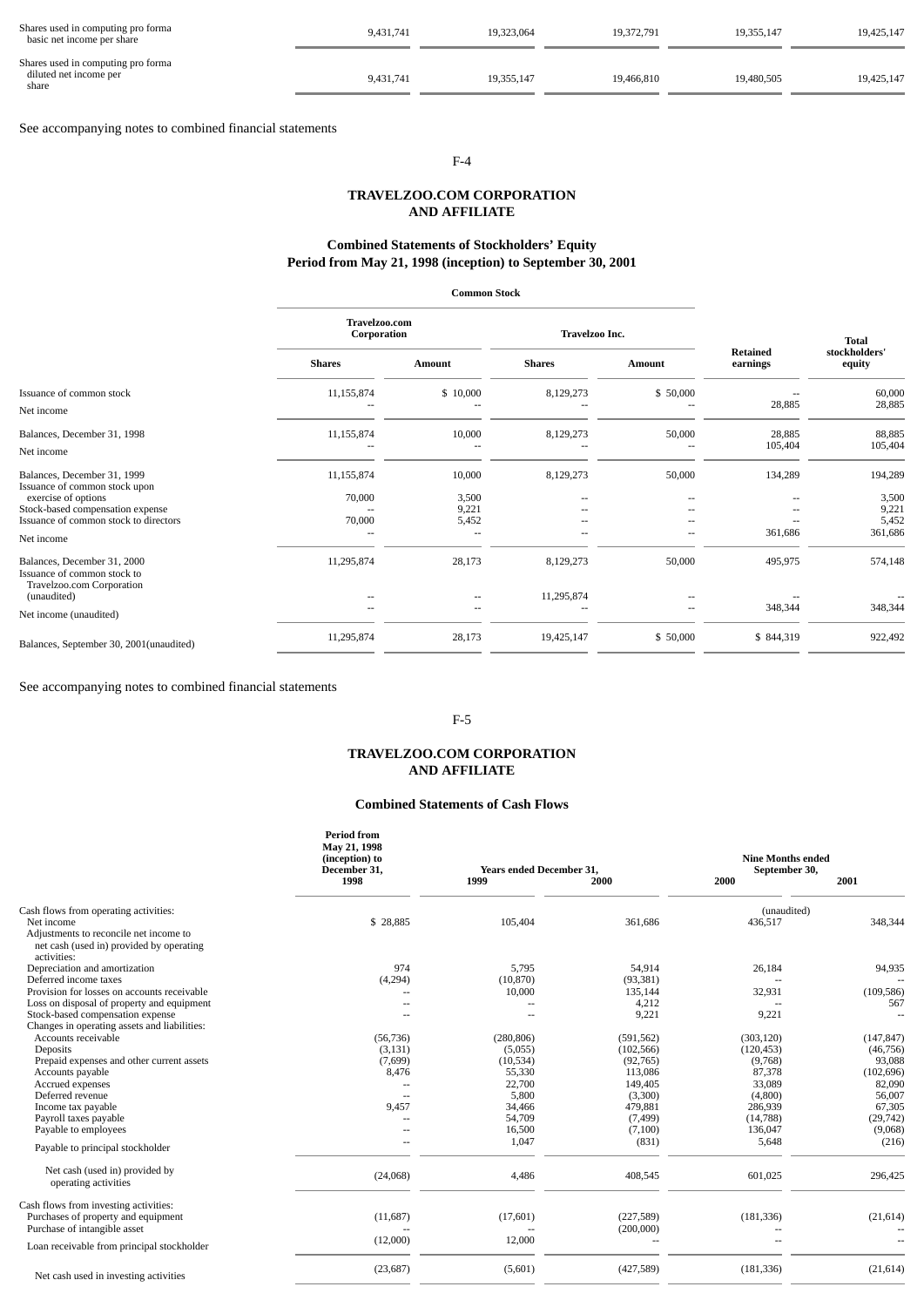| Cash flows from financing activities:<br>Proceeds from issuance of common stock<br>Loans from principal stockholder<br>Repayment of loans from principal<br>stockholder | 60,000<br>$\overline{\phantom{m}}$<br>$\overline{\phantom{a}}$ | $\sim$<br>$\sim$<br>$\sim$ | 3,500<br>50,000<br>$\overline{\phantom{a}}$ | 3,500<br>40,000<br>$\overline{\phantom{a}}$ | --<br>(50,000)    |
|-------------------------------------------------------------------------------------------------------------------------------------------------------------------------|----------------------------------------------------------------|----------------------------|---------------------------------------------|---------------------------------------------|-------------------|
| Cash provided by (used in) financing activities                                                                                                                         | 60,000                                                         | $\overline{\phantom{a}}$   | 53,500                                      | 43,500                                      | (50,000)          |
| Net increase (decrease) in cash<br>Cash at beginning of period/year                                                                                                     | 12,245<br>$\overline{\phantom{m}}$                             | (1, 115)<br>12,245         | 34,456<br>11,130                            | 463,189<br>11,130                           | 224,811<br>45,586 |
| Cash at end of period/year                                                                                                                                              | \$12,245                                                       | 11,130                     | 45,586                                      | 474,319                                     | 270,397           |
| Supplemental disclosure of cash flow information:<br>Cash paid during period/year for income taxes                                                                      | \$1,050                                                        | 15,050                     | 1,356                                       | 20,255                                      | 385,102           |

See accompanying notes to combined financial statements

#### F-6

### **TRAVELZOO.COM CORPORATION AND AFFILIATE**

Notes to Combined Financial Statements December 31, 1999 and 2000 and September 30, 2000 and 2001

(All information as of and for the nine months ended September 30, 2000 and 2001 is unaudited)

### **(1) Summary of Significant Accounting Policies**

### *(a) Description of Business and Basis of Presentation*

The accompanying combined financial statements include the accounts of Travelzoo.com Corporation and its majority owned subsidiary, Travelzoo Inc. consolidated with its subsidiaries (collectively, the Companies). The combined financial statements present the Companies on a combined basis because of their common ownership by Mr. Ralph Bartel (the Principal Stockholder), and because these entities combined represent the historical operations of the www.Travelzoo.com website business. Travelzoo.com was incorporated in the Bahamas on May 21, 1998. Travelzoo Inc. was incorporated in Delaware as a wholly owned subsidiary of Travelzoo.com Corporation on January 18, 2001. The Companies operate the www.Travelzoo.com website, which provides an online advertising medium for the travel industry. All intercompany transactions have been eliminated in combination.

Prior to January 22, 2001, Travelzoo.com Corporation operated the website through service agreements with Silicon Channels Corporation. Silicon Channels Corporation was also founded by the Principal Stockholder and incorporated in California on September 28, 1998. Under the latest service agreement dated January 2, 1999 and in effect for the period from January 2, 1999 to January 22, 2001, Silicon Channels Corporation operated the website, produced and distributed a newsletter and sold advertising in return for 50% of the income before income taxes generated from the website. Prior to January 2, 1999, Silicon Channels Corporation received 5% of the net income generated by the website under a service agreement with Travelzoo.com Corporation dated October 10, 1998. The January 2, 1999 service agreement was terminated on January 22, 2001 in connection with the merger of Silicon Channels Corporation and Travelzoo Inc. described below.

On January 22, 2001, the Principal Stockholder contributed all the outstanding shares of common stock of Silicon Channels Corporation to Travelzoo Inc. in exchange for 8,129,273 shares of common stock of Travelzoo Inc. and options to acquire 2,158,349 shares of common stock of Travelzoo Inc. at \$1.00 per share. Silicon Channels Corporation became a wholly owned subsidiary of Travelzoo Inc. as a result of the contribution. The transaction was accounted for as a combination of entities under common control using "as-if pooling-of-interests" accounting. Under this method of accounting, the assets and liabilities of Silicon Channels Corporation and Travelzoo Inc. were carried forward to the combined company at their historical costs. In addition, all prior period financial statements of Travelzoo Inc. have been restated to include the combined results of operations, financial position and cash flows of Silicon Channels Corporation.

As of September 30, 2001, the Principal Stockholder owned approximately 52% of the outstanding common stock of Travelzoo.com Corporation. The 48% of Travelzoo.com Corporation not owned by the Principal Stockholder was owned by approximately 700,000 individual stockholders. As of September 30, 2001, Travelzoo.com Corporation owned 58% of the outstanding common stock of Travelzoo Inc. and the Principal Stockholder owned the remaining 42%.

F-7

### **TRAVELZOO.COM CORPORATION AND AFFILIATE**

Notes to Combined Financial Statements December 31, 1999 and 2000 and September 30, 2000 and 2001

(All information as of and for the nine months ended September 30, 2000 and 2001 is unaudited)

During January 2001, the Board of Directors of Travelzoo.com Corporation proposed that Travelzoo.com Corporation be merged with Travelzoo Inc. whereby Travelzoo Inc. will be the surviving entity. Each share of Travelzoo.com Corporation outstanding at the consummation of the proposed merger will be exchanged for one share of Travelzoo Inc. The proposed merger will be consummated upon approval of the holders of a majority of the outstanding common stock of Travelzoo.com Corporation and the registration of the common stock of Travelzoo Inc. with the U.S. Securities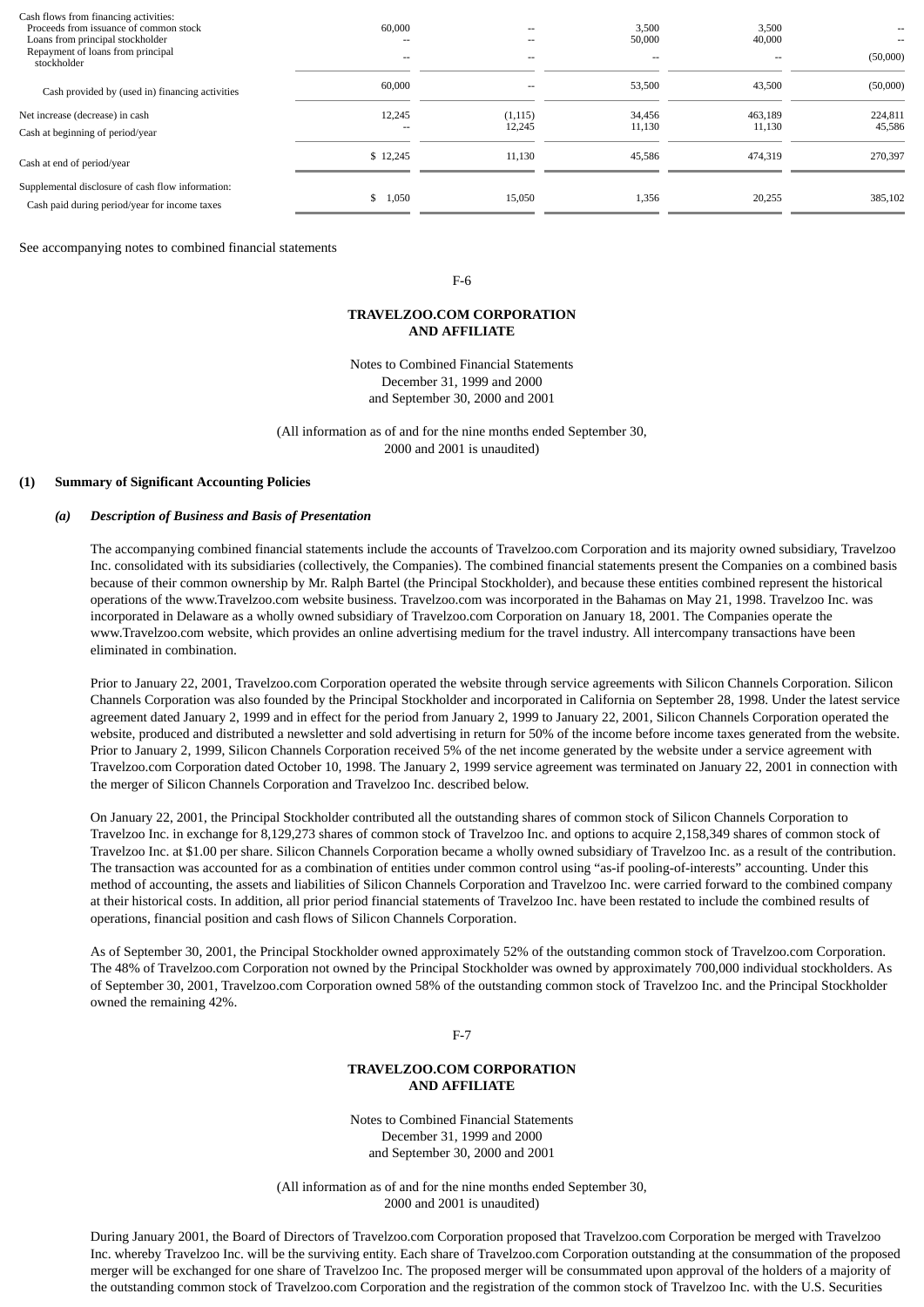and Exchange Commission. The proposed merger will be accounted for as a combination of entities under common control using "as-if pooling-ofinterests" accounting. Under this method of accounting, the assets and liabilities of Travelzoo.com Corporation and Travelzoo Inc. will be carried forward to the combined company at their historical costs. In addition, all prior period financial statements of Travelzoo Inc. will be restated to include the combined results of operations, financial position and cash flows of Travelzoo.com Corporation.

The following unaudited pro forma financial information for the period from inception to September 30, 2001 is presented to give effect to the proposed merger between Travelzoo.com Corporation and Travelzoo Inc. on the accompanying historical combined statement of stockholders' equity as if the merger had been consummated on May 21, 1998 using the proposed exchange ratio. The pro forma presentation assumes all stockholders elect to exchange their shares.

|                                                                                     |                      | <b>Common Stock</b><br>Travelzoo Inc. |                     |                             |                         |
|-------------------------------------------------------------------------------------|----------------------|---------------------------------------|---------------------|-----------------------------|-------------------------|
|                                                                                     |                      |                                       |                     |                             | <b>Total</b>            |
|                                                                                     | <b>Shares</b>        | Amount                                | paid-in<br>capital  | <b>Retained</b><br>earnings | stockholders'<br>equity |
| Issuance of common stock<br>Net income                                              | 19,285,147           | 192,851                               | (132, 851)          | 28,885                      | 60,000<br>28,885        |
| Balances, December 31, 1998<br>Net income                                           | 19,285,147           | 192,851                               | (132, 851)          | 28,885<br>105,404           | 88,885<br>105,404       |
| Balances, December 31, 1999<br>Issuance of common stock upon<br>exercise of options | 19,285,147<br>70,000 | 192,851<br>700                        | (132, 851)<br>2,800 | 134,289                     | 194,289<br>3,500        |
| Stock-based compensation expense                                                    |                      |                                       | 9,221               |                             | 9,221                   |
| Issuance of common stock to directors<br>Net income                                 | 70,000               | 700                                   | 4,752               | 361,686                     | 5,452<br>361,686        |
| Balances, December 31, 2000<br>Net income                                           | 19,425,147           | 194,251                               | (116,078)           | 495,975<br>348,344          | 574,148<br>348,344      |
| Balances, September 30, 2001                                                        | 19,425,147           | 194,251                               | (116,078)           | 844,319                     | 922,492                 |

#### *(b) Pro Forma Net Income Per Share (Unaudited)*

Pro forma net income per share gives effect to the proposed merger between Travelzoo.com Corporation and Travelzoo Inc. described in Note 1(a) as if the merger had been consummated on May 21, 1998 using the proposed exchange ratio. The pro forma presentation assumes all stockholders elect to exchange their shares.

#### F-8

### **TRAVELZOO.COM CORPORATION AND AFFILIATE**

Notes to Combined Financial Statements December 31, 1999 and 2000 and September 30, 2000 and 2001

(All information as of and for the nine months ended September 30, 2000 and 2001 is unaudited)

Pro forma basic net income per share is computed using the weighted-average number of outstanding shares of common stock and shares vested under the board of directors' share program (see Note 6). Pro forma diluted net income per share is computed using the weighted-average number of outstanding shares of common stock described above and dilutive potential common stock from options to purchase common stock using the treasury method and unvested shares issuable under the directors' program. A reconciliation of the weighted-average basic number of shares and the weighted-average diluted number of shares used in the calculations follows:

|                                                                                                                   | <b>Period from</b><br>May 21, 1998<br>(inception) to<br>December 31, | Years ended<br>December 31, |                            | Nine Months ended<br>September 30,                |                                              |
|-------------------------------------------------------------------------------------------------------------------|----------------------------------------------------------------------|-----------------------------|----------------------------|---------------------------------------------------|----------------------------------------------|
|                                                                                                                   | 1998                                                                 | 1999                        | 2000                       | 2000                                              | 2001                                         |
| Weighted-average basic number of shares<br>Effect of directors shares vesting<br>Effect of employee stock options | 9,431,741<br>$ -$<br>$- -$                                           | 19,323,064<br>32,083<br>--  | 19,372,791<br>--<br>94,019 | 19,355,147<br>$\overline{\phantom{a}}$<br>125,358 | 19,425,147<br>$\overline{\phantom{a}}$<br>-- |
| Weighted-average diluted number of shares                                                                         | 9,431,741                                                            | 19,355,147                  | 19,466,810                 | 19,480,505                                        | 19,425,147                                   |

For all periods presented, 2,158,349 options to purchase shares of common stock at \$1.00 per share were not included in the calculation of pro forma diluted income per share because their effect was antidilutive.

#### *(c) Unaudited Interim Financial Statements*

The accompanying combined financial statements as of September 30, 2001 and for the nine month periods ended September 30, 2000 and 2001 are unaudited but include all adjustments, consisting only of normal recurring adjustments, that the Companies consider necessary for a fair presentation of their combined financial position, results of operations and cash flows for the interim periods presented.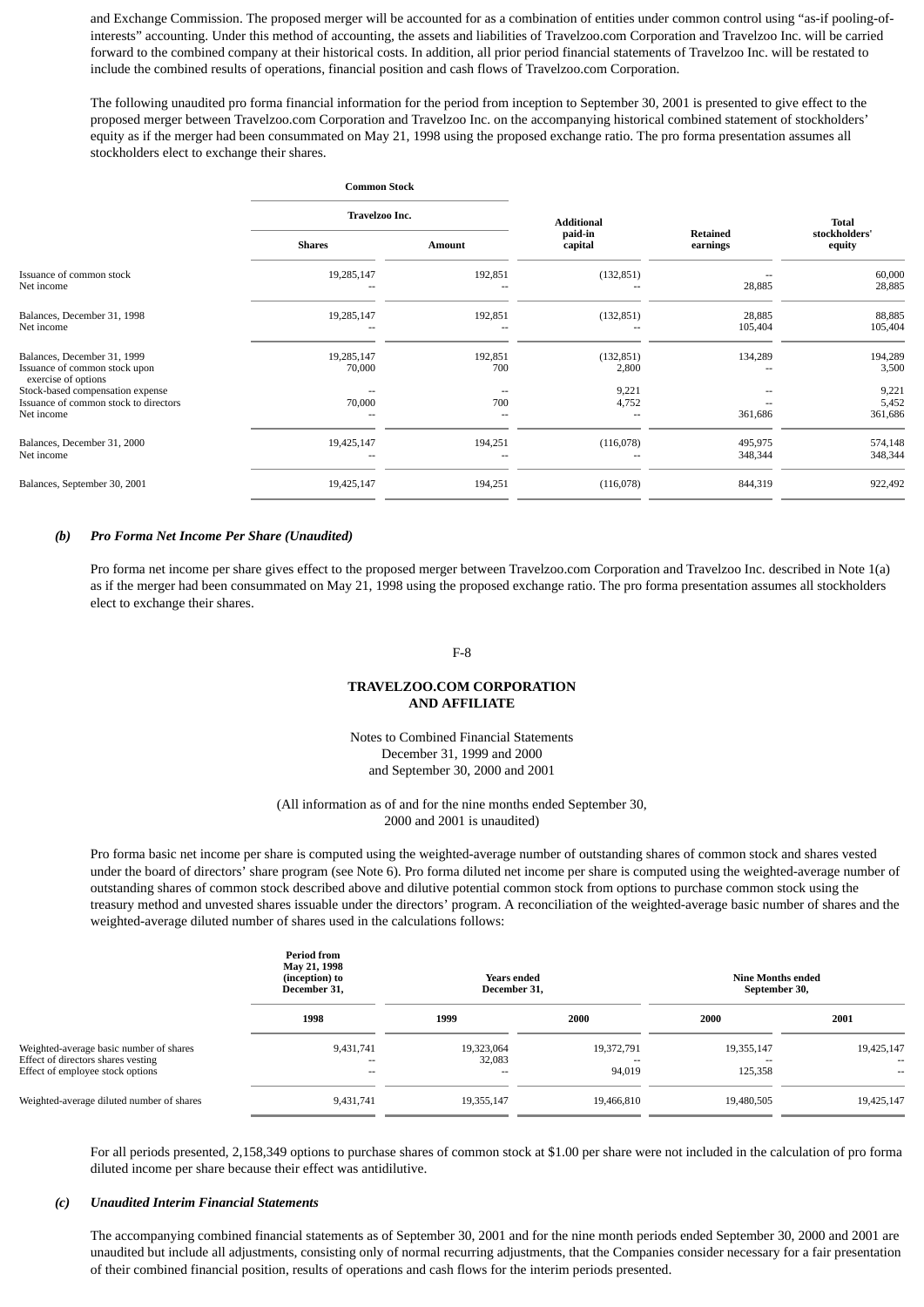### *(d) Use of Estimates*

Management of the Companies have made a number of estimates and assumptions relating to the reporting of assets and liabilities and the disclosure of contingent assets and liabilities to prepare these financial statements in conformity with accounting principles generally accepted in the United States of America. Actual results could differ from those estimates.

#### *(e) Property and Equipment*

Property and equipment is stated at cost, net of accumulated depreciation. Property and equipment are depreciated on a straight-line basis over the estimated useful lives of the assets of three years.

#### F-9

### **TRAVELZOO.COM CORPORATION AND AFFILIATE**

Notes to Combined Financial Statements December 31, 1999 and 2000 and September 30, 2000 and 2001

(All information as of and for the nine months ended September 30, 2000 and 2001 is unaudited)

#### *(f) Intangible Assets*

In December 2000, the Companies purchased the Internet domain name Weekend.com for cash of \$200,000. The intangible asset is stated at cost, net of accumulated amortization and is being amortized on a straight-line basis over the estimated useful life of five years.

On January 22, 2001, the Principal Stockholder transferred ownership of the Travelzoo trademark to the Companies. The transfer was recorded at the historical cost basis of the Principal Stockholder of \$-0-.

#### *(g) Revenue Recognition*

In December 1999, the Securities and Exchange Commission (SEC) issued Staff Accounting Bulletin (SAB) No. 101, Revenue Recognition in Financial Statements, as amended by SAB Nos. 101A and 101B, which provides guidance on the recognition, presentation, and disclosure of revenue in financial statements filed with the SEC. SAB No. 101 outlines the basic criteria that must be met to recognize revenue and provides interpretations regarding the application of generally accepted accounting principles to revenue recognition where there is an absence of authoritative literature addressing a specific arrangement or a specific industry. The Companies adopted SAB No. 101 in the fourth quarter of 2000. The adoption did not impact the Companies' combined financial statements or revenue recognition policies.

Revenue consists of advertising and commissions from e-commerce transactions. Advertising revenues are derived principally from the sale of display advertising, classified advertising, and banner advertising on the www.Travelzoo.com website. Commissions are derived from bookings of travel services through customer advertising on the www.Travelzoo.com website.

Advertising revenues are recognized in the period in which the advertisement is displayed, provided that evidence of an arrangement exists, the fees are fixed and determinable, no significant obligations remain at the end of the period, and collection of the resulting receivable is reasonably assured. If advertising is displayed within one month, revenues are recognized at the end of the display period. If advertising is displayed over two or more months, revenues are recognized ratably over the period. To the extent that the minimum guaranteed impressions are not met during the contract period, the Companies defer recognition of the corresponding revenues until the guaranteed impressions are achieved. Fees for banner advertising are recognized based on the number of impressions displayed or clickthroughs delivered during the period.

The Companies have outsourced part of their advertising sales and production activities to DoubleClick, Inc. (DoubleClick). Under the terms of the agreement with DoubleClick, the Companies receive a portion of the revenue received by DoubleClick from customers for the display of advertising on the www.Travelzoo.com website. The Companies record these revenues on a net basis. The gross revenue received by DoubleClick from advertising on the www.Travelzoo.com website was \$95,170, \$137,159, \$430,130, \$202,868 and \$554,617 for the period from May 21, 1998 (inception) to December 31, 1998, the years ended December 31, 1999 and 2000 and the nine months ended September 30, 2000 and 2001, respectively. The Companies' share of this income, which has been recorded as revenue, was \$47,144, \$66,691, \$231,885, \$105,008 and \$310,734 for the period from May 21, 1998 (inception) to December 31, 1998, the years ended December 31, 1999 and 2000 and the nine months ended September 30, 2000 and 2001, respectively.

F-10

### **TRAVELZOO.COM CORPORATION AND AFFILIATE**

Notes to Combined Financial Statements December 31, 1999 and 2000 and September 30, 2000 and 2001

(All information as of and for the nine months ended September 30, 2000 and 2001 is unaudited)

Commissions are recorded as the net amount received by the Companies and are recognized in the period in which the commissions earned are reported to the Companies by the e-commerce partner.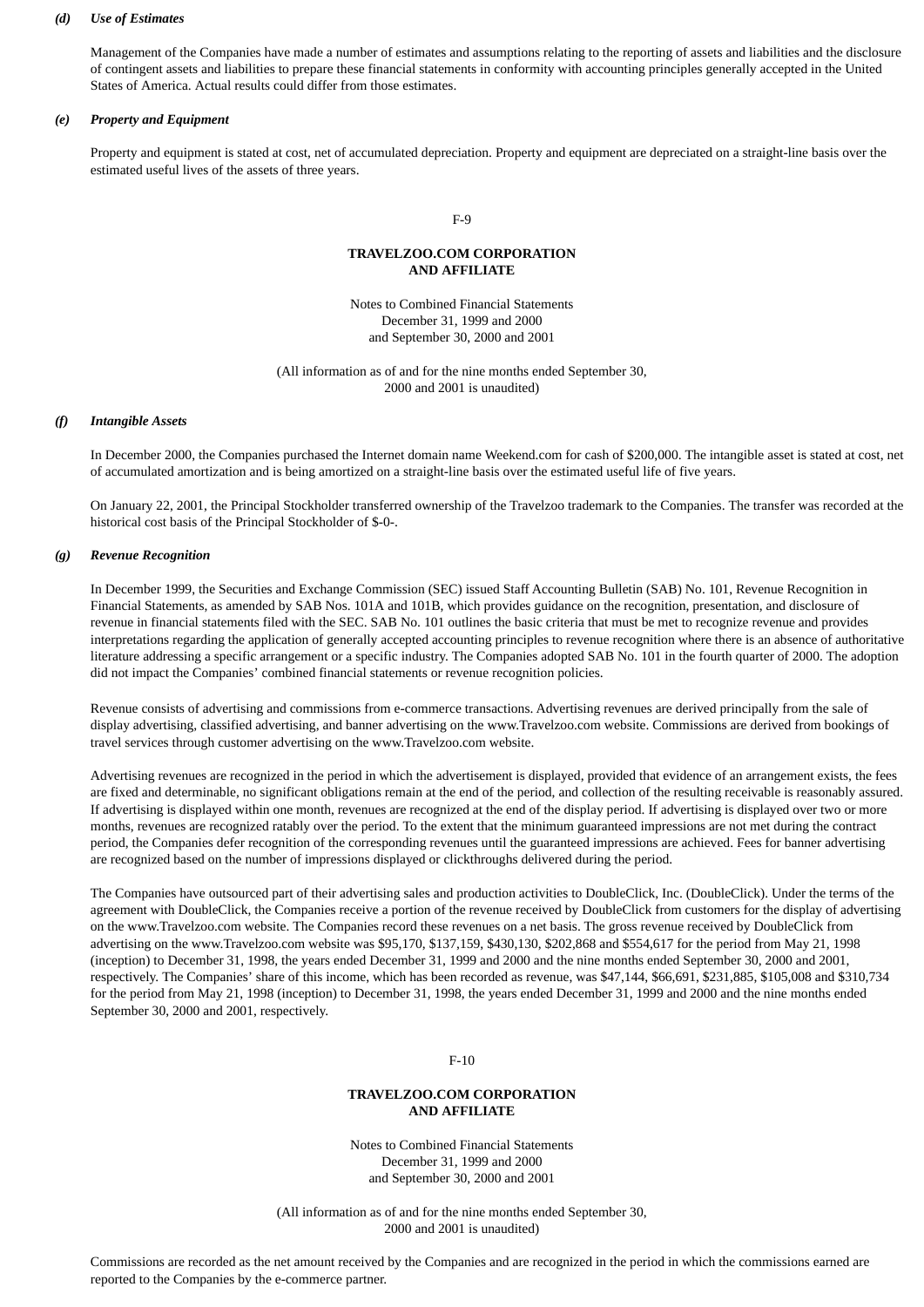Revenues from advertising barter transactions are recognized in the period during which the advertisements are displayed on the www.Travelzoo.com website. Expenses from barter transactions are recognized in the period during which the advertisements are displayed on the barter partner's website. Barter transactions are recorded at the fair value of the advertising provided based on cash received by the Companies for transactions involving similar types of advertising during the six months preceding the transaction in accordance with Emerging Issues Task Force (EITF) Issue No. 99-17, Accounting for Advertising Barter Transactions. The amounts included in advertising revenues and sales and marketing expenses for barter transactions were \$-0-, \$83,000, \$37,000, \$37,000, and \$-0- for the period from May 21, 1998 (inception) to December 31, 1998, the years ended December 31, 1999 and 2000 and the nine months ended September 30, 2000 and 2001, respectively.

### *(h) Advertising Costs*

Advertising costs (including barter advertising) amounted to \$1,595, \$169,374, \$1,161,800, \$907,520, and \$1,454,180 for the period from May 21, 1998 (inception) to December 31, 1998, the years ended December 31, 1999 and 2000 and the nine months ended September 30, 2000 and 2001, respectively.

### *(i) Income Taxes*

Income taxes are accounted for under the asset and liability method. Deferred tax assets and liabilities are recognized for the future tax consequences attributable to differences between the financial statement carrying amounts of existing assets and liabilities and their respective tax bases and operating loss and tax credit carryforwards. Deferred tax assets and liabilities are measured using enacted tax rates expected to apply to taxable income in the years in which those temporary differences are expected to be recovered or settled. The effect on deferred tax assets and liabilities of a change in tax rates is recognized in income in the period that includes the enactment date.

### *(j) Impairment of Long-Lived Assets and Long-Lived Assets to Be Disposed Of*

The Companies account for long-lived assets in accordance with the provisions of Statement of Financial Accounting Standards (SFAS) No. 121, Accounting for the Impairment of Long-Lived Assets and for Long-Lived Assets to Be Disposed Of. SFAS No. 121 requires that long-lived assets and certain identifiable intangibles be reviewed for impairment whenever events or changes in circumstances indicate that the carrying amount of an asset may not be recoverable. Recoverability of assets to be held and used is measured by a comparison of the carrying amount of an asset to future net cash flows expected to be generated by the asset. If such assets are considered to be impaired, the impairment to be recognized is measured by the amount by which the carrying amount of the assets exceeds the fair value of the assets. Assets to be disposed of are reported at the lower of the carrying amount or fair value less costs to sell.

F-11

### **TRAVELZOO.COM CORPORATION AND AFFILIATE**

Notes to Combined Financial Statements December 31, 1999 and 2000 and September 30, 2000 and 2001

(All information as of and for the nine months ended September 30, 2000 and 2001 is unaudited)

#### *(k) Stock-Based Compensation*

As allowed under SFAS No. 123, Accounting for Stock-Based Compensation, the Companies have elected to follow Accounting Principles Board Opinion (APB) No. 25, Accounting for Stock Issued to Employees, and related interpretations in accounting for fixed plan stock awards to employees. Deferred stock-based compensation for options granted to employees is determined as the excess of the deemed fair market value of the Companies' common stock over the exercise price on the date options were granted. Expense associated with stock-based compensation is amortized over the vesting period of the individual award.

#### *(l) Website Development Costs*

Prior to June 30, 2000, website development costs were expensed as incurred. The Companies adopted EITF Issue No. 00-02, *Accounting for Website Development Costs*, on June 30, 2000. The adoption of EITF Issue No. 00-02 did not have a significant impact on the combined financial statements. Subsequent to the adoption of EITF No. 00-02, no website development costs that qualify for capitalization have been incurred.

#### *(m) Recent Accounting Pronouncements*

In June 1998, the Financial Accounting Standards Board (FASB) issued SFAS No. 133, *Accounting for Derivative Instruments and Hedging Activities*. SFAS No. 133, as amended by SFAS No. 137, *Deferral of the Effective Date of FASB Statement No. 133*, and SFAS No. 138, *Accounting for Certain Derivative Instruments and Certain Hedging Activities, an Amendment of FASB Statement No. 133*, established accounting and reporting standards for derivative instruments and requires recognition of all derivatives as assets or liabilities in the statement of financial position and measurement of those instruments at fair value. SFAS No. 133 is effective for all fiscal quarters of fiscal years beginning after June 15, 2000. We adopted SFAS No. 133 on January 1, 2001. The adoption did not have an impact on the combined financial statements.

In July 2001, the Financial Accounting Standards Board issued SFAS No. 141, "Business Combinations" and SFAS No. 142, "Goodwill and Other Intangible Assets." SFAS No. 141 provides guidance on the accounting for a business combination at the date a business combination is completed. The statement requires the use of the purchase method of accounting for all business combinations initiated after June 30, 2001, thereby eliminating use of the pooling-of-interests method. SFAS No. 142 provides guidance on how to account for goodwill and intangible assets after an acquisition is completed. The most substantive change is that goodwill will no longer be amortized but instead will be tested for impairment periodically. This statement will apply to existing goodwill and intangible assets, beginning with fiscal years starting after December 15, 2001. The Companies will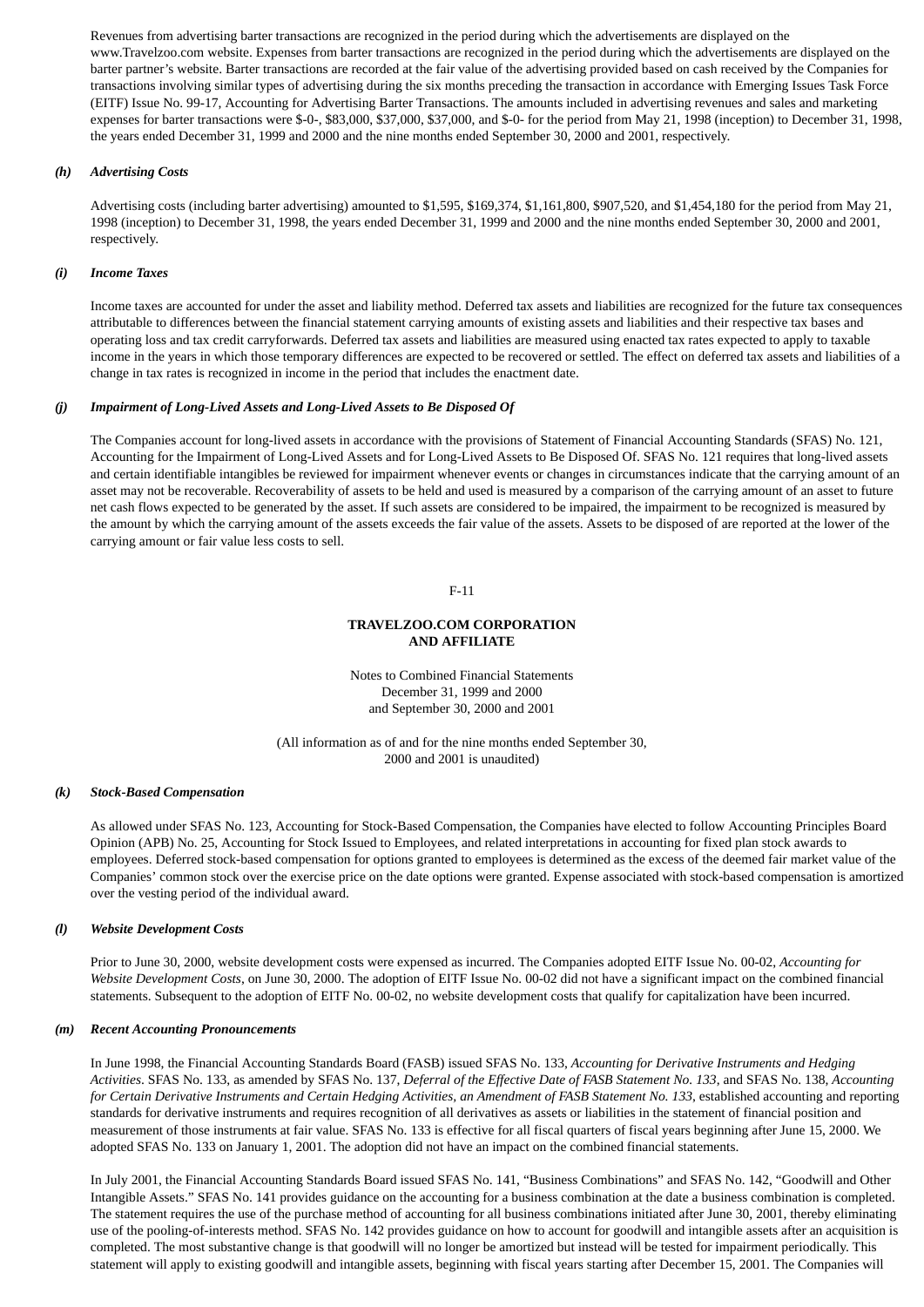adopt this statement as of the beginning of fiscal 2002 and the effect of adoption will not have a material impact on the combined financial statements since there is no recorded goodwill.

#### F-12

### **TRAVELZOO.COM CORPORATION AND AFFILIATE**

Notes to Combined Financial Statements December 31, 1999 and 2000 and September 30, 2000 and 2001

(All information as of and for the nine months ended September 30, 2000 and 2001 is unaudited)

In October 2001, the Financial Accounting Standards Board issued SFAS No. 144, "Impairment of Long-Lived Assets." SFAS No. 144 supersedes SFAS No. 121, "Accounting for the Impairment of Long-Lived Assets and for Long-Lived Assets to be Disposed of." SFAS No. 144 retains the requirements of SFAS No. 121 to (a) recognize an impairment loss only if the carrying amount of a long-lived asset is not recoverable from its undiscounted cash flows and (b) measure an impairment loss as the difference between the carrying amount and the fair value of the asset. SFAS No. 144 removes goodwill from its scope. SFAS No. 144 is applicable to the Companies' financial statements beginning in 2002. The Companies do not expect the effect of adoption to have a material impact on the combined financial statements.

### **(2) Allowance for Doubtful Accounts**

The details of changes to the Companies' allowance for doubtful accounts are as follows:

| Balance at May 21, 1998 (inception)<br>Additions - charged to costs and expenses | \$         |
|----------------------------------------------------------------------------------|------------|
| Deductions                                                                       |            |
| Balance at December 31, 1998<br>Additions - charged to costs and expenses        | 10,000     |
| Deductions                                                                       |            |
| Balance at December 31, 1999                                                     | 10,000     |
| Additions - charged to costs and expenses                                        | 135,144    |
| Deductions                                                                       |            |
| Balance at December 31, 2000                                                     | 145,144    |
| Deductions - credited to costs and expenses, net                                 | (109, 586) |
| Deductions - write-offs                                                          | (1,409)    |
| Balance at September 30, 2001                                                    | \$ 34,149  |

#### **(3) Property and Equipment**

#### **Property and equipment consisted of the following:**

|                                | December 31, |         |         |
|--------------------------------|--------------|---------|---------|
|                                | 1999         | 2000    | 2001    |
| Computer hardware and software | \$12,214     | 182,461 | 182,461 |
| Office equipment               | 17,074       | 65,407  | 85,313  |
|                                | 29,288       | 247,868 | 267,774 |
| Less accumulated depreciation  | 6,769        | 53,553  | 117,347 |
| Total                          | \$22,519     | 194,315 | 150,427 |

#### F-13

### **TRAVELZOO.COM CORPORATION AND AFFILIATE**

Notes to Combined Financial Statements December 31, 1999 and 2000 and September 30, 2000 and 2001

(All information as of and for the nine months ended September 30, 2000 and 2001 is unaudited)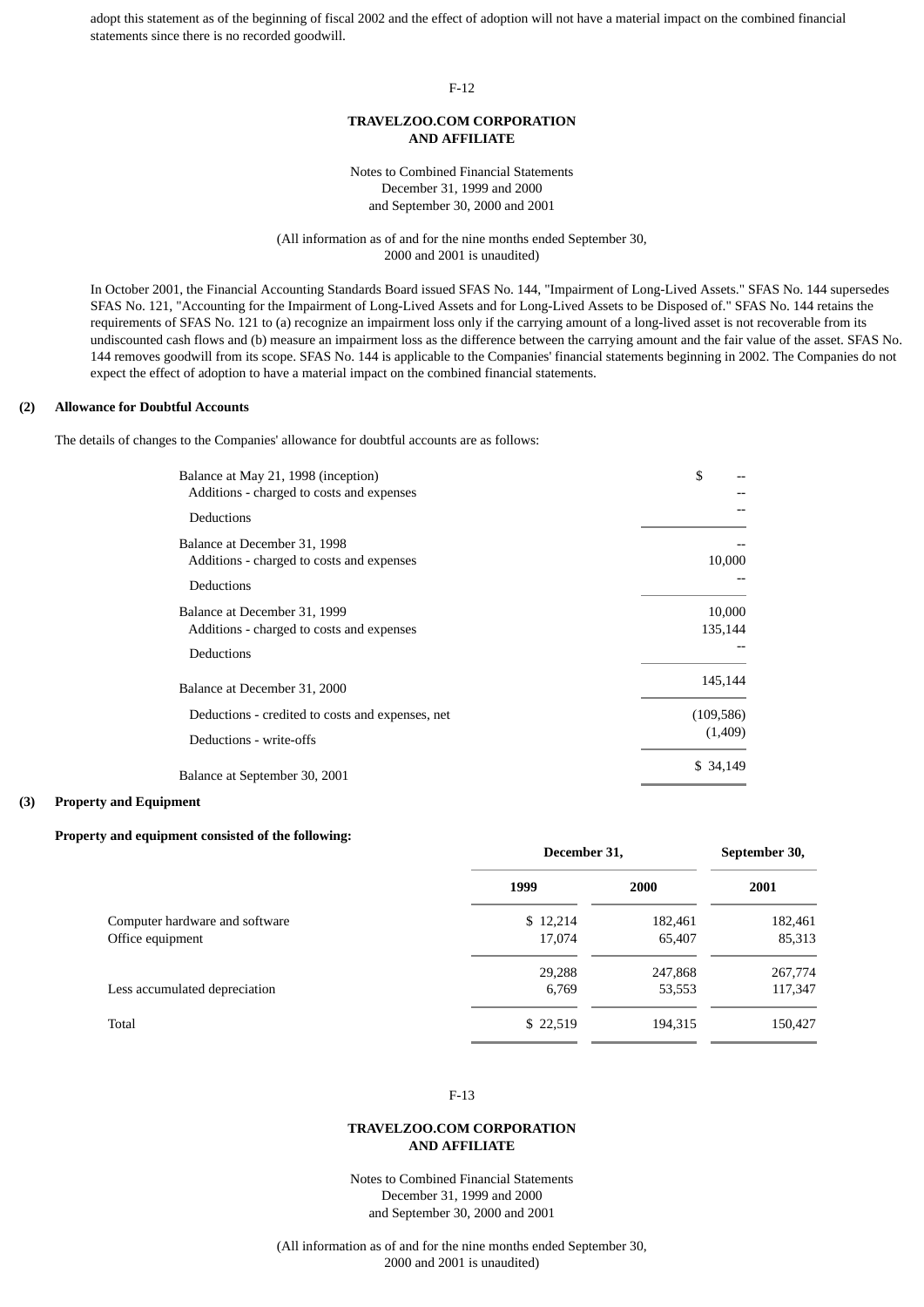#### **(4) Payable to Employees**

Payable to employees represents expense reimbursements payable to employees.

### **(5) Payable to Principal Stockholder**

Payable to principal stockholder includes unsecured loans payable of \$-0-, \$50,000, and \$-0- and expense reimbursements payable of \$1,047, \$216 and \$-0- as of December 31, 1999, December 31, 2000, and September 30, 2001, respectively. The loans did not bear interest and were repaid on March 31, 2001.

#### **(6) Common Stock**

#### *(a) Travelzoo.com Corporation*

As of December 31, 1999, the authorized common stock of Travelzoo.com Corporation comprises 2,000,000 shares of series \$0.01 par value common stock and 18,000,000 shares of series \$-0- par value common stock. As of December 31, 2000 and September 30, 2001, the authorized common stock comprised 2,000,000 shares of series \$.01 par value common stock and 20,000,000 shares of \$-0- par value common stock. Issued and outstanding common stock comprises 2,000,000 shares of series \$0.01 par value common stock as of December 31, 1999, December 31, 2000 and September 30, 2001 and 9,155,874, 9,295,874 and 9,295,874 shares of series \$-0- par value common stock as of December 31, 1999, December 31, 2000 and September 30, 2001, respectively. All series of common stock in Travelzoo.com Corporation have identical rights.

On September 2, 1998, Travelzoo.com Corporation issued 2,000,000 shares of series \$0.01 par value and 4,000,000 shares of series \$-0- par value common stock to the Principal Stockholder for cash proceeds of \$10,000. On the same date, Travelzoo.com Corporation also issued for \$-0- cash consideration, 5,155,874 shares of series \$-0- par value common stock to approximately 700,000 individuals who had applied for shares during the period from May to July 1998 via the www.Travelzoo.com website.

On February 20, 1999, a stock program for directors was adopted providing that each director of Travelzoo.com Corporation will receive 10,000 shares of Travelzoo.com Corporation's common stock as compensation for their services provided in 1999, and that if a director vacated his office prior to year-end, the number of shares of common stock earned will be prorated for the period served. Under this program, the directors earned a total of 70,000 shares of common stock for services provided in 1999. Compensation expense based on the fair value of the stock on the date of grant of \$5,452 was accrued in the combined statement of operations for the year ended December 31, 1999, and the shares of common stock were issued in December 2000.

#### F-14

### **TRAVELZOO.COM CORPORATION AND AFFILIATE**

Notes to Combined Financial Statements December 31, 1999 and 2000 and September 30, 2000 and 2001

(All information as of and for the nine months ended September 30, 2000 and 2001 is unaudited)

In March 2000, the Board of Directors of Travelzoo.com Corporation authorized a 2-for-1 stock split of Travelzoo.com Corporation's common stock. This stock split was effective as of December 1, 2000. All affected share amounts in the accompanying combined financial statements and notes have been presented to reflect retroactively this stock split.

During 2000, Travelzoo.com Corporation granted to an employee of Silicon Channels Corporation options to purchase 334,676 shares of common stock with an exercise price of \$0.05. Compensation expense measured using the intrinsic-value method and recognized on a straight-line basis over the two-year vesting period of \$9,221 is included in the combined statement of operations for the year ended December 31, 2000. In September 2000, upon the termination of the employee, 70,000 options were fully vested under the original terms of the grant and the remaining unvested options were forfeited. The 70,000 vested options were exercised in September 2000. There are no outstanding stock options as of September 30, 2001.

#### **(b)** *Travelzoo Inc.*

As of September 30, 2001, the authorized capital stock of Travelzoo Inc. comprised 40,000,000 shares of \$.01 par value common stock and 5,000,000 shares of \$.01 par value preferred stock. As of September 30, 2001, 19,425,147 shares of common stock and no shares of preferred stock were issued and outstanding. In January 2001, Travelzoo Inc. issued 11,295,874 shares of common stock to Travelzoo.com Corporation and 8,129,273 shares of common stock to the Principal Stockholder for all outstanding shares of common stock of Silicon Channels Corporation. The shares of common stock of Silicon Channels Corporation were originally issued to the Principal Stockholder in 1998 for cash proceeds of \$50,000.

As part of the consideration issued for the outstanding shares of Silicon Channels Corporation, Travelzoo Inc. also issued to the Principal Stockholder in January 2001 fully vested and exercisable options to acquire 2,158,349 shares of common stock. The options have an exercise price of \$1.00 and expire in January 2011.

### **(7) Income Taxes**

Income tax expense for the period from May 21, 1998 (inception) to December 31, 1998 and years ended December 31, 1999 and 2000, consisted of the following: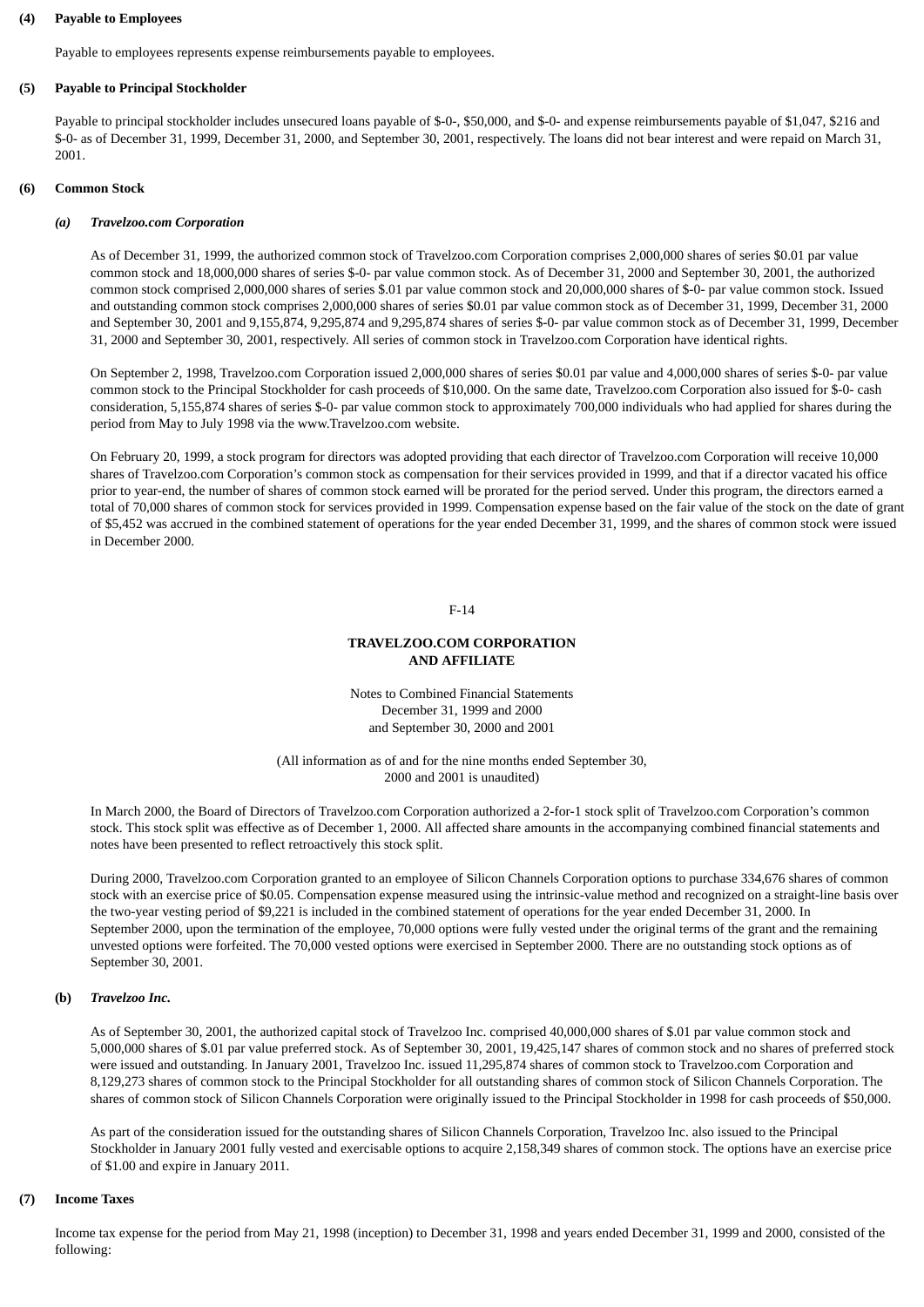# F-15 **TRAVELZOO.COM CORPORATION**

# **AND AFFILIATE**

### Notes to Combined Financial Statements December 31, 1999 and 2000 and September 30, 2000 and 2001

#### (All information as of and for the nine months ended September 30, 2000 and 2001 is unaudited)

|         | <b>Current</b> | <b>Deferred</b> | <b>Total</b> |
|---------|----------------|-----------------|--------------|
| 1998:   |                |                 |              |
| Federal | \$ 6,430       | (3,630)         | 2,800        |
| State   | 3,827          | (664)           | 3,163        |
| Foreign | 250            |                 | 250          |
|         | \$10,507       | (4,294)         | 6,213        |
| 1999:   |                |                 |              |
| Federal | \$ 35,013      | (9, 473)        | 25,540       |
| State   | 14,253         | (1, 397)        | 12,856       |
| Foreign | 250            | --              | 250          |
|         | \$49,516       | (10, 870)       | 38,646       |
| 2000:   |                |                 |              |
| Federal | \$ 380,265     | (79, 706)       | 300,559      |
| State   | 100,722        | (13, 675)       | 87,047       |
| Foreign | 250            | --              | 250          |
|         | \$481,237      | (93, 381)       | 387,856      |

Income tax expense for the period from May 21, 1998 (inception) to December 31, 1998 and the years ended December 31, 1999 and 2000, differed from the amounts computed by applying the U.S. federal statutory tax rate applicable to the Companies' level of pretax income as a result of the following:<br>1998 1999

|                                                | 1998    | 1999   | 2000    |
|------------------------------------------------|---------|--------|---------|
| Federal tax at statutory rates                 | \$3,875 | 26,195 | 254,844 |
| State taxes, net of federal income tax benefit | 2,088   | 10,713 | 57,451  |
| Foreign taxes                                  | 250     | 250    | 250     |
| Non-deductible merger expenses and other       |         | 1.488  | 75,311  |
| Total income tax expense                       | \$6,213 | 38.646 | 387,856 |

### F-16

### **TRAVELZOO.COM CORPORATION AND AFFILIATE**

Notes to Combined Financial Statements December 31, 1999 and 2000 and September 30, 2000 and 2001

(All information as of and for the nine months ended September 30, 2000 and 2001 is unaudited)

The types of temporary differences that give rise to significant portions of the Companies' deferred tax assets and liabilities as of December 31, 1999 and 2000, are as follows:

|                                                        | 1999     | 2000    |
|--------------------------------------------------------|----------|---------|
| Deferred tax assets:                                   |          |         |
| Accruals and allowances                                | \$ 6,630 | 80,018  |
| State income taxes                                     | 8,046    | 31,095  |
| Capitalized start-up costs                             | 2,510    | 2,115   |
| Gross deferred tax assets<br>Deferred tax liabilities: | 17,186   | 113,228 |
| Property and equipment                                 | (2,022)  | (4,683) |
| Net deferred tax assets                                | \$15,164 | 108,545 |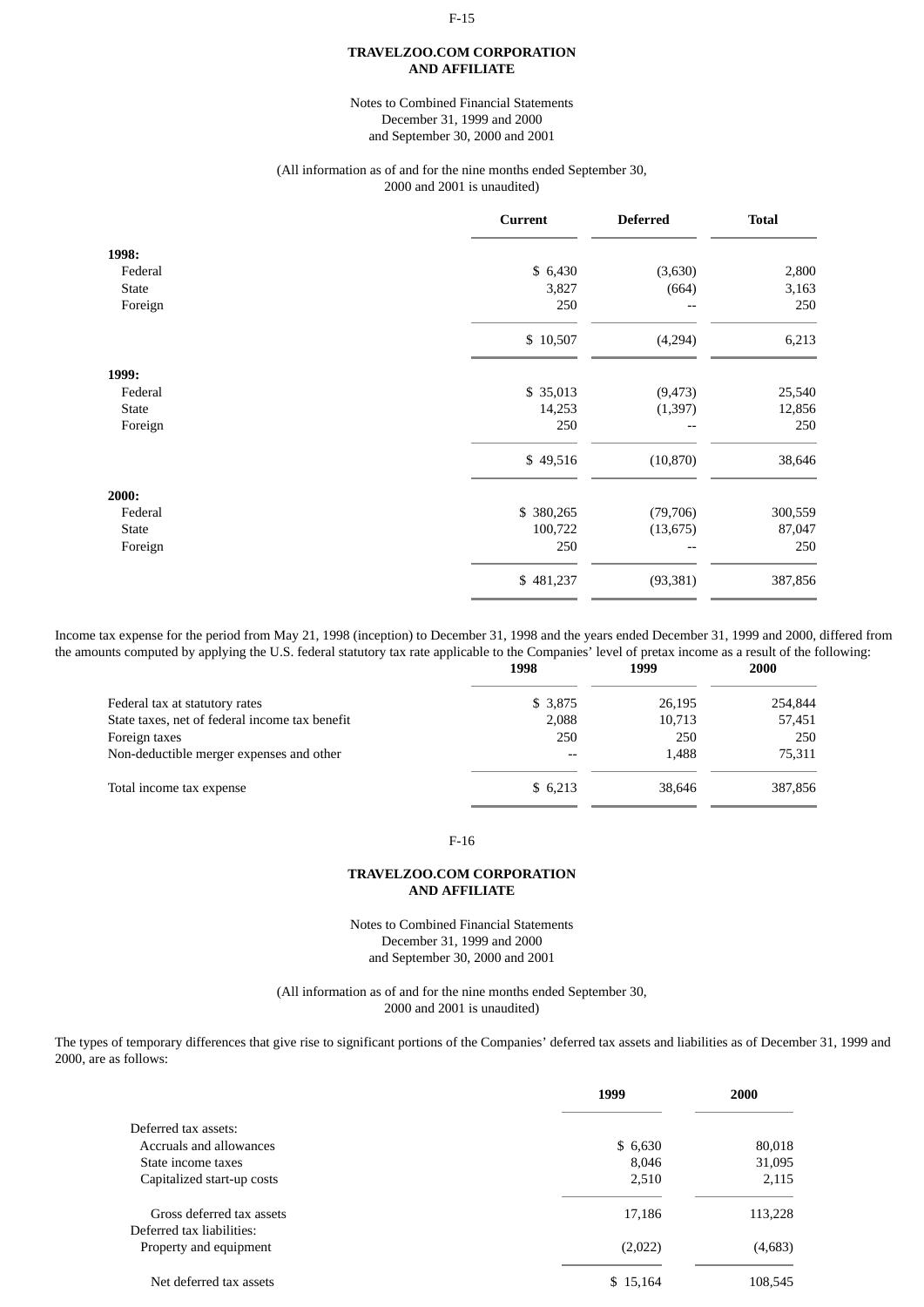No valuation allowance has been recorded for the deferred tax assets because management believes that the Companies are more likely than not to generate sufficient future taxable income to realize the related tax benefits.

### **(8) Significant Customer Information and Segment Reporting**

SFAS No. 131, *Disclosure about Segments of an Enterprise and Related Information*, establishes standards for the reporting by business enterprises of information about operating segments, products and services, geographic areas, and major customers. The method for determining what information to report is based on the way that management organizes the operating segments within a company for making operational decisions and assessing performance.

The Companies' chief operating decision-maker, as defined in SFAS No. 131, is considered to be the Principal Stockholder. The Principal Stockholder reviews separate financial information for Travelzoo.com Corporation and Travelzoo Inc. Reportable segment information for each company is as follows:

### F-17

### **TRAVELZOO.COM CORPORATION AND AFFILIATE**

Notes to Combined Financial Statements December 31, 1999 and 2000 and September 30, 2000 and 2001

(All information as of and for the nine months ended September 30, 2000 and 2001 is unaudited)

### **Period from May 21, 1998 (inception) to December 31, 1998**

|                                          | <b>Travelzoo.com</b><br>Corporation | Travelzoo Inc. | <b>Eliminations</b> | Combined |
|------------------------------------------|-------------------------------------|----------------|---------------------|----------|
| Revenue from external customers          |                                     | 84,101         |                     | 84,101   |
| Revenue from income sharing arrangements | 41,823                              | $-$            | (41, 823)           |          |
| Total revenues                           | 41,823                              | 84,101         | (41, 823)           | 84,101   |
| Segment income before income taxes       | 33,987                              | 1,111          | --                  | 35,098   |
| Depreciation                             | --                                  | 974            | $- -$               | 974      |

#### **Year ended December 31, 1999**

|                                                                             | Travelzoo.com<br>Corporation | <b>Travelzoo Inc.</b> | <b>Eliminations</b> | <b>Combined</b> |
|-----------------------------------------------------------------------------|------------------------------|-----------------------|---------------------|-----------------|
| Revenue from external customers<br>Revenue from income sharing arrangements | 89,430                       | 954,259               | (89, 430)           | 954,259         |
| Total revenues                                                              | 89,430                       | 954,259               | (89, 430)           | 954,259         |
| Segment income before income taxes                                          | 78,969                       | 65.081                |                     | 144,050         |
| Depreciation                                                                | --                           | 5,795                 |                     | 5,795           |
| Total assets as of December 31, 1999                                        | 119,647                      | 397,253               | (112, 104)          | 404,796         |

### **Year ended December 31, 2000**

|                                          | <b>Travelzoo.com</b><br>Corporation | <b>Travelzoo Inc.</b> | <b>Eliminations</b> | <b>Combined</b> |
|------------------------------------------|-------------------------------------|-----------------------|---------------------|-----------------|
| Revenue from external customers          |                                     | 3,949,517             | $- -$               | 3,949,517       |
| Revenue from income sharing arrangements | 434,468                             |                       | (434, 468)          |                 |
| Total revenues                           | 434,468                             | 3,949,517             | (434, 468)          | 3,949,517       |
| Segment income before income taxes       | 215,582                             | 530,960               | $- -$               | 749,542         |
| Depreciation                             | --                                  | 54,914                | $- -$               | 54,914          |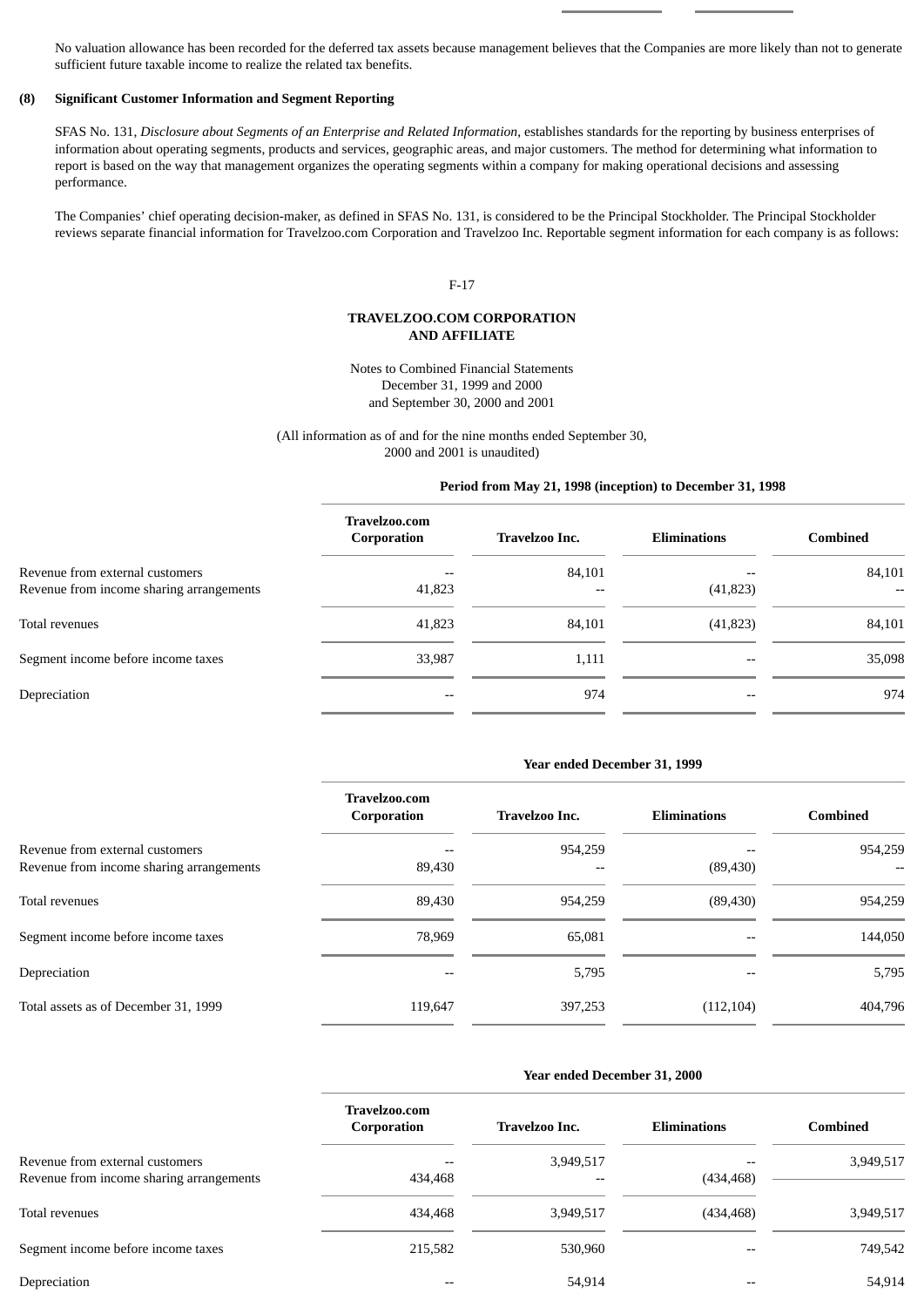#### F-18

### **TRAVELZOO.COM CORPORATION AND AFFILIATE**

Notes to Combined Financial Statements December 31, 1999 and 2000 and September 30, 2000 and 2001

(All information as of and for the nine months ended September 30, 2000 and 2001 is unaudited)

### **Nine months ended September 30, 2000**

|                                                                             | <b>Travelzoo.com</b><br>Corporation | Travelzoo Inc. | <b>Eliminations</b> | <b>Combined</b> |
|-----------------------------------------------------------------------------|-------------------------------------|----------------|---------------------|-----------------|
| Revenue from external customers<br>Revenue from income sharing arrangements | 400,340                             | 2,781,231      | (400, 340)          | 2,781,231       |
| Total revenues                                                              | 400,340                             | 2,781,231      | (400, 340)          | 2,781,231       |
| Segment income before income taxes                                          | 240,208                             | 497.974        | 5,829               | 744.011         |
| Depreciation                                                                | $- -$                               | 26,184         |                     | 26,184          |
| Total assets as of September 30, 2000                                       | 359,600                             | 1,417,808      | (353, 861)          | 1,423,547       |

### **Nine months ended September 30, 2001**

|                                          | Travelzoo.com<br>Corporation | Travelzoo Inc. | <b>Eliminations</b> | <b>Combined</b> |
|------------------------------------------|------------------------------|----------------|---------------------|-----------------|
| Revenue from external customers          |                              | 4,418,705      |                     | 4,418,705       |
| Revenue from income sharing arrangements | 59,333                       |                | (59, 333)           |                 |
| Total revenues                           | 59,333                       | 4,418,705      | (59, 333)           | 4,418,705       |
| Segment income before income taxes       | 41,623                       | 760,367        |                     | 801,990         |
| Depreciation                             |                              | 64,935         |                     | 64,935          |
| Total assets as of September 30, 2001    | 660,181                      | 2,336,623      | (1,077,521)         | 1,917,529       |

To date, substantially all assets and customers of the Companies have been located in the United States of America.

F-19

### **TRAVELZOO.COM CORPORATION AND AFFILIATE**

Notes to Combined Financial Statements December 31, 1999 and 2000 and September 30, 2000 and 2001

(All information as of and for the nine months ended September 30, 2000 and 2001 is unaudited)

Significant customer information is as follows:

|                    | <b>Percent of Total Revenue</b>                                      |                  |                             |                                        |                      |                     | <b>Percentage of Accounts</b><br>Receivable |                      |
|--------------------|----------------------------------------------------------------------|------------------|-----------------------------|----------------------------------------|----------------------|---------------------|---------------------------------------------|----------------------|
|                    | <b>Period from</b><br>May 21, 1998<br>(inception) to<br>December 31, |                  | Years ended<br>December 31, | Nine months ended September 30,        |                      |                     | December 31,                                | September 30,        |
| Customer<br>A<br>B | 1998<br>54%<br>25%                                                   | 1999<br>7%<br>4% | 2000<br>6%<br>$- -$         | 2000<br>4%<br>$\overline{\phantom{a}}$ | 2001<br>7%<br>$\sim$ | 1999<br>10%<br>$ -$ | 2000<br>16%<br>$\sim$                       | 2001<br>10%<br>$- -$ |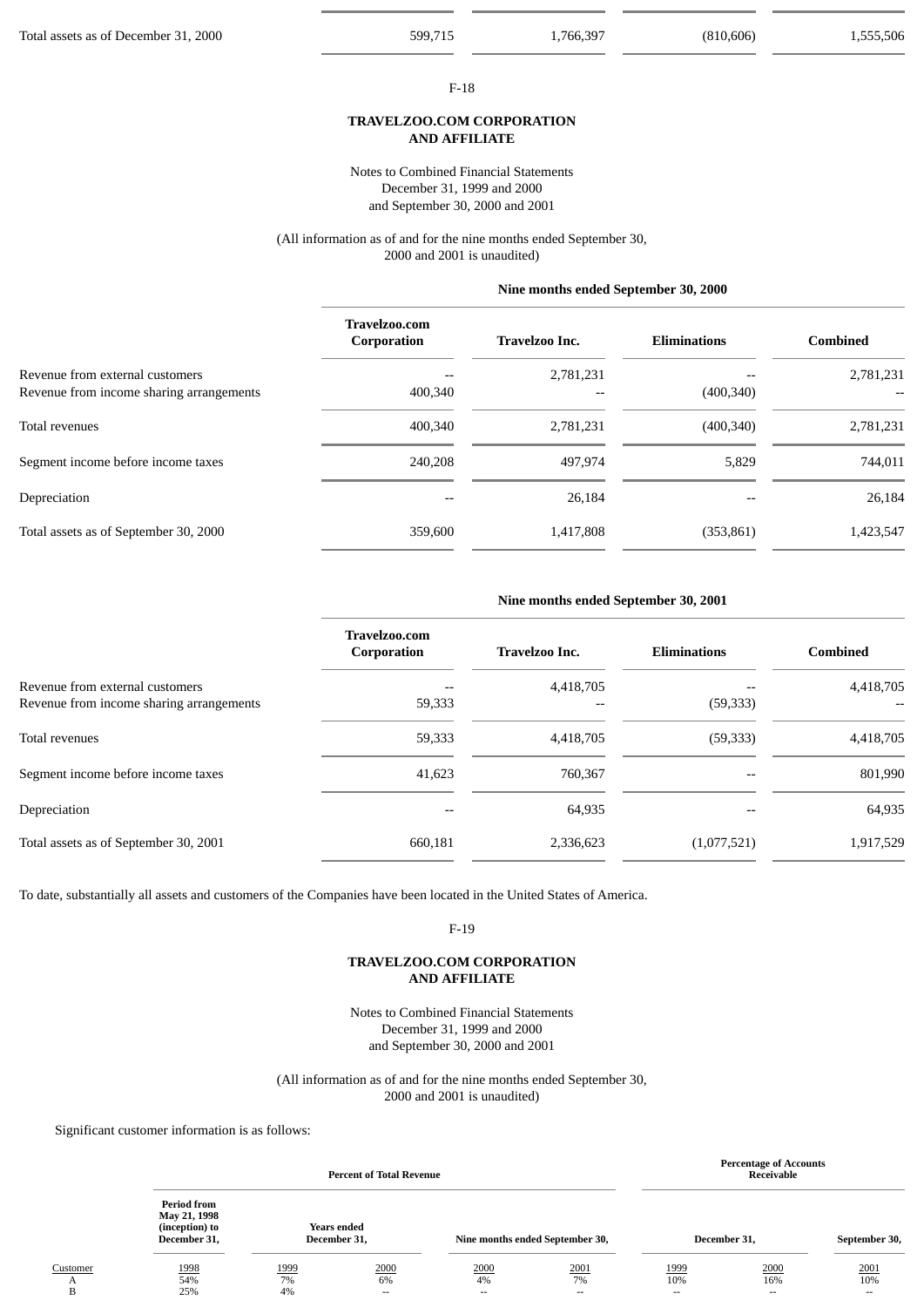| ∽<br>◡          | $\overline{\phantom{a}}$ | 10%                      | 3%    | 4%    | $4\%$ | $- -$  | 4%                       | 5%     |
|-----------------|--------------------------|--------------------------|-------|-------|-------|--------|--------------------------|--------|
| D               | $- -$                    | 23%                      | 22%   | 24%   | 15%   | 39%    | 16%                      | 16%    |
|                 | $- -$                    | 10%                      | 11%   | 5%    | $-$   | 22%    | $\overline{\phantom{a}}$ | $-$    |
|                 | $\sim$                   | 1%                       | 4%    | 4%    | 1%    | 3%     | 11%                      | $- -$  |
| $\sqrt{2}$<br>U | $- -$                    | $\overline{\phantom{a}}$ | 8%    | 7%    | 13%   | $\sim$ | 9%                       | 14%    |
| н               | $- -$                    | $\overline{\phantom{a}}$ | 4%    | $- -$ | 8%    | $-$    | 19%                      | $\sim$ |
|                 | $- -$                    | $\overline{\phantom{a}}$ | $- -$ | --    | 6%    | $-$    | $\overline{\phantom{a}}$ | 22%    |

### **(9) Commitments and Contingency**

The Companies lease office space in Mountain View, California, and in New York City, New York, under operating leases which expire on May 31, 2002. The future minimum rental payments under these operating leases as of September 30, 2001, was \$191,708 and as of December 31, 2000 was \$190,145.

Rent expense was \$-0-, \$75,000, \$154,498, \$88,000, and \$213,268 for the period from May 21, 1998 (inception) to December 31, 1998, the years ended December 31, 1999 and 2000 and the nine months ended September 30, 2000 and 2001, respectively.

The Companies' offering of "free shares" over the Internet in 1998 was not registered with the United States Securities and Exchange Commission (SEC). The SEC has not asserted any violation of law by the Companies; however, the SEC has indicated that programs for issuing shares such as the Companies' "free share" offering should be registered with the SEC or qualify for an exemption from such a registration. Federal and state laws provide remedies for persons who acquire securities in an offering that was not registered with the SEC and did not qualify for any exemption from registration. Remedies include rescission, which means that the stockholders would return the securities to the seller and the seller would be required to return the purchase price, and damages for losses incurred in cases where the purchaser no longer holds the securities. The Companies believe that no significant liability exists for potential remedies available under securities laws to recipients of "free shares" primarily since no cash consideration was received for the shares.

#### **(10) Subsequent Events**

### *(a) Acquisition of a domain name.*

In October 2001, the Companies purchased the Internet domain name Weekends.com for \$125,000 in cash and \$89,000 in future advertising services.

F-20

### **TRAVELZOO.COM CORPORATION AND AFFILIATE**

Notes to Combined Financial Statements December 31, 1999 and 2000 and September 30, 2000 and 2001

(All information as of and for the nine months ended September 30, 2000 and 2001 is unaudited)

### **(b)** *Directors Stock Option Grant*

In October 2001, Travelzoo Inc. granted to each director fully vested and exercisable options to purchase 30,000 shares of common stock with an exercise price of \$2.00 as compensation for their services as a director in 2000 and 2001. A total of 210,000 options were granted. The options expire in October 2011.

F-21

**Annex A**

### **AMENDED AND RESTATED**

### **AGREEMENT AND PLAN OF MERGER**

## **BY AND BETWEEN**

**TRAVELZOO.COM CORPORATION, a corporation organized under the Bahamas International Business Companies Act 2000,**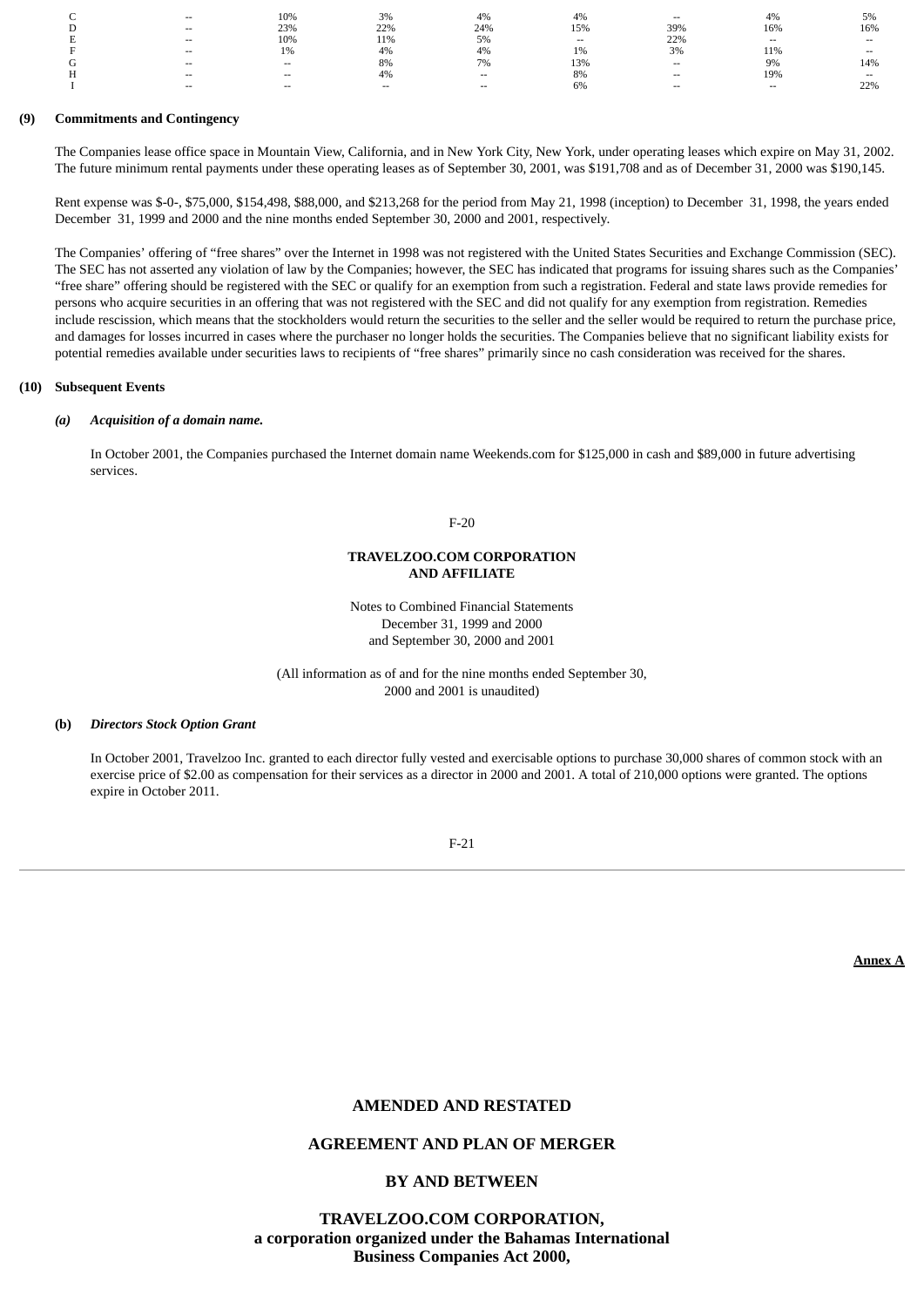### **and**

# **TRAVELZOO INC., a corporation organized under the General and Business Corporations Law of Delaware**

# **DATED AS OF**

# **December 31, 2001**

|              | <b>Table of Contents</b>                                                                    |                          |
|--------------|---------------------------------------------------------------------------------------------|--------------------------|
|              |                                                                                             | Page                     |
|              | ARTICLE I. THE MERGER; CLOSING                                                              | 1                        |
| 1.1.         | The Merger                                                                                  | $\mathbf{1}$             |
| 1.2.         | Directors and Officers                                                                      | $\overline{2}$           |
| 1.3.         | Certificate of Incorporation and Bylaws                                                     | $\mathbf 2$              |
|              | ARTICLE II. EFFECT OF THE MERGERS ON SECURITIES OF TRAVELZOO DELAWARE AND TRAVELZOO BAHAMAS | $\sqrt{2}$               |
| 2.1.         | <b>Conversion of Common Stock</b>                                                           | 2                        |
| 2.2.         | Surrender and Payment                                                                       | $\overline{2}$           |
| 2.3.         | Withholding Rights                                                                          | 3                        |
|              | ARTICLE III. REPRESENTATIONS AND WARRANTIES OF TRAVELZOO DELAWARE                           | 3                        |
| 3.1.         | Organization and Good Standing                                                              | 3                        |
| 3.2.         | Capitalization                                                                              | 3                        |
| 3.3.         | Authorization; Binding Agreement                                                            | 3                        |
|              | ARTICLE IV. REPRESENTATIONS AND WARRANTIES OF TRAVELZOO BAHAMAS                             | 4                        |
| 4.1.         | Organization and Good Standing                                                              | 4                        |
| 4.2.         | Capitalization                                                                              | 4                        |
| 4.3.         | Authorization; Binding Agreement<br>ARTICLE V. ADDITIONAL COVENANTS OF TRAVELZOO BAHAMAS    | 4                        |
|              |                                                                                             | 4                        |
| 5.1.<br>5.2. | Shareholder Approval<br>Reasonable Best Efforts                                             | 4<br>4                   |
| 5.3.         | Compliance                                                                                  | 4                        |
|              | ARTICLE VI. ADDITIONAL COVENANTS OF TRAVELZOO DELAWARE AND TRAVELZOO BAHAMAS                | 5                        |
| 6.1.         | Director and Officer Liability                                                              | 5                        |
| 6.2.         | Registration Statement; Prospectus/Proxy Statement                                          | 5                        |
| 6.3.         | <b>Tax Treatment</b>                                                                        | 4                        |
|              | <b>ARTICLE VII. CONDITIONS</b>                                                              | 6                        |
| 7.1.         | Conditions to Each Party's Obligations                                                      | $\,6\,$                  |
|              | 7.1.1. Shareholder Approvals                                                                | 6                        |
|              | 7.1.2. No Injunction or Action                                                              | $\,6\,$                  |
|              | 7.1.3. Governmental Approvals                                                               | 6                        |
|              | 7.1.4. Registration Statement                                                               | 6                        |
| 7.2.         | Conditions to Obligations of Travelzoo Delaware                                             | $\,6\,$                  |
|              | 7.2.1. Travelzoo Bahamas Representations and Warranties                                     | 6                        |
|              | 7.2.2. Performance by Travelzoo Bahamas                                                     | 6                        |
| 7.3.         | Conditions to Obligations of Travelzoo Bahamas                                              | 6                        |
|              | 7.3.1. Travelzoo Delaware Representations and Warranties                                    | 6                        |
|              | 7.3.2. Performance by Travelzoo Delaware                                                    | 6                        |
|              | ARTICLE VIII. TERMINATION AND ABANDONMENT                                                   | 7                        |
| 8.1.         | Termination                                                                                 | 7                        |
| 8.2.         | <b>Effect of Termination</b>                                                                | $\boldsymbol{7}$         |
|              | ARTICLE IX. MISCELLANEOUS                                                                   | $\overline{\phantom{a}}$ |
| 9.1.         | Amendment and Modification                                                                  | 7                        |
| 9.2.         | Waiver of Compliance; Consents                                                              | 8                        |
| 9.3.         | Survival of Representations and Warranties                                                  | 8                        |
| 9.4.         | <b>Notices</b>                                                                              | 8                        |
| 9.5.         | <b>Binding Effect; Assignment</b>                                                           | 9                        |
| 9.6.         | Expenses                                                                                    | 9                        |
| 9.7.         | Governing Law                                                                               | $\boldsymbol{9}$         |
| 9.8.         | Counterparts                                                                                | 9                        |
| 9.9.         | <b>Entire Agreement</b>                                                                     | 9                        |
| 9.10.        | <b>Third Parties</b>                                                                        | 9                        |

### **GLOSSARY OF DEFINED TERMS**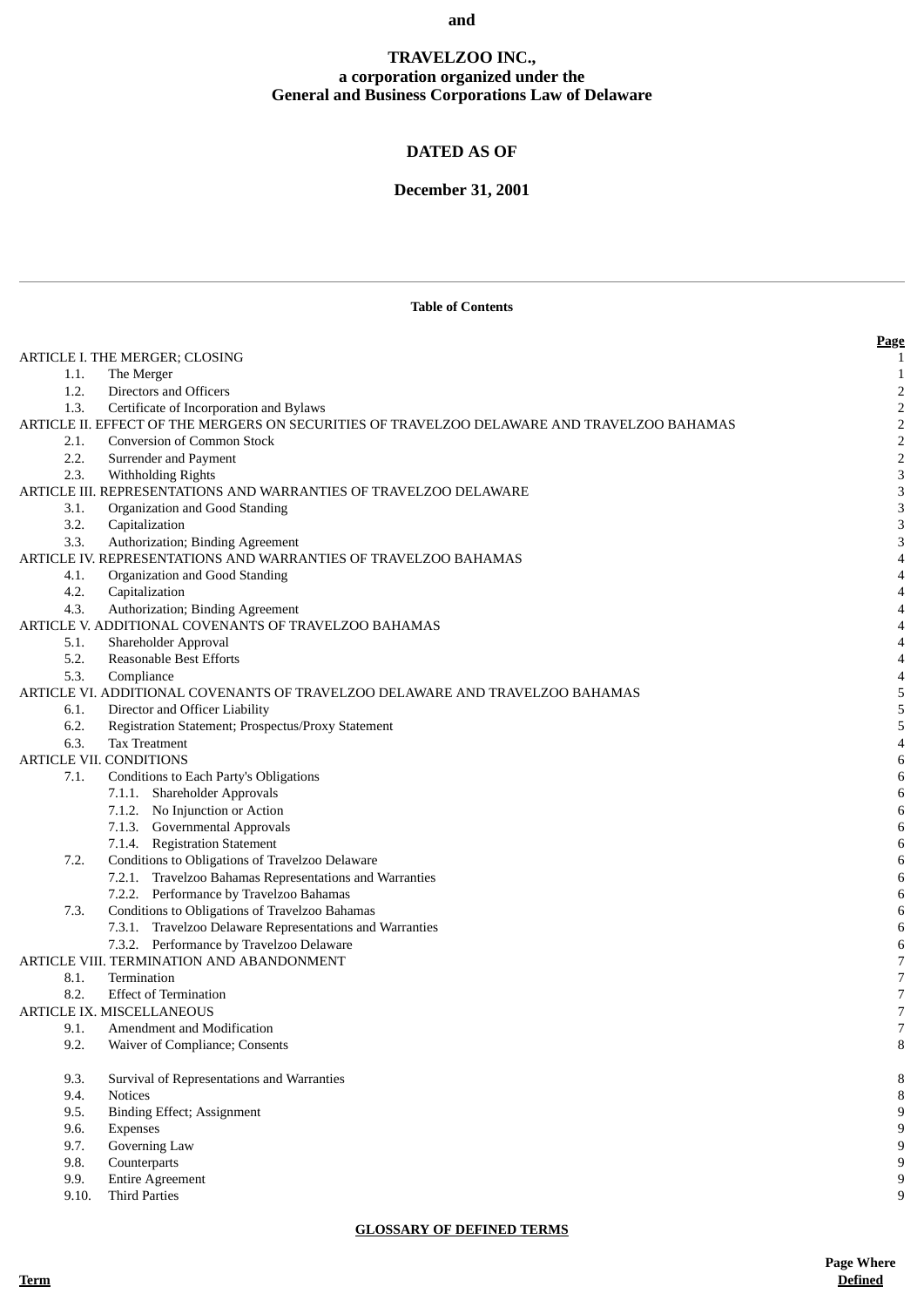Agreement 1 Articles of Merger 1  $\Box$ Closing Date 1  $\Box$  Code  $\Box$  1  $DGCL$  and the contract of  $\sim$  1 Dissenting Shares 2 Effective Time 1 Exchange Agent 2 Form  $S-4$  5 IBCA 2 Indemnified Losses 5 Indemnified Person 5 Merger and the contract of the contract of the contract of the contract of the contract of the contract of the contract of the contract of the contract of the contract of the contract of the contract of the contract of the Merger Consideration 2 Plan of Merger 2008 and 2008 and 2008 and 2008 and 2008 and 2008 and 2008 and 2008 and 2008 and 2008 and 2008  $\pm 1$ Proxy Statement/Prospectus 5 Surviving Corporation 1 Travelzoo Bahamas 1 Travelzoo Bahamas Common Stock 2 Travelzoo Bahamas Shareholders Meeting 4 Travelzoo Delaware 1 Travelzoo Delaware Common Stock 2 Travelzoo Delaware Shareholders Meeting 5

1

### **AGREEMENT AND PLAN OF MERGER**

 This Amended and Restated Agreement and Plan of Merger (the "Agreement") is made and entered into as of December 31, 2001, by and between Travelzoo.com Corporation, a corporation organized under the Bahamas International Business Companies Act 2000 ("Travelzoo Bahamas"), and its subsidiary, Travelzoo Inc., a corporation organized under the General and Business Corporations Law of the State of Delaware, United States of America ("Travelzoo Delaware").

### Recitals

The respective Boards of Directors of Travelzoo Bahamas and Travelzoo Delaware have approved and deem it advisable and in the best interests of their respective companies and shareholders to consummate the merger (the "Merger") provided for herein, pursuant to which Travelzoo Bahamas will be merged into Travelzoo Delaware. Upon consummation of the Merger, the current shareholders of Travelzoo Bahamas will become shareholders of Travelzoo Delaware.

 B. For federal income tax purposes, it is intended that the Merger qualify as a reorganization described in Section 368(a) of the United States Internal Revenue Code of 1986, as amended (the "Code").

 C. Travelzoo Delaware and Travelzoo Bahamas desire to make certain representations, warranties, covenants and agreements in connection with the Merger.

D. Travelzoo Bahamas and Travelzoo Delaware entered into an Agreement and Plan of Merger dated January 19, 2001.

 E. The parties have agreed to certain changes to such Agreement and Plan of Merger and are entering into this Agreement to set forth such amendments and to restate the original Agreement and Plan of Merger to incorporate such amendments.

 NOW, THEREFORE, in consideration of the foregoing, and of the representations, warranties, covenants and agreements contained herein, the parties hereto agree as follows:

### **ARTICLE I. THE MERGER; CLOSING**

1.1. The Merger. Pursuant to the plan of merger, in substantially the form attached hereto as Exhibit A (the "Plan of Merger"), upon the terms and subject to the conditions set forth in this Agreement and in the Plan of Merger:

 (a) Travelzoo Bahamas shall be merged with and into Travelzoo Delaware in accordance with the applicable provisions of the Delaware General Corporation Law (the "DGCL"). Travelzoo Delaware shall be the surviving corporation (the "Surviving Corporation") in the Merger and shall continue its corporate existence under the laws of the State of Delaware. The effects and consequences of the Merger shall be as set forth in the Plan of Merger.

 (b) Subject to the terms and conditions of this Agreement, the closing of the Merger (the "Closing") shall take place (a) at the offices of Travelzoo Bahamas, at 800 West El Camino Real, Suite 180, Mountain View, California 94040, at 10:00 a.m. local time, on the fifth Business Day following the day on which the last to be fulfilled or waived of the conditions set forth in Article VII (excluding conditions that, by their terms cannot be satisfied until the Closing Date, but subject to the fulfillment or waiver of such conditions) shall be fulfilled or waived in accordance herewith or (b) at such other time, date or place as Travelzoo Delaware and Travelzoo Bahamas may agree. The date on which the Closing occurs is hereinafter referred to as the "Closing Date."

 (c) As soon as practicable following the Closing, the parties shall (i) file articles of merger with respect to each of the Merger (the "Articles of Merger") in such form as is required by and executed in accordance with the DGCL and (ii) make all other filings or recordings required under the laws of the Commonwealth of the Bahamas. The Merger shall become effective at such time and date (the "Effective Time") which is the date and time of the filing of the Articles of Merger with respect to the Merger in the office of the Secretary of State of Delaware (or such other date and time as may be specified in such certificate as may be permitted by the DGCL).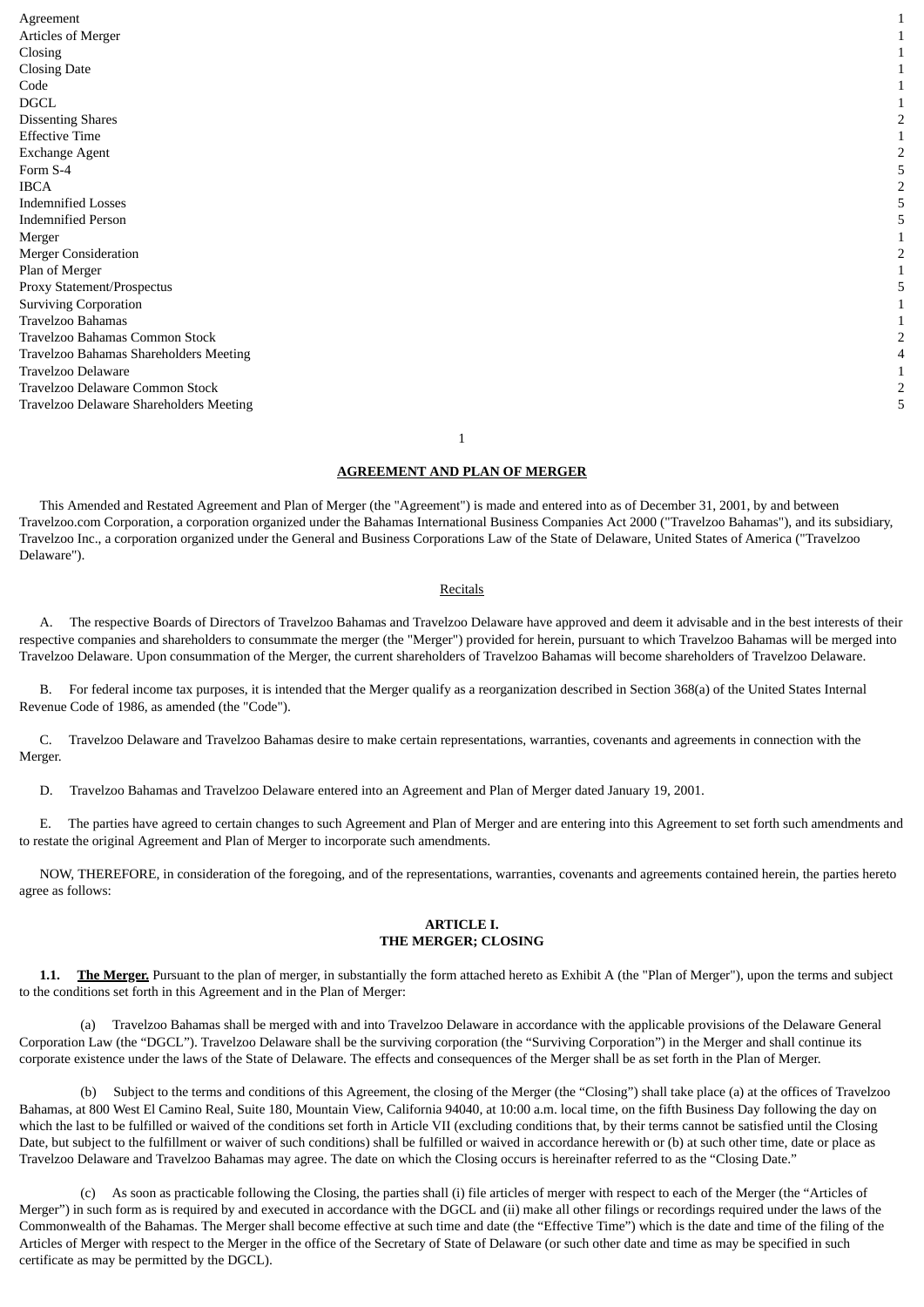**1.2. Directors and Officers.** The directors and officers of Travelzoo Delaware immediately prior to the Effective Time shall remain the directors and officers of the Surviving Corporation as of the Effective Time and until their successors are duly appointed or elected in accordance with the laws of Delaware or until their earlier death, resignation or removal.

 **1.3. Certificate of Incorporation and Bylaws.** The articles of incorporation and bylaws of Travelzoo Delaware immediately prior to the Effective Time shall be the articles of incorporation and bylaws of the surviving corporation of the Merger as of the Effective Time.

### **ARTICLE II.**

### **EFFECT OF THE MERGERS ON SECURITIES OF TRAVELZOO DELAWARE AND TRAVELZOO BAHAMAS**

#### **2.1. Conversion of Common Stock.**

 (a) Subject to the provisions of this Agreement, at the Effective Time each issued and outstanding share of common stock, par value U.S. \$.01 per share, and each outstanding share of common stock, no par value per share, of Travelzoo Bahamas (the "Travelzoo Bahamas Common Stock"), shall be converted into the right to receive one (1) share of common stock, par value U.S. \$.01 per share, of Travelzoo Delaware (the "Travelzoo Delaware Common Stock"), subject to the terms and conditions set forth herein (the "Merger Consideration").

 (b) As a result of the Merger and without any action on the part of the holder thereof, at the Effective Time: (i) all shares of Travelzoo Bahamas Common Stock shall cease to be outstanding and shall be canceled and retired and shall cease to exist, and each holder of shares of Travelzoo Bahamas Common Stock shall thereafter cease to have any rights with respect to such shares of Travelzoo Bahamas Common Stock, except the right to receive, without interest, the applicable Merger Consideration upon the delivery to Travelzoo Delaware of the information required pursuant to Section 2.2 hereof; and (ii) the shares of Travelzoo Delaware which are now held by Travelzoo Bahamas will be canceled and retired and shall cease to exist. To the extent that dissenting shareholders' rights are available under Section 82 of The Bahamas International Business Companies Act 2000 (the "IBCA"), and the shareholders of Travelzoo Bahamas properly take all actions necessary under the IBCA to exercise and perfect such rights in respect of their shares (the "Dissenting Shares"), such Dissenting Shares shall not be converted into the right to receive Merger Consideration at or after the Effective Time unless and until the holder of such shares subsequently fails to or becomes ineligible to exercise such rights. Travelzoo Bahamas shall give prompt notice to Travelzoo Delaware of any demand received by Travelzoo Bahamas from a dissenting shareholder pursuant to the IBCA.

 (c) Notwithstanding anything contained in this Section to the contrary, any shares of Travelzoo Bahamas Common Stock issued and held in Travelzoo Bahamas' treasury immediately prior to the Effective Time shall, by virtue of the Merger, cease to be outstanding and shall be canceled and retired without payment of any consideration therefor and will not be deemed outstanding for purposes of Section 2.2.

### **2.2. Surrender and Payment.**

 (a) Prior to the Effective Time, Travelzoo Delaware and Travelzoo Bahamas shall appoint an agent (the "Exchange Agent") for the purpose of issuing the Merger Consideration in exchange for the outstanding shares of Common Stock of Travelzoo Bahamas. Prior to or promptly after the Effective Time, Travelzoo Bahamas will send, or will cause the Exchange Agent to send, to each record holder of shares of Travelzoo Bahamas Common Stock instructions for exercising such holder's right to receive the Merger Consideration, which shall include a requirement that the shareholder send a communication to Travelzoo Delaware, by electronic mail, Internet communication, written communication or other method to be specified in such instructions, which shall (i) include the name and country of residence of the shareholder, the shareholder's registered email address and the shareholder's password (ii) provide a mailing address for the shareholder and (iii) indicate whether such shareholder consents to receive communications from Travelzoo Delaware, including notices, reports and other communications required under the DGCL and under the rules and regulations of the United States Securities and Exchange Commission, by electronic transmission. If the shareholder no longer has access to his or her registered email address, such shareholder will be required to update his or her registered email address by making a written request to Travelzoo Delaware, by electronic mail, Internet communication, written communication or other method to be specified in the exercise instructions, which shall include (x) the shareholder's name, (y) a copy of the shareholder's passport or other photo identification, and (z) either the shareholder's current registered email address or the serial numbers of the shareholder's Travelzoo Bahamas Common Stock issued to the shareholder when he or she received the Travelzoo Bahamas Common Stock.

### A-2

 (b) Upon delivery to the Exchange Agent of a notice substantially in accordance with the instructions to be provided in accordance with paragraph (a) above, the Exchange Agent shall cause to be issued to the applicable shareholders, by book entry, the shares of Common Stock of Travelzoo Delaware representing the Merger Consideration which they shall be entitled hereunder, and shall advise the shareholder of such issuance by electronic communication or other method approved by Travelzoo Delaware.

 (c) Any holder of Common Stock of Travelzoo Bahamas who has not exchanged such holder's shares for the Merger Consideration in accordance with this Section 2.2 within six months after the Effective Time shall thereafter look only to Travelzoo Delaware for issuance of the Merger Consideration, and shall not be entitled to any dividends or distributions, or any other rights of a holder of the Common Stock of Travelzoo Delaware, for any period prior to such issuance, and shall in any event not be entitled to any interest or other consideration in respect of the delay in issuance to such shareholder of the Merger Consideration. Travelzoo Delaware shall not be liable to any Travelzoo Bahamas Holder for any amounts paid or shares transferred to any public official pursuant to applicable abandoned property, escheat or similar laws. Any rights to receive the Merger Consideration remaining unclaimed by the former holders of the Common Stock of Travelzoo Bahamas two years after the Effective Time (or such earlier date, immediately prior to such time when the amounts would otherwise escheat to or become property of any Governmental Authority) shall, to the extent permitted by applicable law, be canceled.

 **2.3. Withholding Rights.** Travelzoo Delaware shall be entitled to deduct and withhold from the consideration otherwise payable to any Person pursuant to this Article 2 such amounts as it is required to deduct and withhold with respect to the making of such payment under any provision of federal, state, local or foreign tax law. If Travelzoo Delaware so withholds amounts, such amounts shall be treated for all purposes of this Agreement as having been paid to the Travelzoo Bahamas Holder in respect of which Travelzoo Delaware made such deduction and withholding.

### **ARTICLE III. REPRESENTATIONS AND WARRANTIES OF TRAVELZOO DELAWARE**

 Travelzoo Delaware represents and warrants to Travelzoo Bahamas that the statements contained in this Article III are true and correct except as otherwise expressly contemplated by this Agreement.

#### A-1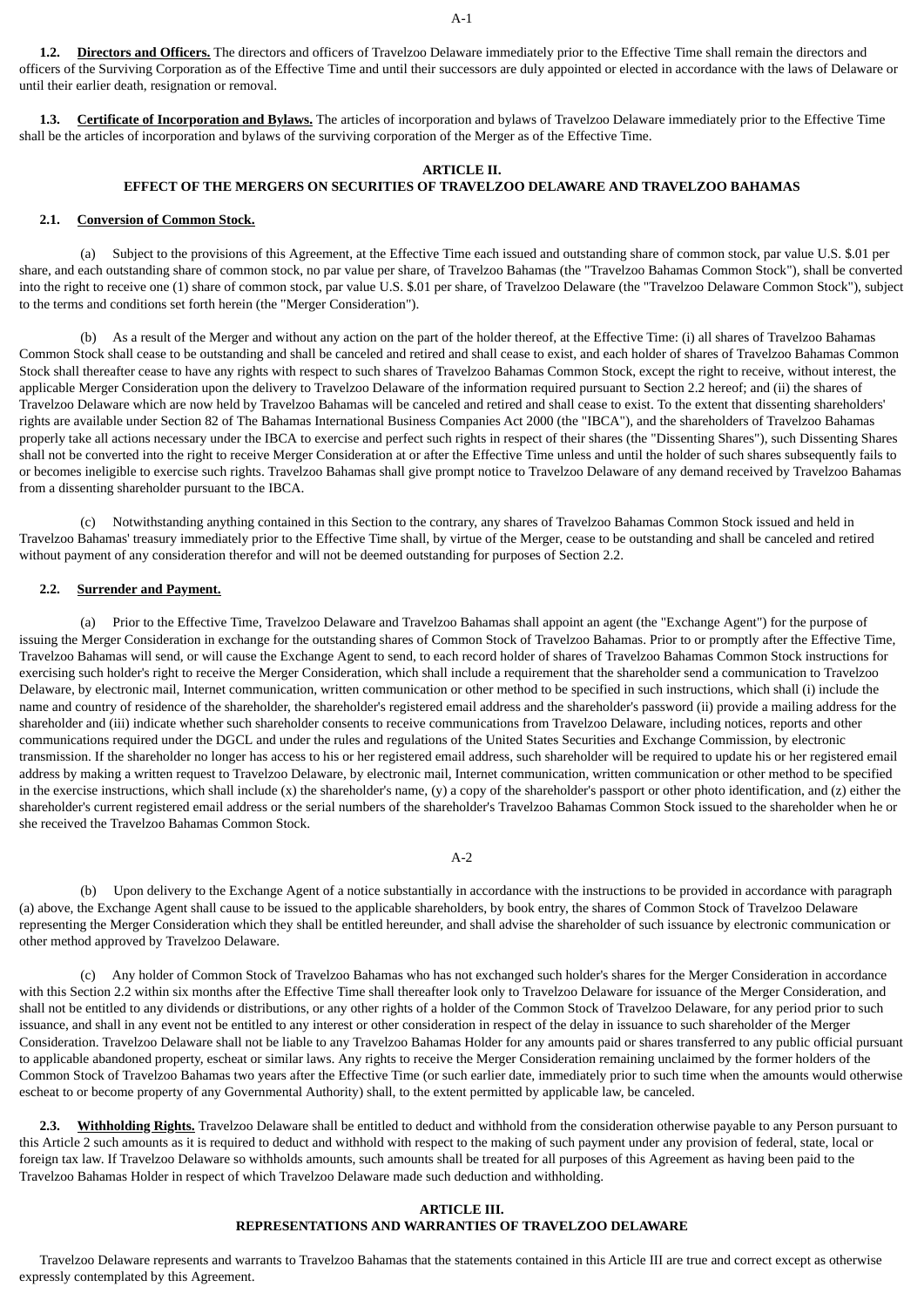**3.1. Organization and Good Standing.** Travelzoo Delaware is a corporation duly organized, validly existing and in good standing under the laws of the State of Delaware.

 **3.2. Capitalization.** As of the date hereof, the authorized capital stock of Travelzoo Delaware consists of 40,000,000 shares of Travelzoo Delaware Common Stock, par value \$.01 per share and 5,000,000 shares of Travelzoo Delaware preferred stock, par value \$.01 per share. Of such authorized shares, as of the date hereof, there are 100 shares of Travelzoo Delaware Common Stock issued and outstanding, and no shares of Travelzoo Delaware Common Stock are issued and held in the treasury of Travelzoo Delaware, and no shares of Travelzoo Delaware preferred stock are issued or outstanding. As of the date hereof there are no options to purchase Travelzoo Delaware Common Stock outstanding. There are no other outstanding rights, subscriptions, warrants, puts, calls, unsatisfied preemptive rights, options or other agreements of any kind relating to any of the authorized but not issued or unauthorized shares of the capital stock or any other security of Travelzoo Delaware, and there is no other authorized or outstanding security of any kind convertible into or exchangeable for any such capital stock or other security.

 **3.3. Authorization; Binding Agreement.** Travelzoo Delaware has all requisite corporate power and authority to execute and deliver this Agreement and to consummate the transactions contemplated hereby. The execution and delivery of this Agreement and the consummation of the transactions contemplated hereby have been duly and validly authorized by Travelzoo Delaware's Board of Directors, and the Merger has been approved by the holder of all outstanding shares of Common Stock of Travelzoo Delaware in accordance with the requirements of the DGCL, and no other corporate proceedings on the part of Travelzoo Delaware are necessary to authorize the execution and delivery of this Agreement or to consummate the transactions contemplated hereby. This Agreement has been duly and validly executed and delivered by Travelzoo Delaware and constitutes the legal, valid and binding obligation of Travelzoo Delaware, enforceable against Travelzoo Delaware in accordance with its terms, except to the extent that enforceability thereof may be limited by applicable bankruptcy, insolvency, reorganization or other similar laws affecting the enforcement of creditors' rights generally and by principles of equity.

 $\Delta - 3$ 

### **ARTICLE IV. REPRESENTATIONS AND WARRANTIES OF TRAVELZOO BAHAMAS**

Travelzoo Bahamas represents and warrants to Travelzoo Delaware that the statements contained in this Article IV are true and correct.

 **4.1. Organization and Good Standing.** Travelzoo Bahamas is a corporation duly organized, validly existing and in good standing under the laws of the Commonwealth of the Bahamas.

 **4.2. Capitalization.** As of the date hereof, the authorized capital stock of Travelzoo Bahamas consists of 20,000,000 shares of Travelzoo Bahamas Common Stock. Of such authorized shares, as of the date hereof, there are issued and outstanding no shares of Travelzoo Bahamas Common Stock, 11,295,874 shares of Travelzoo Bahamas Common Stock are issued and held in the treasury of Travelzoo Bahamas, and no other capital stock of Travelzoo Bahamas is issued or outstanding. All issued and outstanding shares of Travelzoo Bahamas Common Stock are duly authorized, validly issued and outstanding, fully paid and nonassessable. There are no outstanding rights, subscriptions, warrants, puts, calls, unsatisfied preemptive rights, options or other agreements of any kind relating to any of the authorized but not issued or unauthorized shares of the capital stock or any other security of Travelzoo Bahamas, and there is no authorized or outstanding security of any kind convertible into or exchangeable for any such capital stock or other security.

 **4.3. Authorization; Binding Agreement.** Travelzoo Bahamas has all requisite corporate power and authority to execute and deliver this Agreement and to consummate the transactions contemplated hereby. The execution and delivery of this Agreement and the consummation of the transactions contemplated hereby have been duly and validly authorized by Travelzoo Bahamas' Board of Directors, and no other corporate proceedings on the part of Travelzoo Bahamas are necessary to authorize the execution and delivery of this Agreement or to consummate the transactions contemplated hereby (other than the approval and adoption of this Agreement, the Plan of Merger and the transactions contemplated hereby by the shareholders of Travelzoo Bahamas in accordance with the IBCA and the Memorandum of Association and Articles of Association of Travelzoo Bahamas). This Agreement has been duly and validly executed and delivered by Travelzoo Bahamas and constitutes the legal, valid and binding obligation of Travelzoo Bahamas, enforceable against Travelzoo Bahamas in accordance with its terms, except to the extent that enforceability thereof may be limited by applicable bankruptcy, insolvency, reorganization or other similar laws affecting the enforcement of creditors' rights generally and by principles of equity.

### **ARTICLE V. ADDITIONAL COVENANTS OF TRAVELZOO BAHAMAS**

Travelzoo Bahamas covenants and agrees as follows:

5.1. Shareholder Approval. As soon as practicable, Travelzoo Bahamas will take all steps necessary to duly call, give notice of, convene and hold a meeting of its shareholders (the "Travelzoo Bahamas Shareholders Meeting") for the purpose of approving this Agreement and the Merger and the transactions contemplated hereby. Except as otherwise contemplated by this Agreement and subject to the exercise of their fiduciary duties, the Board of Directors of Travelzoo Bahamas will recommend to the shareholders of Travelzoo Bahamas that they approve the Merger.

 **5.2. Reasonable Best Efforts.** Subject to the terms and conditions herein provided, Travelzoo Bahamas agrees to use its reasonable best efforts to take, or cause to be taken, all actions, and to do, or cause to be done, all things necessary, proper or advisable to consummate and make effective as promptly as practicable the Merger and the other transactions contemplated by this Agreement. Upon the terms and subject to the conditions hereof, Travelzoo Bahamas agrees to use its reasonable best efforts to take, or cause to be taken, all actions and to do, or cause to be done, all things necessary to satisfy the other conditions of the Closing set forth herein.

 **5.3. Compliance.** In consummating the Merger and the transactions contemplated hereby, Travelzoo Bahamas shall comply, in all material respects, with all applicable Laws.

#### **ARTICLE VI.**

#### **ADDITIONAL COVENANTS OF TRAVELZOO DELAWARE AND TRAVELZOO BAHAMAS**

 Travelzoo Delaware and Travelzoo Bahamas covenant and agree that they will take the necessary actions prior to the Effective Time to cause Travelzoo Delaware to do the following: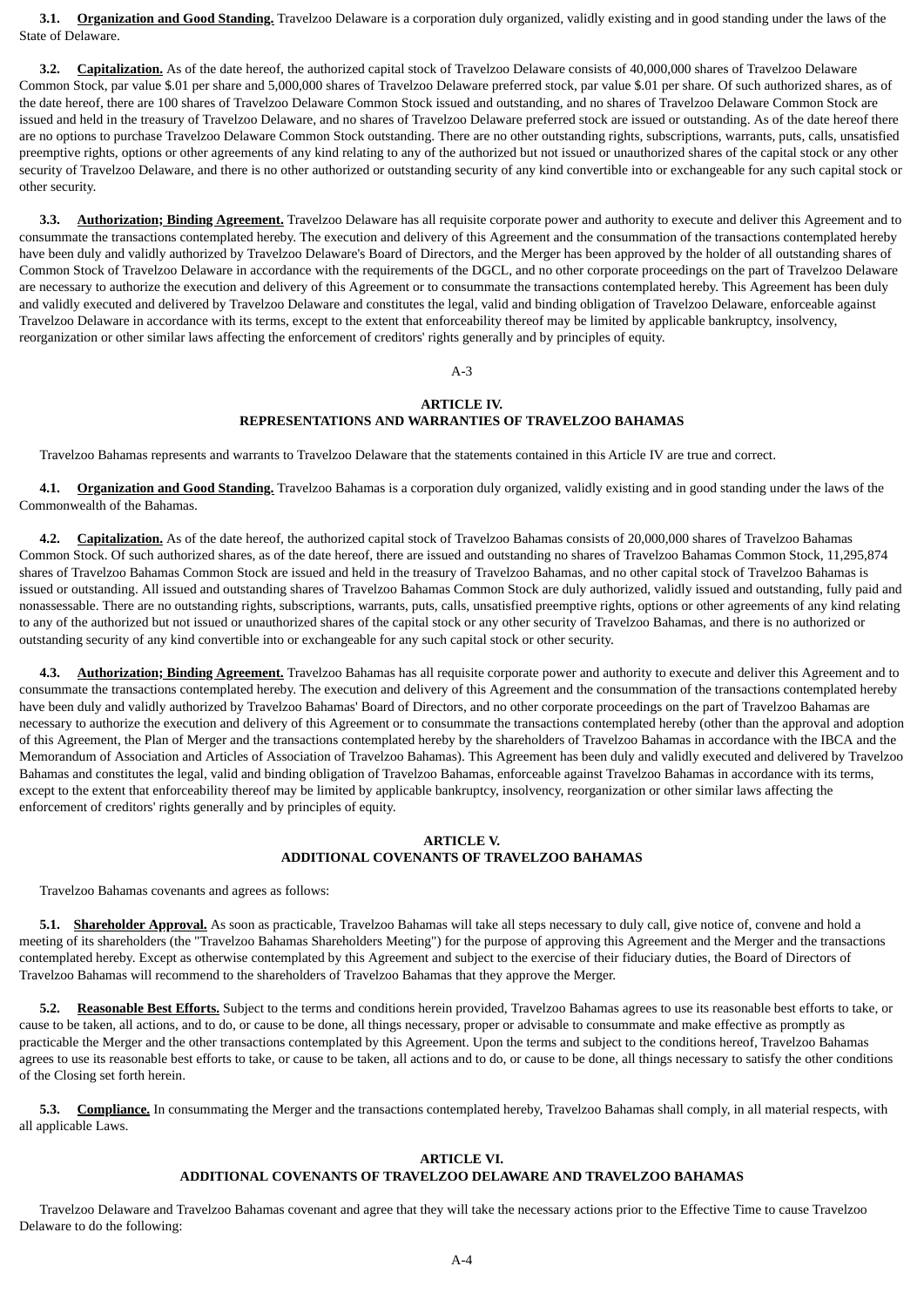### **6.1. Director and Officer Liability.**

 (a) The Surviving Corporation shall indemnify and hold harmless and advance expenses to the present and former officers and directors of Travelzoo Delaware and Travelzoo Bahamas, and each person who prior to the Effective Time becomes an officer or director of Travelzoo Delaware or Travelzoo Bahamas (each an "Indemnified Person"), in respect of acts or omissions by them in their capacities as such occurring at or prior to the Effective Time (including, without limitation, for acts or omissions occurring in connection with this Agreement and the consummation of the Merger) to the fullest extent permissible under applicable law (collectively, the "Indemnified Losses"). Without limiting the generality of the foregoing, the Indemnified Losses shall include reasonable costs of prosecuting a claim under this Section. The Surviving Corporation shall periodically advance or reimburse each Indemnified Person for all reasonable fees and expenses of counsel constituting Indemnified Losses as such fees and expenses are incurred; provided that such Indemnified Person shall agree to promptly repay to the Surviving Corporation the amount of any such reimbursement if it shall be judicially determined by judgment or order not subject to further appeal or discretionary review that such Indemnified Person is not entitled to be indemnified by the Surviving Corporation in connection with such matter.

 (b) For at least three years after the Effective Time, the Surviving Corporation shall provide officers' and directors' liability insurance in respect of acts or omissions occurring prior to the Effective Time (including, without limitation, for acts or omissions occurring in connection with this Agreement and the consummation of the Merger) covering each such Indemnified Person currently covered by Travelzoo Delaware's officers' and directors' liability insurance policy (with respect to officers and directors of Travelzoo Delaware) or by Travelzoo Bahamas' officers' and directors' liability insurance policy (with respect to officers and directors of Travelzoo Bahamas) on terms with respect to coverage and amount (including with respect to the payment of attorney's fees) no less favorable than those of such policy in effect on the date hereof.

 (c) The rights of each Indemnified Person and his or her heirs and legal representatives under this Section 7.1 shall be in addition to any rights such Person may have under the articles of incorporation or bylaws of Travelzoo Delaware (with respect to the Travelzoo Delaware officers and directors) or the Memorandum of Association or Articles of Association of Travelzoo Bahamas (with respect to the Travelzoo Bahamas officers and directors), any agreement providing for indemnification, or under the laws of the State of Delaware, the IBCA or any other applicable Laws. These rights shall survive consummation of the Merger and are intended to benefit, and shall be enforceable by, each Indemnified Person.

#### **6.2. Registration Statement; Prospectus/Proxy Statement.**

 Travelzoo Delaware and Travelzoo Bahamas shall cooperate and promptly prepare and Travelzoo Delaware shall file with the SEC as soon as practicable a Registration Statement on Form S-4 or other applicable form (the "Form S-4") under the Securities Act, with respect to Travelzoo Delaware Common Stock issuable in the Merger, a portion of which Registration Statement shall also serve as the joint proxy statement with respect to the meeting of the Travelzoo Delaware shareholders held for the purpose of approving this Agreement and the Merger and the transactions contemplated hereby (the "Travelzoo Delaware Shareholders Meeting") and Travelzoo Bahamas Shareholders Meeting (the "Proxy Statement/Prospectus"). The respective parties will cause the Proxy Statement/Prospectus and the Form S-4 to comply as to form in all material respects with the applicable provisions of the Securities Act, the Exchange Act and the rules and regulations thereunder. Travelzoo Delaware and Travelzoo Bahamas will cooperate to have the Form S-4 declared effective by the SEC as promptly as practicable and to keep the Form S-4 effective as long as is necessary to consummate the Merger. Travelzoo Delaware shall use its best efforts to obtain, prior to the effective date of the Form S-4, all necessary state securities law or "Blue Sky" permits or approvals required to carry out the transactions contemplated by this Agreement and will pay all expenses incident thereto. Travelzoo Delaware shall ensure that the Proxy Statement/Prospectus and each amendment or supplement thereto will not include an untrue statement of a material fact or omit to state a material fact required to be stated therein or necessary to make the statements therein, in light of the circumstances under which they were made, not misleading; provided, however, that the foregoing shall not apply to the extent that any such untrue statement of a material fact or omission to state a material fact was made by Travelzoo Delaware in reliance upon and in conformity with written information concerning Travelzoo Bahamas furnished to Travelzoo Delaware by Travelzoo Bahamas specifically for use in the Proxy Statement/Prospectus. Travelzoo Delaware and Travelzoo Bahamas agree that the written information provided by them for inclusion in the Proxy Statement/Prospectus and each amendment or supplement thereto will not include an untrue statement of a material fact or omit to state a material fact required to be stated therein or necessary to make the statements therein, in light of the circumstances under which they were made, not misleading.

### A-5

 **6.3. Tax Treatment.** The Surviving Corporation shall use its reasonable best efforts to cause the Merger to qualify as either, and will not take any action which to its knowledge could reasonably be expected to prevent the Merger from qualifying as either, a reorganization under Section 368(a) of the Code.

### **ARTICLE VII. CONDITIONS**

 **7.1. Conditions to Each Party's Obligations.** The respective obligations of each party to effect the Merger shall be subject to the fulfillment or waiver on or prior to the Closing Date of the following conditions:

 **7.1.1. Shareholder Approvals.** The Merger shall have been approved at or prior to the Effective Time by the requisite vote of the shareholders of Travelzoo Bahamas in accordance with the IBCA and Travelzoo Bahamas' Memorandum of Association.

 **7.1.2. No Injunction or Action.** No order, statute, rule, regulation, executive order, stay, decree, judgment or injunction shall have been enacted, entered, promulgated or enforced by any court or other Governmental Authority, which prohibits or prevents the consummation of the Merger and which has not been vacated, dismissed or withdrawn by the Effective Time. Travelzoo Delaware and Travelzoo Bahamas shall use their reasonable best efforts to have any of the foregoing vacated, dismissed or withdrawn on or prior to the Effective Time.

 **7.1.3. Governmental Approvals.** All Consents of any Governmental Authority required for the consummation of the Merger and the transactions contemplated by this Agreement shall have been obtained.

 **7.1.4. Registration Statement.** The Registration Statement shall have been declared effective and no stop order suspending the effectiveness of the Registration Statement shall have been issued and no action, suit, proceeding or investigation for that purpose shall have been initiated or threatened by any Governmental Authority.

 **7.2. Conditions to Obligations of Travelzoo Delaware.** The obligation of Travelzoo Delaware to effect the Merger shall be subject to the fulfillment on or prior to the Closing Date of the following additional conditions, which may be waived by Travelzoo Delaware:

**7.2.1. Travelzoo Bahamas Representations and Warranties.** As of the Closing Date, none of the representations or warranties of Travelzoo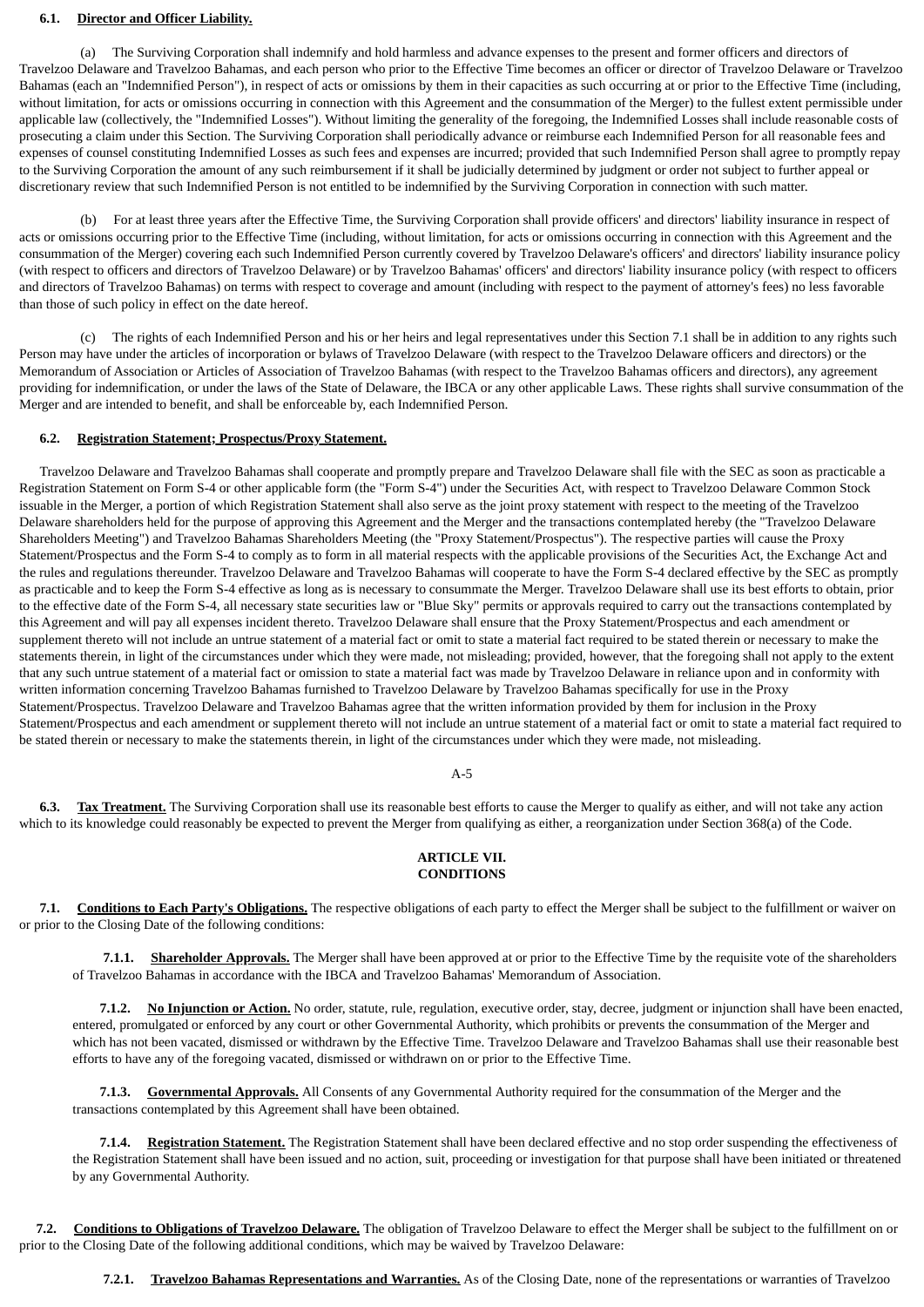Bahamas contained in this Agreement shall be untrue or incorrect in any material respect as of the Closing Date.

 **7.2.2. Performance by Travelzoo Bahamas.** Travelzoo Bahamas shall have performed and complied with all of the covenants and agreements in all material respects and satisfied in all material respects all of the conditions required by this Agreement to be performed or complied with or satisfied by Travelzoo Bahamas on or prior to the Closing Date.

 **7.3. Conditions to Obligations of Travelzoo Bahamas.** The obligations of Travelzoo Bahamas to effect the Travelzoo Bahamas Merger shall be subject to the fulfillment on or prior to the Closing Date of the following additional conditions, which may be waived by Travelzoo Bahamas:

 **7.3.1. Travelzoo Delaware Representations and Warranties.** As of the Closing Date, none of the representations or warranties of Travelzoo Delaware contained in this Agreement shall be untrue or incorrect in any material respect as of the Closing Date.

 **7.3.2. Performance by Travelzoo Delaware.** Travelzoo Delaware shall have performed and complied with all the covenants and agreements in all material respects and satisfied in all material respects all the conditions required by this Agreement to be performed or complied with or satisfied by Travelzoo Delaware on or prior to the Closing Date.

#### A-6

### **ARTICLE VIII. TERMINATION AND ABANDONMENT**

 **8.1. Termination.** This Agreement may be terminated at any time prior to the Effective Time, whether before or after approval of this Agreement and the Merger by the shareholders of Travelzoo Delaware and the shareholders of Travelzoo Bahamas:

(a) by mutual consent of Travelzoo Delaware and Travelzoo Bahamas;

 (b) (1) by Travelzoo Delaware (provided that Travelzoo Delaware is not then in material breach of any representation, warranty, covenant or other agreement contained herein), if there has been a breach by Travelzoo Bahamas of any of its representations, warranties, covenants or agreements contained in this Agreement, or any such representation and warranty shall have become untrue, and such breach or condition has not been cured within 30 days following receipt by Travelzoo Bahamas of written notice of such breach; (2) by Travelzoo Bahamas (provided that Travelzoo Bahamas is not then in material breach of any representation, warranty, covenant or other agreement contained herein), if there has been a breach by Travelzoo Delaware of any of its representations, warranties, covenants or agreements contained in this Agreement, or any such representation and warranty shall have become untrue, and such breach or condition has not been cured within 30 days following receipt by Travelzoo Delaware of written notice of such breach;

 (c) by either Travelzoo Bahamas or Travelzoo Delaware if any decree, permanent injunction, judgment, order or other action by any court of competent jurisdiction, any arbitrator or any Governmental Authority preventing or prohibiting consummation of the Merger shall have become final and nonappealable;

 (d) by either Travelzoo Bahamas or Travelzoo Delaware if the Merger shall not have been consummated before March 31, 2002 unless the failure of the Effective Time to occur by such date shall be due to the failure of the party seeking to terminate this Agreement to perform or observe in all material respects the covenants and agreements of such party set forth herein;

 (e) by either Travelzoo Bahamas or Travelzoo Delaware if the transactions contemplated by this Agreement shall fail to receive the requisite vote for approval and adoption (1) by the shareholders of Travelzoo Delaware at the Travelzoo Delaware Shareholders Meeting or any adjournment or postponement thereof or (2) by the shareholders of Travelzoo Bahamas at the Travelzoo Bahamas Shareholders Meeting or any adjournment or postponement thereof; provided that the right to terminate this Agreement under this Section 9.1(e) shall not be available to any party whose failure to fulfill any obligation under this Agreement has been the cause of, or resulted in, the failure of such approval to have been obtained;

 (f) By either Travelzoo Delaware or Travelzoo Bahamas, if the Board of Directors of the other shall have withdrawn, or modified or changed in a manner adverse to the terminating party its approval or recommendation of the Merger and/or the Travelzoo Delaware or Travelzoo Bahamas Proposals, each as the case may be; or

 (g) by either Travelzoo Bahamas or Travelzoo Delaware if the Board of Directors of either company determines, in its discretion, that the number of shareholders requesting paper delivery (as opposed or in addition to electronic delivery) of the Proxy Statement/Prospectus impairs the feasibility of the consummation of the Merger.

**8.2.** Effect of Termination. In the event of the termination of this Agreement by either Travelzoo Delaware or Travelzoo Bahamas pursuant to Section 8.1, this Agreement shall forthwith become void, there shall be no liability under this Agreement on the part of Travelzoo Bahamas or Travelzoo Delaware.

### **ARTICLE IX. MISCELLANEOUS**

**9.1.** Amendment and Modification. To the extent permitted by applicable Law, this Agreement may be amended, modified or supplemented only by a written agreement among Travelzoo Delaware and Travelzoo Bahamas, whether before or after approval of this Agreement and the Plan of Merger by the shareholders of Travelzoo Delaware and Travelzoo Bahamas, except that following approval by the shareholders of either Travelzoo Delaware or Travelzoo Bahamas, there shall be no amendment or change to the provisions hereof with respect to the Merger Consideration without further approval by such approving shareholders, and no other amendment shall be made which by law requires further approval by such shareholders without such further approval.

 **9.2. Waiver of Compliance; Consents.** Any failure of Travelzoo Delaware on the one hand, or Travelzoo Bahamas on the other hand, to comply with any obligation, covenant, agreement or condition herein may be waived by Travelzoo Bahamas on the one hand, or Travelzoo Delaware on the other hand, only by a written instrument signed by the party granting such waiver, but such waiver or failure to insist upon strict compliance with such obligation, covenant, agreement or condition shall not operate as a waiver of, or estoppel with respect to, any subsequent or other failure. Whenever this Agreement requires or permits consent by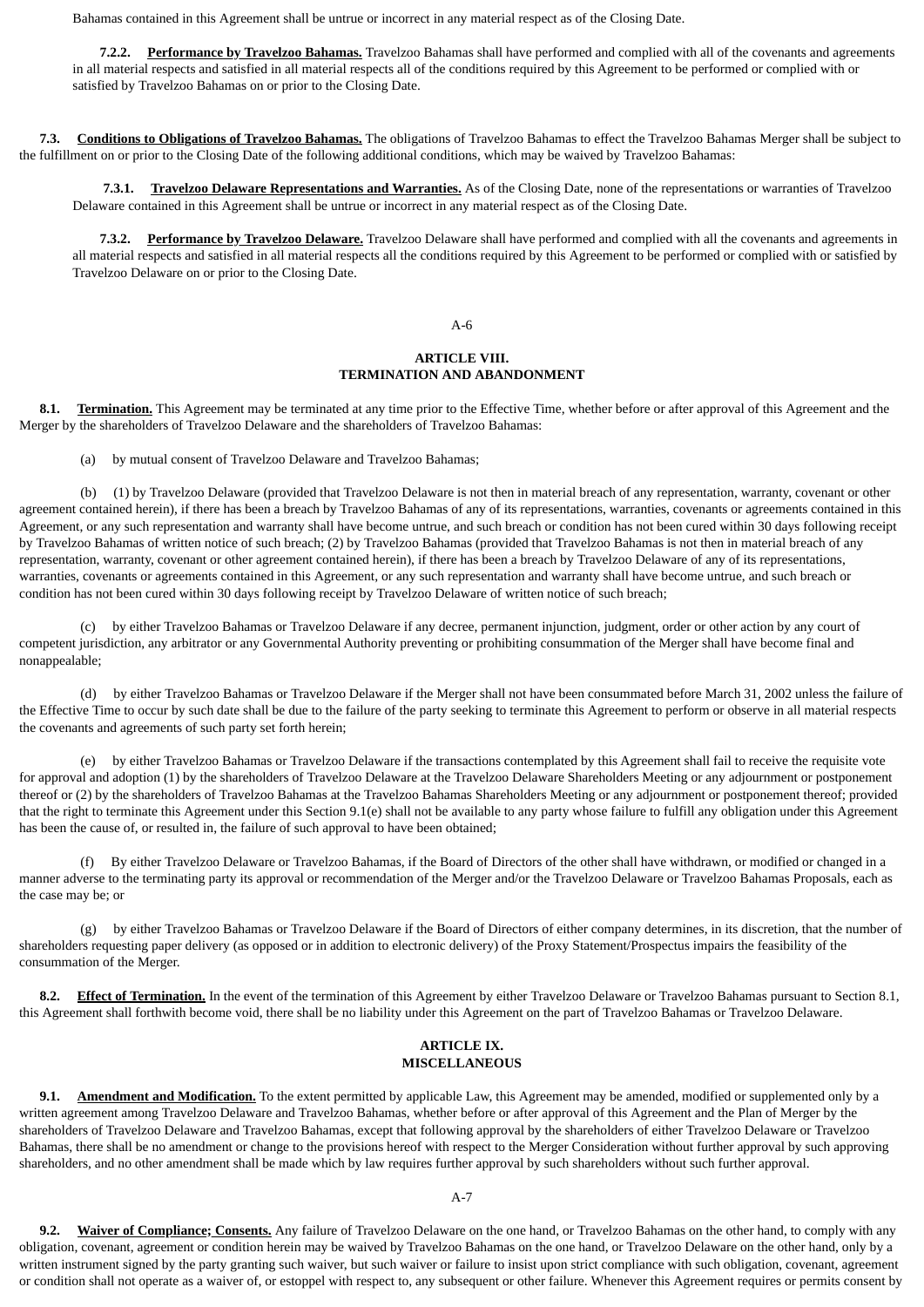or on behalf of any party hereto, such consent shall be given in writing in a manner consistent with the requirements for a waiver of compliance as set forth in this Section.

 **9.3. Survival of Representations and Warranties.** The respective representations and warranties of Travelzoo Delaware and Travelzoo Bahamas contained herein or in any certificates or other documents delivered prior to or at the Closing shall survive the execution and delivery of this Agreement, notwithstanding any investigation made or information obtained by the other party, but shall terminate at the Effective Time.

**9.4.** Notices. All notices and other communications hereunder shall be in writing and shall be deemed to have been duly given when delivered in person, by facsimile, receipt confirmed, or on the next business day when sent by overnight courier or on the second succeeding business day when sent by registered or certified mail (postage prepaid, return receipt requested) to the respective parties at the following addresses (or at such other address for a party as shall be specified by like notice):

(i) if to Travelzoo Delaware, to:

Travelzoo Inc. 800 West El Camino Real, Suite 180 Mountain View, CA 94040 Attention: Chairman of the Board, Chief Executive Officer and President Fax 650-943-2433

with a copy to:

Bryan Cave LLP 211 North Broadway, Suite 3600 St. Louis, Missouri 63102-2750 Attention: Denis P. McCusker, Esq. Telecopy: (314) 259-2020

and

(ii) if to Travelzoo Bahamas, to:

Travelzoo Inc. 800 West El Camino Real, Suite 180 Mountain View, CA 94040 Attention: Chairman of the Board, Chief Executive Officer and President Fax 650-943-2433

with a copy to:

Bryan Cave LLP 211 North Broadway, Suite 3600 St. Louis, Missouri 63102-2750 Attention: Denis P. McCusker, Esq. Telecopy: (314) 259-2020

 **9.5. Binding Effect; Assignment.** This Agreement and all of the provisions hereof shall be binding upon and inure to the benefit of the parties hereto and their respective successors and permitted assigns. Neither this Agreement nor any of the rights, interests or obligations hereunder shall be assigned by any of the parties hereto prior to the Effective Time without the prior written consent of the other parties hereto.

A-8

 **9.6. Expenses.** All costs and expenses incurred in connection with this Agreement and the transactions contemplated hereby shall be paid by the party incurring such costs or expenses, provided, however, that each of Travelzoo Bahamas and Travelzoo Delaware shall pay one-half of the expenses related to printing, filing and mailing the registration statement and related prosy statement for the Merger, the fees and expenses of Bryan Cave LLP and all filing fees incurred in connection with the Merger or the issuance of the Travelzoo Delaware Common Stock.

**9.7.** Governing Law. This Agreement shall be deemed to be made in, and in all respects shall be interpreted, construed and governed by and in accordance with the internal laws of, the State of Delaware, and the parties hereto consent to the jurisdiction of the courts of or in the State of Delaware in connection with any dispute or controversy relating to or arising out of this Agreement and the transactions contemplated hereby.

 **9.8. Counterparts.** This Agreement may be executed in counterparts, each of which shall be deemed an original, but all of which together shall constitute one and the same instrument.

**9.9** Entire Agreement. This Agreement and the other agreements, documents or instruments referred to herein or executed in connection herewith embody the entire agreement and understanding of the parties hereto in respect of the subject matter contained herein. There are no restrictions, promises, representations, warranties, covenants, or undertakings, other than those expressly set forth or referred to herein. This Agreement supersedes all prior agreements and the understandings between the parties with respect to such subject matter.

**9.10** Third Parties. Nothing contained in this Agreement or in any instrument or document executed by any party in connection with the transactions contemplated hereby shall create any rights in, or be deemed to have been executed for the benefit of, any person that is not a party hereto or thereto, or, a successor or permitted assign of such a party; provided, however, that the parties hereto specifically acknowledge that the provisions of Section 6.1 above, are intended to be for the benefit of, and shall enforceable by, the officers and directors of Travelzoo Delaware and of Travelzoo Bahamas and/or the Travelzoo Bahamas Subsidiaries affected thereby and their heirs and representatives.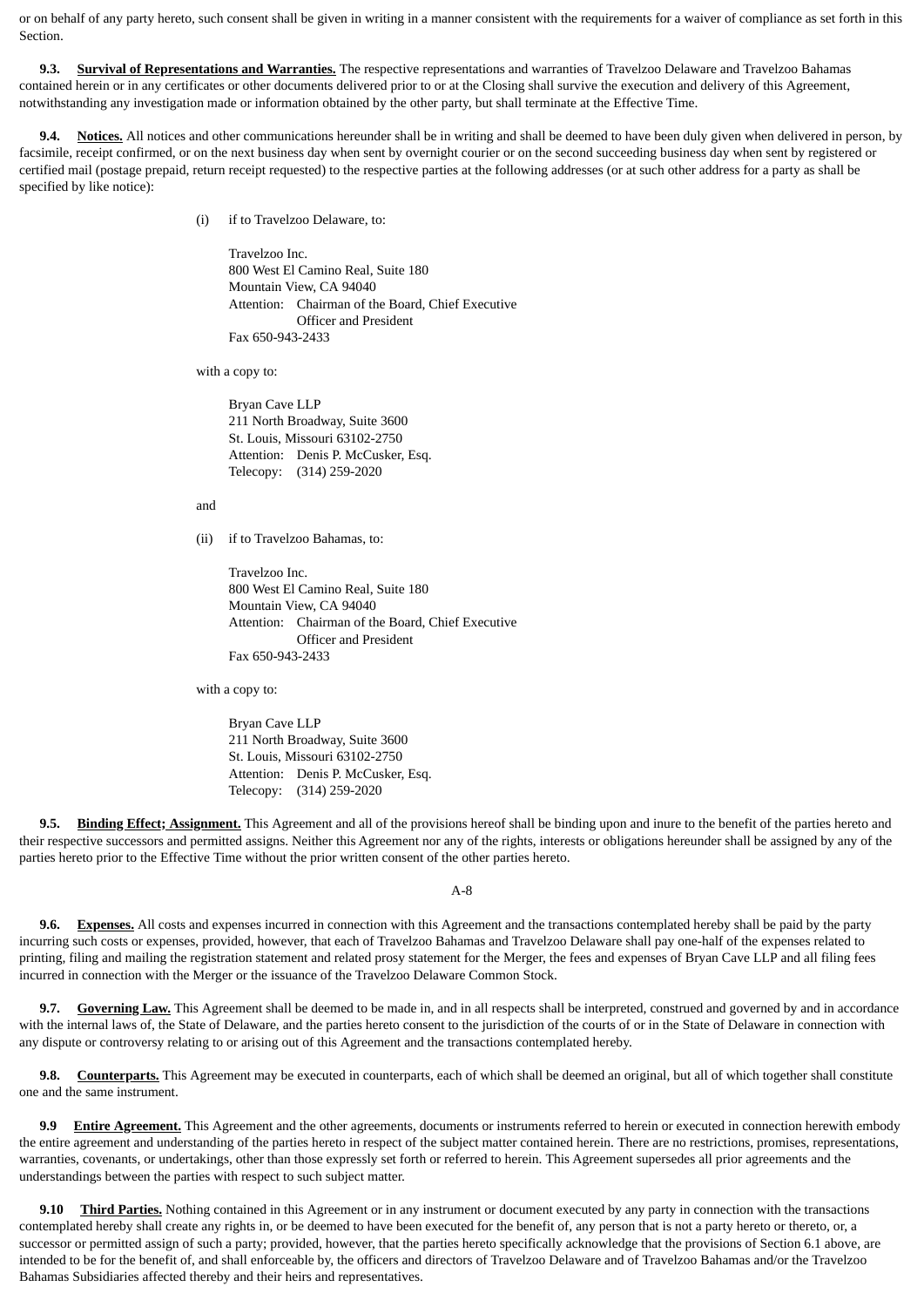IN WITNESS WHEREOF, Travelzoo Delaware and Travelzoo Bahamas have caused this Agreement to be signed and delivered by their respective duly authorized officers as of the date first above written.

### **TRAVELZOO.COM CORPORATION**

By:

Name: Ralph Bartel Title: Chief Executive Officer

### **TRAVELZOO INC.**

By:

Name: Ralph Bartel Title: Chief Executive Officer

A-9

**Annex B**

#### **CERTIFICATE OF INCORPORATION OF TRAVELZOO INC.**

**FIRST:** The name of the Corporation is Travelzoo Inc.

 **SECOND:** Its registered office in the State of Delaware is located at 2711 Centerville Road, Suite 400, Wilmington, New Castle County, Delaware 19808. The name and address of its registered agent is Corporation Service Company, 2711 Centerville Road, Suite 400, Wilmington, Delaware 19808.

 **THIRD:** The purpose of the Corporation is to engage in any lawful act or activity for which corporations may be organized under the General Corporation Law of the State of Delaware ("GCL").

#### **FOURTH:**

#### **A. Classes and Number of Shares.**

 The total number of shares of stock which the Corporation shall have authority to issue is 40,000,000 shares of common stock of the par value of \$0.01 each, amounting in the aggregate to Four Hundred Thousand Dollars (\$400,000) ("Common Stock"), and 5,000,000 shares of preferred stock of the par value of \$0.01 each, amounting in the aggregate to \$50,000 ("Preferred Stock").

#### **B. Preemptive Rights.**

 Except as may otherwise be provided by agreement among stockholders of the Corporation, no stockholder of any class of stock of the Corporation shall have any preemptive right to acquire any additional shares of stock of the Corporation of any class or series or any security convertible into, or exercisable or exchangeable for, such stock.

#### **C. Terms of Common Stock.**

 The voting powers and relative, participating, optional and other special rights of the Common Stock, and the qualifications, limitations and restrictions thereof, are as follows:

 **1. Voting Rights and Powers.** Except as provided in the GCL, the holders of shares of the Common Stock shall vote together as a single class (with the holders of all series of Preferred Stock entitled to vote together with the holders of the shares of Common Stock) on all matters as to which such holders are entitled to vote.

 **2. Dividend Rights.** No cash dividends may be declared and paid upon the Common Stock so long as any Preferred Stock is outstanding. Thereafter, cash dividends may be declared and paid upon the Common Stock in such amounts and at such times as the Board of Directors may determine. Funds otherwise legally available for the payment of dividends on the Common Stock shall not be restricted or reduced by reason of there being any excess of the aggregate preferential amount of any series of Preferred Stock outstanding over the aggregate par value thereof.

 **3. Liquidation Rights.** In the event of any liquidation, dissolution or winding up of the Corporation, whether voluntary or involuntary, after there shall have been paid or set apart for payment of holders of any outstanding shares of Preferred Stock the full preferential amounts to which they are entitled, the entire remaining assets and funds of the Corporation legally available for distribution, if any, to its shareholders shall be distributed ratably among the holders of the Common Stock in proportion to the shares of Common Stock then held by them.

#### **D. Preferred Stock.**

 Subject to the requirements of the GCL and the provisions of this Certificate of Incorporation, the Board of Directors is expressly authorized to cause any number of the authorized and undesignated shares of Preferred Stock to be issued from time to time in one or more series of Preferred Stock with such voting powers, full or limited, or no voting powers, and such designations, preferences and relative, participating, optional or other special rights, and qualifications, limitations or restrictions thereof, if any, as the Board of Directors may fix by resolution or resolutions, prior to the issuance of any shares of such series of Preferred Stock, each of which series may differ from any and all other series, including, without limiting the generality of the foregoing, the following:

(i) The number of shares constituting such series of Preferred Stock and the designation thereof;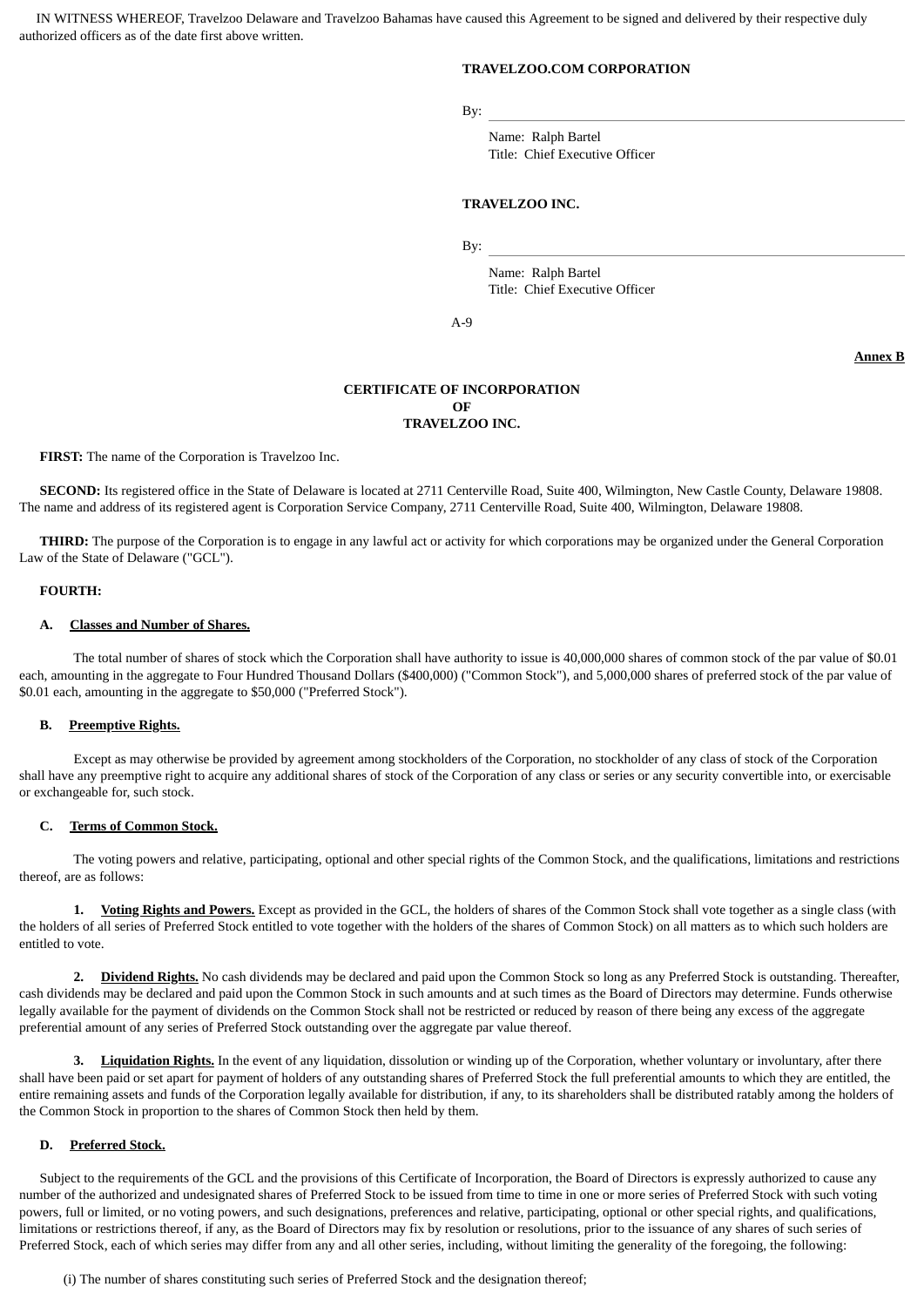(ii) The dividend rate, if any, on the shares of such series of Preferred Stock, whether and the extent to which any such dividends shall be cumulative or non-cumulative, the relative rights of priority, if any, of payments of any dividends, and the times at which, and the terms and conditions on which, any dividends shall be paid;

 (iii) The right, if any, of the holders of shares of such series of Preferred Stock to vote and the manner of voting, except as may otherwise be provided by the GCL;

 (iv) The right, if any, of the holders of shares of such series of Preferred Stock to convert the same into, or the right, if any, of the Corporation to exchange the same for, another class or series of stock of the Corporation and the terms and conditions, including any provision for future adjustment in the conversion or exchange rate, under which said shares may be converted or exchanged;

 (v) The redemption or purchase price or prices of the shares of such series of Preferred Stock, if any, and the times at which, and the terms and conditions on which, the shares of such series of Preferred Stock may be redeemed or purchased;

(vi) The terms of the sinking fund, if any, to be provided for such series of Preferred Stock, and the terms and amount of such sinking fund;

 (vii) The rights of the holders of shares of such series of Preferred Stock in the event of a voluntary or involuntary liquidation, dissolution or winding up of the Corporation and the relative rights of priority, if any, of such holders with respect thereto; and

(viii) Any other relative powers, preferences and rights, and any qualifications, limitations or restrictions, of such series of Preferred Stock.

**FIFTH:** The name and mailing address of the incorporator is Elizabeth A. Creamer, 211 N. Broadway, Suite 3600, St. Louis, Missouri 63102.

 **SIXTH:** All corporate powers of the Corporation shall be exercised by or under the direction of the Board of Directors except as otherwise provided herein or by applicable law. In furtherance and not in limitation of the powers conferred by law, the Board of Directors is expressly authorized:

 (i) to adopt, amend or repeal By-laws of the Corporation, subject to the right of the stockholders of the Corporation entitled to vote with respect thereto to adopt, amend or repeal By-laws made by the Board of Directors; and

 (ii) from time to time to determine whether and to what extent, at what time and place, and under what conditions and regulations the accounts and books of the Corporation, or any of them, shall be open to the inspection of any stockholder; and no stockholder shall have any right to inspect any account or book or document of the Corporation except as provided by applicable law or the By-laws of the Corporation or as authorized by resolution of the stockholders or Board of Directors of the Corporation.

 **SEVENTH:** No director of the Corporation shall be personally liable to the Corporation or its stockholders for monetary damages for any breach of fiduciary duty by such director as a director; provided, however, that the foregoing shall not be deemed to eliminate or limit the liability of a director to the extent provided by applicable law (i) for any breach of the director's duty of loyalty to the Corporation or its stockholders, (ii) for acts or omissions not in good faith or which involve intentional misconduct or a knowing violation of law, (iii) under Section 174 of the General Corporation Law of the State of Delaware, or (iv) for any transaction from which the director derived an improper personal benefit. This provision is not intended to eliminate or narrow any defenses to or protection against liability otherwise available to directors of the Corporation. No amendment to or repeal of this Article shall apply to or have any effect on the liability or alleged liability of any director of the Corporation for or with respect to any acts or omissions of such director occurring prior to such amendment.

2

### **EIGHTH:**

 A. Every person who was or is a party or is threatened to be made a party to or is involved in any threatened, pending or completed action, suit or proceeding, whether civil, criminal, administrative or investigative, by reason of the fact that such person or a person of whom such person is a legal representative is or was a director or officer of the Corporation or is or was serving at the request of the Corporation or for its benefit as a director, officer, employee or agent of any other corporation, or as the representative of the Corporation in a partnership, joint venture, trust or other entity, shall be indemnified and held harmless by the Corporation to the fullest extent legally permissible under the General Corporation Law of the State of Delaware, as amended from time to time, against all expenses, liabilities and losses (including attorneys' fees, judgments, fines and amounts paid or to be paid in settlement) reasonably paid or incurred by such person in connection therewith. Such right of indemnification shall be a contract right that may be enforced in any manner desired by such person. Such right of indemnification shall include the right to be paid by the Corporation the expenses incurred in defending any such action, suit or proceeding in advance of its final disposition upon receipt of an undertaking by or on behalf of such person to repay such amount if ultimately it should be determined that such person is not entitled to be indemnified by the Corporation under the General Corporation Law of the State of Delaware. Such right of indemnification shall not be exclusive of any other right which such directors, officers or representatives may have or hereafter acquire and, without limiting the generality of such statement, they shall be entitled to their respective rights of indemnification under any By-law, agreement, vote of stockholders, provision of law or otherwise, as well as their rights under this Article.

 B. The Board of Directors may adopt By-laws from time to time with respect to indemnification to provide at all times the fullest indemnification permitted by the General Corporation Law of the State of Delaware, as amended from time to time, and may cause the Corporation to purchase and maintain insurance on behalf of any person who is or was a director, officer, employee or agent of the Corporation, or is or was serving at the request of the Corporation or for its benefit as a director, officer, employee or agent of any other corporation, or as the representative of the Corporation in a partnership, joint venture, trust or other entity, against any expense, liability or loss asserted against or incurred by any such person in any such capacity or arising out of any such status, whether or not the Corporation would have the power to indemnify such person against such expense, liability or loss.

 **NINTH:** To the maximum extent permitted by law, in the event that either the Corporation or any stockholder of the Corporation acquires knowledge of any potential transaction, agreement, arrangement or other matter which may be an opportunity for both the Corporation and such stockholder, neither the Corporation nor such stockholder will have any duty to communicate or offer such opportunity to the other and such stockholder will not be liable to the Corporation for breach of any fiduciary or other duty, as a stockholder or otherwise, and the Corporation will not be liable to such stockholder, by reason of the fact that the Corporation or such stockholder, as the case may be, pursues or acquires such opportunity for itself or does not communicate such opportunity or information regarding such opportunity to such stockholder or the Corporation, as the case may be.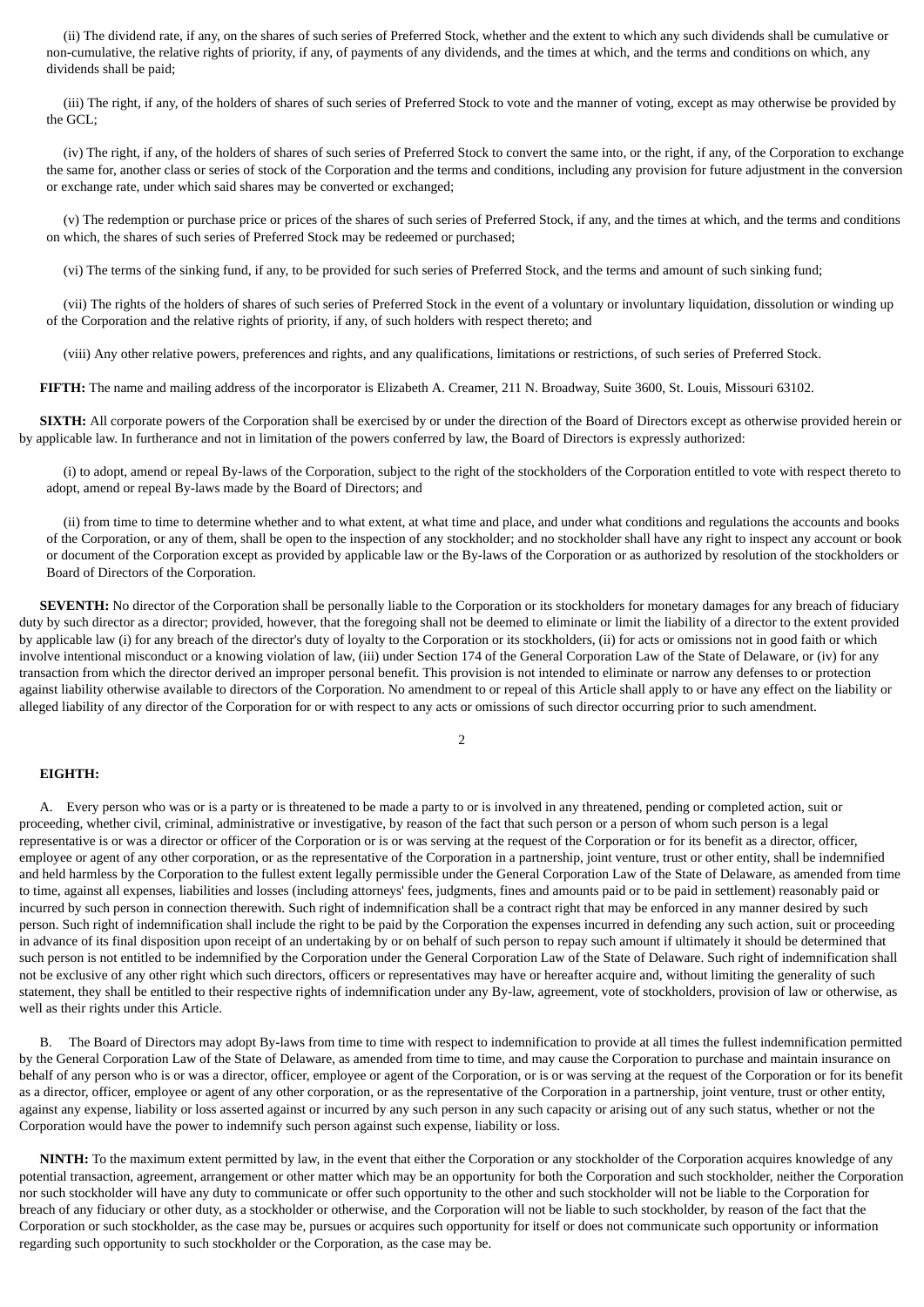**TENTH:** The Corporation reserves the right to amend, alter, change or repeal any provision contained in this Certificate of Incorporation in the manner now or hereafter prescribed by statute, and all rights conferred upon stockholders, directors and officers herein are granted subject to this reservation.

3

**Annex C**

#### **BY-LAWS OF TRAVELZOO INC.**

### **ARTICLE I Stockholders**

Section 1.1. Annual Meetings. An annual meeting of stockholders shall be held for the election of directors at such date, time and place either within or without the State of Delaware as may be designated by the Board of Directors from time to time. Stockholders may, unless the certificate of incorporation otherwise provides, act by written consent to elect directors; provided, however, that, if such consent is less than unanimous, such action by written consent may be in lieu of holding an annual meeting only if all of the directorships to which directors could be elected at an annual meeting held at the effective time of such action are vacant and are filled by such action. Any other proper business may be transacted at the annual meeting.

Section 1.2. Special Meetings. Special meetings of stockholders may be called at any time by the Chairman of the Board, if any, the Vice Chairman of the Board, if any, the President or the Board of Directors, to be held at such date, time and place either within or without the State of Delaware as may be stated in the notice of the meeting.

Section 1.3. Notice of Meetings. Whenever stockholders are required or permitted to take any action at a meeting, a written notice of the meeting shall be given which shall state the place, if any, date, hour of the meeting, the means of remote communications, if any, by which stockholders and proxyholders may be deemed to be present in person and vote at such meeting and, in the case of a special meeting, the purpose or purposes for which the meeting is called. Unless otherwise provided by law, the written notice of any meeting shall be given not less than ten nor more than sixty days before the date of the meeting to each stockholder entitled to vote at such meeting. If mailed, such notice shall be deemed to be given when deposited in the United States mail, postage prepaid, directed to the stockholder at his address as it appears on the records of the Corporation.

Section 1.4. Remote Communication. The Board of Directors may authorize, subject to such guidelines and procedures as the Board of Directors may adopt, stockholders and proxyholders not physically present at a meeting of stockholders to, by means of remote communication, participate in a meeting of stockholders and be deemed present in person. Stockholders and proxyholders may vote by means of remote communication at a meeting of stockholders whether such meeting is to be held at a designated place or solely by means of remote communication.

Section 1.5. Adjournments. Any meeting of stockholders, annual or special, may adjourn from time to time to reconvene at the same or some other place, and notice need not be given of any such adjourned meeting if the time and place thereof and means of remote communications, if any, by which stockholders and proxyholders may be deemed to be present in person and vote at such meeting, are announced at the meeting at which the adjournment is taken. At the adjourned meeting, the Corporation may transact any business which might have been transacted at the original meeting. If the adjournment is for more than thirty days, or if after the adjournment a new record date is fixed for the adjourned meeting, a notice of the adjourned meeting shall be given to each stockholder of record entitled to vote at the meeting.

Section 1.6. Quorum. At each meeting of stockholders, except where otherwise provided by law or the certificate of incorporation or these by-laws, the holders of a majority of the outstanding shares of each class of stock entitled to vote at the meeting, present in person or represented by proxy, shall constitute a quorum. For purposes of the foregoing, two or more classes or series of stock shall be considered a single class if the holders thereof are entitled to vote together as a single class at the meeting. In the absence of a quorum, the stockholders so present may, by majority vote, adjourn the meeting from time to time in the manner provided by Section 1.5 of these by-laws until a quorum shall attend. Shares of its own capital stock belonging on the record date for the meeting to the Corporation or to another corporation, if a majority of the shares entitled to vote in the election of directors of such other corporation is held, directly or indirectly, by the Corporation, shall neither be entitled to vote nor be counted for quorum purposes; provided, however, that the foregoing shall not limit the right of the Corporation to vote stock, including but not limited to its own stock, held by it in a fiduciary capacity.

 Section 1.7. Organization. Meetings of stockholders shall be presided over by the Chairman of the Board, if any, or in his absence by the Vice Chairman of the Board, if any, or in his absence by the President, or in his absence by a Vice President, or in the absence of the foregoing persons by a chairman designated by the Board of Directors, or in the absence of such designation by a chairman chosen at the meeting. The Secretary shall act as secretary of the meeting, but in his absence the chairman of the meeting may appoint any person to act as secretary of the meeting.

Section 1.8. Voting: Proxies. Unless otherwise provided in the certificate of incorporation, each stockholder entitled to vote at any meeting of stockholders shall be entitled to one vote for each share of stock held by him which has voting power upon the matter in question. Each stockholder entitled to vote at a meeting of stockholders or to express consent or dissent to corporate action in writing without a meeting may authorize another person or persons to act for him by proxy, but no such proxy shall be voted or acted upon after three years from its date, unless the proxy provides for a longer period. A duly executed proxy shall be irrevocable if it states that it is irrevocable and if, and only as long as, it is coupled with an interest sufficient in law to support an irrevocable power. A stockholder may revoke any proxy which is not irrevocable by attending the meeting and voting in person or by filing an instrument in writing revoking the proxy or another duly executed proxy bearing a later date with the Secretary of the Corporation. Voting at meetings of stockholders need not be by written ballot and need not be conducted by inspectors unless the holders of a majority of the outstanding shares of all classes of stock entitled to vote thereon present in person or by proxy at such meeting shall so determine. At all meetings of stockholders for the election of directors, a plurality of the votes cast shall be sufficient to elect. All other elections and questions shall, unless otherwise provided by law or by the certificate of incorporation or these by-laws, be decided by the vote of the holders of a majority of the outstanding shares of all classes of stock entitled to vote thereon present in person or by proxy at the meeting, provided that (except as otherwise required by law or by the certificate of incorporation) the Board of Directors may require a larger vote upon any election or question.

Section 1.9. Fixing Date for Determination of Stockholders of Record. In order that the Corporation may determine the stockholders entitled to notice of or to vote at any meeting of stockholders or any adjournment thereof, or to express consent to corporate action in writing without a meeting, or entitled to receive payment of any dividend or other distribution or allotment of any rights, or entitled to exercise any rights in respect of any change, conversion or exchange of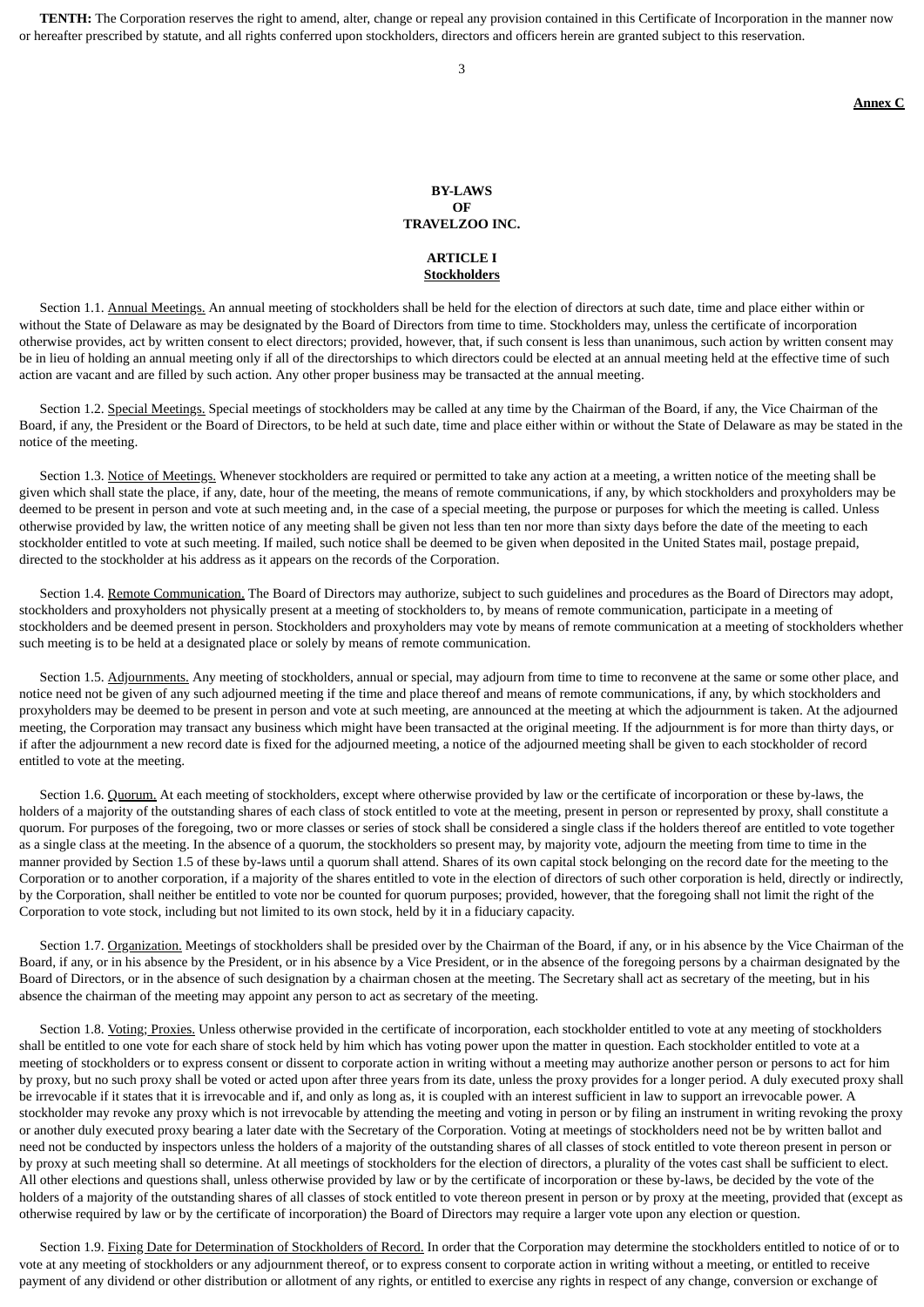stock or for the purpose of any other lawful action, the Board of Directors may fix, in advance, a record date, which shall not be more than sixty nor less than ten days before the date of such meeting, nor more than sixty days prior to any other action. If no record date is fixed: (1) the record date for determining stockholders entitled to notice of or to vote at a meeting of stockholders shall be at the close of business on the day next preceding the day on which notice is given, or, if notice is waived, at the close of business on the day next preceding the day on which the meeting is held; (2) the record date for determining stockholders entitled to express consent to corporate action in writing without a meeting, when no prior action by the Board is necessary, shall be the day on which the first written consent is expressed; and (3) the record date for determining stockholders for any other purpose shall be at the close of business on the day on which the Board adopts the resolution relating thereto. A determination of stockholders of record entitled to notice of or to vote at a meeting of stockholders shall apply to any adjournment of the meeting; provided, however, that the Board may fix a new record date for the adjourned meeting.

 Section 1.10. List of Stockholders Entitled to Vote. The Secretary shall prepare and make, at least ten days before every meeting of stockholders, a complete list of the stockholders entitled to vote at the meeting, arranged in alphabetical order, and showing the address of each stockholder and the number of shares registered in the name of each stockholder. Nothing contained in this Section 1.10 shall require the Corporation to include electronic mail addresses or other electronic contact information on such list. Such list shall be open to the examination of any stockholder, for any purpose germane to the meeting, during ordinary business hours, for a period of at least ten days prior to the meeting, either (i) on a reasonably accessible electronic network, which the information required to gain access to such list is provided in the notice of the meeting, or (ii) at the principal place of business of the corporation. If the meeting is to be held at a place, then the list shall be produced and kept at the time and place of the meeting during the whole time thereof, and may be inspected by any stockholder who is present. If the meeting is to be held solely by means of remote communication, then the list shall also be open to the examination of any stockholder during the whole time of the meeting on a reasonably accessible electronic network, and the information required to access such list shall be provided with the notice of the meeting.

#### $C-2$

 Section 1.11. Consent of Stockholders in Lieu of Meeting. Unless otherwise provided in the certificate of incorporation, any action required by law to be taken at any annual or special meeting of stockholders of the Corporation, or any action which may be taken at any annual or special meeting of such stockholders, may be taken without a meeting, without prior notice and without a vote, if a consent in writing, setting forth the action so taken, shall be signed by the holders of outstanding stock having not less than the minimum number of votes that would be necessary to authorize or take such action at a meeting at which all shares entitled to vote thereon were present and voted. Prompt notice of the taking of the corporate action without a meeting by less than unanimous written consent shall be given to those stockholders who have not consented in writing.

### **ARTICLE II Board of Directors**

Section 2.1. Powers; Number; Qualifications. The business and affairs of the Corporation shall be managed by the Board of Directors, except as may be otherwise provided by law or in the certificate of incorporation. The Board shall consist of one or more members, the number thereof to be determined from time to time by the Board. Directors need not be stockholders.

Section 2.2. Election; Term of Office; Resignation; Removal; Vacancies. Each director shall hold office until the annual meeting of stockholders next succeeding his election and until his successor is elected and qualified or until his earlier resignation or removal. Any director may resign at any time upon written notice to the Board of Directors or to the President or the Secretary of the Corporation. Such resignation shall take effect at the time specified therein, and unless otherwise specified therein no acceptance of such resignation shall be necessary to make it effective. Unless otherwise provided in the certificate of incorporation or these by-laws, vacancies and newly created directorships resulting from any increase in the authorized number of directors or from any other cause may be filled by a majority of the directors then in office, although less than a quorum, or by the sole remaining director.

 Section 2.3. Regular Meetings. Regular meetings of the Board of Directors may be held at such places within or without the State of Delaware and at such times as the Board may from time to time determine, and if so determined, notice thereof need not be given.

Section 2.4. Special Meetings. Special meetings of the Board of Directors may be held at any time or place within or without the State of Delaware whenever called by the Chairman of the Board, if any, by the Vice Chairman of the Board, if any, by the President or by any two directors. Reasonable notice thereof shall be given by the person or persons calling the meeting.

Section 2.5. Telephonic Meetings Permitted. Unless otherwise restricted by the certificate of incorporation or these by-laws, members of the Board of Directors, or any committee designated by the Board, may participate in a meeting of the Board or of such committee, as the case may be, by means of conference telephone or similar communications equipment by means of which all persons participating in the meeting can hear each other, and participation in a meeting pursuant to this by-law shall constitute presence in person at such meeting.

Section 2.6. Quorum; Vote Required for Action. At all meetings of the Board of Directors one-third of the entire Board shall constitute a quorum for the transaction of business. The vote of a majority of the directors present at a meeting at which a quorum is present shall be the act of the Board unless the certificate of incorporation or these by-laws shall require a vote of a greater number. In case at any meeting of the Board a quorum shall not be present, the members of the Board present may adjourn the meeting from time to time until a quorum shall attend.

Section 2.7. Organization. Meetings of the Board of Directors shall be presided over by the Chairman of the Board, if any, or in his absence by the Vice Chairman of the Board, if any, or in his absence by the President, or in their absence by a chairman chosen at the meeting. The Secretary shall act as secretary of the meeting, but in his absence the chairman of the meeting may appoint any person to act as secretary of the meeting.

Section 2.8. Informal Action by Directors. Unless otherwise restricted by the certificate of incorporation or these by-laws, any action required or permitted to be taken at any meeting of the Board of Directors, or of any committee thereof, may be taken without a meeting if all members of the Board or of such committee, as the case may be, consent thereto in writing, and the writing or writings are filed with the minutes of proceedings of the Board or committee.

#### C-3

### **ARTICLE III Committees**

Section 3.1. Committees. The Board of Directors may designate one or more committees, each committee to consist of one or more of the directors of the Corporation. The Board may designate one or more directors as alternate members of any committee, who may replace any absent or disqualified member at any meeting of the committee. The by-laws may provide that in the absence or disqualification of a member of a committee, the member or members present at any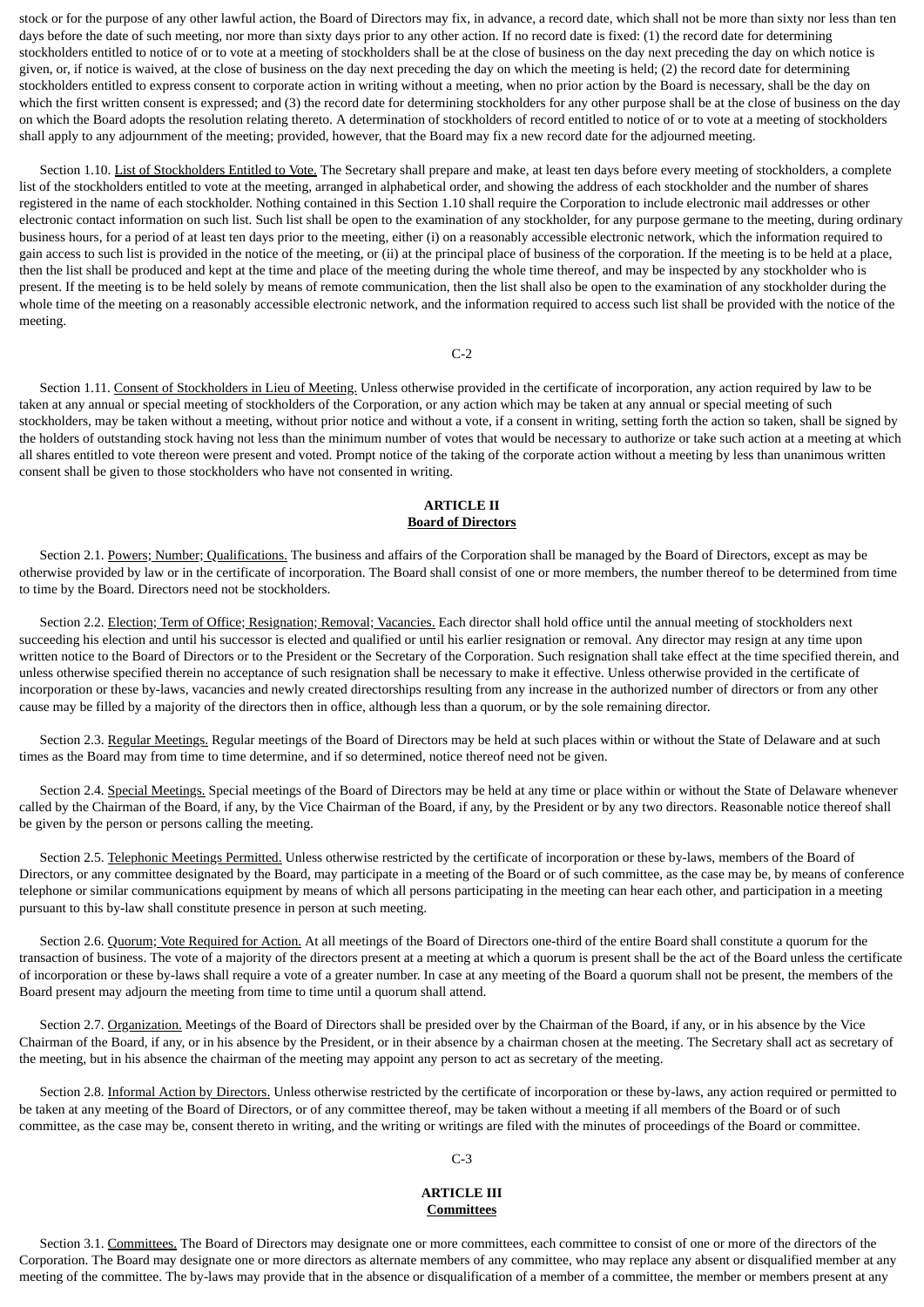meeting and not disqualified from voting, whether or not such member or members constitute a quorum, may unanimously appoint another member of the board of directors to act at the meeting in the place of any such absent or disqualified member. Any such committee, to the extent provided in the resolution of the board of directors, or in the bylaws of the corporation, shall have and may exercise all the powers and authority of the Board of Directors in the management of the business and affairs of the Corporation, and may authorize the seal of the Corporation to be affixed to all papers which may require it; but no such committee shall have the power or authority in reference to the following matter: (i) approving or adopting, or recommending to the stockholders, any action or matter expressly required by these by-laws to be submitted to stockholders for approval or (ii) adopting, amending or repealing any by-law of the Corporation.

Section 3.2. Committee Rules. Unless the Board of Directors otherwise provides, each committee designated by the Board may make, alter and repeal rules for the conduct of its business. In the absence of a provision by the Board or a provision in the rules of such committee to the contrary, a majority of the entire authorized number of members of such committee shall constitute a quorum for the transaction of business, the vote of a majority of the members present at a meeting at the time of such vote if a quorum is then present shall be the act of such committee, and in other respects each committee shall conduct its business in the same manner as the Board conducts its business pursuant to Article II of these by-laws.

### **ARTICLE IV Officers**

Section 4.1. Officers; Election; Qualification; Term of Office; Resignation; Removal; Vacancies. As soon as practicable after the annual meeting of stockholders in each year, the Board of Directors shall elect a President and a Secretary, and it may, if it so determines, elect from among its members a Chairman of the Board and a Vice Chairman of the Board. The Board may also elect one or more Vice Presidents, one or more Assistant Vice Presidents, one or more Assistant Secretaries, a Treasurer and one or more Assistant Treasurers and may give any of them such further designations or alternate titles as it considers desirable. Each such officer shall hold office until the first meeting of the Board after the annual meeting of stockholders next succeeding his election, and until his successor is elected and qualified or until his earlier resignation or removal. Any officer may resign at any time upon written notice to the Board or to the President or the Secretary of the Corporation. Such resignation shall take effect at the time specified therein, and unless otherwise specified therein no acceptance of such resignation shall be necessary to make it effective. The Board may remove any officer with or without cause at any time. Any such removal shall be without prejudice to the contractual rights of such officer, if any, with the Corporation, but the election or appointment of an officer shall not of itself create contractual rights. Any number of offices may be held by the same person. Any vacancy occurring in any office of the Corporation by death, resignation, removal or otherwise may be filled for the unexpired portion of the term by the Board at any regular or special meeting.

Section 4.2. Powers and Duties of Executive Officers. The officers of the Corporation shall have such powers and duties in the management of the Corporation as may be prescribed by the Board of Directors and, to the extent not so provided, as generally pertain to their respective offices, subject to the control of the Board. The Board may require any officer, agent or employee to give security for the faithful performance of his duties.

### **ARTICLE V Miscellaneous**

Section 5.1. Fiscal Year. The fiscal year of the Corporation shall be determined by the Board of Directors.

Section 5.2. Seal. The Corporation may have a corporate seal which shall have the name of the Corporation inscribed thereon and shall be in such form as may be approved from time to time by the Board of Directors. The corporate seal may be used by causing it or a facsimile thereof to be impressed or affixed or in any other manner reproduced.

### C-4

 Section 5.3. Waiver of Notice of Meetings of Stockholders, Directors and Committees. Whenever notice is required to be given by law or under any provision of the certificate of incorporation or these by-laws, a written waiver thereof, signed by the person entitled to notice, whether before or after the time stated therein, shall be deemed equivalent to notice. Attendance of a person at a meeting shall constitute a waiver of notice of such meeting, except when the person attends a meeting for the express purpose of objecting, at the beginning of the meeting, to the transaction of any business because the meeting is not lawfully called or convened. Neither the business to be transacted at, nor the purpose of, any regular or special meeting of the stockholders, directors, or members of a committee of directors need be specified in any written waiver of notice unless so required by the certificate of incorporation or these by-laws.

Section 5.4. Indemnification of Directors, Officers and Employees. The Corporation shall have power to indemnify to the full extent authorized by law any person made or threatened to be made a party to any action, suit or proceeding, whether criminal, civil, administrative or investigative, by reason of the fact that he, his testator or intestate is or was a director, officer or employee of the Corporation or any predecessor of the Corporation or serves or served any other enterprise as a director, officer or employee at the request of the Corporation or any predecessor of the Corporation.

Section 5.5. Interested Directors; Quorum. No contract or transaction between the Corporation and one or more of its directors or officers, or between the Corporation and any other corporation, partnership, association or other organization in which one or more of its directors or officers are directors or officers, or have a financial interest, shall be void or voidable solely for this reason, or solely because the director or officer is present at or participates in the meeting of the Board of Directors or committee thereof which authorizes the contract or transaction, or solely because his or their votes are counted for such purpose, if: (1) the material facts as to his relationship or interest and as to the contract or transaction are disclosed or are known to the Board or the committee, and the Board or committee in good faith authorizes the contract or transaction by the affirmative votes of a majority of the disinterested directors, even though the disinterested directors be less than a quorum; or (2) the material facts as to his relationship or interest and as to the contract or transaction are disclosed or are known to the stockholders entitled to vote thereon, and the contract or transaction is specifically approved in good faith by vote of the stockholders; or (3) the contract or transaction is fair as to the Corporation as of the time it is authorized, approved or ratified, by the Board, a committee thereof or the stockholders. Common or interested directors may be counted in determining the presence of a quorum at a meeting of the Board or of a committee which authorizes the contract or transaction.

Section 5.6. Form of Records. Any records maintained by the Corporation in the regular course of its business, including its stock ledger, books of account and minute books, may be kept on, or be in the form of, punch cards, magnetic tape, photographs, microphotographs or any other information storage device, provided that the records so kept can be converted into clearly legible form within a reasonable time. The Corporation shall so convert any records so kept upon the request of any person entitled to inspect the same.

Section 5.7. Amendment of By-Laws. These by-laws may be altered or repealed, and new by-laws made, by the Board of Directors, but the stockholders may make additional by-laws and may alter or repeal any by-law whether or not adopted by them.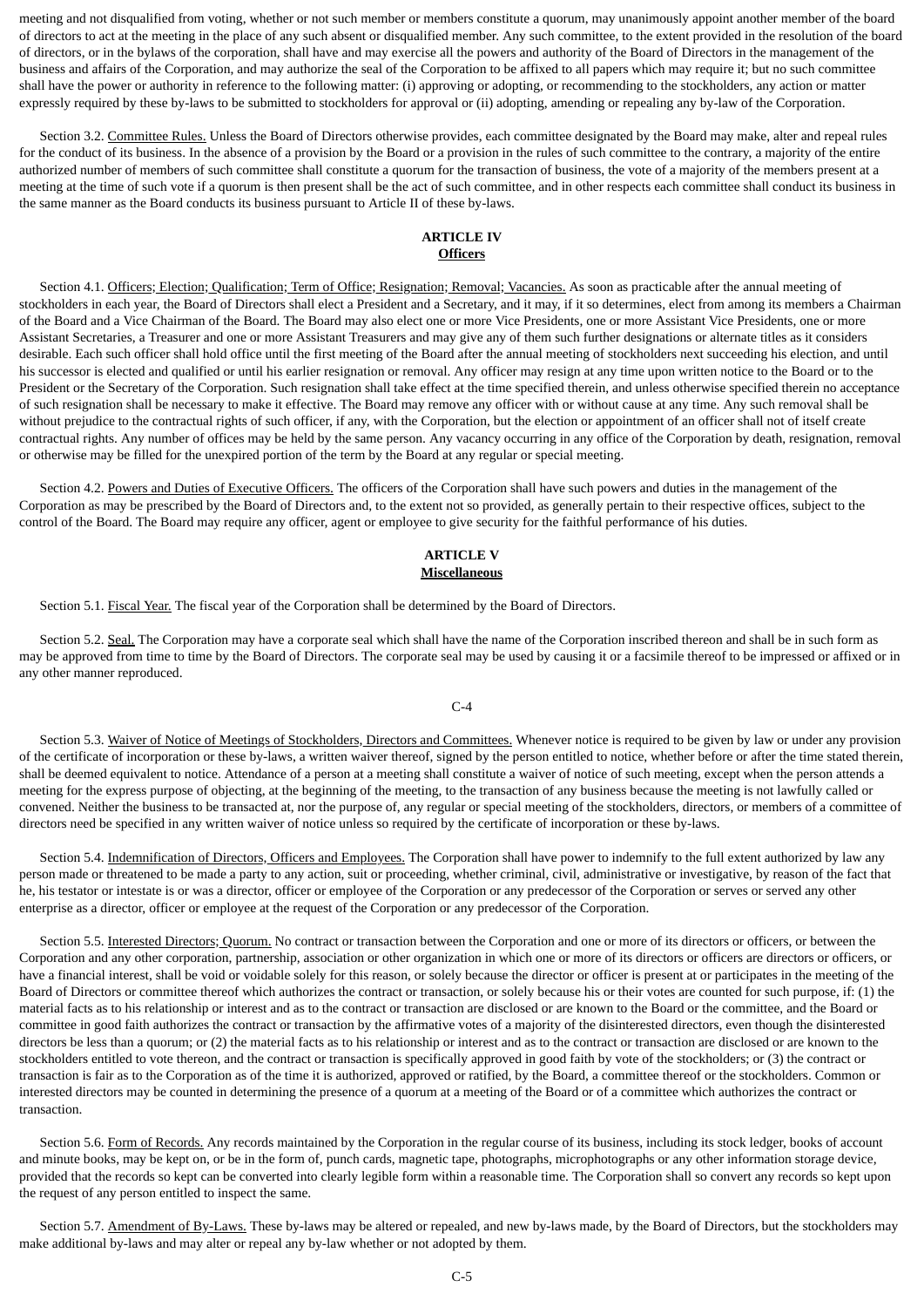### **Proxy For The Special Meeting Of Stockholders Of Travelzoo.com Corporation To Be Held March 15, 2002**

 I am a holder of shares of common stock of Travelzoo.com Corporation, a Bahamas corporation ("Travelzoo"). I hereby appoint Ralph Bartel as my proxy, with full power of substitution, to represent me at the special meeting of stockholders of Travelzoo to be held at the Lobby Conference Center, One Metropolitan Square, 211 North Broadway, St. Louis, Missouri 63102, on March 15, 2002 at 10:00 a.m. local time, and at any adjournments or postponements thereof, to consider and approve the Agreement and Plan of Merger, dated January 19, 2001, as amended, under which Travelzoo will be merged into a newly-formed Delaware corporation, Travelzoo Inc. ("Travelzoo Delaware"), as follows:

**[ ] FOR [ ] AGAINST [ ] ABSTAIN**

 I understand that, if I don't check any of the boxes above, this proxy will be voted for the merger. The Board of Directors of Travelzoo has unanimously recommended a vote for the merger.

Please check the appropriate box below:

 **I consent to receiving by electronic transmission any notices to be given by Travelzoo Delaware to its stockholders, in accordance with Section 323 of the Delaware General Corporation Law. My consent will be effective until revoked. [ ] Yes [ ] No**

 **I consent to receiving by electronic transmission (including e-mail transmission and postings on Travelzoo Delaware's website with notice of such posting via e-mail transmission) Travelzoo Delaware's proxy statements, annual reports and other information to be provided to me in accordance with the requirements of the U.S. Securities and Exchange Commission.\* My consent will be effective until revoked. [ ] Yes [ ] No**

This Proxy is solicited on behalf of the Board of Directors.

| Name(s):                                                                          |                                                                                                                                                                                     |
|-----------------------------------------------------------------------------------|-------------------------------------------------------------------------------------------------------------------------------------------------------------------------------------|
|                                                                                   |                                                                                                                                                                                     |
| Registered e-mail address (as you<br>previously provided to Travelzoo**)          |                                                                                                                                                                                     |
| Voter Control Number (which<br>Travelzoo previously provided to you<br>by e-mail) |                                                                                                                                                                                     |
|                                                                                   |                                                                                                                                                                                     |
| <b>Mailing address:</b>                                                           |                                                                                                                                                                                     |
|                                                                                   |                                                                                                                                                                                     |
|                                                                                   |                                                                                                                                                                                     |
|                                                                                   |                                                                                                                                                                                     |
| Signature(s)                                                                      |                                                                                                                                                                                     |
|                                                                                   | Please sign exactly as your name appears above. Joint owners should each sign. When signing as attorney,<br>executor, trustee or guardian, please give full title in that capacity. |

**Date: , 2002**

- If you give your consent to electronic delivery, you may incur certain costs in receiving information electronically, such as the cost of an Internet access subscription.
- \*\* Travelzoo has provided an online form, at http://www.corporate.travelzoo.com/shareholders, for stockholders who wish to change their original registered e-mail addresses, which includes information to allow Travelzoo to verify the identity of the stockholder. Changes are effective only if properly made through the online form; e-mail or other informal notice is not effective.

**Note that stockholders may vote on the Internet at http://www.travelzoo.com/proxy. Travelzoo encourages stockholders to use Internet voting, which will help minimize the cost of the voting process for Travelzoo and its stockholders. If you wish to use a paper proxy, please print this page, mark, sign and date it, complete the information required and return it to Travelzoo by mail to 800 West El Camino Real, Suite 180, Mountain View, CA 94040.**

**Annex E**

### **BAHAMAS INTERNATIONAL BUSINESS COMPANIES ACT, 2000**

#### **Rights of dissenters.**

82.(1) A member of a company incorporated under this Act shall be entitled to payment of the fair value of his shares upon dissenting from -

 (a) a merger, if the company is a constituent company, unless the company is the surviving company and the member continues to hold the same or similar shares;

(b) a consolidation, if the company is a constituent company;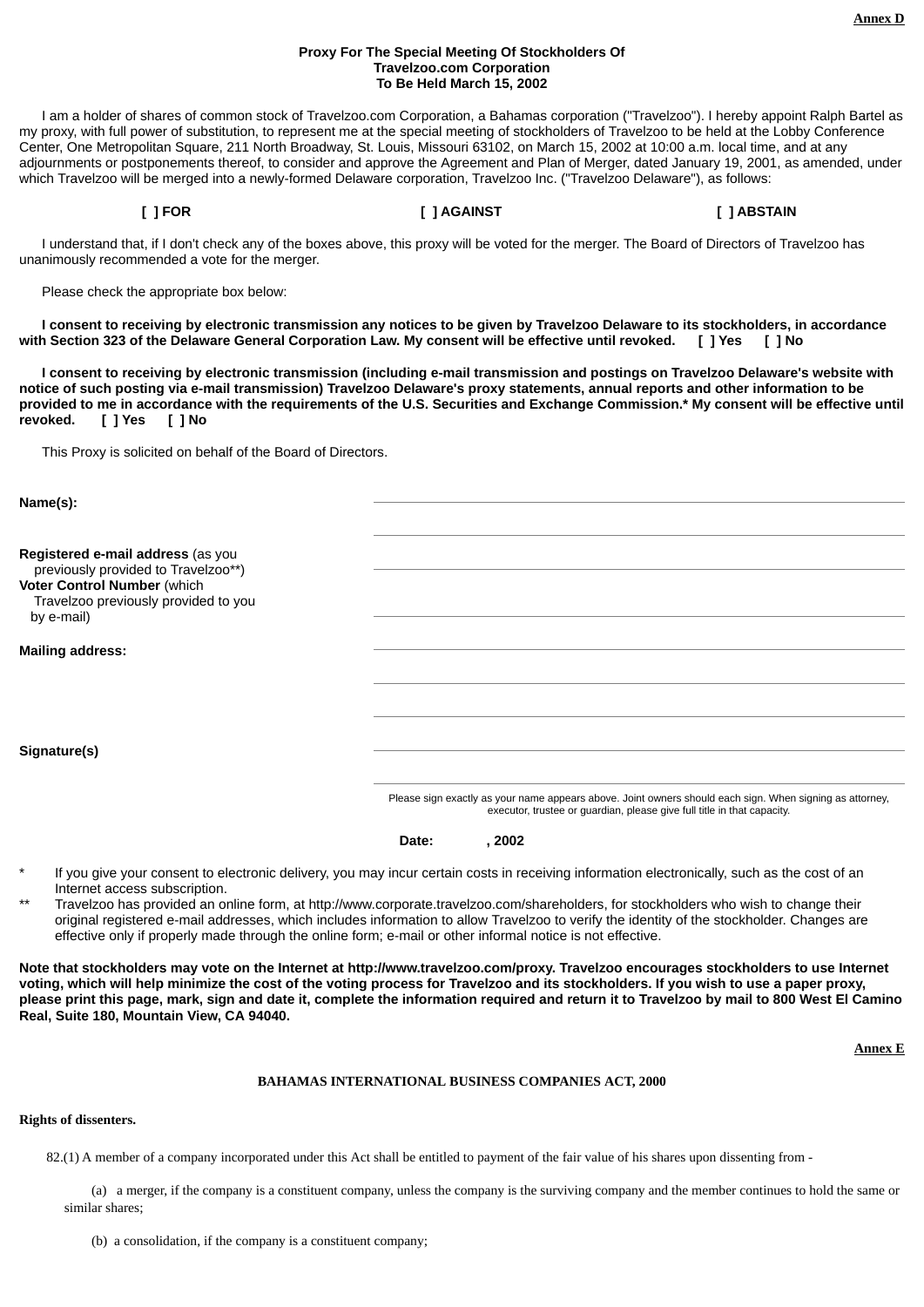(c) any sale, transfer, lease, exchange or other disposition of more than 50 per cent of the assets or business of the company, if not made in the usual or regular course of the business carried on by the company, but not including -

(i) a disposition pursuant to an order of the court, having jurisdiction in the matter,

 (ii) a disposition for money on terms requiring all or substantially all net proceeds to be distributed to the members in accordance with their respective interests within one year after the date of disposition, or

(iii) a transfer pursuant to the power described in section 9(2);

(d) a redemption of his shares by the company pursuant to section 79; and

(e) an arrangement, if permitted by the court.

 (2) A member who desires to exercise his entitlement under subsection (1) shall give to the company, before the meeting of members at which the action is submitted to a vote, or at the meeting but before the vote, written objection to the action; but an objection is not required from a member to whom the company did not give notice of the meeting in accordance with this Act or where the proposed action is authorized by written consent of members without a meeting.

(3) An objection under subsection (2) shall include a statement that the member proposes to demand payment for his shares if the action is taken.

 (4) Within 20 days immediately following the date on which the vote of members authorizing the action is taken, or the date on which written consent of members without a meeting is obtained, the company shall give written notice of the authorization or consent to each member who gave written objection or from whom written objection was not required, except those members who voted for, or consented to in writing, the proposed action.

 (5) A member to whom the company was required to give notice who elects to dissent shall, within 20 days immediately following the date on which the notice referred to in subsection (4) is given, give to the company a written notice of his decision to elect to dissent, stating -

- (a) his name and address;
- (b) the number and classes or series of shares in respect of which he dissents; and

 (c) a demand for payment of the fair value of his shares; and a member who elects to dissent from a merger under section 74 shall give to the company a written notice of his decision to elect to dissent within 20 days immediately following the date on which the copy of the plan of merger or an outline thereof is given to him in accordance with section 74.

(6) A member who dissents shall do so in respect of all shares that he holds in the company.

 (7) Upon the giving of a notice of election to dissent, the member to whom the notice relates ceases to have any of the rights of a member except the right to be paid the fair value of his shares.

 (8) Within 7 days immediately following the date of the expiration of the period within which members may give their notices of election to dissent, or within 7 days immediately following the date on which the proposed action is put into effect, whichever is later, the company or, in the case of a merger or consolidation, the surviving company or the consolidated company, shall make a written offer to each dissenting member to purchase his shares at a specified price that the company determines to be their fair value; and if, within 30 days immediately following the date on which the offer is made, the company making the offer and the dissenting member agree upon the price to be paid for his shares, the company shall pay to the member the amount in money upon the surrender of the certificates representing his shares.

 (9) If the company and a dissenting member fail within the period of 30 days referred to in subsection (8) to agree on the price to be paid for the shares owned by the member, within 20 days immediately following the date on which the period of 30 days expires, the following shall apply -(a) the company and the dissenting member shall each designate an appraiser; (b) the 2 designated appraisers together shall designate a third appraiser; (c) the 3 appraisers shall fix the fair value of the shares owned by the dissenting member as of the close of business on the day prior to the date on which the vote of members authorizing the action was taken or the date on which written consent of members without a meeting was obtained, excluding any appreciation or depreciation directly or indirectly induced by the action or its proposal, and that value is binding on the company and the dissenting member for all purposes; and (d) the company shall pay to the member the amount in money upon the surrender by him of the certificates representing his shares.

 (10) Shares acquired by the company pursuant to subsection (8) or (9) shall be canceled but if the shares are shares of a surviving company, they shall be available for re-issue.

 (11) he enforcement by a member of his entitlement under this section excludes the enforcement by the member of a right to which he might otherwise be entitled by virtue of his holding shares, except that this section does not exclude the right of the member to institute proceedings to obtain relief on the ground that the action is illegal.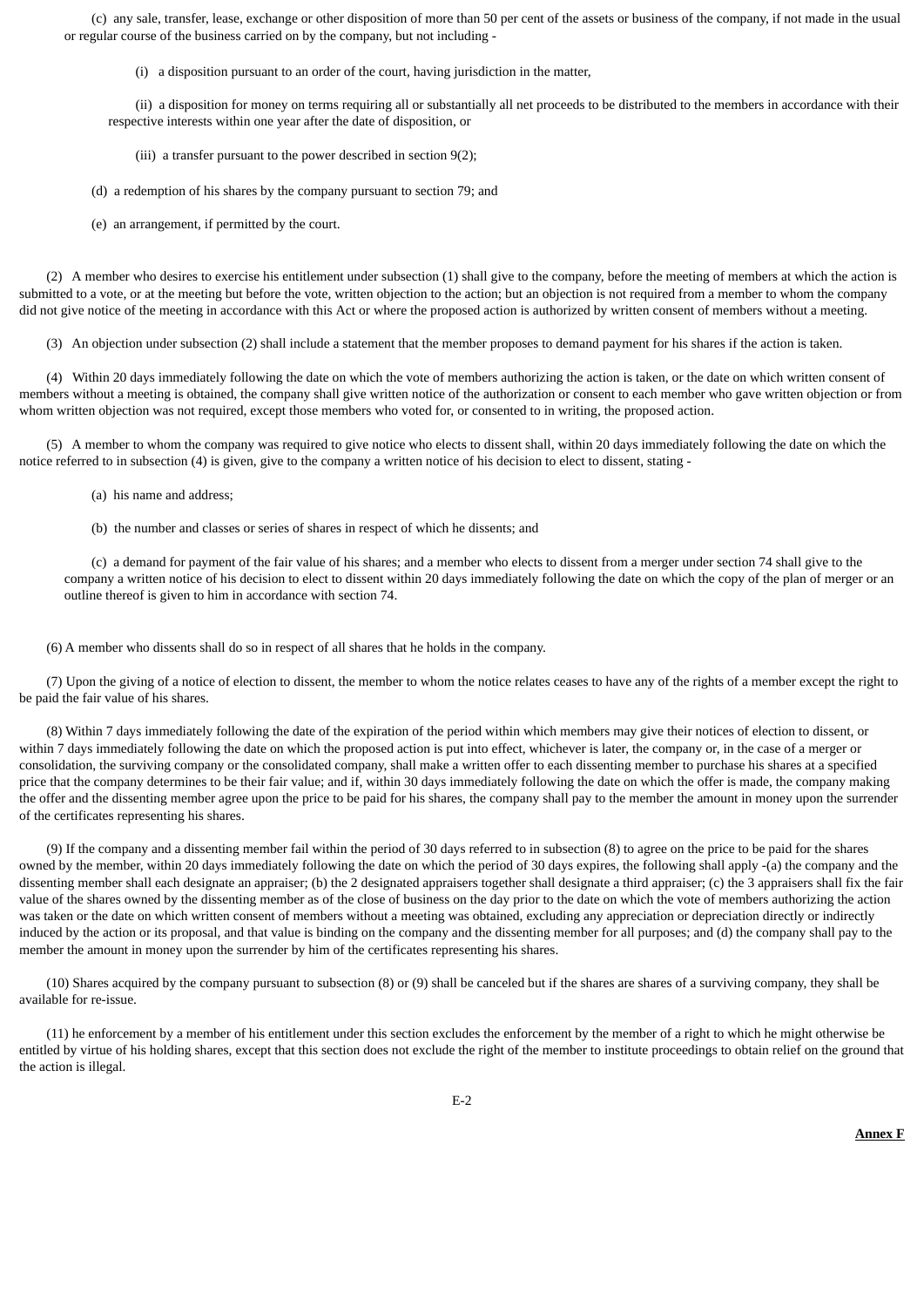

June 30, 2001

Board of Directors of Travelzoo.com Corporation Travelzoo.com Corporation 800 W. El Camino Real, Suite 180 Mountain View, CA 94040 Attn: Independent Committee

#### Independent Committee Members:

 The Mentor Group, Inc. ("TMG") has been retained by the Independent Committee of the Board of Directors (the "Independent Committee") of Travelzoo.com Corporation, a corporation organized under the International Business Companies Act, 1989, of the Bahamas ("Travelzoo Bahamas"), to advise the Independent Committee with respect to the fairness from a financial point of view of the Contribution (as herein defined) by Ralph Bartel, the Chief Executive Officer of Travelzoo ("Ralph Bartel"), of all of the issued and outstanding shares of capital stock of Silicon Channels Corporation, a California corporation ("Silicon"), to Travelzoo Inc., a Delaware corporation ("Travelzoo Delaware"), a subsidiary of Travelzoo Bahamas, in exchange for shares of common stock, and warrants to purchase common stock of Travelzoo Delaware (the "Contribution"). Immediately following the consummation of the Contribution, Silicon will be the wholly-owned subsidiary of Travelzoo Delaware. Pursuant to that certain Agreement and Plan of Merger dated January 19, 2001, by and between Travelzoo Bahamas and Travelzoo Delaware, Travelzoo Bahamas will be merged into Travelzoo Delaware (the "Merger"). Upon consummation of the Merger, each share of Travelzoo Bahamas will be exchanged for one share of Travelzoo Delaware. We are acting as the non-exclusive financial advisor to the Independent Committee in connection with the Contribution (although, in so acting, we are not entering into an agency or other fiduciary relationship with the Independent Committee, Travelzoo Bahamas, Travelzoo Delaware, either of their Boards or stockholders, or any other person) and will receive a fee from Travelzoo Bahamas for our services. In addition, Travelzoo Bahamas has agreed to indemnify us for certain liabilities arising out of our engagement. This fairness opinion is issued to explain whether, in contemplation of the Merger, the proposed Contribution is fair to the stockholders of Travelzoo Bahamas and Travelzoo Delaware from a financial point of view.

 Subject to the terms and conditions set forth in the Contribution Agreement between Travelzoo Delaware and Ralph Bartel, dated as of January 22, 2001, (the "Contribution Agreement"), all of the issued and outstanding capital stock of Silicon will be contributed by Ralph Bartel to Travelzoo. The Contribution is intended to be a tax-free contribution pursuant to Section 351 of the Internal Revenue Code of 1986, as amended. Ralph Bartel is the owner of 1,000 shares of the common stock of Silicon that has an estimated value of \$2.69 million, which shares represent all of the issued and outstanding shares of capital stock of Silicon. Subject to the terms and conditions of the Contribution Agreement, Ralph Bartel will contribute, assign, transfer and convey to Travelzoo Delaware, and Travelzoo Delaware will receive from Ralph Bartel all of Mr. Bartel's right, title and interest in and to the Silicon shares in consideration for 8,129,273 shares of Travelzoo Delaware Common Stock, plus an option to purchase 2,158,349 shares of Travelzoo Delaware Common Stock, at an exercise price of \$1.00 per share, subject to the terms and conditions set forth in the Stock Option Agreement, dated January 22, 2001. This option is not intended to be and shall not be treated as an incentive stock option under Section 422 of the Internal Revenue Code of 1986, as amended. The estimated value of Travelzoo Bahamas is \$2.52 million. The combined estimated value of Travelzoo Bahamas, Silicon, and Travelzoo Delaware is \$5.21 million. Before the Contribution, Mr. Bartel holds 100% of the outstanding shares of Silicon and 52.2% of the shares of the outstanding shares of Travelzoo Bahamas. Before the Contribution, the estimated value of Mr. Bartel's holdings is \$4.005 million, which is calculated by adding the value of Silicon (\$2.69 million) to the value of the 52.2% interest in Travelzoo Bahamas (\$1.315 million). After the Contribution and Merger, Mr. Bartel will hold approximately 72.2% of the combined entity. After the Contribution and Merger, the estimated value of Mr. Bartel's ownership, excluding stock options will be approximately \$3.76 million. The estimated value of the option to purchase 2,158,349 shares of Travelzoo Delaware Common Stock is \$240,000.

 The analysis considered Travelocity.com, Inc., Cheap Tickets, Inc., and Expedia, Inc. as guideline companies. The analysis considered the price-to-sales multiple, the price-to-EBITDA multiple, and the price-to-pretax multiple. The valuation multiples of Silicon were lower than the multiples of the guideline companies. The valuation multiples of Travelzoo Bahamas were in the middle range of the price-to EBITDA multiples and in the upper range of the price-to sales multiples because Travelzoo Bahamas did not have historical cost of goods sold and the EBITDA, as a percentage of sales, was much greater than the guideline company's EBITDA to sales ratio.

 The analysis also considered an income approach to value. For Silicon, a 127% annual growth rate in earnings was used over the four-year projection period. Thereafter, a long-term growth rate of 4% was used. For Travelzoo Bahamas, a 142% annual growth rate in earnings was used over the four-year projection period. Thereafter, a long-term growth rate of 4% was used. The guideline companies had historical growth rates that ranged from 133% to 248%. The estimated cost of capital for Silicon was 38% and for Travelzoo Bahamas was 31%. It was assumed that the cost of capital would be higher than the cost of capital for the guideline companies. The capital structure, used in the income approach for both Silicon and Travelzoo Bahamas, was assumed to be 100% equity.

You requested that TMG render an opinion (the "Opinion") as to the Contribution. The Opinion does not address Travelzoo Bahamas' (as sole shareholder of Travelzoo Delaware) underlying business decisions to effect the Contribution. The Opinion does not address any related party or Travelzoo Bahamas' transactions. TMG has not been requested to, and did not, solicit third party indications of interest in acquiring all or any of the shares or assets of Silicon. Furthermore, at your request, we have not negotiated the Contribution or advised you with respect to alternatives to it.

 In connection with this Opinion, TMG made such reviews, analyses and inquiries as we deemed necessary and appropriate under the circumstances. The scope of TMG work included the following:

- 1. A reading of the financial statements of Travelzoo Bahamas for the fiscal years ending December 31, 1997 through December 31, 1999, and the interim financial statements through September 30, 2000 which Travelzoo has identified as being the most current financial statements available.
- 2. A reading of the financial statements of Silicon for the fiscal years ending December 31, 1997 through December 31, 1999, and the interim financial statements through September 30, 2000 which Silicon has identified as being the most current financial statements available.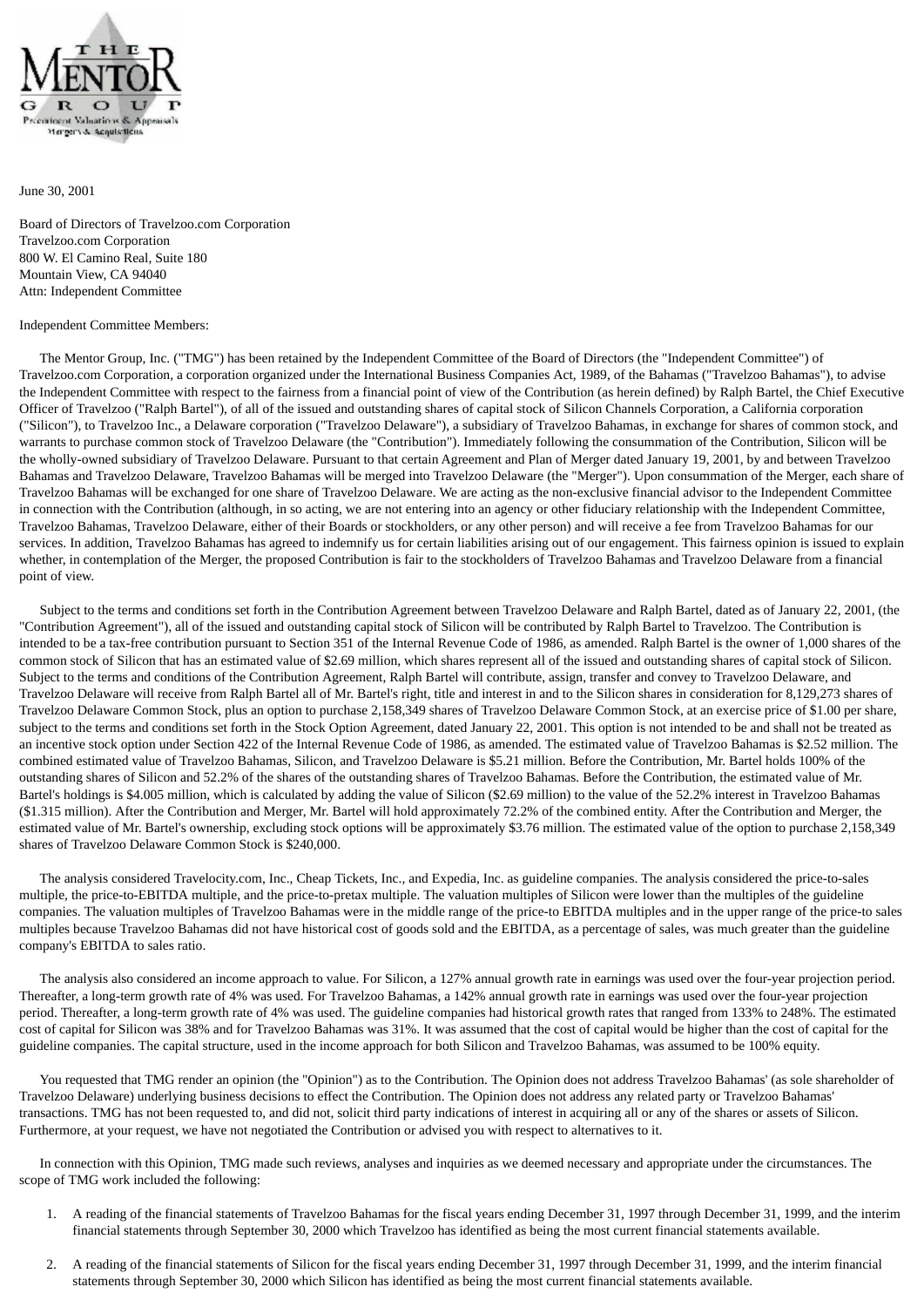- 3. Visit to the business office of Travelzoo Bahamas.
- 4. Visit to the business office of Silicon.

 $F-2$ 

- 5. Meetings with certain members of senior management of Travelzoo Bahamas and Silicon to discuss operations, financial conditions, future prospects and projected operations and performance of each company.
- 6. Review of the Contribution Agreement.
- 7. Review of and discussions about the forecasts and projections prepared by Travelzoo Bahamas with respect to Travelzoo Bahamas' outlook for future success and likelihood for continued operations.
- 8. Review of and discussions about the forecasts and projections prepared by Silicon with respect to Silicon's outlook for future success and likelihood for continued operations.
- 9. Review of certain other publicly available financial data for certain companies that TMG deems comparable to Travelzoo Bahamas and Silicon, and publicly available prices and premiums paid in other transactions that TMG considers similar to the Contribution.

 We have relied upon and assumed, without independent verification or assumption of responsibility, that the financial information provided to TMG has been reasonably prepared and reflects the best currently available estimates of the financial results and conditions of Travelzoo Bahamas and Silicon. Further, we have assumed, based on management's representation to TMG, that there have been no material changes in the assets, financial condition, business or prospects of Travelzoo Bahamas and Silicon since the date of the most recent financial statements made available to TMG.

 TMG has not made any physical inspection or independent appraisal of any of the properties or assets of Travelzoo Bahamas or Silicon. Our opinion is necessarily based on business, economic, market, and other conditions as they existed and could be evaluated by TMG at the date of this letter.

 Our opinion does not constitute a recommendation to any shareholder or board member as to how the shareholder or board member should vote on the proposed Contribution. TMG has not expressed an opinion as to the prices at which any security of Travelzoo Bahamas, Travelzoo Delaware or Silicon might trade in the future. The material in this Opinion may not be reprinted in whole or in part without the prior expressed written consent of TMG. Any use of the Opinion by a third party, or any reliance on it, or decision to be made based upon it, are the responsibilities of that party. This Opinion is subject to the attached Statement of Assumptions and Limited Conditions.

 Based on the foregoing, and in reliance thereon, it is The Mentor Group's opinion that the Contribution is fair, from a financial point of view, to the shareholders of Travelzoo Bahamas and Travelzoo Delaware assuming the Merger is consummated.

Respectfully submitted,

/s/The Mentor Group, Inc.

THE MENTOR GROUP, INC.

#### F-3

#### *STATEMENT OF ASSUMPTIONS AND LIMITING CONDITIONS*

 The analyses and opinions concluded by The Mentor Group (TMG) and set forth in this fairness opinion report are subject to the following assumptions and limiting conditions:

We have no present or contemplated material interest in the business or assets that are the subject of this report.

We have no personal interest or bias with respect to the subject matter of this report or the parties involved.

 To the best of our knowledge and belief, the statements of fact contained in this report, upon which the analyses, opinions and conclusions expressed herein are based, are true and correct.

TMG has made personal visits to the premises of the business and conducted interviews with management.

The fee for this engagement is not contingent upon any particular outcome reported.

 No investigation of legal fee or title to the business or its assets has been made and the ownership claim to the business and its assets is assumed valid. No consideration has been given to liens or encumbrances that may be in place against the business or assets, except as specifically stated in this report.

 All conclusions are presented as the considered opinion of TMG based on the facts noted with this report. We assume no responsibility for changes in values or market conditions nor for the inability of the owner to locate a purchaser. The conclusions derived were for the specific purpose set forth herein and may be invalid if used for any other purpose. This is a fairness opinion and may not be used out of the context as presented herein nor used to solicit potential buyers.

 Client agrees to preserve the confidential format and content of our reports. Our reports and the TMG name are not to be used in whole or in part outside your organization, without our prior written approval, except for review by your legal counsel. We will likewise preserve the confidential nature of information received from you, or developed during this engagement, in accordance with our established professional standards. Client agrees that TMG does not, either by entering into this contract or by performing the services rendered, assume, abridge, abrogate or undertake to discharge any duty of Client to any other person.

 All financial statements and other pertinent data relating to the income and expense attributed to the entity have been provided either by management or its representatives and accepted without further verification, except as may be noted in the report. Therefore, to the extent that such information may be found at a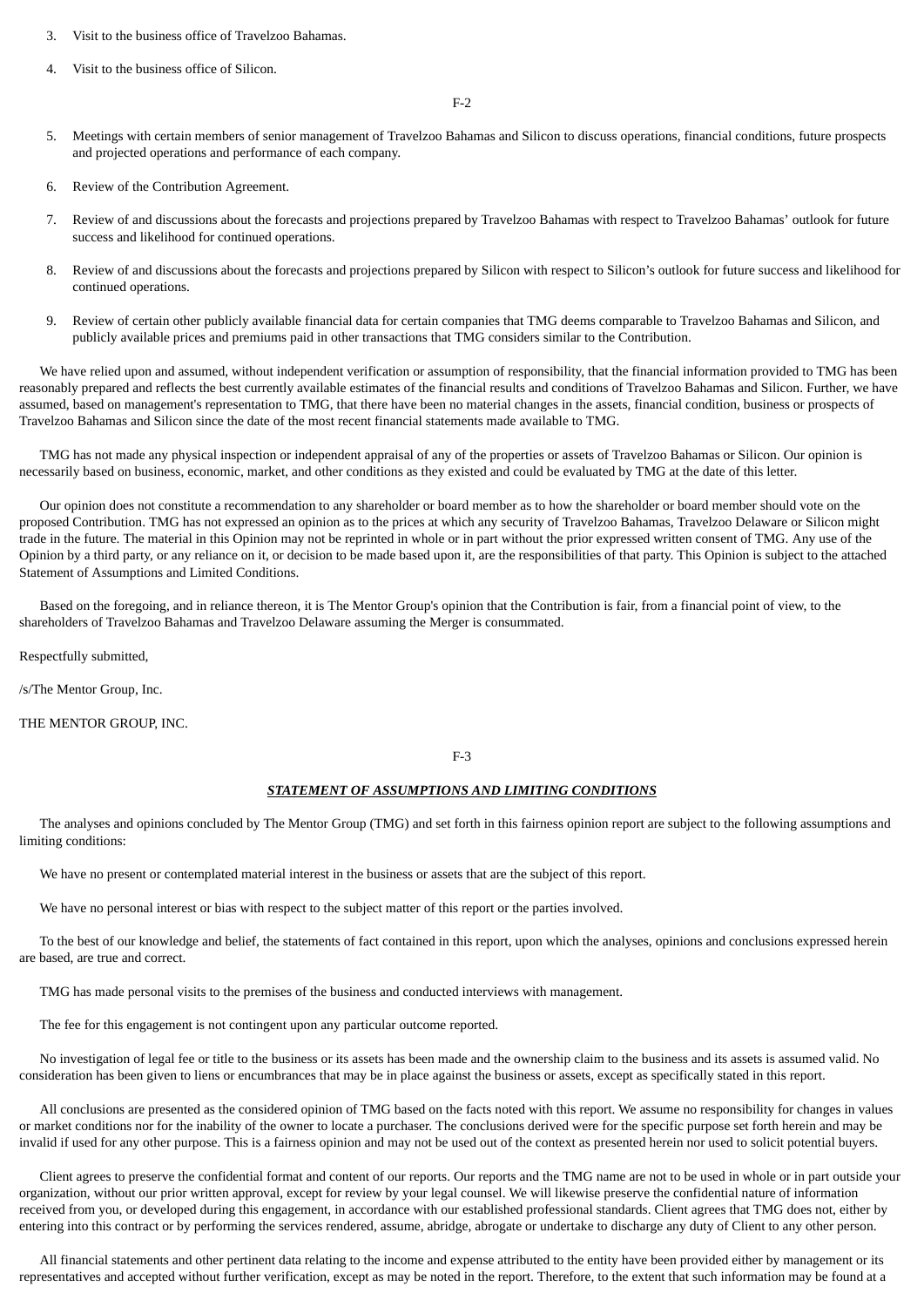latter date to have been inaccurate or misrepresented, we cannot accept liability for the consequences such inaccuracy or misrepresentation may have on our conclusion or the use of our conclusion in actions taken by our client.

 While we accept as correct the information furnished us by others, no guarantee is expressed or implied herein for the validity of such information, whether in written or oral form. In addition, we assume that the information supplied by management and others represented a good faith effort to describe the business or assets. We further assume that, unless indicated otherwise, there is no intention of liquidating any material assets other than in the normal course of business.

 Neither all nor any part of the contents of this report shall be conveyed to the public through advertising, public relations, news, sales, or other media, without the written consent and approval of TMG.

We assume that the terms of any leases currently in effect will not be altered by any lessor contending that the new financial structure triggers a material change in the financial condition of the Company, unless and to the extent that these assertions are specifically disclosed to TMG.

 We assume there are no hidden or unexpected conditions of either the real or personal property utilized by the business enterprise that would materially and adversely affect value.

We express no opinion as to: a) the tax consequences of any transaction which may result; b) the effect of the tax consequences of any net value received or to be received as a result of a transaction; and, c) the possible impact on the market price resulting from any need to effect a transaction to pay taxes.

 No opinion is expressed for matters that require legal or specialized expertise, investigation, or knowledge beyond that customarily employed by appraisers. Therefore, this report does not address issues of law, engineering, code conformance, toxic contamination or discharge, the potential presence of hazardous substances, etc., unless specifically identified in the body of the report.

 Unless express written notice of noncompliance is delivered and brought to the attention of TMG, we assume that the Company is in compliance with all laws and regulations of any government or agency significant and relevant to its operations.

 $E-A$ 

 TMG has no responsibility to update the opinions stated herein for events and circumstances occurring after the date of this letter. Any additional consultation, attendance during any hearings or depositions, testimony, or additional research required in reference to the present engagement beyond the opinions expressed herein, as of the date of this letter, are subject to specific written arrangements between the parties.

 The analyses may, in part, be based on estimates and assumptions which are inherently subject to uncertainty and variation, depending on evolving events. However, some assumptions inevitably will not materialize, and unanticipated events and circumstances may occur; therefore, actual results achieved during the period covered by our analyses will vary from our estimates, and the variations may be material.

 This report contains prospective financial estimates or opinions that represent the appraiser's view of expectations at a particular point in time, but such information, estimates or opinions are not offered as predictions or as assurances that a particular level of income or profit will be achieved, that events will occur, or that a particular price will be offered or accepted.

 No consideration has been given in this opinion to the underlying market value of real and personal property, such as furniture, fixtures, machinery and equipment located on the premises, unless otherwise identified in this report.

 TMG assumes no responsibility for economic or physical factors that may effect the opinions herein stated which occur at some date after the date of the opinion. Forecasts of future events that influence the fairness opinion are predicated on the continuation of historic and current trends in the market.

 TMG reserves the right to make such adjustments to the analyses, opinions and conclusions set forth in this report as may be required by consideration of additional data or more reliable data that may become available. We assume no responsibility for any financial reporting judgments which are appropriately those of management. Management accepts the responsibility for any related financial reporting with respect to the assets or properties encompassed by this opinion.

 Any dispute of claim made with respect to this report shall be submitted to resolution in accordance with the rules of the American Arbitration Association for arbitration, and the decision of the Association shall be binding. All services, pursuant to this report, shall be deemed to be contracted for and rendered in the county of The Mentor Group office contracted to perform the services, and any arbitration or judicial proceedings shall take place in that county.

With regard to any intangible assets (patents, trademarks, service marks, trade names, copy rights, trade secrets, etc.) either valued separately and distinctly from the business or which may contribute to the value for the shareholders, but not be separately valued as a part of this engagement, TMG expresses no opinion regarding, nor shall it have any responsibility in connection with, any of the following matters:

- a. verifying the ownership of the property;
- b. determining whether the owner of the property has granted to other parties any licenses, options or security interests therein, or made any commitment to license or assign rights in such property; or whether such property has liens or other encumbrances against it;
- c. the validity or enforceability of any patent, copyright registration or trademark (or service mark) registration;
- d. whether property identified as a trade secret is, in fact a legally enforceable trade secret, and the scope of protection offered;
- e. the scope of patent claims; that is, the range and types of products or processes covered by any patent;
- f. whether the inventor(s) identified in any patent is (are) the true inventor(s), and whether all inventors have been named;
- g. the scope of rights in trademarks, service marks or trade names;
- h. the correct authorship of any copyrighted works;
- i. whether there has been litigation relating to such intangible assets and the results of any adjudication or settlement of such litigation, particularly with